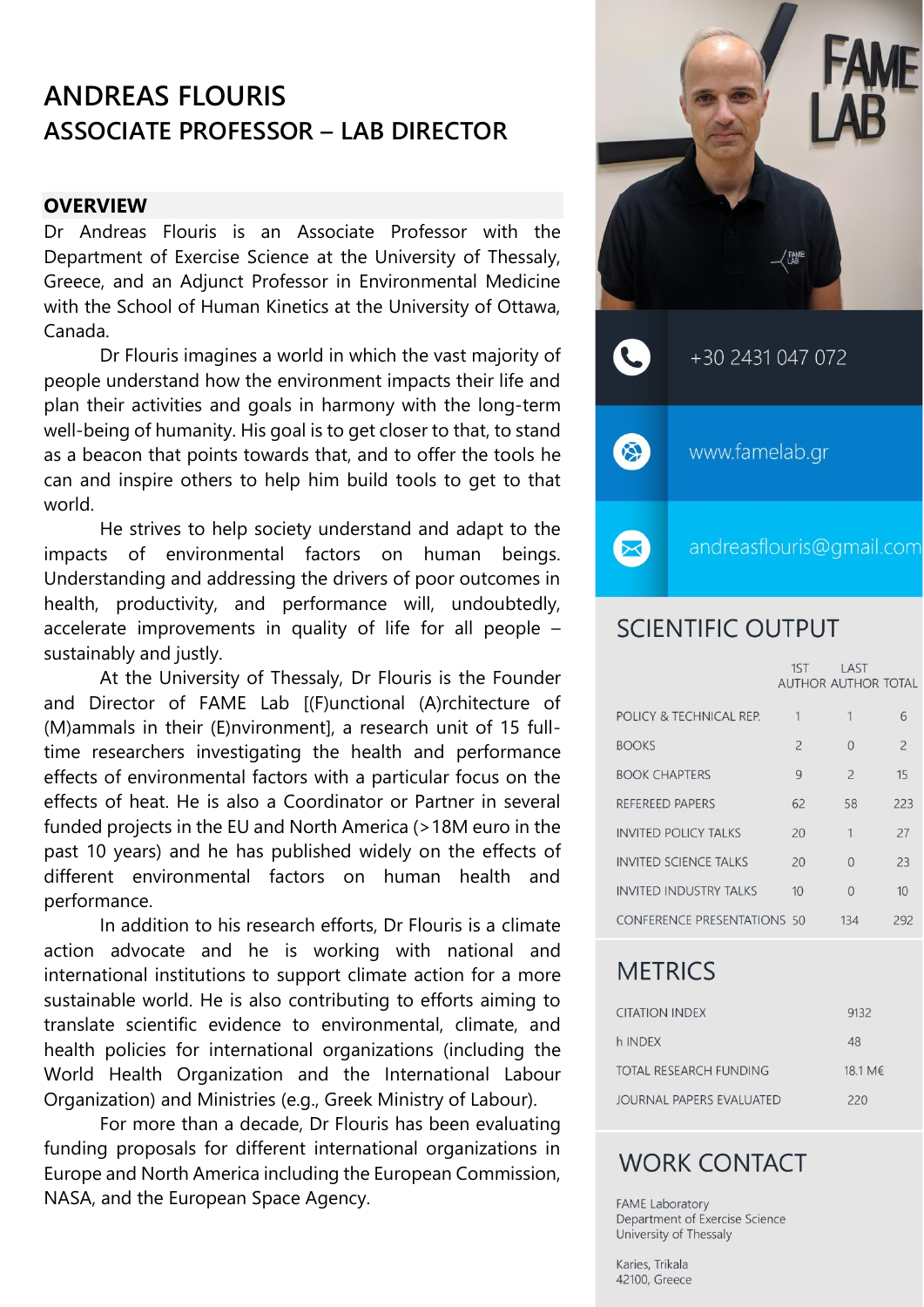# **CONTENTS**

# **CURRENTLY-HELD POSITIONS**

2017 present **Associate Professor** in Human Physiology with the Department of Physical Education and Sport Science of the University of Thessaly (Greece). Position involves: teaching undergraduate and graduate courses, supervising students of all levels, participation in Departmental and University committees, managing FAME Lab, conducting research, as well as obtaining funding from national and international funding bodies.

2012 present research, obtaining funding from national and international funding bodies, and supervising **Visiting Professor** in Environmental Physiology with the School of Human Kinetics, Faculty of Health Sciences at the University of Ottawa (Canada). Position involves: conducting University of Ottawa students of all levels.

2022 present conducting research, obtaining funding from national and international funding bodies, and **Visiting Professor** in Environmental Health with the School of Economics and Social Sciences at the Institute of Business Administration (Karachi, Pakistan). Position involves: supervising Institute of Business Administration students of all levels.

2018 present Department of Physical Education and Sport Science of the University of Thessaly (Greece). **Chair of the Graduate Programme** titled "Military Fitness and Wellbeing" at the

2022 present The Council is the supreme advisory body for the formulation and implementation of the **Member** of the Council for Research, Innovation, and Excellence at the University of Thessaly.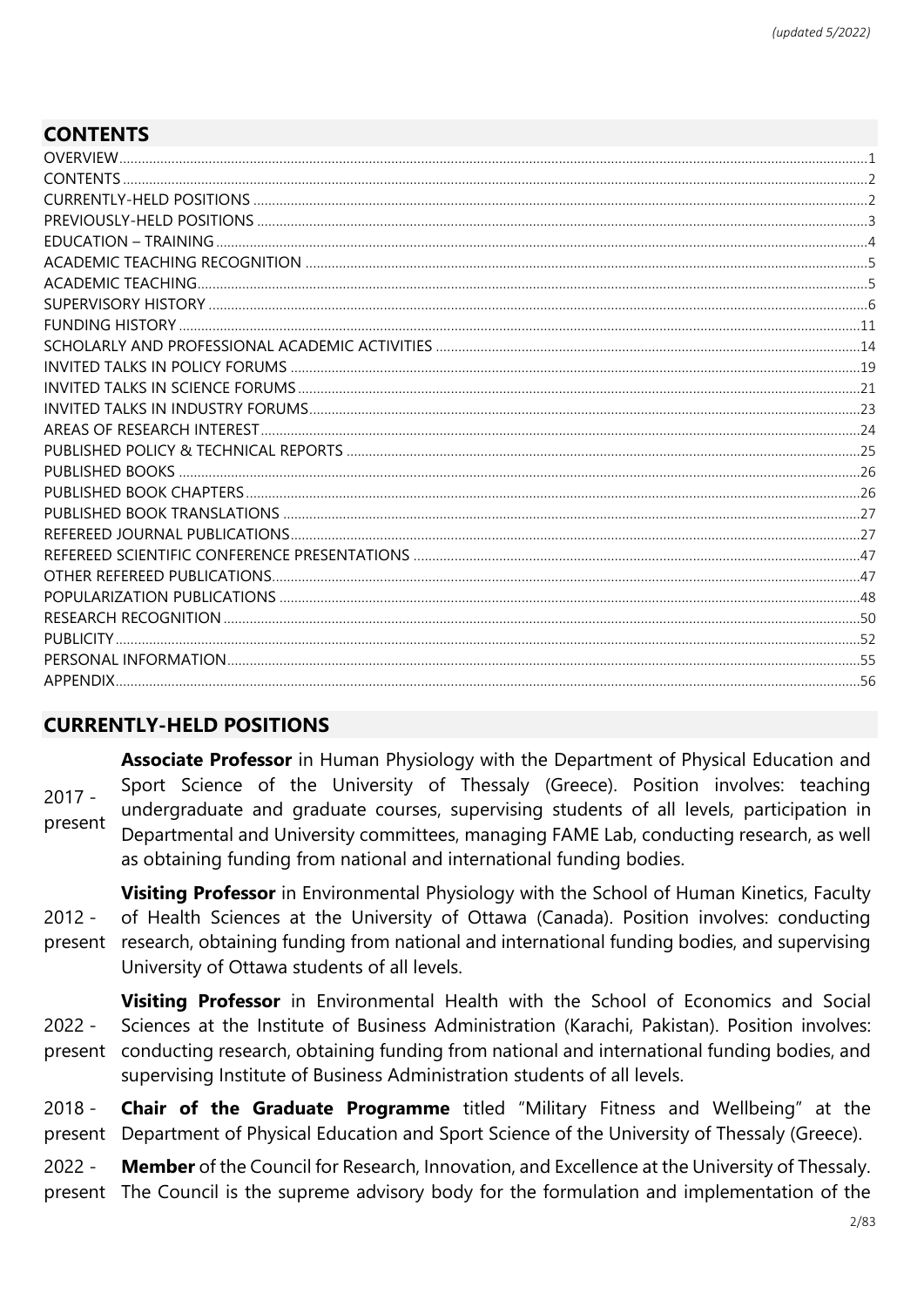University's policy for research, technology innovation, and excellence. The Council is appointed by and reports directly to the University Rector.

2022 present **External Advisory Board Member** for the Department of Biosystems, part of the Science, Engineering and Technology Group at KU Leuven. The Board provides substantive advice on the Department's policy plan with a focus on the development of ambitious, high-quality research and helps the department build its long-term strategy to keep the quality and visibility of research moving in the right direction.

2009 present **Consultant** with different national and international organisations including the World Health Organization, the European Commission, the International Labour Organization, the European Space Agency, NASA, and others (a complete list is provided in the section "Scholarly and Professional Academic Activities").

### **PREVIOUSLY-HELD POSITIONS**

2005-

2009- 2017 **Senior Researcher** in Environmental Physiology with the Centre for Research and Technology Hellas (Greece). Position involved: managing Living Lab Thessaly, conducting research, as well as obtaining funding from national and international funding bodies.

2009- 2017 **Adjunct Professor** in Human Physiology with the Department of Physical Education and Sport Science of the University of Thessaly (Greece). Position involved: teaching an undergraduate course in Human Physiology, a graduate course in Respiratory Physiology, a graduate course in Biostatistics, and supervising students of all levels.

**Executive Committee Member** in the Space Generation Advisory Council supported by the United Nations Programme on Space Applications. Position involved: participating in General Assembly meetings, participate in annual reports preparation, appoint Members of the

- 2009 Advisory Board, contribute to facilitating the continued participation of young people from all over the world, especially young people from developing countries and young women, in cooperative space-related activities.
- 2007- 2008 **Project Manager** for the project: Nanotoxicology: effects of nanoparticles on human health. Centre of Toxicology Science and Research, School of Medicine, University of Crete, Greece.
- 2004- 2007 **Lecturer** with the Department of Health and Human Performance within Dalhousie University (Canada). Position involved: teaching undergraduate courses in Human Anatomy and Physiology, Neuromuscular Function, and Measurement and Evaluation.
- **2006 Conference Coordinator** for the Annual Meeting of the Canadian Society of Exercise Physiology, Halifax, Nova Scotia, Canada.
- 2004- 2007 **Laboratory Manager** for the Environmental Ergonomics Laboratory, School of Health and Human Performance, Dalhousie University, Halifax, Canada.
- <sup>2004</sup> **Biostatistician**. Department of Community Health Sciences, Brock University, St. Catharines, Canada.
- **Conference Coordinator** for the Annual Meeting of the Canadian Society of Exercise Physiology, St. Catharines, Ontario, Canada.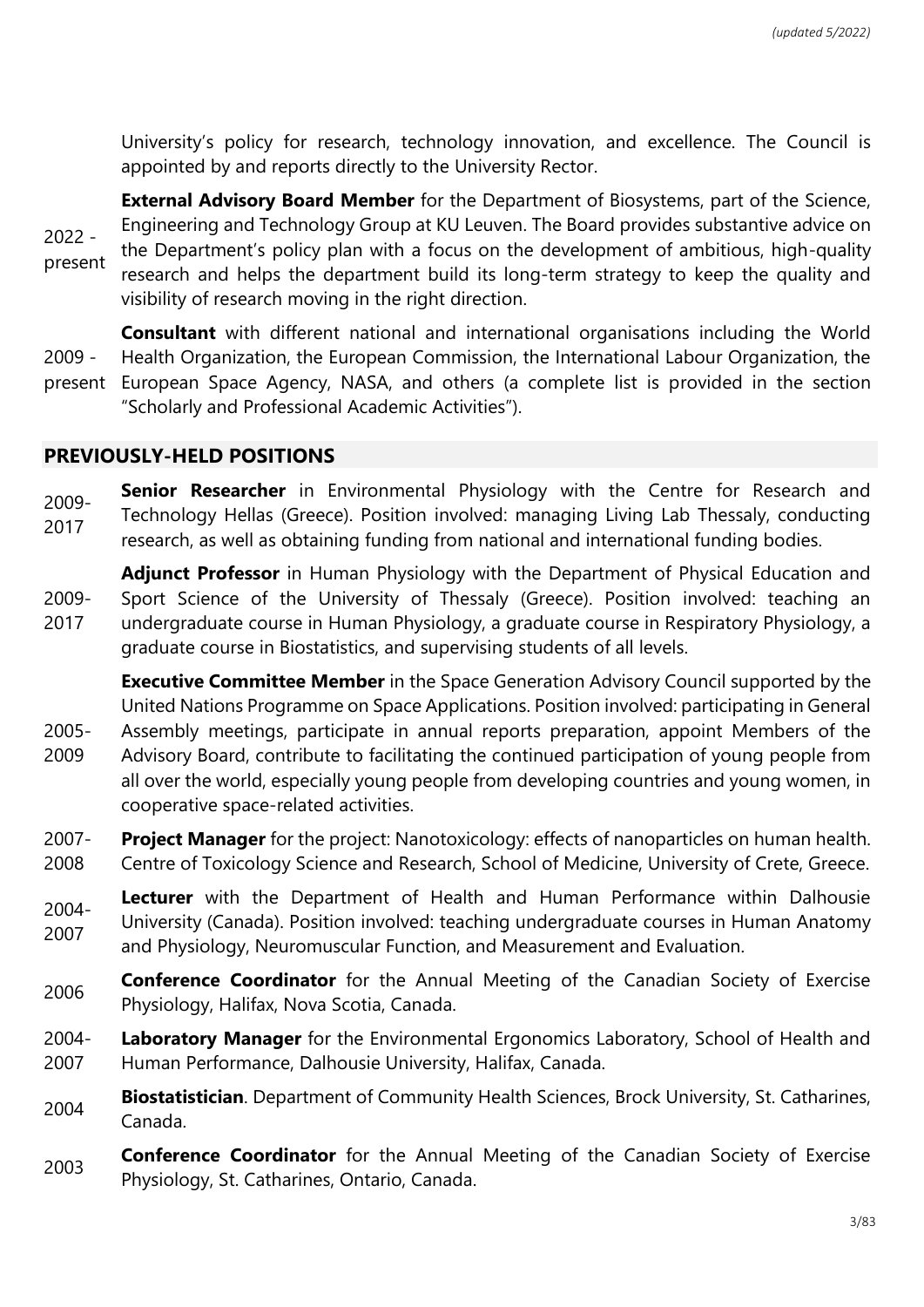2002- 2004 **Research Assistant**. Department of Community Health Sciences, Brock University, St. Catharines, Canada.

2002- 2004 **Teaching Associate**. Department of Physical Education and Kinesiology, Brock University, St. Catharines, Canada.

1999- 2001 **Laboratory Assistant**. Human Performance Laboratory. Department of Physical Education and Sports Science. University of Thessaly, Trikala, Greece.

### **EDUCATION – TRAINING**

2008- 2009 **Post Doctoral Fellowship** at the Institute of Human Performance and Rehabilitation of the Centre for Research and Technology – Thessaly working with Dr. Yiannis Koutedakis. Research theme: immune and behavioral thermoregulatory mechanisms.

2007- 2008 **Post Doctoral Fellowship** at the Medical School Laboratory of Toxicology of the University of Crete working with Dr. Aristidis Tsatsakis. Research theme: neurochemical agents involved in the regulation of thermal balance.

2004- 2007 **Doctor of Philosophy** in Interdisciplinary Studies offered by Dalhousie University, Canada. Specialization: Environmental physiology. Supervising Committee: Dr. Stephen S. Cheung (thermal physiology), Dr. Timothy Noakes (thermal physiology), Dr. David A. Westwood (neuroscience), Dr. Raymond Klein (neuroscience) and Dr. Lee Kirby (medicine). Thesis title: On the functional architecture of the human thermoregulatory system.

2005 **Diploma (Honors) in Space Life Sciences** offered by the International Space University, Strasbourg, France; Summer Session Program 2005. Overall GPA: 81%. Specialization: Space Life Sciences (GPA: 90%). Department Supervisor: Dr. Douglas Hamilton (space medicine). Team Project Supervisors: Dr. Simon P. Worden (near earth objects and space defence) and Dr. Ray Williamson (space policy and international relations). Thesis title: Cassandra: A strategy to protect our planet from Near Earth Objects.

2002- 2004 **Master of Science (Distinction) in Applied Health Sciences** offered by Brock University, Canada. Specialization: Population epidemiology. GPA: 89.3%. Supervising Committee: Dr. Brent E. Faught (population epidemiology), Dr. Panagiota Klentrou (applied physiology) and Dr. John Hay (pediatric health). Thesis title: An international investigation on the validity of the CSAPPA scale in screening for Developmental Coordination Disorder.

2001- 2002 **Master of Science in Applied Sports and Exercise Science** offered by the University of Wolverhampton, United Kingdom. Specialization: Exercise physiology. GPA: 91%. Supervising Committee: Dr. Yiannis Koutedakis (exercise physiology) and Dr. Alan Nevill (biostatistics). Thesis title: Attaining energy equilibrium in proxies assessing human bioenergetics.

1997- 2001 **Bachelor of Science (Honours) in Physical Education and Sport Science** offered by the University of Thessaly, Greece. Overall GPA: 75%. Major: Exercise Physiology (GPA 90%); Supervisor: Dr. Yiannis Koutedakis. Minor: Sports Management (GPA: 90%); Supervisor: Dr. Athanasios Kriemadis. Thesis title: A novel approach in evaluating human bioenergetics.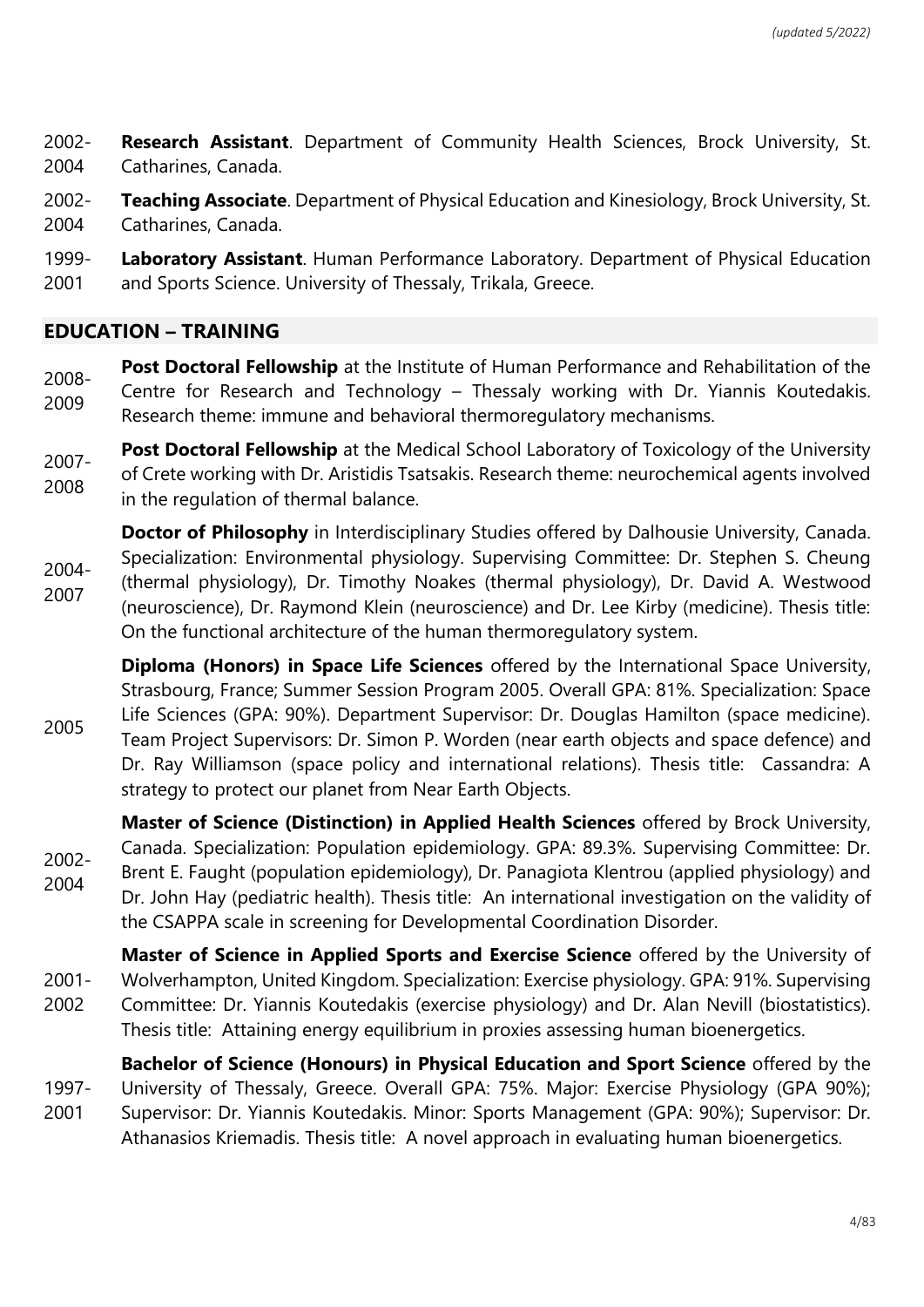# **ACADEMIC TEACHING RECOGNITION**

2005 Academic All-Canadian Mentor, Canadian Interuniversity Sport. The award is given to signify the dedication to academic excellence of a member of Dalhousie University professorate that has touched and impacted a student excelling in academics and athletics.

## **ACADEMIC TEACHING**

### **Instructor in Graduate Courses**

- 2022 present **Environmental Physiology and Work** at the School of Physical Education and Sport Science, University of Thessaly. Mandatory course in the MSc Programme "Ergonomics – Occupational Physiology and Health – Quality of Life"; enrollment: 30-40 students/year.
- 2015 present **Exercise Physiology** at the School of Medicine and the School of Physical Education and Sport Science, University of Thessaly. Elective course in the MSc Programme "Exercise, ergospirometry, and rehabilitation"; enrollment: 20-30 students/year.
- 2014 present **Environmental Physiology** at the School of Physical Education and Sport Science, University of Thessaly. Mandatory course in the MSc Programme "Military Fitness and Wellbeing"; enrollment: 20-30 students/year.
- 2014- 2017 **Statistics** at the School of Medicine and the School of Physical Education and Sport Science, University of Thessaly. Elective course in the MSc Programme "Exercise, ergospirometry, and rehabilitation"; enrollment: 16-20 students/year.
- 2014 present **Environmental Physiology** at the School of Physical Education and Sport Science, University of Thessaly. Elective course in the MSc Programme "Exercise and Health"; enrollment: 10-20 students/year.
- 2014 present **Research Methods and Statistics** at the Department of Physical Education and Sport Science, University of Thessaly. Mandatory course in the MSc Programme "Exercise and Health"; enrollment: 20-30 students/year.
- 2009 present **Prevention of respiratory illnesses through exercise** at the Department of Physical Education and Sport Science, University of Thessaly. Elective course in the MSc Programme "Exercise and Health"; enrollment: 16-20 students/year.
- 2009 present **Research Methods and Statistics** at the Department of Physical Education and Sport Science, University of Thessaly. Mandatory course in the MSc Programme "Exercise and Health"; enrollment: 20-30 students/year.

### **Instructor in Undergraduate Courses**

- 2019 present **Basic and Applied Physiology** in the Department of Physical Education and Sport Science, University of Thessaly. 2nd year mandatory course with a 2-semester duration, enrollment: 150-200 students/year.
- 2018 present **Exercise and Chronic Disease** in the Department of Physical Education and Sport Science, University of Thessaly. Elective course in English for International students, enrollment: 2-10 students/year.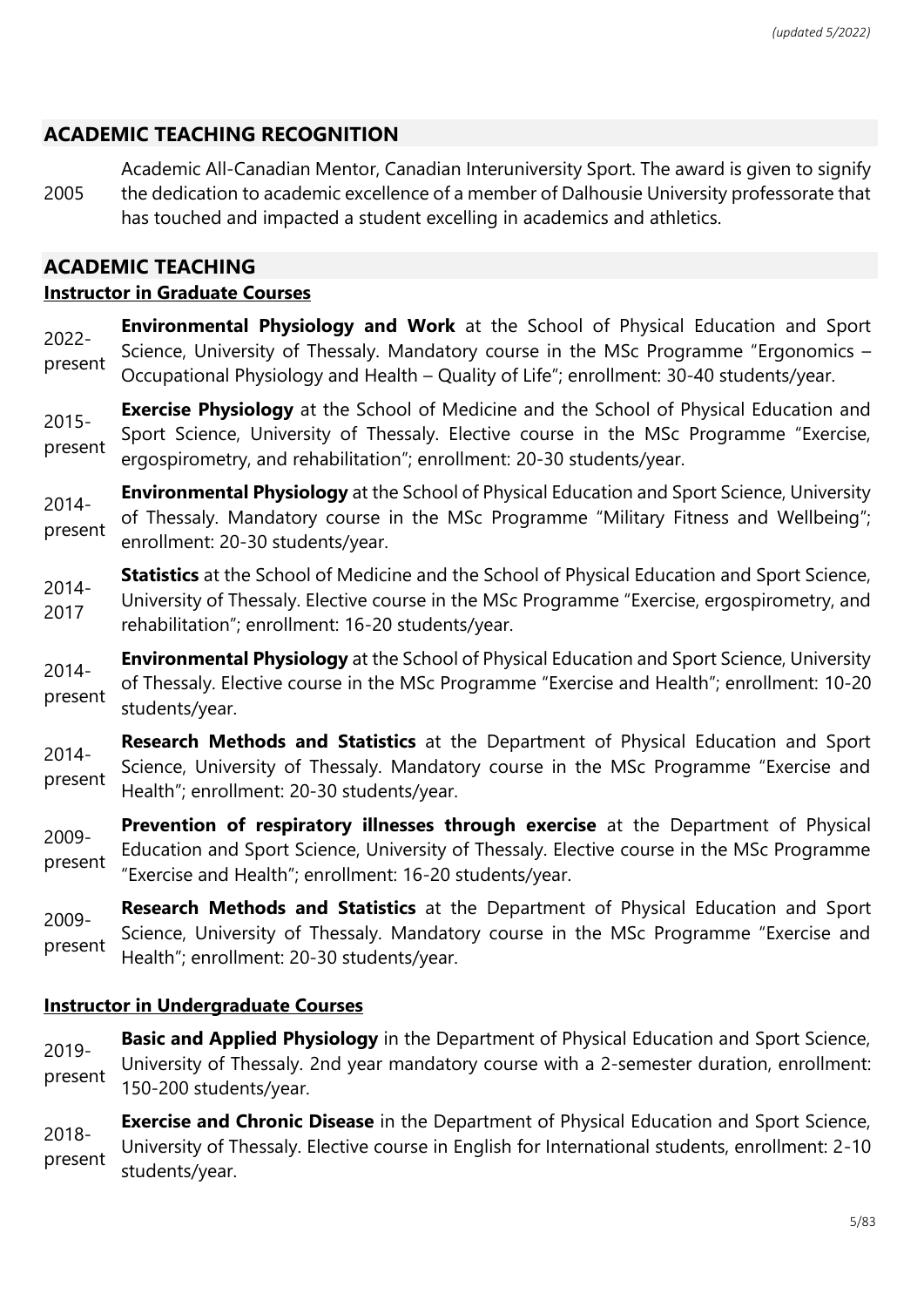2017- 2019 **Exercise Physiology** in the Department of Physical Education and Sport Science, University of Thessaly. 3rd year mandatory course, enrollment: 150-200 students/year.

- 2011- 2019 **Human Physiology** in the Department of Physical Education and Sport Science, University of Thessaly. 1st year mandatory course, enrollment: 150-200 students/year.
- 2011- 2018 **Human Anatomy** in the Department of Physical Education and Sport Science, University of Thessaly. 1st year mandatory course, enrollment: 150-200 students/year.
- <sup>2010</sup> **Physiological Evaluation of Athletes** in the Department of Physical Education and Sport Science, University of Thessaly. 3rd year elective course, enrollment: 26 students.
- **Biochemical Evaluation of Athletes** in the Department of Physical Education and Sport Science, University of Thessaly. 3rd year elective course, enrollment: 26 students.
- 2005- 2006 **Principles of Measurement and Evaluation** at the School of Health and Human Performance, Dalhousie University. 3rd year Kinesiology required course; enrollment: 85-96 students.

### **Teaching Associate in Undergraduate Courses**

- **Anatomy**, taught by prof. Larry Holt at the School of Health and Human Performance, Dalhousie University.
- **Motor control and learning**, taught by prof. David Westwood at the School of Health and Human Performance, Dalhousie University.
- **Physical activity for persons with disabilities** taught by prof. Larry Holt at the School of Health and Human Performance, Dalhousie University.
- **Advanced exercise physiology**, taught by prof. Brian Roy at the Department of Physical Education and Kinesiology, Brock University.
- 2002- 2004 **Introduction to human physiology**, taught by prof. Panagiota Klentrou at the Department of Physical Education and Kinesiology, Brock University.
- 2002- 2004 **Human physiology**, taught by prof. Brian Roy and prof. Evaggelia Tsiani at the Department of Physical Education and Kinesiology, Brock University.
- 2002- 2003 **Advanced exercise physiology**, taught by prof. Panagiota Klentrou at the Department of Physical Education and Kinesiology, Brock University.

# **SUPERVISORY HISTORY Post-Doctoral Level**

- 2021 present environmental factors on human health and productivity. Supervisor for Dr Leonidas Ioannou at the University of Thessaly. Project title: Effects of
- 2019 present Supervisor for Dr Eleni Karligkiotou at the University of Thessaly. Project title: Factors and signaling pathways involved in the browning of white adipose tissue and on the effects of exercise on adipose tissue.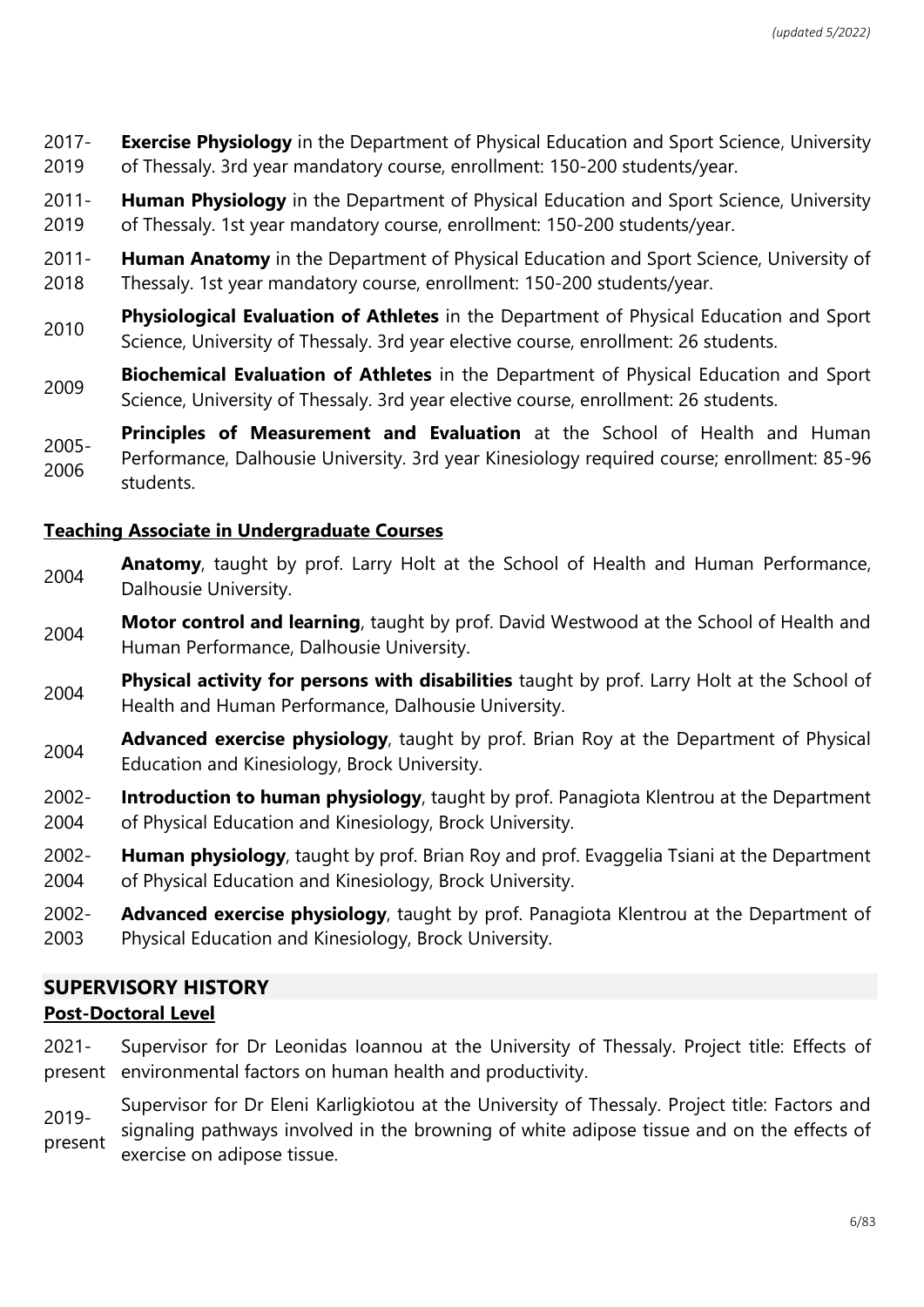2016 present Supervisor for Dr Petros Dinas at the University of Thessaly. Project title: Non invasive assessment of brown adipose tissue mass and activity.

2016 present thermal stimuli on multiple sclerosis symptoms. Supervisor for Dr Antonia Kaltsatou at the University of Thessaly. Project title: Effects of

- 2015- 2019 Supervisor for Dr Paraskevi Sakellariou at the University of Thessaly. Project title: Effects of thermal stimuli on brown and brown-like adipose tissue biology.
- 2017- 2019 Supervisor for Dr Tania Amorim at the University of Thessaly. Project title: Effects of environmental stimuli on bone tissue biology.
- 2016- 2019 Supervisor for Dr Konstantina Poulianiti at the University of Thessaly. Project title: Effects of environmental factors on workers' performance and health.
- 2010- Supervisor for Dr Andres Carrillo at the Institute of Human Performance and Rehabilitation
- 2012 at the Centre for Research and Technology Thessaly. Project title: Exploring the ageassociated alterations in thermal biology.

### **Doctoral Level**

- 2019 present Supervisor for Konstantinos Mantzios at the Department of Exercise Science, University of Thessaly. Thesis title: Novel biomedical engineering applications for the assessment of human-environment interaction.
- 2019 present Supervisor for Areti Kapnia at the Department of Exercise Science, University of Thessaly. Thesis title: Thermoregulatory responses during rest and exercise at moderate and extreme cold.
- 2019 present Thesis title: On the impacts of climate change on human health and migration. Supervisor for Davide Testa at the Department of Exercise Science, University of Thessaly.
- 2016 present Supervisor for Eleni Nintou at the Department of Exercise Science, University of Thessaly. Thesis title: Studying the factors and signaling pathways involved in the browning of white adipose tissue and on the effects of exercise on adipose tissue.
- 2016 present Supervisor for Lydia Tsoutsoubi at the Department of Exercise Science, University of Thessaly. Thesis title: The thermoregulatory function of the human vasomotion system in healthy and clinical populations.
- 2016 present Thesis title: Factors and signaling pathways involved in the browning of white adipose tissue. Supervisor for Maria Vliora at the Department of Exercise Science, University of Thessaly.
- 2016- 2020 Supervisor for Leonidas Ioannou at the Department of Exercise Science, University of Thessaly. Thesis title: Effects of radiation on behavioral and physiological mechanisms of human thermoregultory system.
- 2015- 2020 Committee Member for Ioannis Kostoulas at the Department of Exercise Science, University of Thessaly. Thesis title: The effect of a specific training program on combat swimming performance and shooting ability.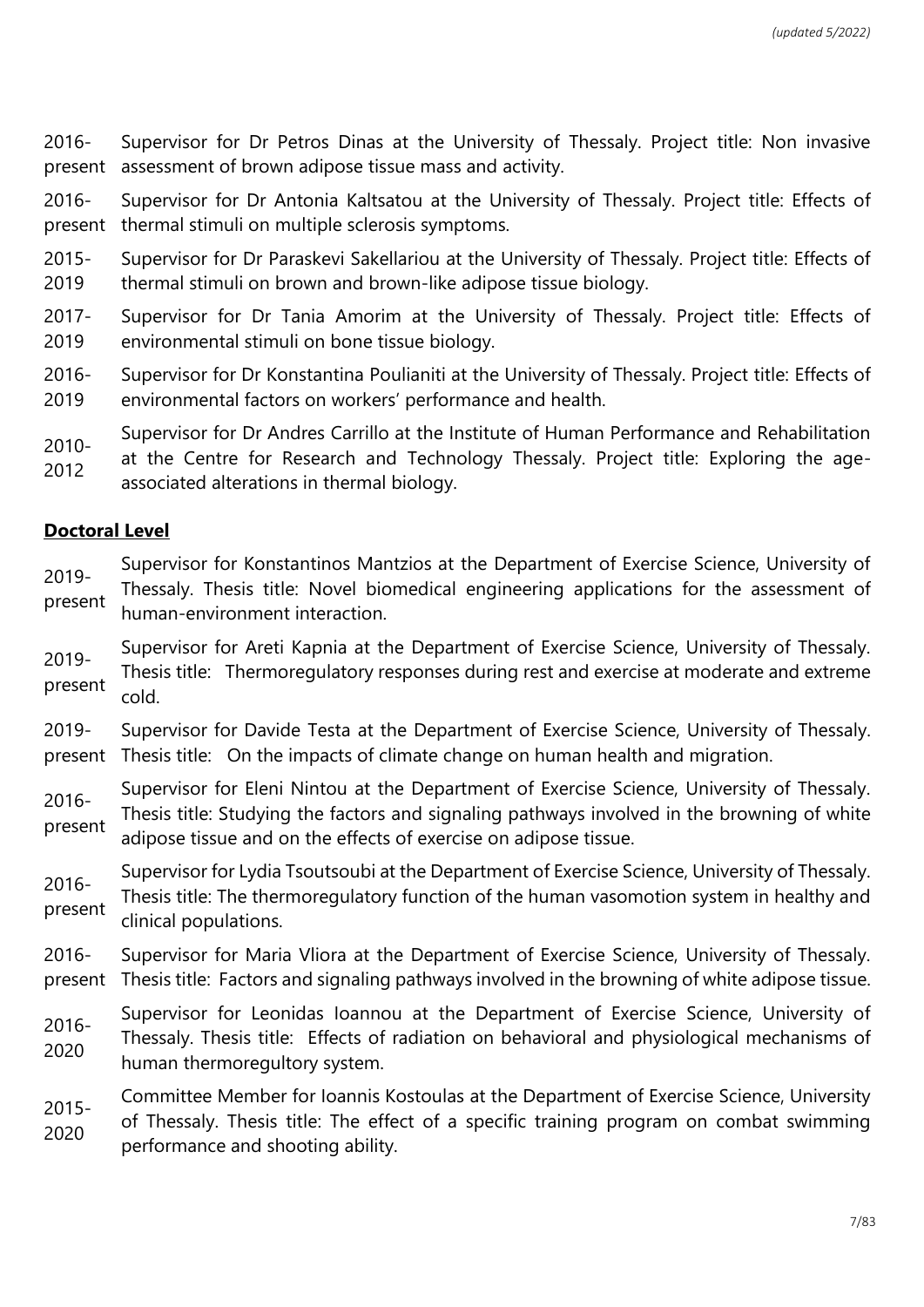2015- 2018 Committee Member for Dimitrios Draganidis at the Department of Exercise Science, University of Thessaly. Thesis title: Effect of inflammation on muscle protein synthesis and breakdown in the aged human skeletal muscle.

- 2015- 2019 Committee Member for Athanasios Poulios at the Department of Exercise Science, University of Thessaly. Thesis title: Biochemistry and physiology of football.
- 2014- 2019 Supervisor for Argiro Krase at the Department of Exercise Science, University of Thessaly. Thesis title: Effects of therapeutic exercise in combination with adaptations in hemodialisys therapy on quality of life and health in patients at the terminal phase of renal disease.
- 2013- 2016 Committee Member for Petros Dinas at the School of Sports, Performing Arts and Leisure, University of Wolverhampton. Thesis title: Function and activation of human brown adipose tissue.
- Academic Advisor for Angelica Valente at the Department of Exercise Sciences, University of
- 2011- 2015 Thessaly. Thesis title: Investigation of the functional architecture of the human thermoregulatory system through biochemical indices.

2011 present Thesis title: Effects of environmental factors on elite performance. Supervisor for Maria Misailidi at the Department of Exercise Sciences, University of Thessaly.

- 2011- Committee Member for Jill Stapleton at the Faculty of Health Sciences, University of Ottawa.
- 2014 Thesis title: Aging and heat stress: From rest to exercise.

### **Masters Level**

- 2021 present Supervisor for Stella Ziaka at the Department of Exercise Sciences, University of Thessaly. Thesis title: Induction and decay of heat acclimation in middle-aged patients with type 2 diabetes: impact on reducing the risk of hyperthermia during work in hot environments.
- 2021 present Supervisor for Michalis Stefanakis at the School of Medicine and the School of Physical Education and Sport Science, University of Thessaly. MSc Thesis title: Hydration requirements for children during endurance running in hot environments.
- 2021 present Supervisor for Nikos Athanasiadis at the School of Medicine and the School of Physical Education and Sport Science, University of Thessaly. MSc Thesis title: Effects of environmental factors on behavioural thermoregulation during exercise in the heat.
- 2021 present Thesis title: Effects of fitness and body composition on obstacle course completion time. Supervisor for Jason Dourakos at the Department of Exercise Sciences, University of Thessaly.
- 2020 present Supervisor for Kristalia Koutsimani at the School of Medicine and the School of Physical Education and Sport Science, University of Thessaly. MSc Thesis title: Hydration requirements for mountain running athletes in a cold environment.
- 2021 present Supervisor for Giorgos Papaggelis at the Department of Exercise Sciences, University of Thessaly. Thesis title: Impact of wearing chemical, biological, radiological, and nuclear protection suit on the health, performance, and psychological state of the fighter during survey missions.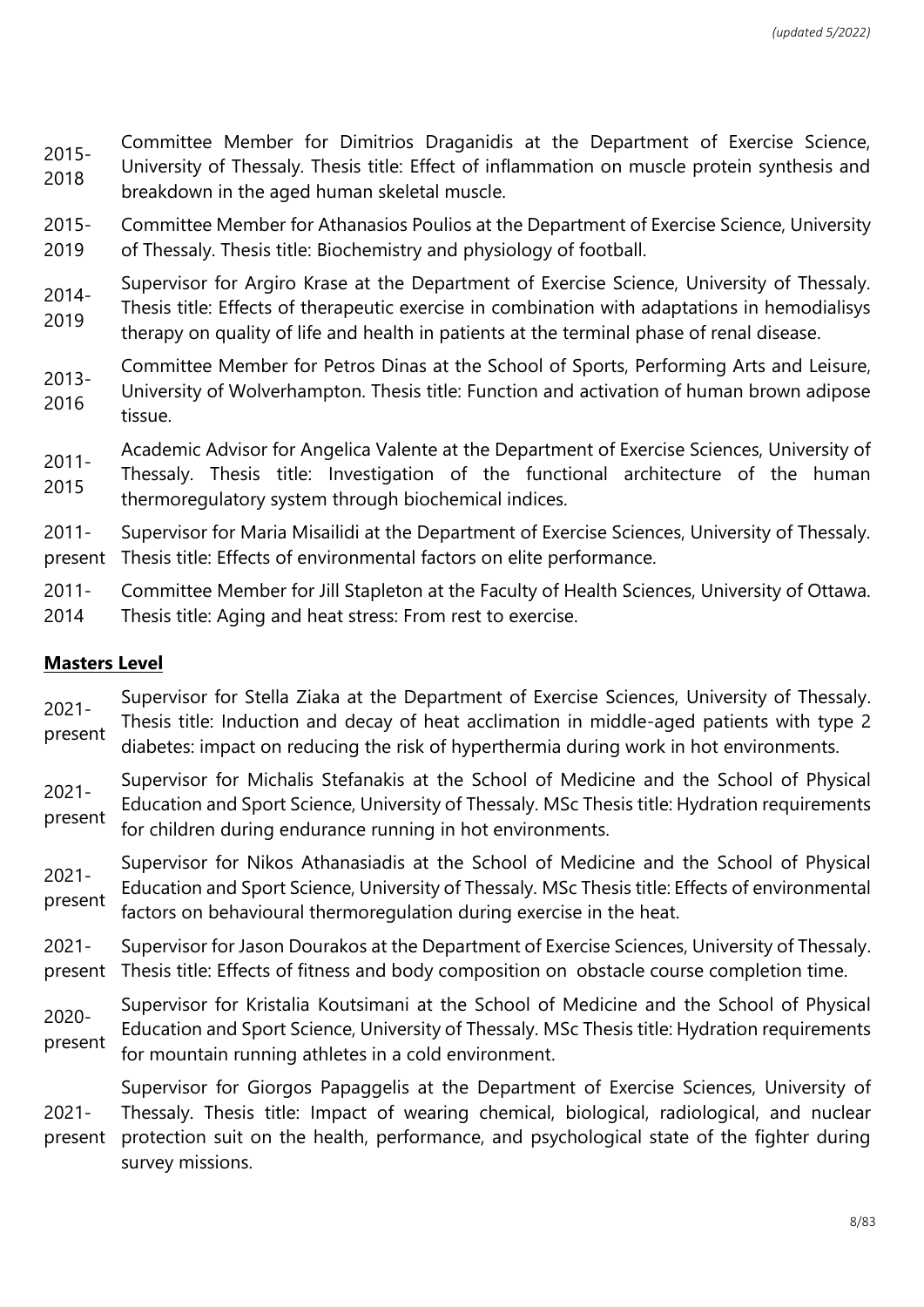- 2019- Committee Member for Melissa Côté at the Faculty of Health Sciences, University of Ottawa.
- 2021 MSc Thesis title: Autophagy during and following dynamic exercise in young adults: influence of exercise intensity.

2020- 2021 Supervisor for Giorgos Rammos at the School of Medicine and the School of Physical Education and Sport Science, University of Thessaly. MSc Thesis title: Effects of high intensity interval training in patients with heart failure.

2019- 2021 Supervisor for Giorgos Apostolou at the Department of Exercise Sciences, University of Thessaly. MSc Thesis title: Acute effects of head and neck cooling on the functional capacity of patients with multiple sclerosis.

2019- 2021 Supervisor for Dimitris Paspalas at the Department of Exercise Sciences, University of Thessaly. MSc Thesis title: Effects of an in-season periodic resistance exercise program on heart rate variability indices of basketball athletes.

2019- 2020 Co-Supervisor for Yu Cao at KU Leuven in the MSc Programme of Bioscience Engineering (Biosystems Engineering). MSc Thesis title: Dynamic analysis of movement protocol during simulated Trojan war combat.

- 2019- 2020 Co-Supervisor for Jan Goyens at KU Leuven in the MSc Programme of Bioscience Engineering (Biosystems Engineering). MSc Thesis title: Monitoring occupational heat stress and physical activity using accelerometry.
- 2017- 2019 Supervisor for Konstantinos Mantzios at the Department of Exercise Sciences, University of Thessaly. MSc Thesis title: Effects of environmental factors on workers' performance and health.
- 2017- Supervisor for Areti Kapnia at the Department of Exercise Sciences, University of Thessaly.
- 2019 MSc Thesis title: Skin temperature and exercise performance after passive rest in a cool environment.

Supervisor for Stavros Petmezas at the Department of Exercise Sciences, University of Thessaly. MSc Thesis title: Introducing Archeophysiology. Studying the tactical athlete of the

2019 ancient world: physical performance and comfort of a Bronze age panoply wearer warrior, during different combinations of weapon fighting techniques in a stimulated combat environment of the Trojan War.

2017-

- 2017- 2019 Supervisor for Konstantinos Dallas at the Department of Exercise Sciences, University of Thessaly. MSc Thesis title: Effects of environmental factors on workers and athletes.
- 2016- 2018 Committee Member for Efthimia Tsigarida at the Department of Exercise Sciences, University of Thessaly. MSc Thesis title: Children save lives: Instruction and Education on CPR in 6<sup>th</sup> grade elementary school children.
- 2016- Committee Member for Eleni Polizou at the Department of Exercise Sciences, University of
- 2018 Thessaly. MSc Thesis title: Attitudes, knowledge, and self-subjective effectiveness regarding CPR in elementary school children.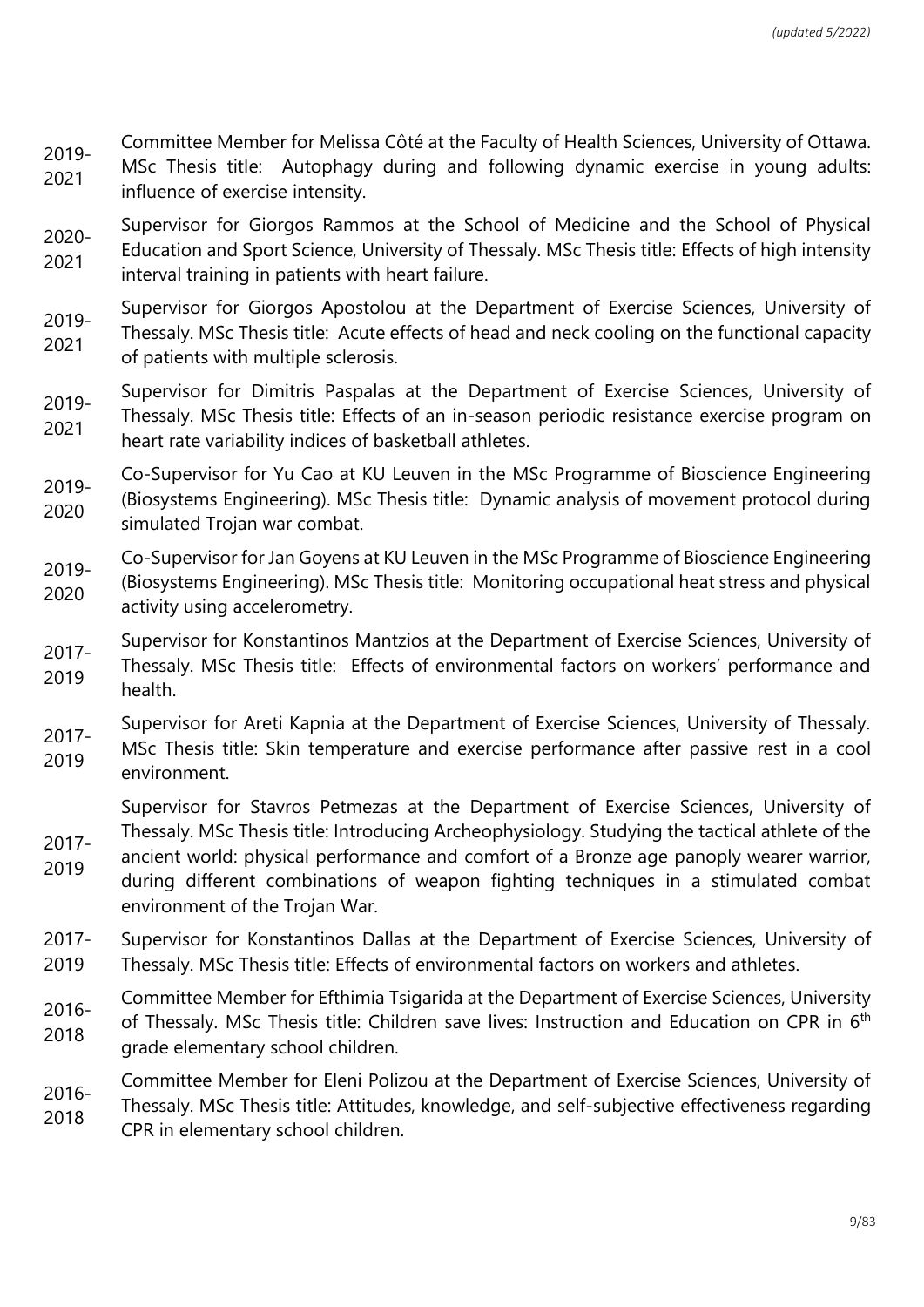- 2016- 2019 Supervisor for Panagiotis Asimoglou at the Department of Exercise Sciences, University of Thessaly. MSc Thesis title: Physiological measurement on tactical athletes – armored warriors recreating a battle protocol based on the Trojan War.
- 2017- 2018 Committee Member for Davide Testa at the Department of Molecular and Translational Medicine, University of Brescia. MSc Thesis title: The global change and human migration nexus: a multidimensional analysis.
- 2016- Academic Advisor for Doukas Antoniou at the Department of Exercise Sciences, University of
- 2017 Thessaly. MSc Thesis title: Effects of environmental factors on physiology and performance of helicopter pilots.
- 2015- Academic Advisor for Vaggelis Karsiotis at the Department of Exercise Sciences, University
- 2017 of Thessaly. MSc Thesis title: Effects of environmental factors on the cognitive function of Hellenic army helicopter crew.
- 2015- 2017 Academic Advisor for Thomas Niopas at the Department of Exercise Sciences, University of Thessaly. MSc Thesis title: The psychosomatic state of police officers during their work shift.
- 2014- 2016 Academic Advisor for Leonidas Ioannou at the Department of Exercise Sciences, University of Thessaly. MSc Thesis title: Psychophysical stress during the Marathon des Sables.
- 2014- 2016 Thesis Advisor for Lydia Tsoutsoubi at the Department of Exercise Sciences, University of Thessaly. MSc Thesis title: Design and implementation of novel techniques to assess hydration state.
- 2013- Committee Member for Gabrielle Paul at the Faculty of Health Sciences, University of Ottawa.
- 2015 MSc Thesis title: The separate and combined contributions of metaboreceptors and baroreceptors to heat loss responses during recovery from dynamic exercise.
- 2013- Committee Member for Ryan McGinn at the Faculty of Health Sciences, University of Ottawa.
- 2015 MSc Thesis title: Mechanisms underlying the postexercise attenuation of skin blood flow and sweating.
- 2013- Academic Advisor for Paraskevi Gkiata at the Department of Exercise Sciences, University of
- 2016 Thessaly. MSc Thesis title: Chronic effects of different exercise protocols on thermogenesis and metabolism.
- Academic Advisor for Eleni Mitsiadou at the Department of Exercise Sciences, University of
- 2012- 2014 Thessaly. MSc Thesis title: Perceived effects of cold exposure on upper body musculoskeletal injuries.
- 2012- Academic Advisor for Theodoros Tsaras at the Department of Exercise Sciences, University
- 2014 of Thessaly. MSc Thesis title: Short term effects of tobacco and electronic cigarette smoking on pulmonary function in patients with diagnosed chronic obstructive pulmonary disease.
- 2012- 2014 Academic Advisor for Vasilis Christodoulou at the Department of Exercise Sciences, University of Thessaly. MSc Thesis title: Effects of environmental temperature on archery performance.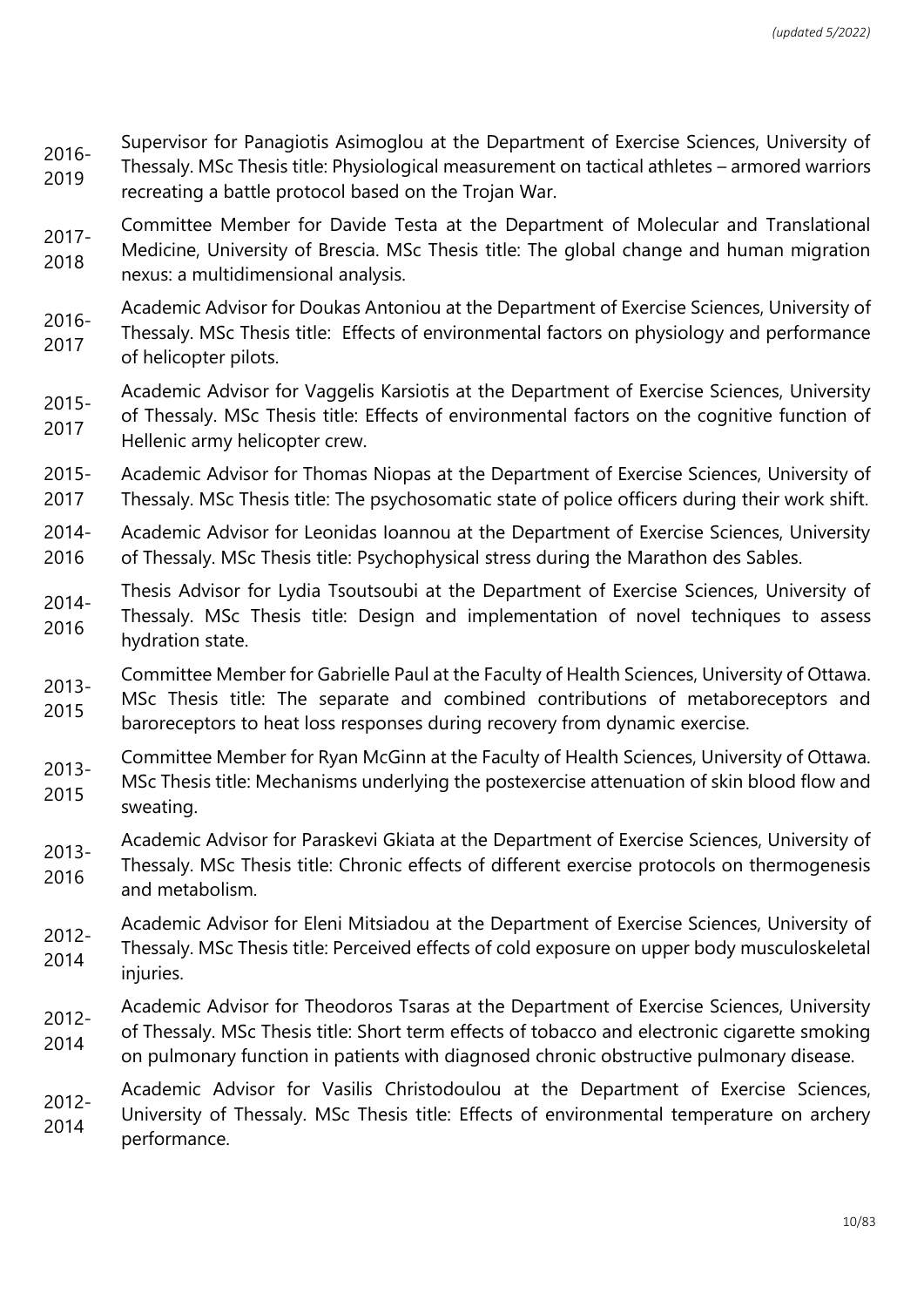- 2012- Academic Advisor for Khelifa Bartura at the Department of Exercise Sciences, University of
- 2014 Thessaly. MSc Thesis title: Effects of hydration status and self-talk on endurance performance in a hot environment.

Academic Advisor for Rallou Chidirioti at the Department of Exercise Sciences, University of

- 2011- 2013 Thessaly. MSc Thesis title: Design and implementation of a physical adequacy test for populations participating in aqua rehabilitation and therapeutic swimming programs.
- 2011- Academic Advisor for Eleni Tsimitrea at the Department of Exercise Sciences, University of
- 2013 Thessaly. MSc Thesis title: A novel model to predict intracranial temperature through noninvasive and practical indicators.
- 2011- Academic Advisor for Maria Chorti at the Department of Exercise Sciences, University of
- 2012 Thessaly. MSc Thesis title: Effects of active and passive electronic cigarette smoking on lung function and cytokine production.
- 2011- Academic Advisor for Konstantina Poulianiti at the Department of Exercise Sciences,
- 2012 University of Thessaly. MSc Thesis title: Effects of active and passive electronic cigarette smoking on immune and thyroid function and oxidative stress.
- 2011- 2012 Academic Advisor for Petros Dinas at the Department of Exercise Sciences, University of Thessaly. MSc Thesis title: Effects of exercise on brown adipose tissue mass and activity in humans.
- Academic Advisor for Maria Misailidi at the Department of Exercise Sciences, University of
- 2009- 2011 Thessaly. MSc Thesis title: Development of a questionnaire for the diagnosis of long-term exposure to environmental tobacco smoke.
- 2008- 2010 Committee Member for Geoff Hartley at the Faculty of Applied Health Sciences, Brock University. MSc Thesis title: The effects of altered heat stress on voluntary pacing strategies during prolonged cycling.

# **FUNDING HISTORY Total Funding (total: € 18.1 M)**

### **Project Coordinator (total: € 3.2 M)**

- 2021- 2022 Overview of systematic reviews of the effects of exposure to heat on pain, burns, cataract and heat-related illnesses; World Health Organization.
- 2019- 2022 Assessment of new technologies for infectious disease surveillance, prevention and control; European Centre for Disease Prevention and Control (Framework Contract Number: ECDC/2019/027).
- Effects of in vitro exercise on the browning of white adipose tissue. Support for Researchers
- 2019- 2021 with a focus on Young Investigators (Round 2); Partnership Agreement 2014-2020; Greek Ministry of Development and Investments (Contract Number: 100956 / 646).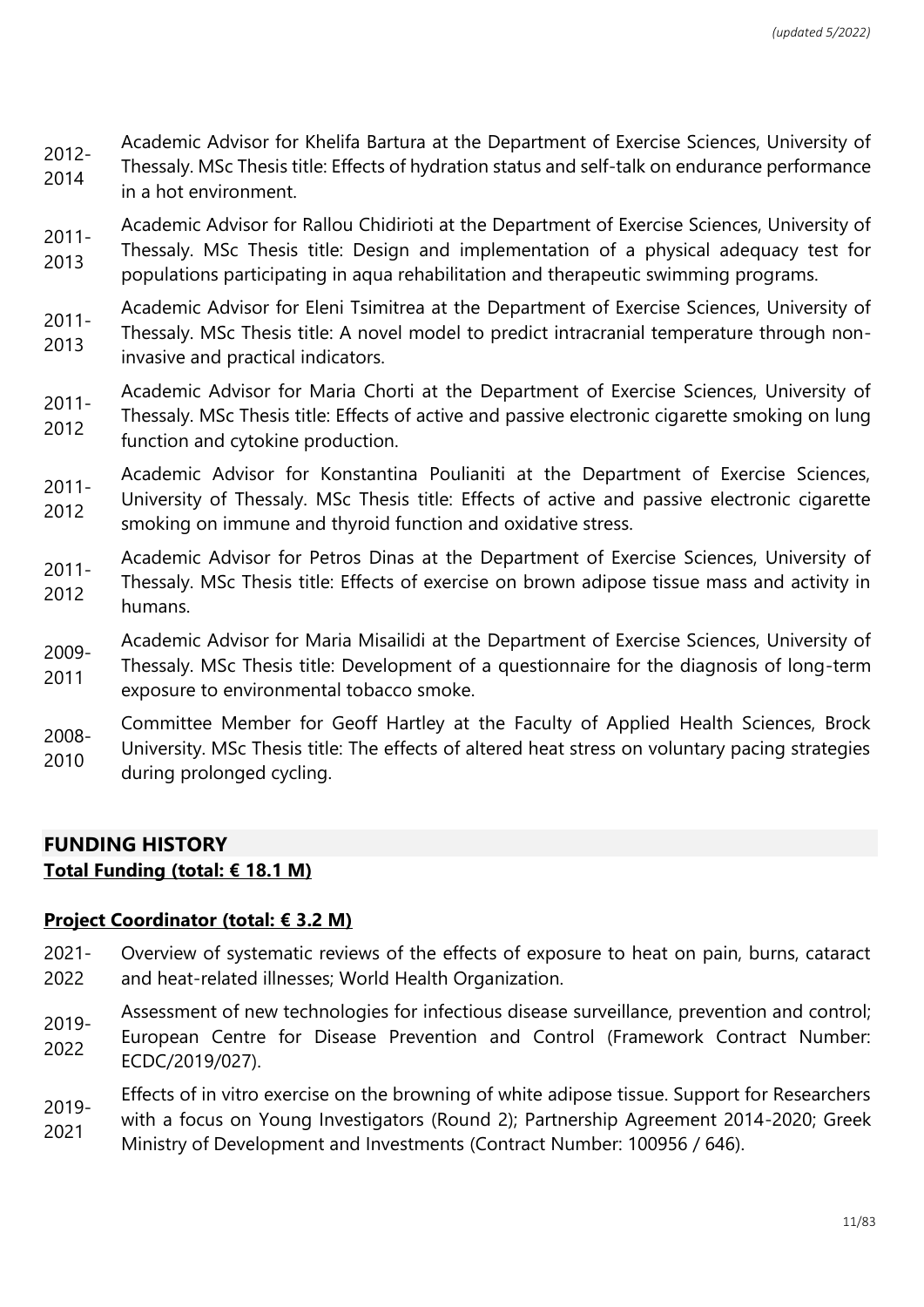- <sup>2019</sup> Field research to test and strengthen heat stress mitigation strategies. International Labour Organization; United Nations (Contract Number: 40262271 / 1).
- <sup>2019</sup> Desk review of research on heat stress. International Labour Organization; United Nations (Contract Number: 40255529 / 0).

ATLAS project: Implementation of a Tri-partite Center for Functional Assessment of Physical

- 2018- 2019 Activity. National Troodos Mountain Community Development Strategy – Center for Health, Rehabilitation and Research. Yiannaki Papadouri Foundation and Presidency of the Republic of Cyprus.
- 2014- ICI-THROUGH: Intersectoral collaboration for innovation in non-invasive techniques to
- 2018 estimate human brown adipose tissue activity; Marie Skłodowska-Curie Research and Innovation Staff Exchange (RISE) Call: H2020-MSCA-RISE-2014 (grant no. 645710).
- 2013- GI-Neu: Impact of colostrum-based neutraceuticals on functional gastrointestinal disorders.
- 2018 EU FP7 People; Marie Curie Industry-Academia Partnerships and Pathways (IAPP) Call: FP7- PEOPLE-2012-IAPP (grant no. 324476).
- 2013- FUEGO: Global network of excellence for research on adipose tissue plasticity and human
- 2017 thermogenesis. EU FP7 People; Marie Curie International Research Staff Exchange Scheme (IRSES) Call: FP7-PEOPLE-2013-IRSES (grant no. 612547).

U-GENE: Multi-national network of excellence for research on genetic predisposition to

- 2013 cardio-metabolic disorders due to UCP1 gene polymorphisms. EU FP7 People; Marie Curie
- 2017 International Research Staff Exchange Scheme (IRSES) Call: FP7-PEOPLE-2012-IRSES (grant no. 319010).

THERMOMICS: Unraveling the functional architecture of the human thermoregulatory

- 2009 system through immunological, circadian and sensory mechanisms: focus on the mature
- 2013 European population. EU FP7 People; Marie Curie International Reintegration Grants (IRG) Call: FP7-PEOPLE-IRG-2008 (grant no. 239521).

### **Project Partner (total: € 14.9 M)**

2022- 2024 ADAPTHEAT. Adaptation to heat and climate change at work. Collective bargaining and social dialogue in Europe to protect workers' health and safety, welfare and productivity against heat and heat waves. European Commission Social Fund+ SOCPL-2021-IND-REL-01.

- 2016- 2021 HEAT-SHIELD: Integrated inter-sector framework to increase the thermal resilience of European workers in the context of global warming. European Commission H2020-PHC-2015-two-stage (grant no. 668786).
- 2015 nanoBAT: Enhanced brown adipose tissue activity using nanotechnology approaches; Marie
- 2018 Skłodowska-Curie Research and Innovation Staff Exchange (RISE) Call: H2020-MSCA-RISE-2014 (grant no. 691061).
- 2015- 2018 smartHELMET: Intersectoral Network for Innovation on Smart Thermal Solutions for Bicycle Helmets; Marie Skłodowska-Curie Research and Innovation Staff Exchange (RISE) Call: H2020-MSCA-RISE-2014 (grant no. 645770).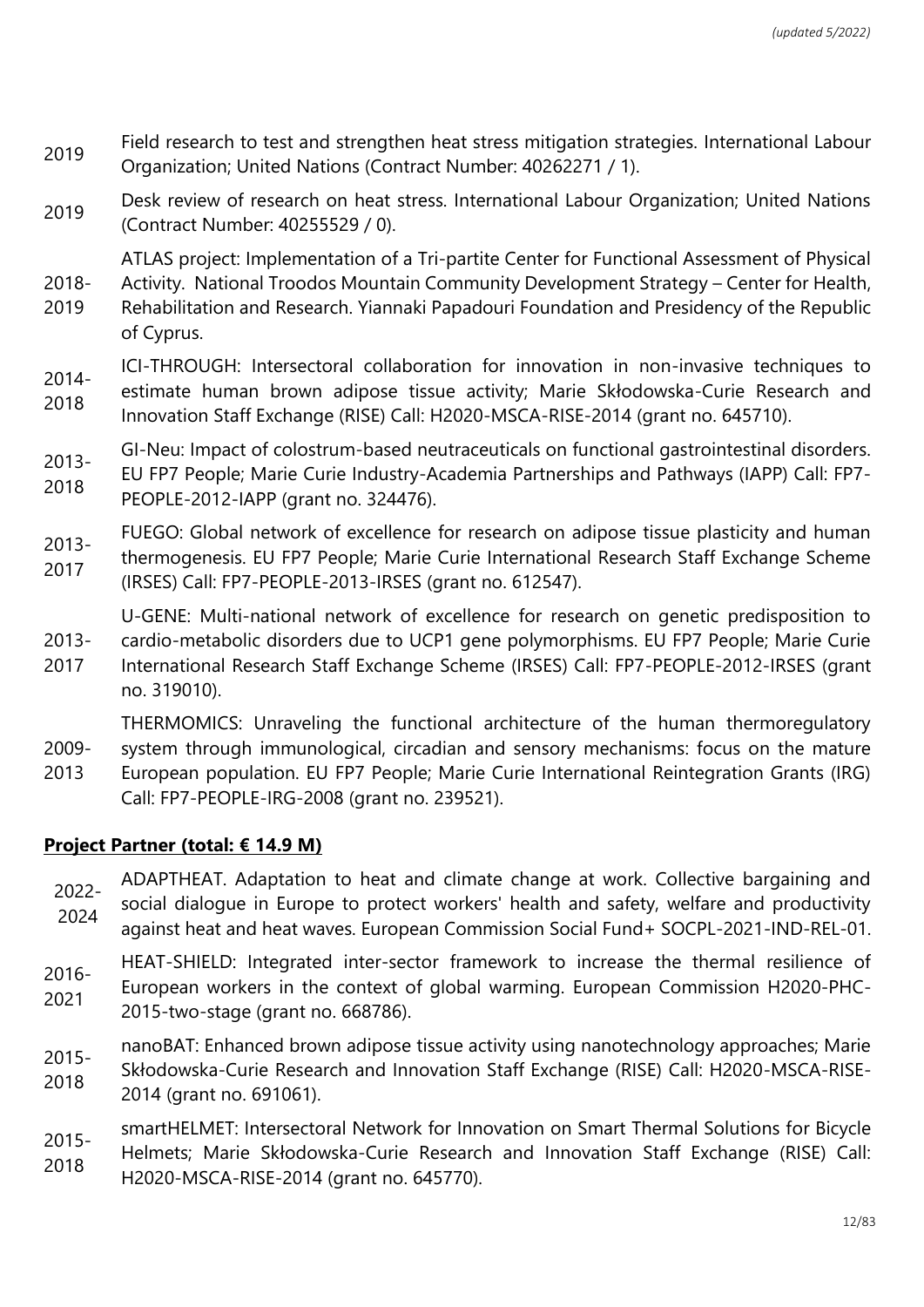2015- 2018 SCAFFY: Bio-scaffold engineered device for brown adipose tissue regeneration; Marie Skłodowska-Curie Research and Innovation Staff Exchange (RISE) Call: H2020-MSCA-RISE-2014 (grant no. 645640).

- 2015- 2018 Defining age-specific heat exposure limits for workers: from laboratory to field. Research Opportunities Program, Ontario Ministry of Labour.
- 2014- 2018 Interindividual variation in response to consumption of plant food bioactives and determinants involved. EU Horizon 2020 COST Action FA1403, Domain Committee "Food and Agriculture".
- Novel structural skins: Improving sustainability and efficiency through new structural textile
- 2013- 2017 materials and designs. EU FP7 COST Action TU1303, Domain Committee "Transport and Urban Development".
- 2013- Thessaly Smart Research and Development Pole: Research, Innovation, Strategies.
- 2017 Competitiveness and Enterpreneurship Programme: General Secretariat for Research and Technology.
- 2013- 2017 Heat stress in older adults and individuals with type 2 diabetes. Operating Grant, Canadian Institutes of Health Research.
- 2013- 2017 RETOUR: Remedial and Rehabilitation Tourism in Thessaly. Cooperation Programme: General Secretariat for Research and Technology, Greek Ministry of Development.
- 2011- Towards safer bicycling through optimization of bicycle helmets and usage. EU FP7 COST
- 2015 Action TU1101, Domain Committee "Transport and Urban Development".
- 2012- ESCAPEE: Exercise, smoking, and alcohol: investigation of mechanisms, and interventions for
- 2016 prevention, cessation and awareness. Thalis Programme: General Secretariat for Research and Technology.
- 2011- Investigation of the functional architecture of the human thermoregulatory system through
- 2014 biochemical indices. Iraklitos II Programme: Greek Ministry of Education, Lifelong Learning and Religious Affairs (grant no. 162).
- ICARUS: International cooperation for the advancement of research on the underlying
- 2010- 2014 system of human thermoregulation. EU FP7 People; Marie Curie International Research Staff
- Exchange Scheme (IRSES) Call: FP7-PEOPLE-2009-IRSES (grant no. 247631).

### **Awards/Fellowships/Scholarships (total: €142,626)**

- 2014 Distinguished Visiting Researcher by the Office of International Research at the University of Ottawa, Canada.
- 2007- 2009 PDF Fellowship for Post-Doctoral Fellows by the Natural Science and Engineering Research Council (NSERC) of Canada.
- 2007 Exploring the fundamental mechanisms of human thermoregulation. Internal research award. Dalhousie University.

A detailed list of all remaining awards/fellowships/scholarships is provided in the Appendix.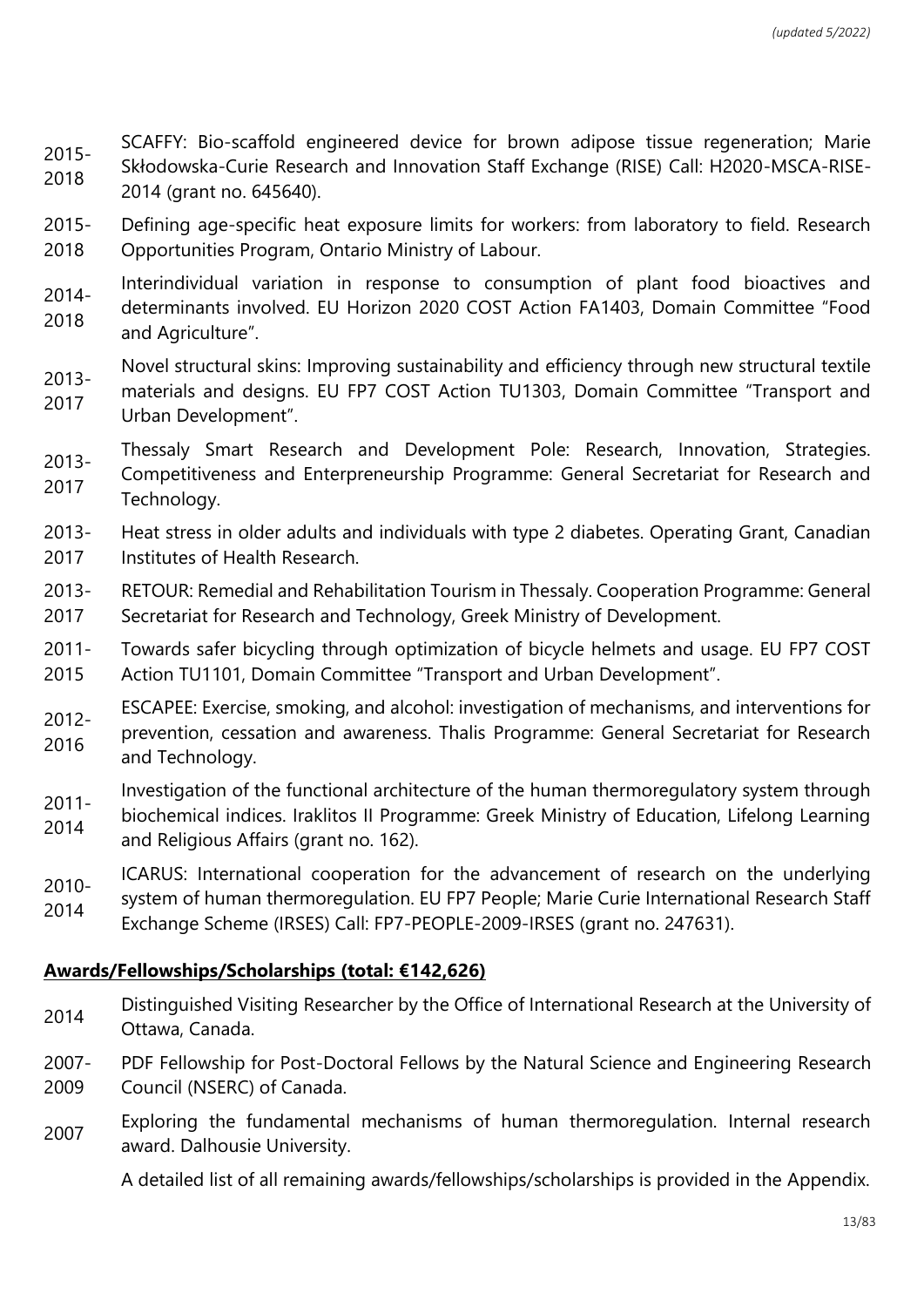# **SCHOLARLY AND PROFESSIONAL ACADEMIC ACTIVITIES External Evaluator for Funding Proposals**

2022 **Consultant Proposal Evaluator** for the Canadian Foundation for Innovation for the John R. Evans Leaders Fund.

2021 **Consultant Proposal Evaluator** for the Romanian Ministry of Education and Research and the Executive Agency for Higher Education, Research, Development and Innovation Funding for the Call: Exploratory Research Projects.

- 2021 **Consultant Proposal Evaluator** for the Romanian Ministry of Education and Research and the Executive Agency for Higher Education, Research, Development and Innovation Funding for the Call: Postdoctoral Research Projects.
- 2021 **Consultant Proposal Evaluator** for the Romanian Ministry of Education and Research and the Executive Agency for Higher Education, Research, Development and Innovation Funding for the Call: Research projects for stimulating young independent teams.
- 2021 **Consultant Proposal Evaluator** for the Slovenian Research Agency for the Call: Research Programmes 2021.
- 2020 **Consultant Proposal Evaluator** for the Romanian Ministry of Education and Research and the Executive Agency for Higher Education, Research, Development and Innovation Funding for the Call: Exploratory Research Projects.
- 2020 **Consultant Project External Evaluator (Rapporteur)** for the European Commission for Actions within the Horizon 2020 Call COST. European Cooperation in Science and Technology.
- 2019- 2020 **Consultant Proposal Evaluator** for the Romanian Ministry of Education and Research and the Executive Agency for Higher Education, Research, Development and Innovation Funding for the Call: Experimental demonstrative projects.
- 2019- 2020 **Consultant Proposal Evaluator** for the Romanian Ministry of Education and Research and the Executive Agency for Higher Education, Research, Development and Innovation Funding for the Call: Postdoctoral Research Projects.
- 2019- 2020 **Consultant Proposal Evaluator** for the Romanian Ministry of Education and Research and the Executive Agency for Higher Education, Research, Development and Innovation Funding for the Call: Research Projects for Stimulating Young Independent Teams.
- 2019 **Consultant Project External Evaluator (Rapporteur)** for the European Commission for Actions within the Horizon 2020 Call COST. European Cooperation in Science and Technology.
- 2019 **Consultant Proposal Evaluator** for the UK Medical Research Council.
- <sup>2019</sup> **Consultant Proposal Evaluator** for the Tobacco Advisory Committee Grants of Cancer Research UK, the largest charitable funder of cancer research in the world.
- <sup>2019</sup> **Consultant Proposal Evaluator** for the European Commission for the Horizon 2020 Call COST – oc-2018-2. European Cooperation in Science and Technology.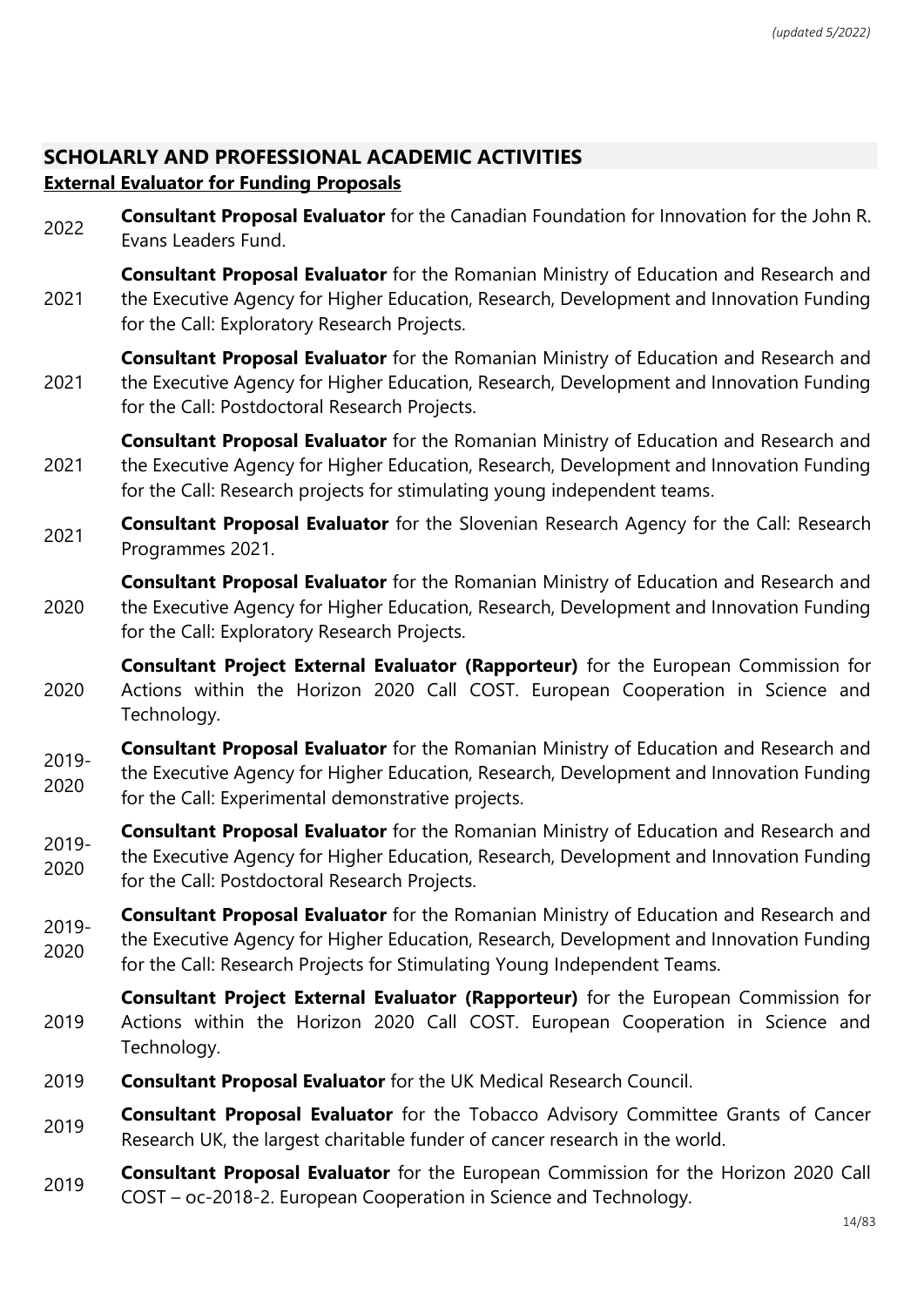2018 **Consultant Proposal Evaluator** for the European Commission for the Horizon 2020 Call COST – oc-2018-1. European Cooperation in Science and Technology Trans-Domain Proposals.

2017 **Consultant Proposal Evaluator** for the European Commission for the Horizon 2020 Call COST – oc-2017-1. European Cooperation in Science and Technology Trans-Domain Proposals.

- <sup>2016</sup> **Consultant Proposal Evaluator** for the Polish Executive Government Agency of National Science in the funding program "Funding scheme SONATA BIS".
- 2016 **Consultant Proposal Evaluator** for the Romanian Council for Scientific Research in the funding program "Ideas" of the Romanian National Research, Development and Innovation Plan for the Call: Experimental Demonstrative Projects – PED 2016.
- **Consultant Proposal Evaluator** for the University of Nicosia for the Universitas Endowment Fund Call.

2016 **Consultant Proposal Evaluator** for the European Commission for the Horizon 2020 Call COST – oc-2016-1. European Cooperation in Science and Technology Trans-Domain Proposals.

- 2015 **Consultant Proposal Evaluator** for the European Commission for the Horizon 2020 Call COST – oc-2015-1. European Cooperation in Science and Technology Trans-Domain Proposals.
- <sup>2015</sup> **Consultant Proposal Evaluator** for the Research Foundation Flanders (Fonds Wetenschappelijk Onderzoek - Vlaanderen, FWO) for the Call "Research Projects 2015".
- 2015 **Consultant Proposal Evaluator** for the Romanian Council for Scientific Research in the funding program "Human Resources" of the Romanian National Research, Development and Innovation Plan for the Call: Young research teams.
- 2014- 2015 **Consultant Evaluator** for NASA and the European Space Agency in the program entitled "International Research Announcement for Research in Space Life Sciences at the International Space Station – ILSRA-2014".
- 2014 **Consultant Proposal Evaluator** for the European Commission for the Horizon 2020 Call COST – oc-2014-1. European Cooperation in Science and Technology Trans-Domain Proposals.
- <sup>2014</sup> **Consultant Proposal Evaluator** for the Research Foundation Flanders (Fonds Wetenschappelijk Onderzoek - Vlaanderen, FWO) for the Call "Research Projects 2014".

2013- 2014 **Consultant Proposal Evaluator** for the Romanian Council for Research and Development in the funding program "Partnerships" of the Romanian National Research, Development and Innovation Plan for the Call: Joint Applied Research Projects - PCCA-2013.

<sup>2013</sup> **Consultant Proposal Evaluator** for the European Commission for the FP7 Call COST – oc-2013-1. European Cooperation in Science and Technology Trans-Domain Proposals.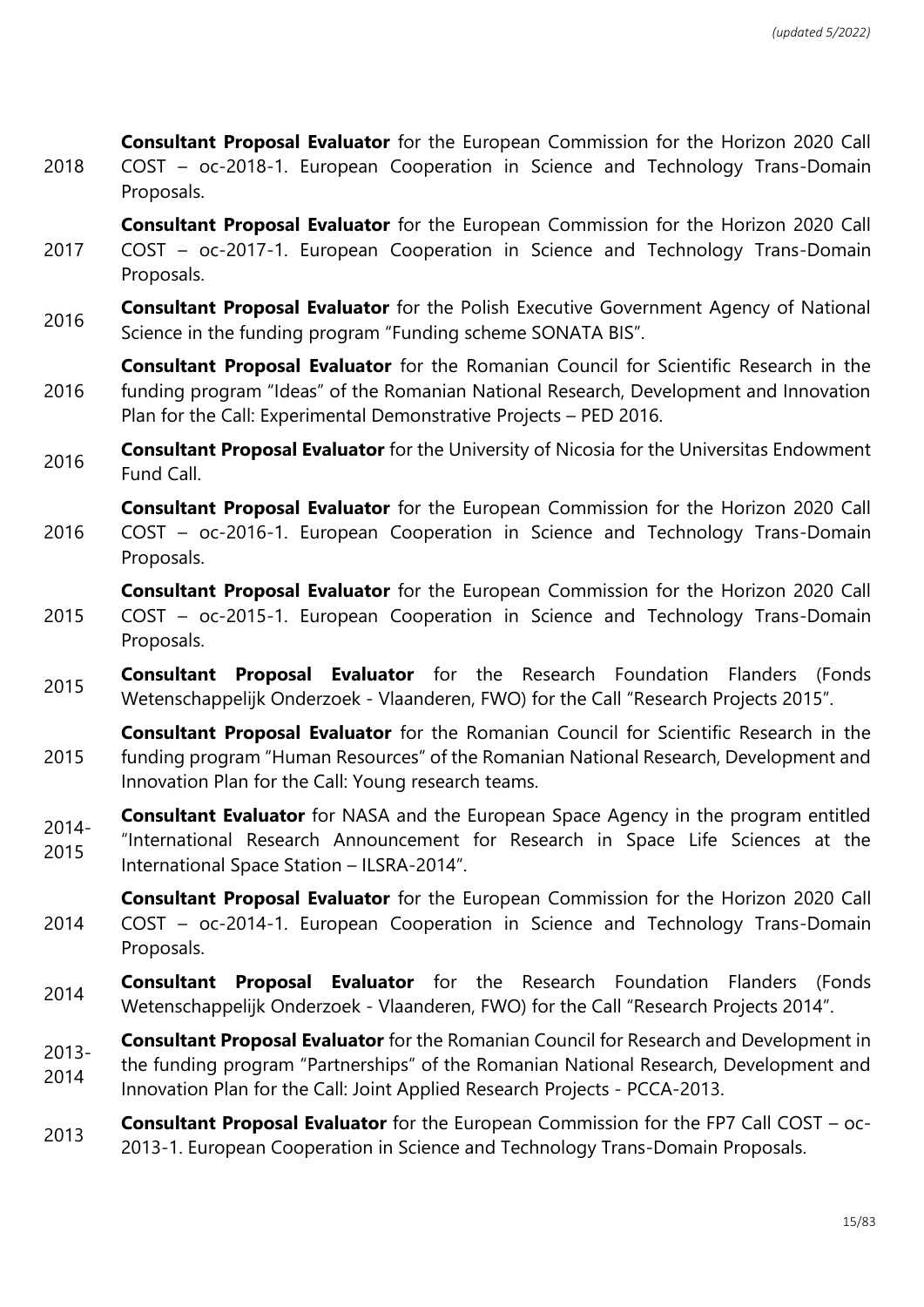2012- 2013 **Consultant Proposal Evaluator** for the European Commission for the Call FP7-SME-2013. Research for the benefit of small and medium enterprises.

**Consultant Proposal Evaluator** for the Canadian Workplace Safety and Insurance Board program entitled "Bridging the Gap".

2011- **Consultant Proposal Evaluator** for the Romanian Council for Research and Development in

2012 the funding program "Partnerships" of the Romanian National Research, Development and Innovation Plan for the Call: Joint Applied Research Projects - PCCA-2011.

2011 **Consultant Proposal Evaluator** for the Romanian Council for Scientific Research in the funding program "Ideas" of the Romanian National Research, Development and Innovation Plan for the Call: Exploratory Research Projects - PCE-2011.

2011 **Consultant Proposal Evaluator** for the Canadian Workplace Safety and Insurance Board program entitled "Solutions for Workplace Change".

2011 **Consultant Proposal Evaluator** for the Romanian Council for Scientific Research in the funding program "Human Resources" of the Romanian National Research, Development and Innovation Plan for the Call: Postdoctoral Research Projects - PD-2011.

2010 **Consultant Proposal Evaluator** for the Canadian Federal Government in the MITACS-Accelerate national internship program which connects companies and other organizations with research expertise in Canadian universities.

2009- 2010 **Consultant Proposal Evaluator** for the European Commission for the Call FP7-SME-2010. Research for the benefit of small and medium enterprises.

### **Professional Affiliations & Certifications**

2018 present occupational heat stress for the Greek Ministry of Labour. **Member** of the Working Group tasked to develop prevention measures to reduce

2016- **Board of Directors Member** of the Greek Society for Exercise Biochemistry and Physiology.

2016 present **Academic Associate** of the International Institute for Compassionate Care, a not for profit organization based in Cyprus with a mission is to promote and cultivate compassionate, patient-centered care.

2015 present European Resuscitation Council. **Certified for cardiopulmonary resuscitation** with automated external defibrillation by the

2009 present **Founding Member** of the Greek Society for Exercise Biochemistry and Physiology.

# **Journal Editor Service**

2022 present Basel, Switzerland.Associate Editor with the journal Biology, published by MDPI AG, St. Alban-Anlage 66, 4052,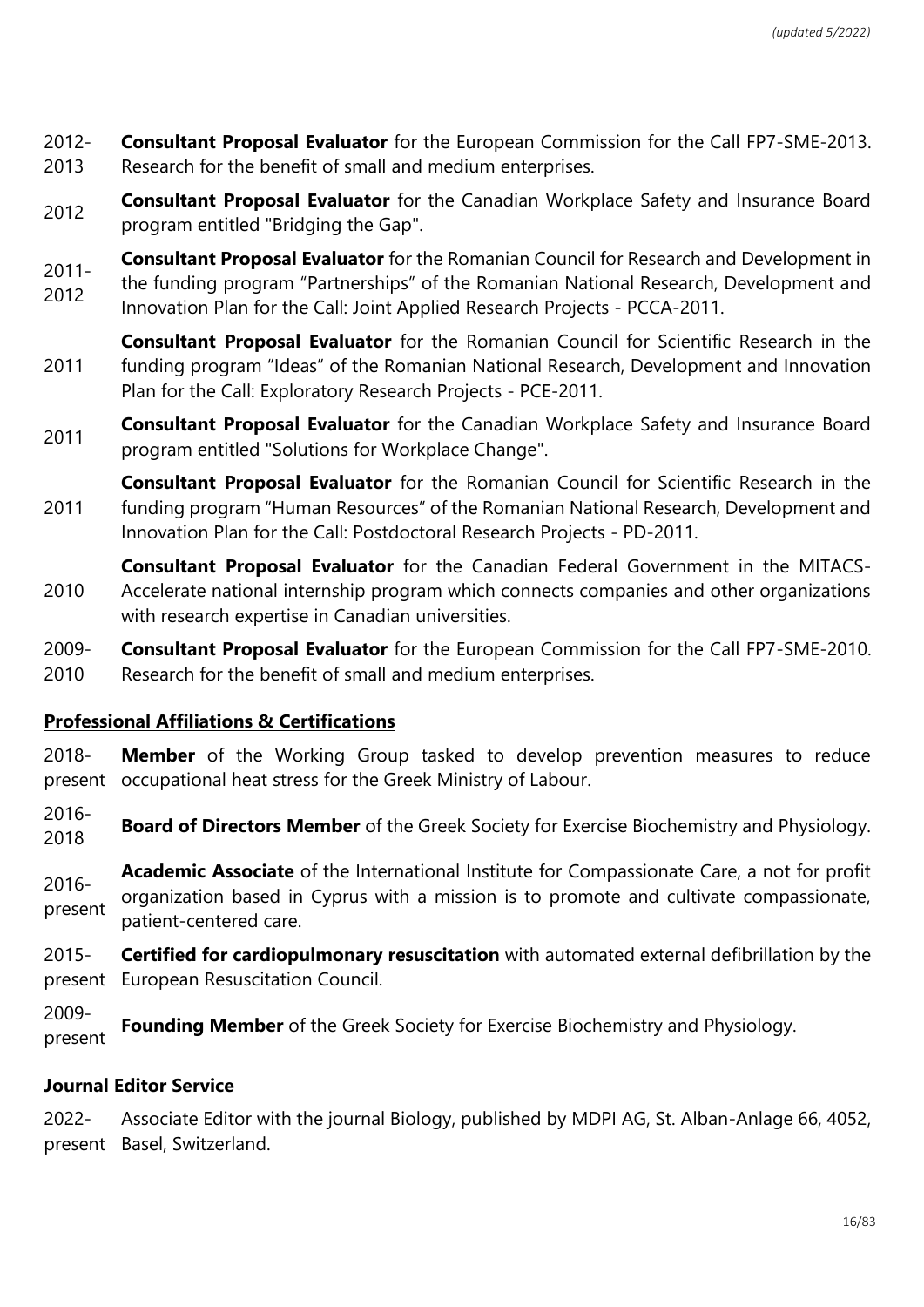2014 present Associate Editor with the journal Temperature, published by Taylor & Francis Group, 2&4 Park Square, Milton Park, Abingdon, OX14 4RN, UK.

2013- 2021 Associate Editor (COPD and occupational lung disease) with the journal BMC Pulmonary Medicine, published by BioMed Central Ltd, Floor 6, 236 Gray's Inn Road, London, WC1X 8HB, UK.

- 2010- 2015 Associate Editor (Physiology) with BMC Research Notes, published by BioMed Central Ltd, Floor 6, 236 Gray's Inn Road, London, WC1X 8HB, UK.
- <sup>2013</sup> Guest Editor with Cellular and Molecular Biology. Special Issue "Bioactive compounds of milk and health". Vol. 59, issue 1.
- <sup>2009</sup> Guest Editor with Inflammation & Allergy Drug Targets. Special Issue "Acute health effects of passive smoking". Vol. 8, issue 5.

2008 present list is provided in the Appendix. Reviewer for a large number of papers published across many scientific Journals. A detailed

## **Participation in International Conference Scientific Committees**

- 2022 Scientific Committee Member for the 10<sup>th</sup> Conference of the Greek Society of Biochemistry and Physiology of Exercise. October 21-23, Athens, Greece.
- <sup>2021</sup> Scientific Committee Member for the Conseil International du Sport Militaire (CISM) International Symposium. November 4-6, Ancient Olympia, Greece.
- 2019 Scientific Committee Member for the 9<sup>th</sup> Conference of the Greek Society of Biochemistry and Physiology of Exercise. October 18-20, Thessaloniki, Greece.
- 2018 Scientific Committee Member for the 8<sup>th</sup> Conference of the Greek Society of Biochemistry and Physiology of Exercise. October 19-21, Thessaloniki, Greece.
- $2018$  Scientific Committee Member for the  $7<sup>th</sup>$  International Meeting of Physiology and Pharmacology of Temperature Regulation. October 7-12, Split, Croatia.
- 2017 Chair of the Scientific Committee for the 7<sup>th</sup> Conference of the Greek Society of Biochemistry and Physiology of Exercise. October 20-22, Athens, Greece.
- 2016 Scientific Committee Member for the 6<sup>th</sup> Conference of the Greek Society of Biochemistry and Physiology of Exercise. November 4-7, Athens, Greece.
- 2015 Scientific Committee Member for the 5<sup>th</sup> Conference of the Greek Society of Biochemistry and Physiology of Exercise. November 6-7, Athens, Greece.
- 2014 Scientific Committee Member for the 4<sup>th</sup> Conference of the Greek Society of Biochemistry and Physiology of Exercise. October 24-26, Trikala, Greece.
- 2013 Scientific Committee Member for the 3<sup>rd</sup> Conference of the Hellenic Society of Biochemistry and Physiology of Exercise. November 8-9, Athens, Greece.
- 2011- Scientific Committee Member for the 1<sup>st</sup> Environmental Conference of Thessaly. September
- 2012 8-10, Skiathos, Greece.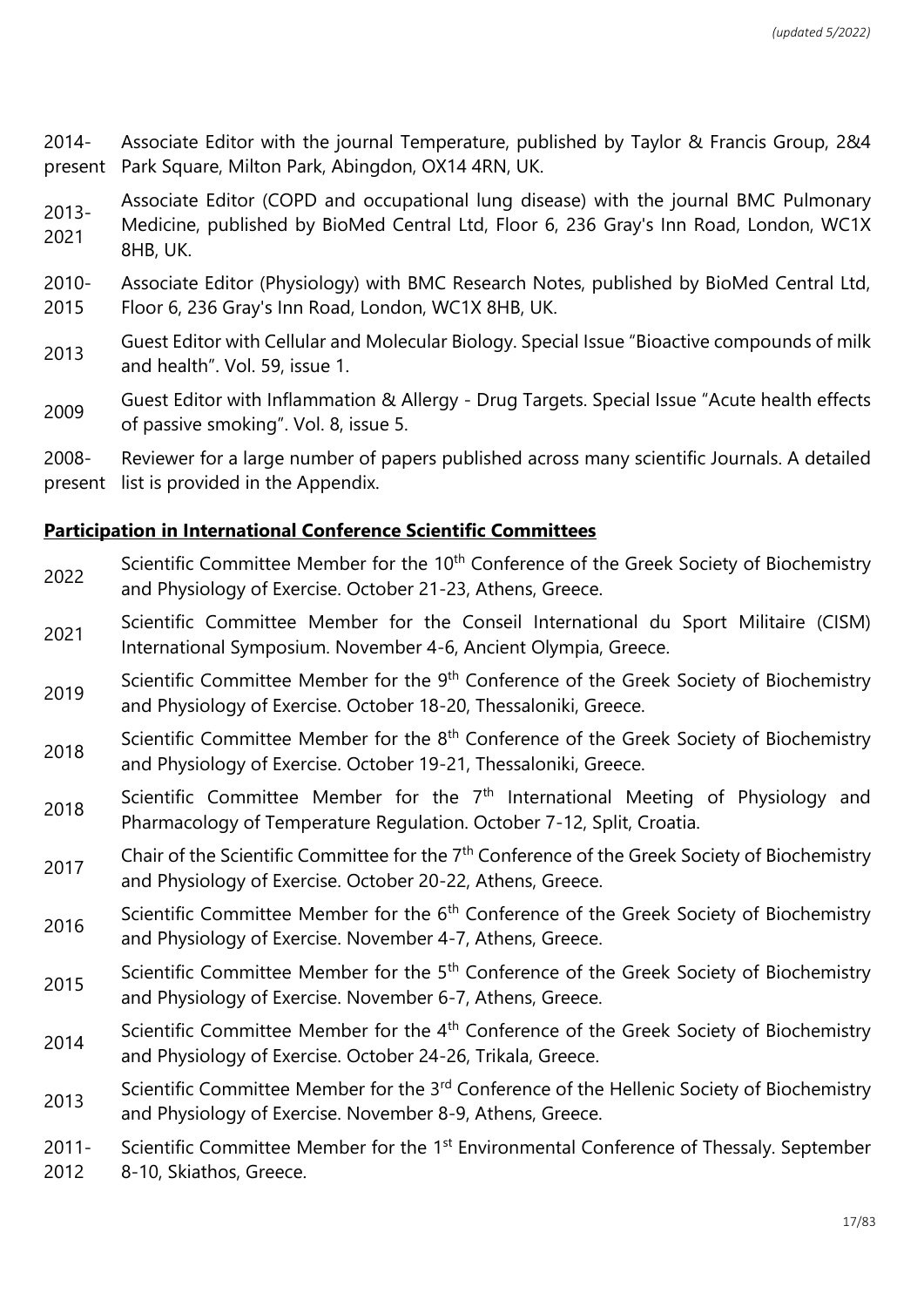$2011$  Scientific Committee Member for the  $14<sup>th</sup>$  International Conference on Environmental Ergonomics. July 10-15, Nafplio, Greece.

#### **Organisation of Symposia, Workshops, and Round Tables**

2021 Organisation of a Round Table entitled "Warrior fitness through the ages" held during the Conseil International du Sport Militaire (CISM) International Symposium. November 4-6, Ancient Olympia, Greece.

2017 Organisation of a Workshop entitled "Assessment of heart rate variability at rest and during exercise" during the 7<sup>th</sup> Conference of the Greek Society of Biochemistry and Physiology of Exercise held in Athens, Greece, on October 20-22, 2017.

2016 Organisation of a Symposium entitled "From climate prognoses and heat strain indices to practical implementations and policy impact: the HEAT-SHIELD project" during the 6th International Meeting of Physiology and Pharmacology of Temperature Regulation. December 5-9, Ljubljana, Slovenia.

2016 Organisation of a Workshop entitled "Writing a scientific paper" during the 6<sup>th</sup> Conference of the Greek Society of Biochemistry and Physiology of Exercise held in Athens, Greece, on November 4-7, 2016.

2014 Organisation of a Workshop entitled "Environmental physiology – prevention of thermal injuries" during the 4<sup>th</sup> Conference of the Greek Society of Biochemistry and Physiology of Exercise held in Trikala, Greece, on October 24-26, 2014.

2014 Organisation of a Round Table entitled "Exercise in extreme environments" during the 4<sup>th</sup> Conference of the Greek Society of Biochemistry and Physiology of Exercise held in Trikala, Greece, on October 24-26, 2014.

2014 Organisation of a Workshop entitled "Links between thermogenesis and cardio-metabolic disease" held on June 23<sup>rd</sup> 2014 at the Department of Exercise Science, University of Thessaly, Trikala, Greece.

2013 Organisation of a Workshop entitled "Function of human brown adipose tissue thermogenesis" during the International Scientific Meeting entitled "Metabolic syndrome: experiment, clinics and therapy" held in Grodno, the Republic of Belarus, on October 23-25, 2013.

#### **Participation in Selection, Ranking, and Promotion Committees**

- Member of the Search and Evaluation Committee for a Professor position in environmental
- 2021- 2022 control engineering for human health, at the Department of Biosystems, Faculty of Bioscience Engineering, KU Leuven.
- 2019 present Member in the Ranking and Promotion Committees for 12 Faculty Positions across the University of Athens and the University of Thessaly.
- 2019 Member in the Committee of Academic Experts tasked to prepare a report on the feasibility and economic sustainability of a new Sports Science Department in Crete within the Hellenic Mediterranean University.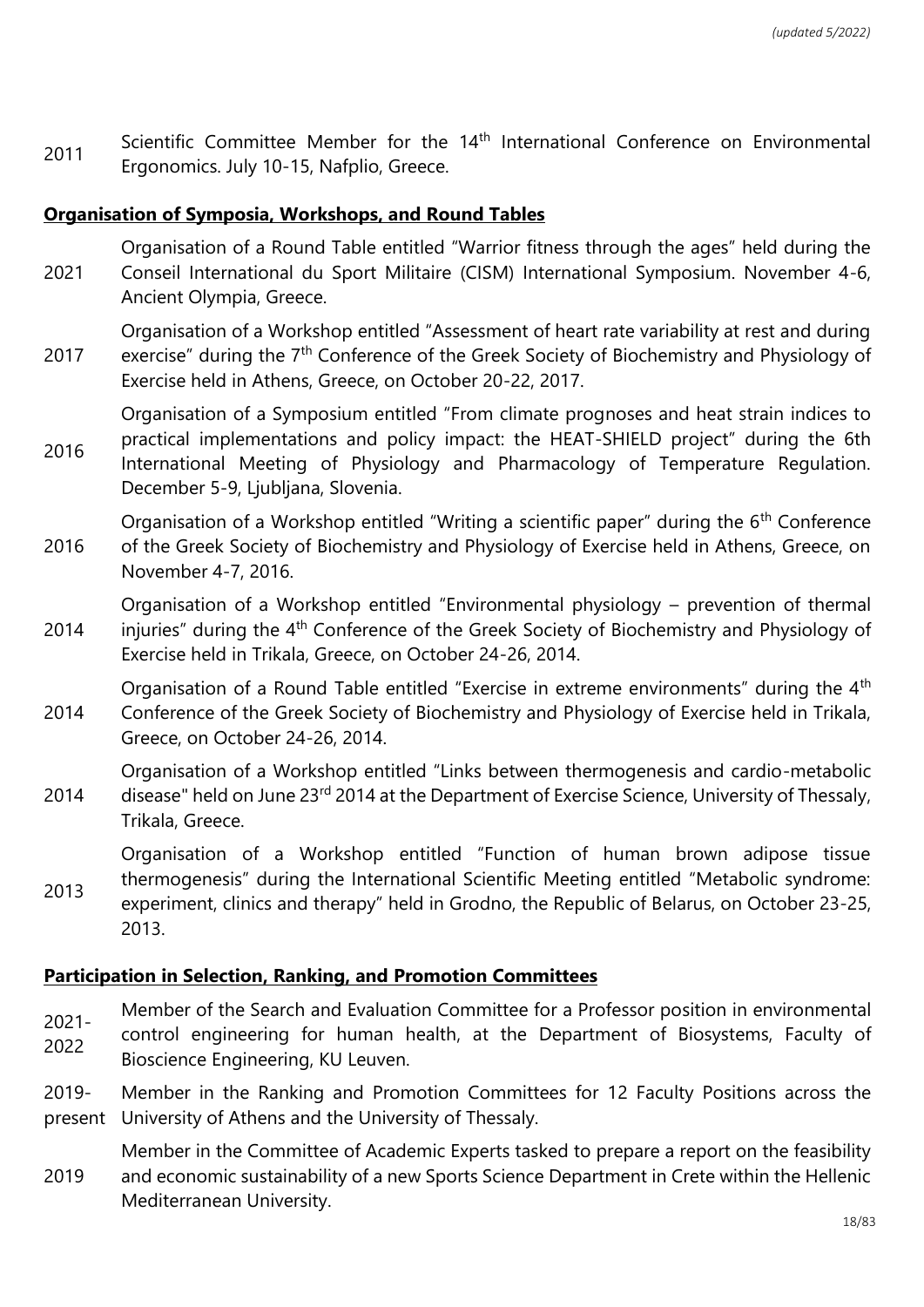- <sup>2018</sup> External Member in the Ranking and Promotion Committee for the Sports Science program of the School of Sciences and Engineering at the University of Nicosia.
- 2011 Expert Reviewer for the University of Ottawa Research Chairs Program that seeks to acknowledge professors who make outstanding contributions to their fields of research while also maintaining an exceptional teaching record.

External Reviewer for the University of Ottawa Award for Excellence in Research, a distinguished award that aims to focus attention on research at the University of Ottawa by

- 2010 recognizing a member of its teaching staff who has earned distinction for themselves and for the University as a result of the importance and exceptional characteristics of their research work.
- 2009 External Evaluation for the Brock University Award for Distinguished Research and Creative Activity, one of the most distinguished awards that Brock University offers to its academic staff.

### **INVITED TALKS IN POLICY FORUMS**

- 1. Flouris A.D. (2022). Impacts of global warming on working people: actions for more climateresilient and environmentally sustainable health and labour sectors. Invited talk during the WHO Center for Environmental Health for the Eastern Mediterranean Region side event titled "Climate change, disasters, and emergencies from health system preparedness, adaptation, resilience, and environmental sustainability perspectives", held during the Middle East and North Africa Regional Climate Week (MENACW 2022) which was organized by the United Nations Framework Convention on Climate Change and the United Arab Emirates government. March 28-31, Dubai, United Arab Emirates.
- 2. Flouris A.D. (2020). Effects of climate change on working conditions. Invited talk at the workshop "Health and Safety at Work 2020: current issues and future challenges", organized by the Greek Ministry of Labour and Social Affairs. October 29 2020, Athens, Greece.
- 3. Flouris A.D. (2020). Education and training initiatives to boost health and work productivity in a warming world. Invited talk at the Technical Expert Meeting on Adaptation titled "Education and training, public participation and youth to enhance adaptation action". The workshop was organized as part of the Technical Examination Process on Adaptation, organized by the United Nations Framework Convention on Climate Change on July 28.
- 4. Flouris A.D. (2020). Evidence-based guidelines to boost health and work productivity in a warming world. Invited talk at the Dialogue Session titled "Heat in the Workplace" organized by the Global Heat Health Information Network on July 29.
- 5. Garcia-Leon D., Burgstall A., Casanueva A., Flouris A.D., Nybo L., Standardi G. (2020). Economic assessment of recent European heatwaves and climate change projected impacts. ENVECON 2020 – Applied Environmental Economics Conference, March 13, London, UK.
- 6. Garcia-Leon D., Burgstall A., Casanueva A., Flouris A.D., Nybo L., Standardi G. (2020). Heatwaves and worker productivity in Europe: Economic assessment of past events and long-term projections under climate change. 8th Annual Conference of the Italian Association of Environmental and Resource Economists, February 6-7, Brescia, Italy.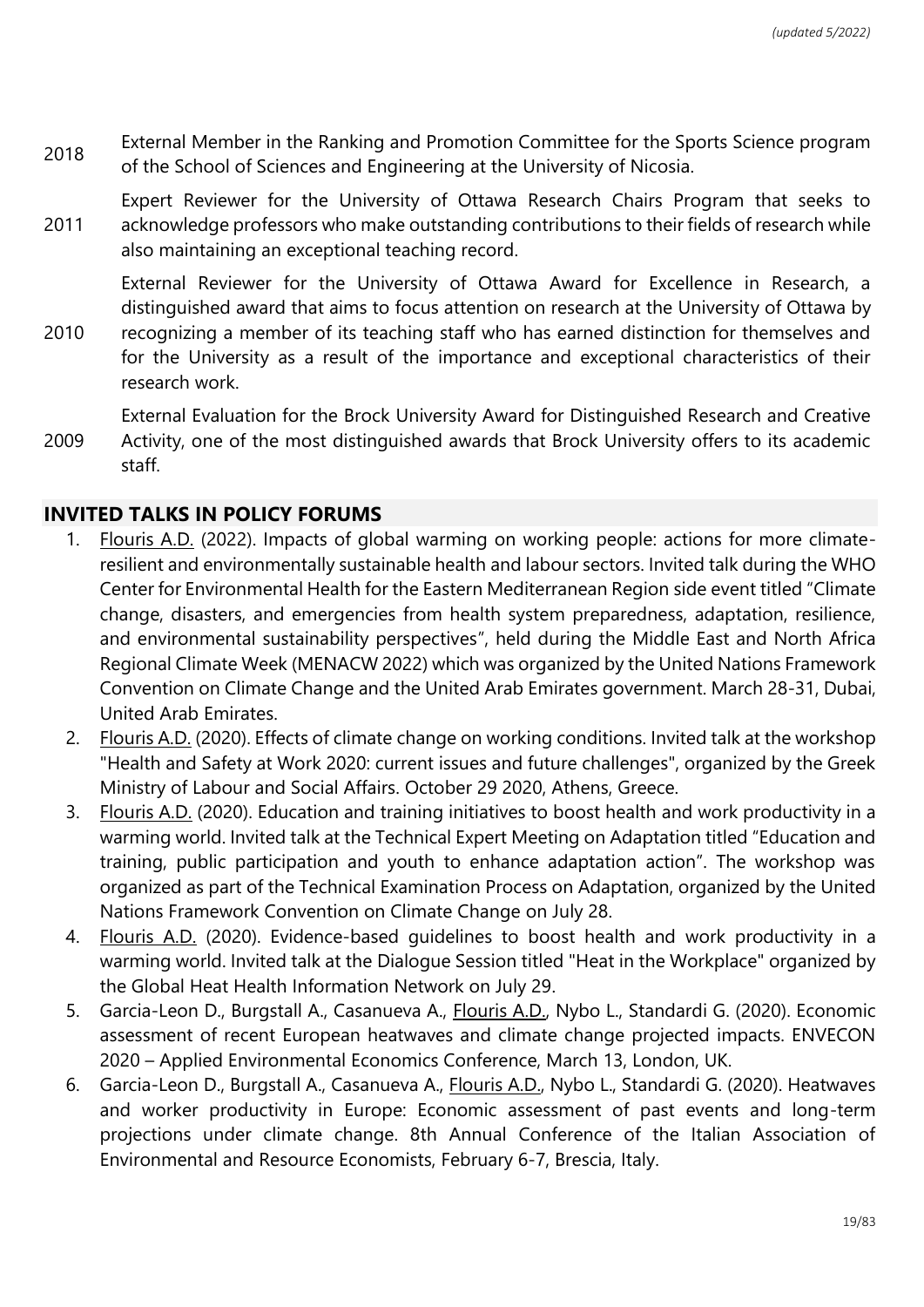- 7. Flouris A.D. (2019). Climate change, work conditions, and occupational health. Invited talk during the symposium organized by the European Trade Union Confederation Project "Involving Trade Unions into adaptation policy". November 5, Athens, Greece.
- 8. Flouris A.D. (2019). Evaluation and adaptation to the risks of occupational heat stress and strain. Invited talk at the roundtable "Occupational heat stress and strain", organized by the Greek Meteorological Service and the Greek Ministry of Labour. October 8 2019, Athens, Greece.
- 9. Bosch P., Flouris A.D., Poulianiti P. (2019). Mapping loss of labour productivity resulting from climate change in Europe. European Climate Change Adaptation conference. May 28-31, Lisbon, Portugal.
- 10. Flouris A.D. (2019). Management of risks associated with heat stress. Keynote Speech at the Third Conference & Exhibition on Occupational Safety & Health in the State of Qatar. April 28, Doha, Qatar.
- 11. Flouris A.D. (2019). Exercise Environment Economy. Extensions of the "ATLAS project". Invited speech at the Forum titled "Wholistic action plan for the promotion of physical activity, research, rehabilitation, and sports. Organized by the Cypriot Presidency. February 28, Nicosia, Cyprus.
- 12. Flouris A.D. (2018). Impacts of occupational heat strain on health and productivity. Invited talk at the First Global Forum for Heat and Health organized by the Global Heat Health Information Network (GHHIN). December 17-20, Hong Kong, China.
- 13. Flouris A.D. (2018). Integrated inter-sector framework to increase the thermal resilience of European workers in the context of global warming. Invited talk at the World Health Organization "Meeting on updating the evidence of the WHO Heat-Health Action Plans guidance". November 21-22, Bonn, Germany.
- 14. Flouris A.D. (2018). The health impacts of combined air pollution and occupational heat stress. Invited talk at the World Health Organization roundtable "Breathe clean air: everywhere, for everyone. Protecting workers from air pollution outdoors and indoors", organized by the World Health Organization. October 29 2018, Geneva, Switzerland.
- 15. Flouris A.D. (2018). Occupational heat stress: impacts on health and productivity and proposed adaptation. Invited talk at the roundtable "Occupational heat stress in Greece and potential adaptation solutions", organized by the Greek Ministry of Labour. September 21 2018, Athens, Greece.
- 16. Flouris A.D. (2018). Acute and short-term impacts of occupational secondhand smoke. Invited talk at the World Health Organization roundtable "Breathe clean air: everywhere, for everyone. Protecting workers from air pollution outdoors and indoors", organized by the World Health Organization. October 29 2018, Geneva, Switzerland.
- 17. Flouris A.D. (2015). Heat load limitations under normal and stress conditions. Invited seminar talk during the Workshop on "A closer look at the thresholds of thermal damage" organized by the World Health Organization and the International Commission on Non-Ionizing Radiation Protection. May 26-28, Istanbul, Turkey.
- 18. Flouris A.D. (2015). Functional architecture of human thermoregulation. Invited seminar talk during the Workshop on "A closer look at the thresholds of thermal damage" organized by the World Health Organization and the International Commission on Non-Ionizing Radiation Protection. May 26-28, Istanbul, Turkey.
- 19. Flouris A.D., Mthunzi P. (2012). Results of the Young Researchers Workshop to enhance future South Africa – European Union research and innovation partnerships. Invited talk during the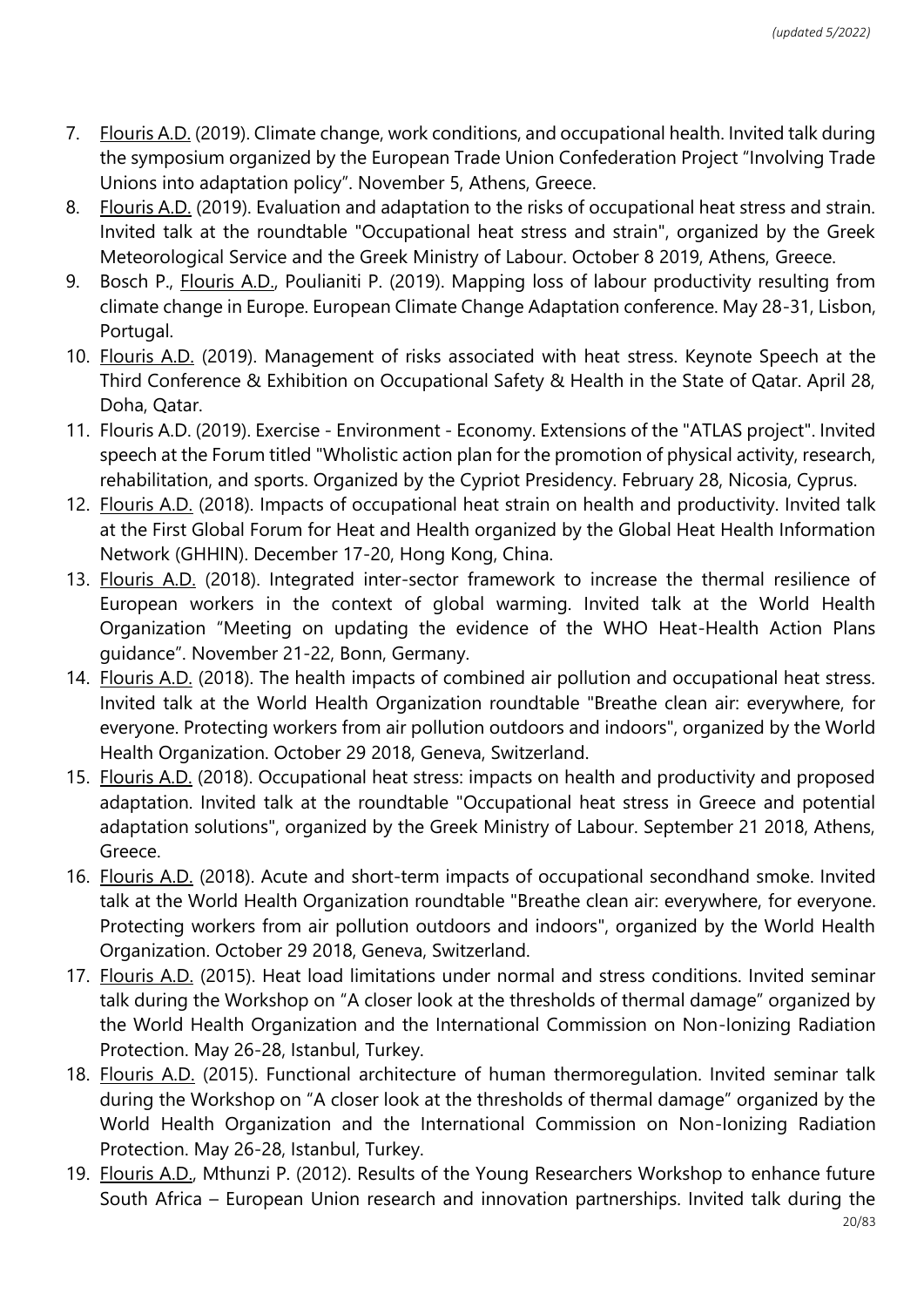Bilateral Meeting between the Research Generals of South Africa and the European Union during the South Africa – European Union Agreement on Scientific and Technological Cooperation. November 6th, Cape Town, South Africa.

- 20. Flouris A.D. (2012). Experience in research and innovation partnerships between South Africa and the European Union. Invited presentation at the Young Researchers Workshop held during the South Africa – European Union Agreement on Scientific and Technological Cooperation. November 5-6, Cape Town, South Africa.
- 21. Flouris A.D. (2011). Effects of climate change on public health and society in South Europe. Keynote Speech at the 3rd International Conference on Environmental Management, Engineering, Planning and Economics (CEMEPE 2011) & SECOTOX Conference. June 19-24, Skiathos, Greece.
- 22. Flouris A.D. (2011). Health and societal effects of climate change. Invited Lecture at the seminar entitled "Environment, health and quality of life" organized by the Centre for Environmental Education of the Municipality of Trikala, Greece.
- 23. Flouris A.D. (2010). 'Preliminary toxicological evidence for electronic nicotine delivery systems. Invited speech at the 'World Health Organization Regulatory Consultation on the Safety of 'ecigarettes'', organized by the World Health Organization. May 6-7 2010, Geneva, Switzerland.
- 24. MacDonald A., Alphonso M., Edmundson P., Flouris A.D., Khullar R., Nadalini R., and Solignac A. (2006). 'The need for an International Near-Earth Object Committee'. Invited speech at the '43rd Session of the Scientific and Technical Subcommittee of the Committee on Peaceful Uses of Outer Space (UNCOPUOS)' organized by the United Nations. February 20 – March 3, Vienna, Austria.

# **INVITED TALKS IN SCIENCE FORUMS**

- 1. Flouris A.D. (2021). Preparing the soldier for battle in hot environments. Invited talk in the Round Table titled "Preparing the soldier for battle in adverse environmental conditions", held during the Conseil International du Sport Militaire (CISM) International Symposium. November 4-6, Ancient Olympia, Greece.
- 2. Flouris A.D., Petmezas S.B., Asimoglou P.I. (2021). Physiological strain of the Dendra panoply wearer during a day in the Trojan War. Invited talk in the Round Table titled "Warrior fitness through the ages", held during the Conseil International du Sport Militaire (CISM) International Symposium. November 4-6, Ancient Olympia, Greece.
- 3. Flouris A.D. (2021). Field study experiences: Effective mitigation strategies for occupational heat stress. Invited talk in the Symposium titled "Occupational Heat Stress: sustainable solutions and adaptation strategies provided by the HEAT-SHIELD project", held during the 12<sup>th</sup> International Occupational Hygiene Association International Scientific Conference. September 11-15, Daegu, South Korea.
- 4. Flouris A.D. (2019). Inter-individual factors and screening criteria for exercise-induced heat strain. Invited talk in the Symposium titled "Operation Heat Shield Canada – Protecting Human Health during physical activity on a Warming Planet", held during the Annual Meeting of the Canadian Society for Exercise Physiology. November 6-9, Kelowna, BC, Canada.
- 5. Flouris A.D., Ioannou L., Notley S.R., Kenny G.P., Nybo L. (2019). Inter-individual factors and screening criteria for occupational heat strain. Invited talk in the Symposium titled "Occupational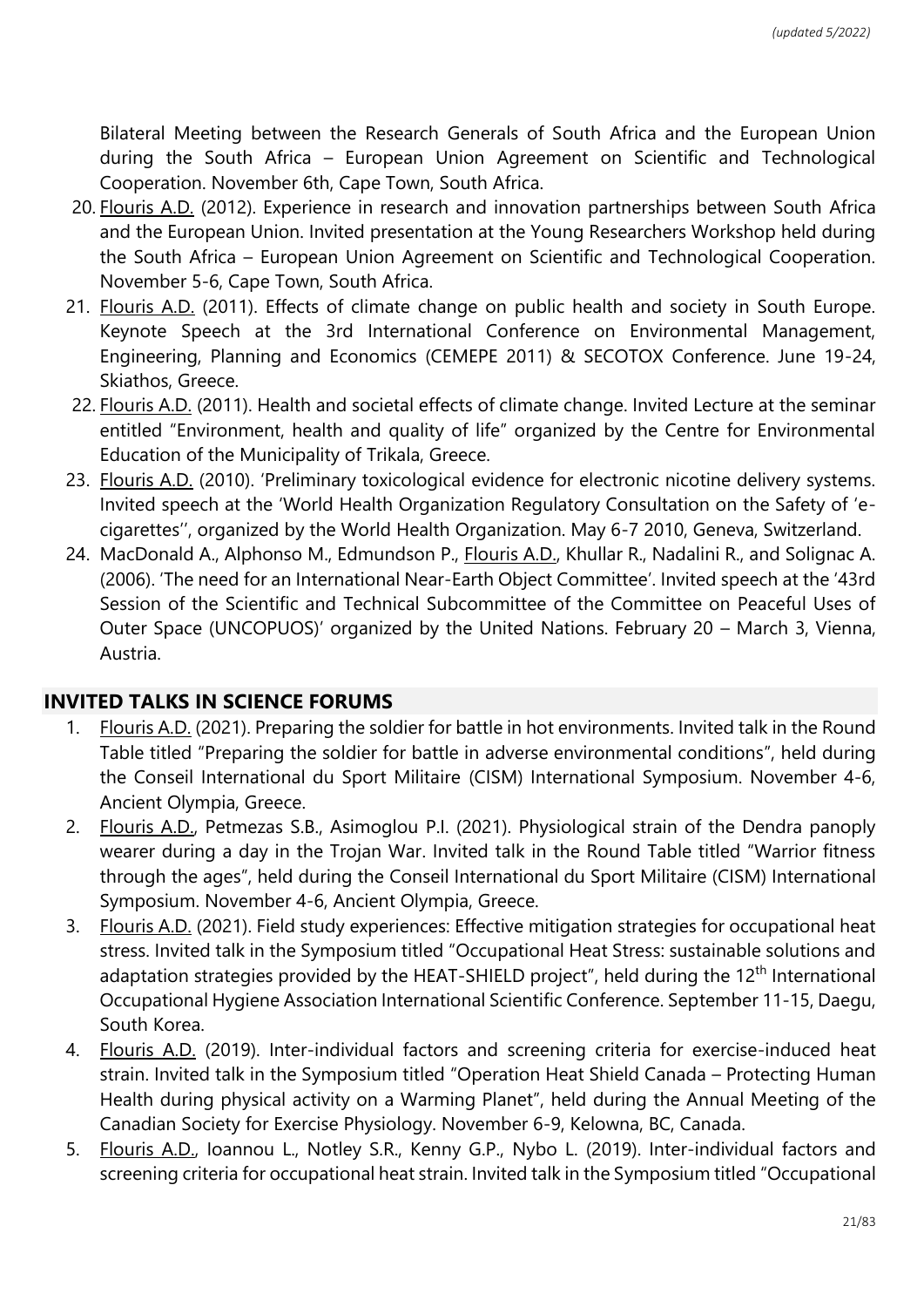heat strain in a warming world", held during the 18th International Conference on Environmental Ergonomics. July 7 – 12, Amsterdam, The Netherlands.

- 6. Kenny G.P., Flouris A.D., Ioannou L.G., Nybo L., Notley S.R. (2019) Managing occupational heat stress in a diverse working population. Invited talk in the Symposium titled "Occupational heat strain in a warming world", held during the 18th International Conference on Environmental Ergonomics. July 7 – 12, Amsterdam, The Netherlands.
- 7. Ioannou L., Notley S.R., Kenny G.P., Nybo L. Flouris A.D. (2019). How well do thermal indices quantify the magnitude of occupational heat strain? Invited talk in the Symposium titled "Occupational heat strain in a warming world", held during the 18th International Conference on Environmental Ergonomics. July 7 – 12, Amsterdam, The Netherlands.
- 8. Notley S.R., Flouris A.D., Ioannou L.G., Nybo L., Kenny G.P. (2019). Interactive effects of aging and other individual factors on occupational heat strain. Invited talk in the Symposium titled "Occupational heat strain in a warming world", held during the 18th International Conference on Environmental Ergonomics. July 7 – 12, Amsterdam, The Netherlands.
- 9. Flouris A.D. (2018). Maximizing performance in prolonged duration sports under extreme environments. Invited Talk during the Symposium entitled "Maximizing performance in prolonged duration sports" which was organized during the 8th Conference of the Greek Society for Biochemistry and Physiology of Exercise. October 19-21, Thessaloniki; p: 33.
- 10. Nybo L., Bislimovska J., Flouris A.D., Kjellstrom T., Kajfež Bogataj L., Mekjavic I., Gao C., Morris N., Shumake-Guillemot J., Maitre N., Saget C., Kendrovski V., Ivanov I. (2018). Thermal threats to human health and productivity – perspectives for the physiological society to provide solutions forming the basis for policies and implementable procedures. Invited Talk during the Symposium entitled "Climate change, occupational heat stress and sustainable solutions" which was organized during the 7th International Meeting of Physiology and Pharmacology of Temperature Regulation. October 7-12, Split, Croatia; p: 77.
- 11. Casanueva A., Kotlarski S., Spirig C., Fischer A.M., Flouris A.D., Kjellstrom T., Lemke B., Nybo L., Schwierz C., Liniger M.A. (2018). Heat stress in a changing climate: a pan-European perspective. Invited Talk during the Symposium entitled "Climate change, occupational heat stress and sustainable solutions" which was organized during the 7th International Meeting of Physiology and Pharmacology of Temperature Regulation. October 7-12, Split, Croatia; p: 78.
- 12. Kjellstrom T., Otto M., Lemke B., Flouris A.D., Maitre N. (2018). Individual and population level work capacity loss due to heat during climate change. Invited Talk during the Symposium entitled "Climate change, occupational heat stress and sustainable solutions" which was organized during the 7th International Meeting of Physiology and Pharmacology of Temperature Regulation. October 7-12, Split, Croatia; p: 79.
- 13. Flouris A.D. (2017). Impact of environmental heat stress factors on occupational health. Invited Talk during the Symposium entitled "Integrating climate information and individual physiology for improved heat warning" which was organized during the 21<sup>st</sup> International Congress of Biometeorology. September 3-7, Durham, United Kingdom.
- 14. Flouris A.D., (2016). Science support and preparation for athletic events in extreme environmental temperatures. Keynote Opening Talk at the 6<sup>th</sup> Conference of the Greek Society for Biochemistry and Physiology of Exercise. November 4-7, Athens, Greece.
- 15. Flouris A.D. and the HEAT-SHIELD Consortium. (2016). Heat, health, and productivity issues in Europe. Invited Talk during the Symposium entitled "From climate prognoses and heat strain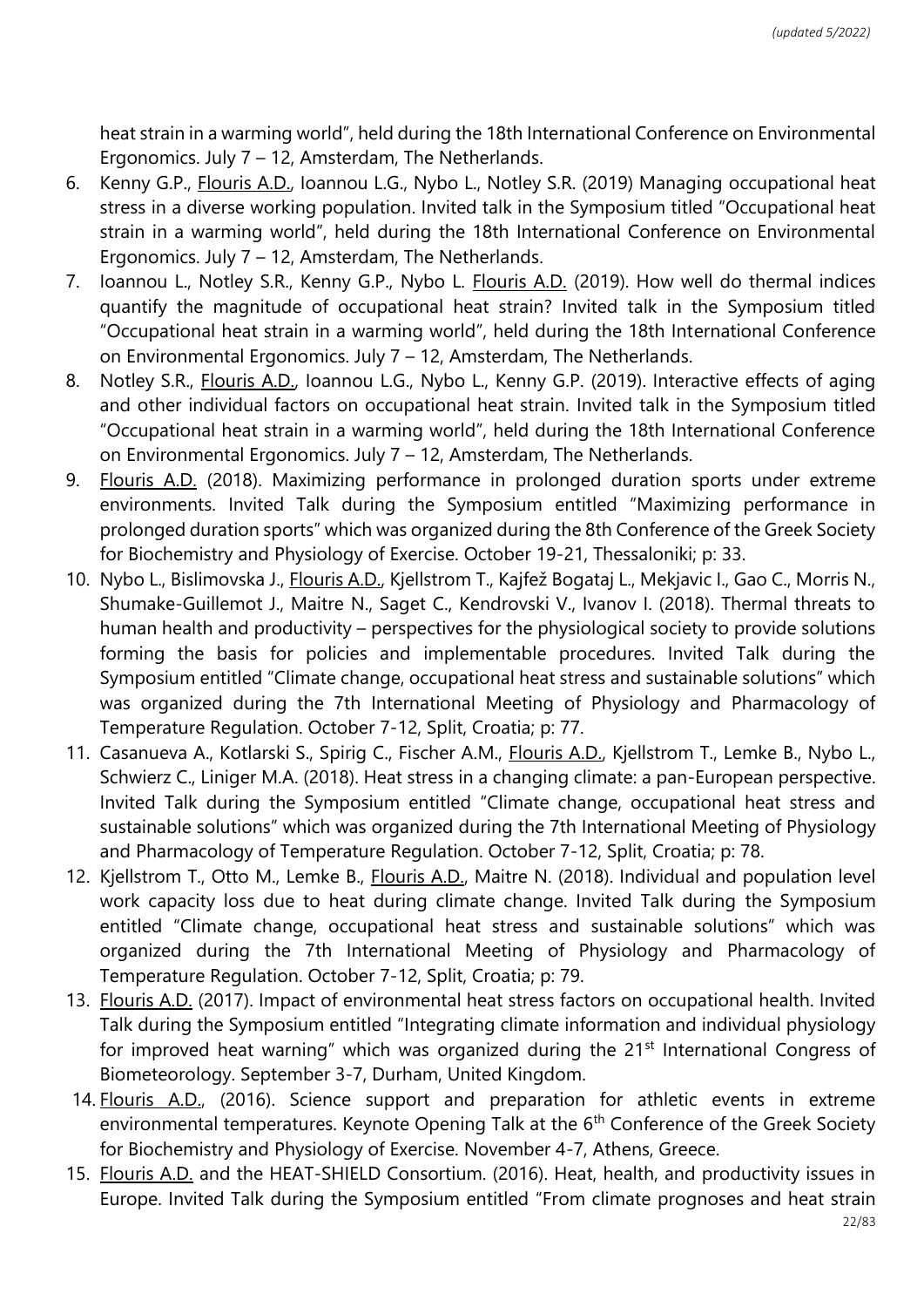indices to practical implementations and policy impact: the HEAT-SHIELD project" which was organized during the 6th International Meeting of Physiology and Pharmacology of Temperature Regulation. December 5-9, Ljubljana, Slovenia; p: 35.

- 16. Flouris A.D. (2014). Exercise in the heat: performance, adaptation, and acclimatization. Invited Talk during the Round Table entitled "Exercise in Extreme Environmental Conditions" organized during the 4th Conference of the Greek Society for Biochemistry and Physiology of Exercise. October 24-26, Trikala, Greece.
- 17. Flouris A.D. (2014). Behavioural adaptations during exercise in extreme ambient temperatures. Invited Plenary Talk during the 19th Annual Congress of the European College of Sport Science. July 2-5, Amsterdam, The Netherlands.
- 18. Flouris A.D. (2014). Behavioural thermoregulation during exercise in the heat. Invited talk during the "Training and Competing in the Heat Conference". March 23-24, Doha, Qatar.
- 19. Flouris A.D. (2011). Effects of climate change on public health. Invited presentation at the 7th Scientific Symposium of General Medicine. September 22-25, Loutraki, Greece.
- 20. Flouris A.D. (2011). Acute health effects of passive smoking. Invited presentation at the 7th Scientific Symposium of General Medicine. September 22-25, Loutraki, Greece.
- 21. Flouris A.D. (2011). Cold-induced vasodilation: from theory to practical applications. Invited presentation at the Symposium "Cold-induced vasodilation: Mechanisms, Teleology and Practical Applications" taking place during the 14th International Conference on Environmental Ergonomics. July 10-15, Nafplio, Greece.
- 22. Flouris A.D. (2010). 'Exercise in the heat physiological problems in relation to performance'. Invited speech at the Round Table entitled 'Exercise and the Environment' during the 18th International Conference of Physical Education and Sport Science. May 21-23 2010, Komotini, Greece.
- 23. Flouris A.D., Cheung S.S. (2009). 'Performance of the temperature regulation and heat regulation models during abrupt anomalies in thermal homeostasis'. Invited talk at the conference 'Exercise in Hot Environments: From Basic Concepts to Field Applications' organized by the Government of Qatar and FIFA. November 8-9, Doha, Qatar.
- 24. Flouris A.D. (2009). 'Longitudinal preventive-screening cutoffs for obesity and metabolic syndrome in children and adolescents'. Invited speech at the 'China International Academic Congress on Obesity'. February 24-26, Beijing, China.
- 25. Flouris A.D. (2005). 'Frontiers and research opportunities in space life sciences for young scholars'. Keynote speech at the '4th Annual Meeting at the Crossroads' organized by Dalhousie University. May 6-7, Halifax, Canada.
- 26. Flouris A.D. (2005). Acute effects of passive smoking in humans. Invited Graduate Seminar Lecture at the School of Health and Human Performance, Dalhousie University, NS, Canada.

# **INVITED TALKS IN INDUSTRY FORUMS**

- 1. Flouris A.D. (2021). Overview of research output from the HEAT-SHIELD project. Meeting of the Dutch Occupational Hygienists Association. September 2, Amsterdam, The Netherlands.
- 2. Flouris A.D. (2020). Relevance of climate change for combat and non-combat operations. 5<sup>th</sup> International Congress on Soldiers' Physical Performance. February 11-14, Quebec City, Canada.
- 3. Flouris A.D., Niopas A. (2019). The psychophysical impact of police officers during their work and the contribution of environmental factors. Invited talk during the Symposium entitled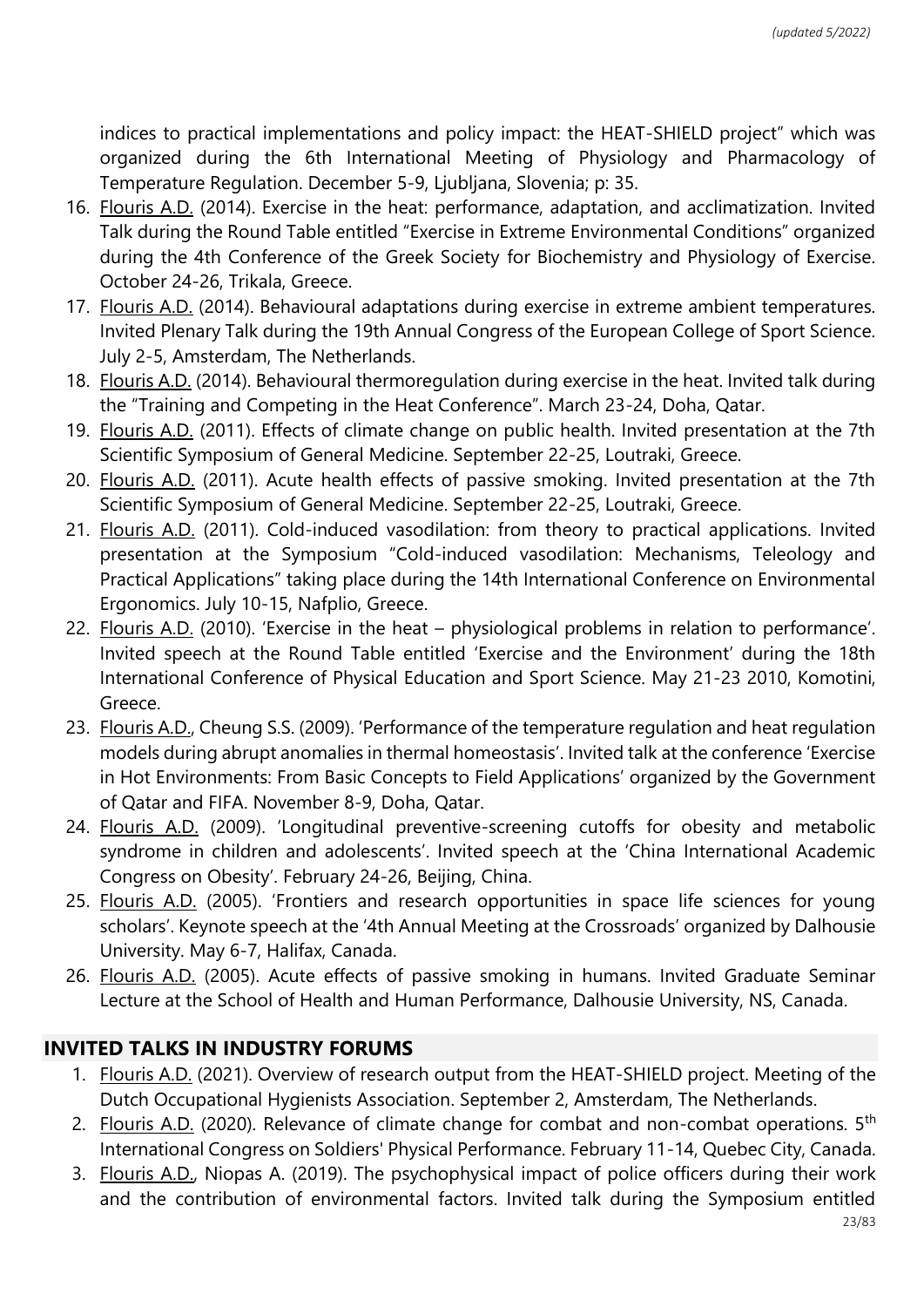"Contributions of exercise on the operational preparedness of the police force" which was organized by Police Directorate of Trikala and the University of Thessaly Department of Exercise Science in Trikala, Greece. December 14.

- 4. Flouris A.D. (2019). Emergency response operations under climate change and extreme environments. First Responder Safety & Performance Symposium. November 21, Singapore.
- 5. Flouris A.D. (2019). Impact of environmental factors on fighters' health and performance. Invited talk during the Symposium entitled "Military fitness and wellbeing" which was organized at the 111 Combat Wing of the Hellenic Tactical Air Force in the Nea Aghialos Air Base, Greece. November 15.
- 6. Flouris A.D. (2018). Impact of environmentally-induced psychophysical stress on the health and performance of army helicopter pilots. Invited Talk during the Symposium entitled "Exercise is medicine in Armed Forces" which was organized during the 27th Hellenic Armed Forces Medical Conference. October 18-20, Thessaloniki, Greece; p: 49.
- 7. Flouris A.D. (2018). Future trends in health research. Opportunities for young researchers and new companies. Invited Talk during the Panel entitled "The healthcare industry: international trends, opportunities for Greek businesses and career prospects" which was organized during the at the 8<sup>th</sup> Panorama of Entrepreneurship and Career Development at the Megaron Athens International Conference Centre. March 9-11, Athens, Greece.
- 8. Flouris A.D. (2017). Impact of environmental factors on fighters' health and performance. Invited talk during the Symposium entitled "Military fitness and wellbeing" which was organized at the III Hellenic Army Corps / NATO Rapid Deployable Corps – Greece in Thessaloniki. May 17.
- 9. Flouris A.D. (2016). Impact of environmental factors on fighters' health and performance. Invited talk during the Symposium entitled "Physical performance and quality of life of Officers in the Armed Forces" which was organized at the European Union Operation Headquarters in Larisa, Greece. November 24.
- 10. Flouris A.D. (2013). Impact of environmental factors on fighters' health and performance. Invited talk during the Symposium entitled "Exercise and health behaviour as a way of life in the Armed Forces" which was organized at the Permanent Non-Commissioned Officers School. December 17, Trikala, Greece.
- 11. Flouris A.D. (2009). 'Living Lab Thessaly: Quality of life meets innovation'. Invited speech at the industrial forum 'European Society of Concurrent Engineering Net Industrial Forum 2009: User Driven Open Innovation in Advanced Service-Product Development'. December 7 2009, Rome, Italy.

# **AREAS OF RESEARCH INTEREST**

- Understanding and addressing the environmental drivers of poor outcomes in human health, productivity, and performance. Generating societal changes for adaptation to the impacts of environmental factors on human beings to improve quality of life for all people – sustainably and justly.
- Physiological mechanisms and neuronal pathways that regulate thermal homeostasis. Topics include: hypothalamic regulation of thermal homeostasis; peripheral vasomotor tone during cold exposures; behavioral thermoregulation; homeostatic and circadian inputs; responses to allostatic inputs (e.g., inflammatory stimuli).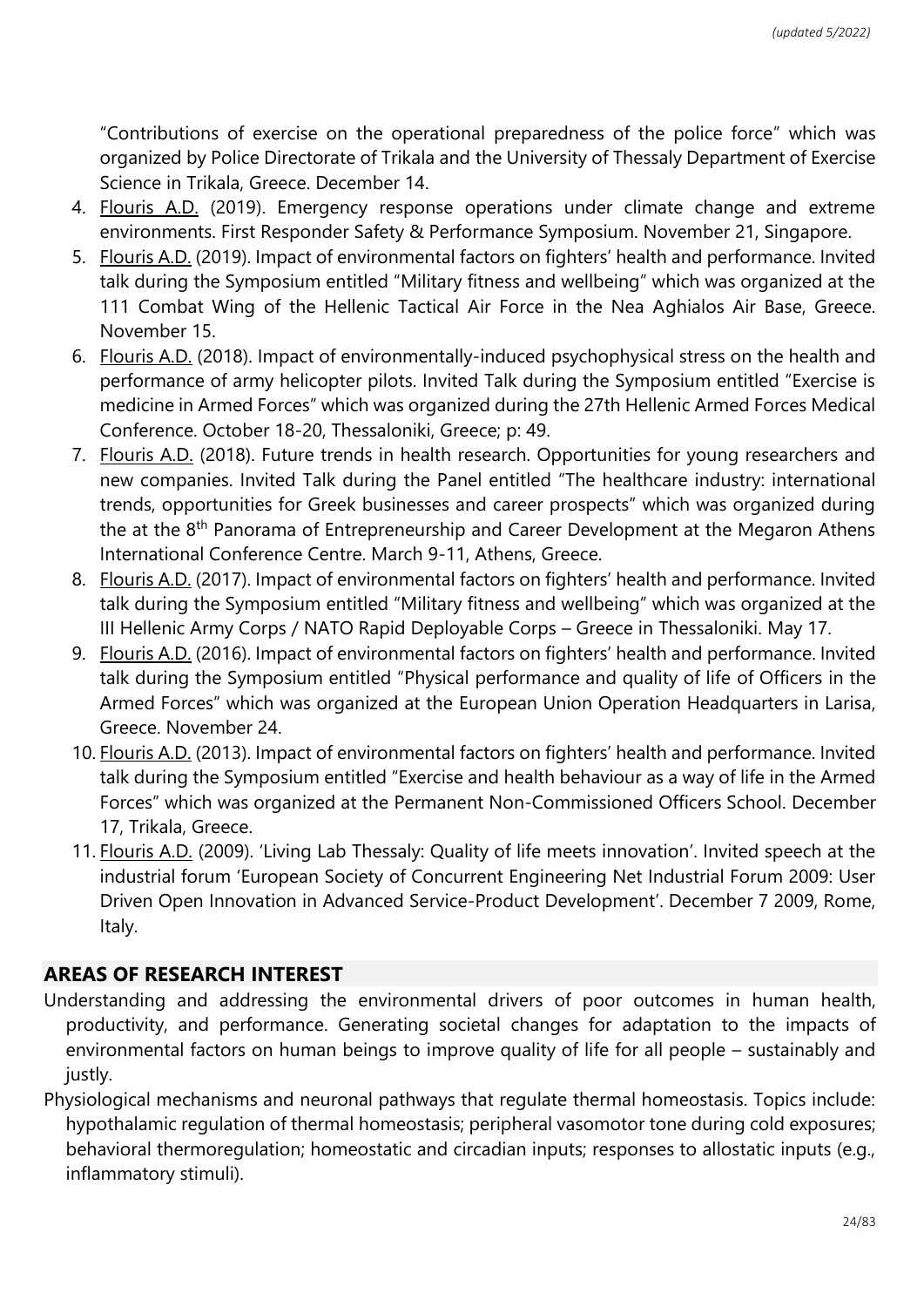- Regulation and activation of brown adipose tissue. Topic include: environmental effects on uncoupling protein 1 and brown adipose tissue activation; age-associated decline in brown adipose tissue; caloric restriction and body temperature and their influence on brown adipose tissue and, in turn, longevity; effects of early life factors on brown adipose tissue activation.
- Development and optimization of biomedical engineering and space life support technologies. Topics include: protective clothing, microclimate liquid conditioning garment systems and suit development for extravehicular activities in space, diving equipment optimization.
- Mammalian responses in space and other extreme environments. Topics include: extravehicular activities in space, exposure to hyperbaric environments, various toxicants, smoke, and pollution.

### **PUBLISHED POLICY & TECHNICAL REPORTS**

- Bjerglund Andersen, N., Böckmann, M., Bowen, K., Díaz, J., Flouris, A., Hajat, S., Karadzinska-Bislimovska, J., Katsouyanni, K., Keramitsoglou, I., Kovats, S., Laaidi, K., Linares, C., Minov, J., Mücke, H-G., Nybo, L., O'Connell, E., Shumake-Guillemot, J., Stranberg, R., Thomson, R. and Vicedo-Cabrera, A.M. (2021). Heat and health in the WHO European Region: updated evidence for effective prevention. G. Sanchezv Martinez, F. de'Donato and V. Kendrovski [Eds]. Copenhagen, Denmark, World Health Organization Regional Office for Europe.
- Testa D., Flouris A.D. (2020). Training as a tool to boost workers' adaptation to increased workplace temperatures. Published as part of the Technical Examination Process on Adaptation (TEP-A) established under the United Nations Framework Convention on Climate Change (UNFCCC) process.
- Shumake-Guillemot J., Amir S., Anwar N., Arrighi J., Böse-O'Reilly S., Brearley M., Cross J., Daanen H., de'Donato F., Eggen B., Flouris A., Gerrett N., Hagens W., Herrmann A., Huynen M., Jones H., Keith L., Khandekar A., Lee J., Lowe R., Matthies-Wiesler F., Morelle M., Morris N., Di Napoli C., Nastiti A., Norton I., Nybo L., Oppermann E., Singh R., Quirós-Alcalá L., Roeling A., Rule A.M., Sanchez G., van Loenhout J., Van den Hazel P., Vanderplanken K., Zaitchik B. (2020). Technical Brief: Protecting health from hot weather during the Covid-19 pandemic. Published by the Global Heat Health Information Network.
- Avloniti A., Gourgoulianis K., Daniil Z., Deli C., Dipla K., Zafeiridis A., Karatzaferi C., Koutedakis Y., Koutsilieris M., Kyparos A., Mastorakos G., Metsios G., Bogdanis G., Nikolaidis M., Papageorgiou S., Papasotiriou I., Sakkas G., Jamurtas A., Fatouros I., Filippou A., Flouris A.D., Hatzinikolaou A. (2020). Information and recommendations for safe exercise and physical activity during the Covid-19 pandemic. DOI: 10.6084/m9.figshare.12826031.
- Flouris A.D., Ioannou L.G., Dinas C.D., Mantzios K., Gkiata P., Gkikas G., Vliora M., Amorim T., Tsoutsoubi L., Kapnia A., Dallas K., Nintou E., Testa D.J., Sfakianakis K., Agaliotis G. (2019). Assessment of occupational heat strain and mitigation strategies in Qatar – Key Findings. International Labour Organization. United Nations.
- Alphonso M., Appolloni L., Asturias S., Bourdon J., Bui C., Chouinard V., Colwell M., D'Udekem D., Edmundson P., Flouris A.D., Gardien D., Guest A., Hu Z., Jansen H., Khullar R., Kwong J., Lasslop A., Leonard O., Dong L., Lonchard J., MacDonald A., Misiaszek M., Nadalini R., Reilly P., Scott J., Solignac A., Solomone S., Stein M., Trur A., Zheng J. (2005). Cassandra - a strategy to protect our planet from near earth objects. Illkirch-Graffenstaden (France): International Space University. Strasbourg, France.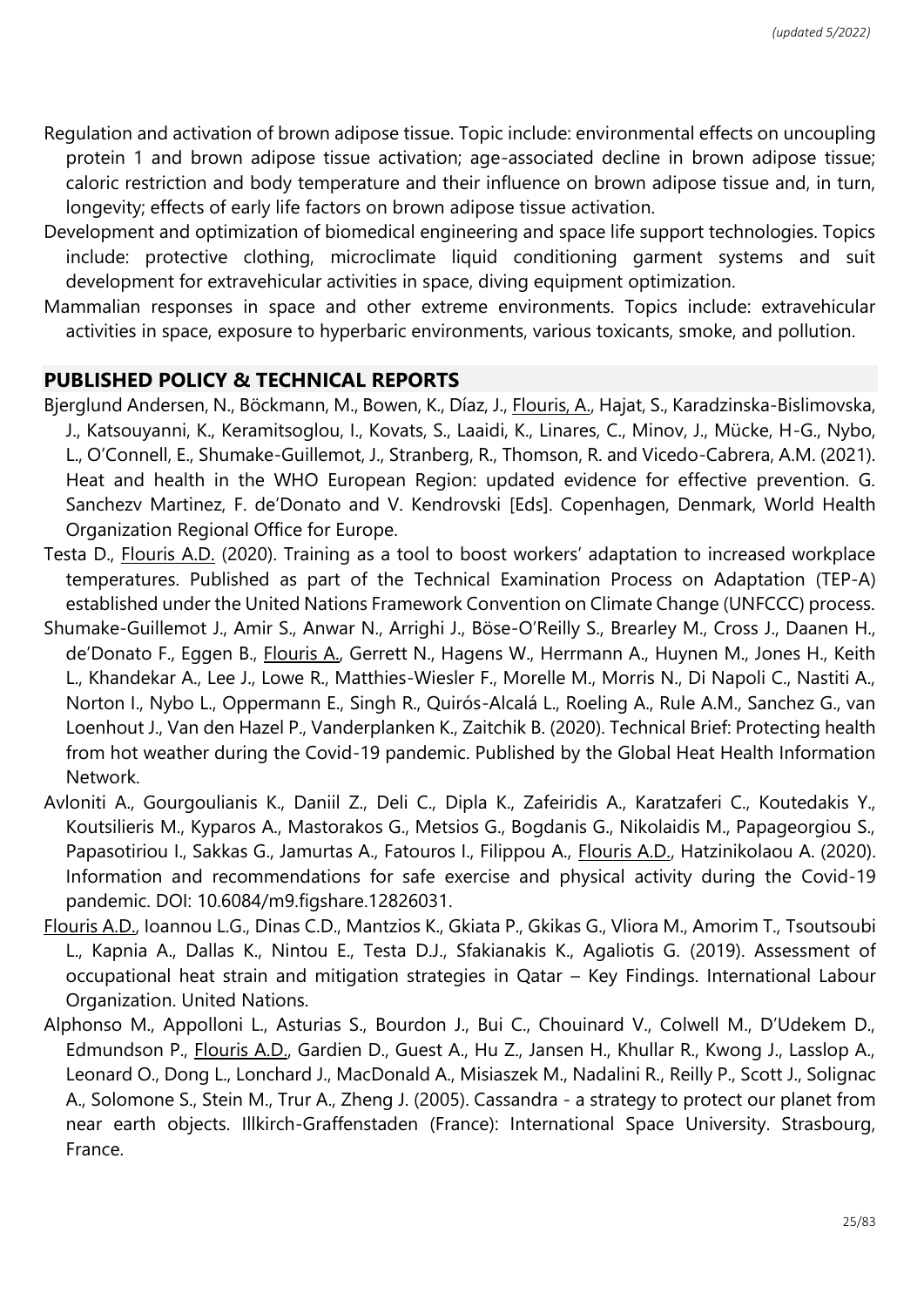# **PUBLISHED BOOKS**

- Flouris A.D. (2009). On the functional architecture of the human thermoregulatory system. A guide to the biological principles and mechanisms underlying human thermoregulation. VDM Verlag Dr. Müller Aktiengessellschaft & Co. KG. Saarbrücken, Germany. ISBN: 978-3-639-16818-1.
- Flouris A.D. (2004). An international investigation on the validity of the CSAPPA scale in screening for developmental coordination disorder. Kinesiology Publications. International Institute for Sport and Human Performance, Oregon, USA; Catalog ID: PSY 2325.

## **PUBLISHED BOOK CHAPTERS**

- 1. Ioannou L.G., Gkikas G., Mantzios K., Tsoutsoubi L., Flouris A.D. (2021). Risk assessment for heat stress during work and leisure. In: Tsatsakis A.M. (Ed), Toxicological risk assessment and multisystem health impacts from exposure. Academic Press, Cambridge, MA, USA; p: 373-385.
- 2. Kenny G.P., Notley S.R., Flouris A.D., Grundstein A. (2020) Climate change and heat exposure: impact on health in occupational and general populations. In: Adams W., Jardine J. (eds) Exertional Heat Illness. Springer, Cham, Chapter 12, pp 225-261.
- 3. Flouris A.D. (2019). Human thermoregulation. In: Périard J. and Racinais S. (eds), Heat Stress in Sport and Exercise. Springer Nature, UK.
- 4. Kenny G.P., Wilson T.E., *Flouris A.D.*, Fujii N. (2018) Heat Exhaustion. In: Romanovsky A.A., ed., Garami A., Imeri L., Madden C.J., Steiner A.A., assoc. eds. Thermoregulation: From Basic Neuroscience to Clinical Neurology, Part II. Elsevier BV, Amsterdam. Handbook of Clinical Neurology, Volume 157 (3rd Series): 505-529.
- 5. Flouris A.D., Gkiata P. (2016). Measurement Testing Evaluation. In: Karatzaferi C. et al. (eds), Manual for the physical assessment of athletes: laboratory and field tests for the scientific support of competitive sports. eBook. Athens, Greece, Chapter 2, ISBN: 978-960-603-496-1.
- 6. Flouris A.D., Gkiata P. (2016). Measurement Testing Evaluation. In: Sakkas G. et al. (eds), Manual for the physical assessment of clinical populations: laboratory and field tests for the scientific support of exercise programmes for health. eBook. Athens, Greece, Chapter 1, ISBN: 978-960-603-114-4.
- 7. Kenny G.P., Flouris A.D. (2014). Human thermoregulatory system. In: Wang F., Gao G. (eds), Protective clothing: managing thermal stress. Woodhead Publishing Limited, Elservier, Sawston, Cambridge, UK, Chapter 13, pp 319-364, DOI: 10.1533/9781782420408.3.319.
- 8. Flouris A.D., Vogiatzis Y., Stavropoulos-Kalinoglou A. (2013). Exercise and heart disease. In: Gerodimos V. (Ed), Exercise as a means of prevention and rehabilitation of chronic disease. Greek Ministry of Health, Trikala, Greece, Chapter 2, pp 112-149.
- 9. Vogiatzis Y., Flouris A.D., Dipla K., Zafiridis A., Vrampas I. (2013). Exercise and chronic lung disease. In: Gerodimos V. (Ed), Exercise as a means of prevention and rehabilitation of chronic disease. Greek Ministry of Health, Trikala, Greece, Chapter 4, pp 177-225.
- 10. Flouris A.D., Carrillo A.E. and Metsios G.S. (2011). Mitigation Strategies of Obesity-Induced Inflammation and Metabolic Syndrome. In: Atta-Ur-Rahman, FRS and M. Iqbal Choudhary (Eds.), Anti-Obesity Drug Discovery and Development (pp: 251-264). Bentham Science Publishers Ltd., Bussum, The Netherlands. ISSN: 2210-2698, eISBN: 978-1-60805-163-2.
- 11. Flouris A.D. (2009). Motor skills and developmental coordination disorder. In: Pelligrino L.T. (Ed.), Motor Skills: Development, Impairment, and Therapy (pp 37-64). Nova Science Publishers Inc., Hauppauge, New York. 978-1-60741-811-5.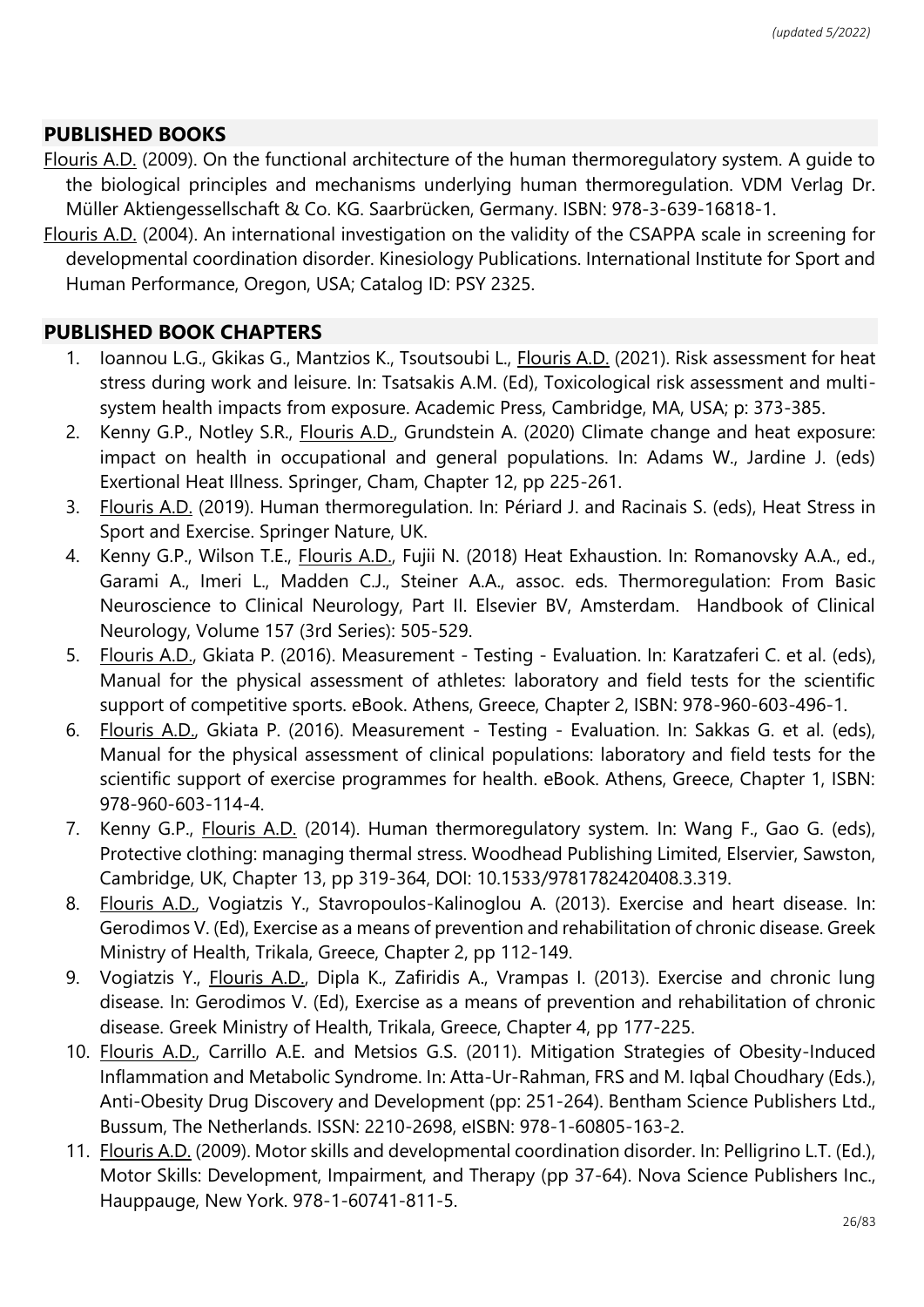- 12. Flouris A.D. (2008). Fundamental principles governing behavioral thermoregulation. In: Cisneros A.B. and Goins B.L. (Eds.), Body Temperature Regulation (pp 1-23). Nova Science Publishers Inc., Hauppauge, New York. ISBN: 978-1-60741-282-3.
- 13. Flouris A.D. (2008). Effects of secondhand smoke on the thyroid. In: Kuehn F.S. and Lozada M.P. (Eds.), Thyroid Hormones: Functions, Related Diseases and Uses (pp 187-197). Nova Science Publishers Inc., Hauppauge, New York. ISBN: 978-1-60741-080-5.
- 14. Flouris A.D., and Cheung S.S. (2008). Reviewing the functional architecture of the human thermoregulatory system. In: Cisneros A.B. and Goins B.L. (Eds.), Body Temperature Regulation (pp 25-64). Nova Science Publishers Inc., New York. ISBN: 978-1-60741-282-3.
- 15. Klentrou P., Flouris A.D., and Plyley M. (2006). Pubertal maturation, hormonal levels and body composition in elite gymnasts. In: Marfell-Jones M., Stewart A., and Olds T. (Eds.), Kinanthropometry IX, Proceedings of the 9th International Conference of the International Society for the Advancement of Kinanthropometry. Routledge, London.

## **PUBLISHED BOOK TRANSLATIONS**

1. Silverthorn D.U. (2019). Human Physiology, an integrated approach. Published by Pearson Education Inc. Translation in Greek by Koutsilieris M.N., Albani M.K., Asimakopoulos B.L., Gaitanaki A.I., Geladas N.D., Griva E.B., Zampelas A.D., Kastellaris A.A., Kokokiris L.E., Kounalakis S.N., Konstantopoulou M.S., Malli F.T., Mantzaroglou H.G., Mavragani K.P., Panoutsopoulos G.I., Papadimitriou E.D., Sidiropoulou K.N., Filippou A.P., Flouris A.D., Haniotis D.I., Haralampopoulos K.A., Hatzigeorgiou A.E., Hatzoglou H.A. Published by Broken Hill Publishers Ltd. ISBN: 9789925563470.

# **REFEREED JOURNAL PUBLICATIONS**

### **Invited Editorials**

- 1. Nybo L., Flouris A.D., Racinais S., Mohr M. (2021). Football facing a future with global warming – perspectives for players health and performance. British Journal of Sports Medicine; 55(6): 297-298.
- 2. Nybo L., Kjellstrom T., Kajfež-Bogataj L., Flouris A.D. (2017). Global heating: Attention is not enough; we need acute and appropriate actions. Temperature; 4(3): 199-201.
- 3. Flouris A.D. (2014). A unifying theory for the functional architecture of endothermic thermoregulation. Temperature; 1(3): 162-163.
- 4. Armand M. and Flouris A.D. (2013). Effects of milk bioactive compounds on health. Cellular and Molecular Biology; 59(1): 1-3.
- 5. Flouris A.D. (2009). Acute health effects of passive smoking. Inflammation and Allergy Drug Targets; 8(5): 319-320.
- 6. Flouris A.D., Faught B.E., Hay J, and Cairney J. (2005). Exploring the origins of developmental disorders. Developmental Medicine and Child Neurology; 47: 436.

### **Reviews**

7. Brown H.A., Clark B., Topham T.H., Smallcombe J.W., **Flouris A.D., Ioannou L.G., Telford R.**, Jay O., Périard J.D. (In Press). Seasonal heat acclimatisation in healthy adults: A systematic review. Sports Medicine.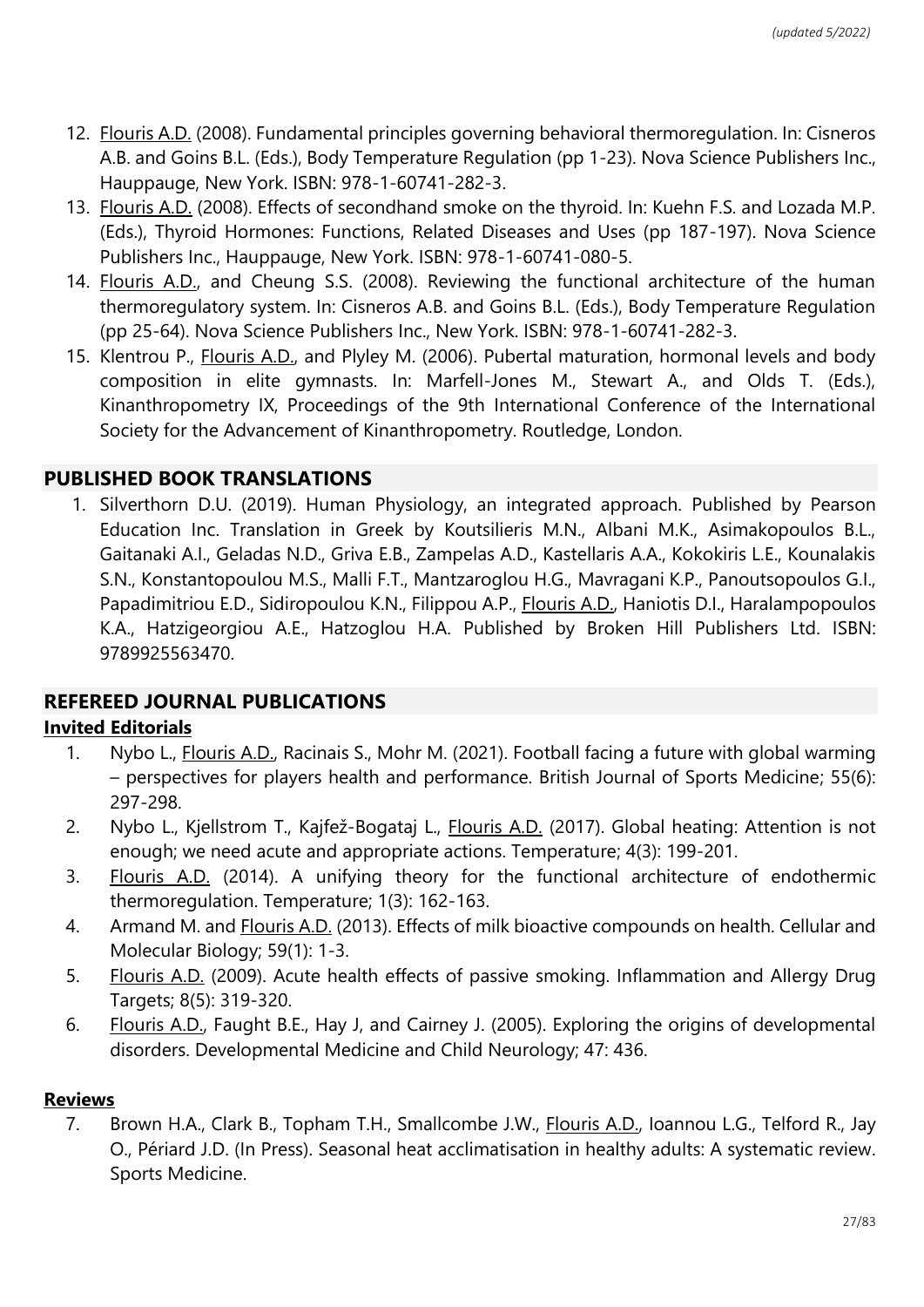- 8. Ioannou L.G., Mantzios K., Tsoutsoubi L., Notley S.R., Dinas P.C., Brearley M., Epstein Y., Havenith G., Sawka M.N., Bröde P., Mekjavic I.B., Kenny G.P., Bernard T.E., Nybo L., Flouris A.D. (In Press). Indicators to assess physiological heat stress – Part 1: Systematic review. Temperature.
- 9. Ioannou L.G., Foster J., Morris N.B., Piil J.F., Havenith G., Mekjavic I.B., Kenny G.P., Nybo L., Flouris A.D. (In Press). Occupational heat strain in outdoor workers: a comprehensive review and metaanalysis. Temperature.
- 10. Vakali E., Rigopoulos D., Carrillo A.E., Flouris A.D., Dinas P.C. (In Press). Effects of alpha-lipoic acid supplementation on human diabetic nephropathy: A systematic review and meta-analysis. Current Diabetes Reviews.
- 11. Morris N.B., Piil J. F., Morabito M., Messeri A., Levi M., Ioannou L.G., Ciuha U., Pogačar T., Kajfež Bogataj L., Kingma B., Casanueva A., Kotlarski S., Spirig C., Foster J., Havenith G., Sotto Mayor T., Flouris A.D., Nybo L. (2021). The HEAT-SHIELD project – perspectives from an inter-sectoral approach to occupational heat stress. Journal of Science and Medicine in Sport; 24(8):747-755.
- 12. Heenan K.A., Carrillo A.E., Fulton J.L., Ryan E.J., Edsall J.R., Rigopoulos D., Markofski M.M., Flouris A.D., Dinas P.C. (2020). Effects of nutrition/diet on brown adipose tissue in humans: A systematic review and meta-analysis. Nutrients; 12(9): 2752.
- 13. Morris N.B., Jay O., *Flouris A.D.*, Casanueva A., Gao C., Foster J., Havenith G., Nybo L. (2020). Sustainable solutions to mitigate occupational heat strain – an umbrella review of physiological effects and global health perspectives. Environmental Health; 19(1): 95.
- 14. Daanen H., Bose-O'Reilly S., Brearley M., Flouris A.D., Gerrett N.M., Huynen M., Jones H.M., Lee J.K.W., Morris N., Norton I., Nybo L., Oppermann E., Shumake-Guillemot J., Van den Hazel P. (2020). COVID-19 and thermoregulation-related problems: Practical recommendations. Temperature; 8(1): 1-11.
- 15. Casanueva A., Burgstall A., Kotlarski S., Messeri A., Morabito M., Flouris A.D., Nybo L., Spirig C. Schwierz C. (2019). Overview of existing heat-health warning systems in Europe. International Journal of Environmental Research and Public Health; 16(15). pii: E2657.
- 16. Poulianiti K.P., Havenith G., Flouris A.D. (2019). Metabolic energy cost of workers in agriculture, construction, manufacturing, tourism, and transportation industries. Industrial Health; 57: 283- 305.
- 17. Flouris A.D., Dinas P.C., Ioannou L.G., Nybo L., Havenith G., Kenny G.P., Kjellstrom T. (2018). Workers' health and productivity under occupational heat strain: a systematic review and metaanalysis. The Lancet Planetary Health; 2(12): E521-E531.
- 18. Kaltsatou A. and Flouris A.D. (2018). Impact of pre-cooling therapy on the physical performance and functional capacity of multiple sclerosis patients: A systematic review. Multiple Sclerosis and Related Disorders; 27: 419-423.
- 19. Notley S.R., Flouris A.D., Kenny G.P. (2018). On the use of wearable physiological monitors to assess heat strain during occupational heat stress. Applied Physiology, Nutrition and Metabolism; 43(9):869-881.
- 20. Kaltsatou A., Kenny G.P., Flouris A.D. (2018). The impact of heat waves on mortality among the elderly: A systematic review. Journal of Geriatric Medicine and Gerontology; 4: 053.
- 21. Kenny G.P., Flouris A.D., Yagouti A., Notley S.R. (2018). Towards establishing evidence-based guidelines on maximum indoor temperatures during hot weather in temperate continental climates. Temperature; 6(1): 11-36.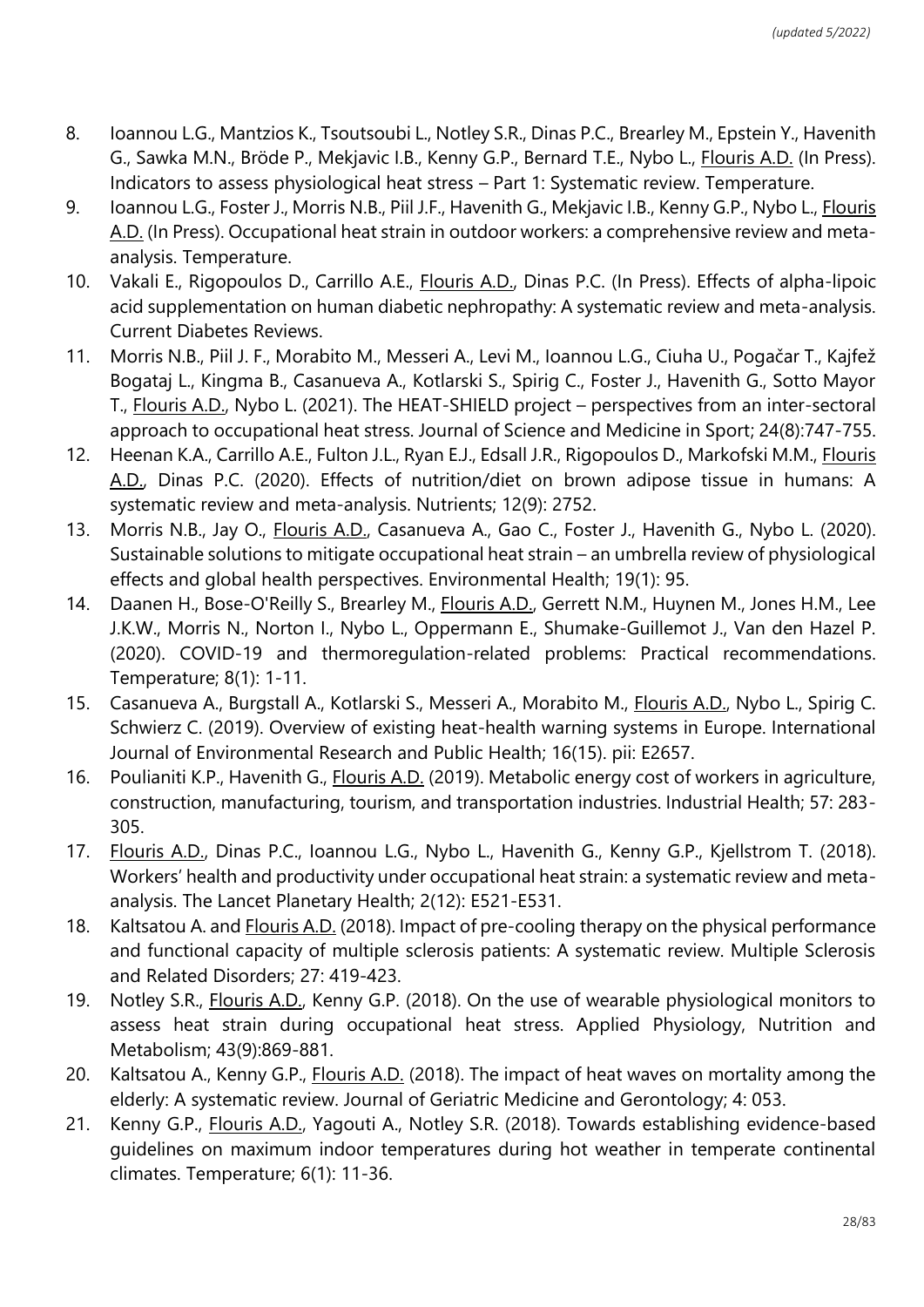- 22. Dinas P.D., Lahart I.M., Timmons J.A., Svensson P.A., Koutedakis Y., Flouris A.D., Metsios G.S. (2017). Effects of physical activity on the link between PGC-1a and FNDC5 in muscle, circulating Ιrisin and UCP1 of white adipocytes in humans: A systematic review. F1000Research; 6: 286.
- 23. Flouris A.D., Shidlovskii Y.V., Shaposhnikov A.V., Yepiskoposyan L., Nadolnik L., Karabon L., Kowalska A., Carrillo A.E., Metsios G.S., Sakellariou P. (2017). Role of UCP1 gene variants in interethnic differences in the development of cardio-metabolic diseases. Frontiers in Genetics; 8:7.
- 24. Flouris A.D., Dinas P.C., Valente A., Balbinotti Andrade C.M., Honda Kawashita N., Sakellariou P. (2017). Exercise-induced effects on UCP1 expression in classical brown adipose tissue: a systematic review. Hormone Molecular Biology and Clinical Investigation; 31(2). doi:10.1515/hmbci-2016-0048.
- 25. Junge N., Jørgensen R., Flouris A.D., Nybo L. (2016). Prolonged self-paced exercise in the heat – Environmental factors affecting performance. Temperature; 3(4):539-548.
- 26. Racinais S., Alonso J.M., Coutts A.J., Flouris A.D., Girard O., González-Alonso J., Hausswirth C., Jay O., Lee J., Mitchell N., Nassis G.P., Nybo L., Pluim B., Roelands B., Sawka M.N., Wingo J., Périard J.D. (2016). Consensus recommendations on training and competing in the heat. Chinese Journal of Sports Medicine; 35(2): 192-203.
- 27. Kenny G.P., Groeller H., McGinn R., Flouris A.D. (2016). Age, human performance and physical employment standards. Applied Physiology, Nutrition, and Metabolism; 41(6 Suppl 2): S92- S107.
- 28. Racinais S., Alonso J.M., Coutts A.J., Flouris A.D., Girard O., González-Alonso J., Hausswirth C., Jay O., Lee J., Mitchell N., Nassis G.P., Nybo L., Pluim B., Roelands B., Sawka M.N., Wingo J., Périard J.D. (2015). Consensus recommendations on training and competing in the heat. Sports Medicine; 45(7): 925-38.
- 29. Apostolopoulos N., Metsios G.S., Flouris A.D., Koutedakis Y. Wyon M. (2015). The relevance of stretch intensity and position – a systematic review. Frontiers in Psychology; 6: 1128.
- 30. Racinais S., Alonso J.M., Coutts A.J., Flouris A.D., Girard O., González-Alonso J., Hausswirth C., Jay O., Lee J., Mitchell N., Nassis G.P., Nybo L., Pluim B., Roelands B., Sawka M.N., Wingo J., Périard J.D. (2015). Consensus recommendations on training and competing in the heat. British Journal of Sports Medicine; 49(18): 1164-73.
- 31. Racinais S., Alonso J.M., Coutts A.J., Flouris A.D., Girard O., González-Alonso J., Hausswirth C., Jay O., Lee J., Mitchell N., Nassis G.P., Nybo L., Pluim B., Roelands B., Sawka M.N., Wingo J., Périard J.D. (2015). Consensus recommendations on training and competing in the heat. Scandinavian Journal of Medicine and Science in Sports; Suppl 1: 6-19.
- 32. Flouris A.D., Piantoni C. (2015). Links between thermoregulation and aging in endotherms and ectotherms. Temperature; 2(1): 73-85.
- 33. Flouris A.D., Schlader Z.J. (2015). Human behavioural thermoregulation during exercise in the heat. Scandinavian Journal of Medicine and Science in Sports; 25(Suppl 1):52-64.
- 34. Bogerd C.P., Aerts J.M., Annaheim S., Bröde P., De Bruyne G., Flouris A.D., Kuklane K., Sotto Mayor T., Rossi R.M. (2015). A review on ergonomics of headgear: Thermal effects. International Journal of Industrial Ergonomics; 45: 1-12.
- 35. Flouris A.D. (2015). Playing football in a hot environment: effects on performance and recommendations for coaches. Inquiries in Sport & Physical Education; 13(1): 17-25.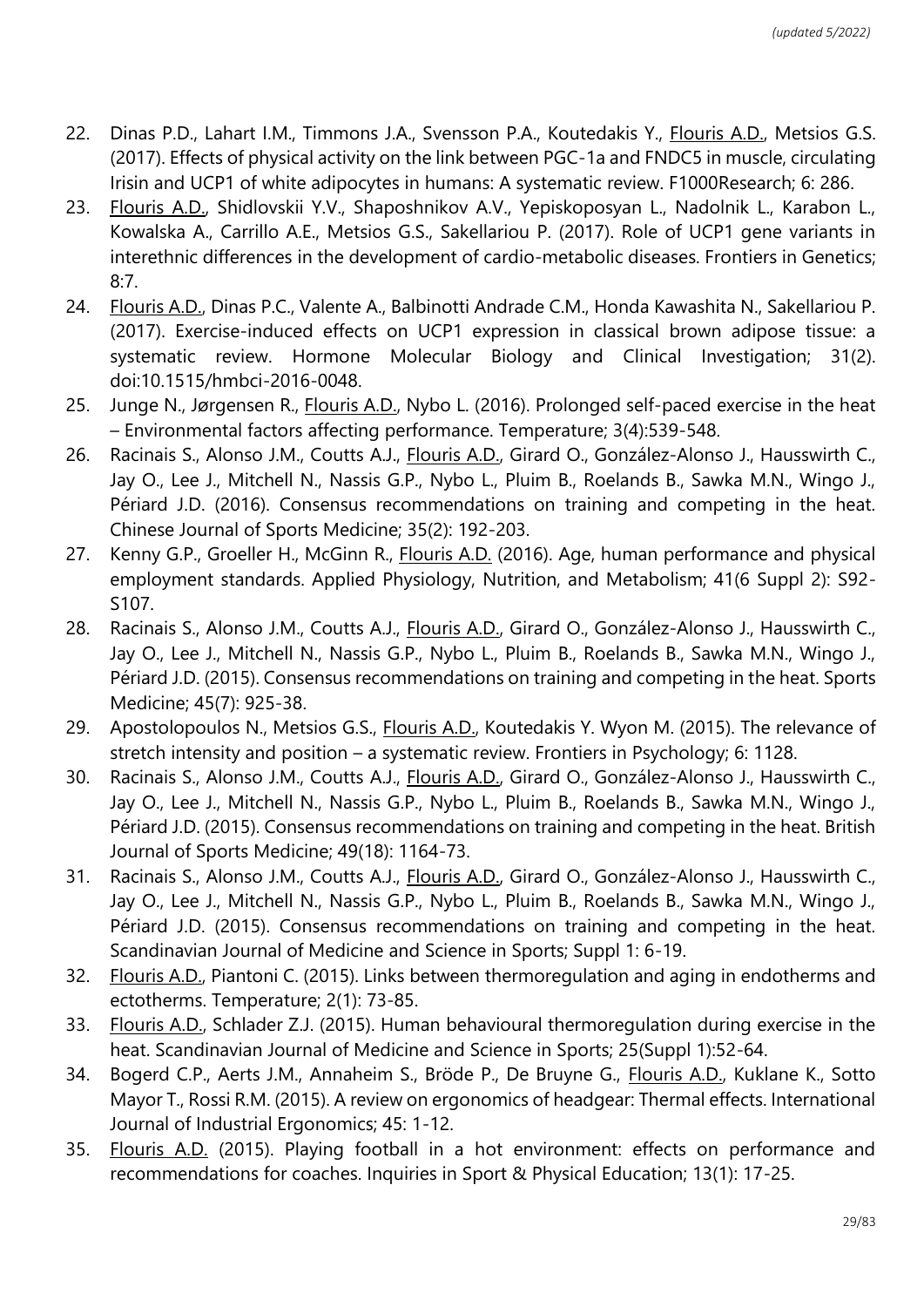- 36. Amorim T., Wyon M., Maia J., Machado J., Marques F., Metsios G.S., Flouris A.D., Koutedakis Y. (2015). Prevalence of low bone mineral density in female dancers: a systematic review. Sports Medicine; 45(2):257-68.
- 37. Valente A., Jamurtas A.Z., Koutedakis Y., Flouris A.D. (2015). Molecular pathways linking nonshivering thermogenesis and obesity: focusing on brown adipose tissue development. Biological Reviews; 90(1):77-88.
- 38. Carrillo A.E., Koutedakis Y., Flouris A.D. (2013). Exercise and exposure to heat following bovine colostrum supplementation: a review of gastrointestinal and immune function. Cellular and Molecular Biology; 59(1): 84-88.
- 39. Tsakiris I.N., Kokkinakis E., Dumanov J.M., Tzatzarakis M.N., Flouris A.D., Vlachou M., Tsatsakis A.M. (2013). Comparative evaluation of xenobiotics in human and dietary milk: persistent organic pollutants and mycotoxins. Cellular and Molecular Biology; 59(1): 58-66.
- 40. Dinas P.C., Koutedakis Y., Flouris A.D. (2013). Effects of active and passive tobacco cigarette smoking on heart rate variability. International Journal of Cardiology; 163(2):109-15.
- 41. Misailidi M., Flouris A.D. (2012). Long-term exposure to environmental tobacco smoke: assessment and contributing factors. Archives of Hellenic Medicine; 29(2): 174-186.
- 42. Etter JF, Bullen C., Flouris A.D., Laugesen M., Eissenberg T. (2011). Electronic nicotine delivery systems : a research agenda. Tobacco Control; 20(3): 243-248.
- 43. Dinas P.C., Koutedakis Y., Flouris A.D. (2011). Effects of exercise and physical activity on depression. Irish Journal of Medical Science; 180(2): 319-325.
- 44. Vardavas C.I., Flouris A.D., Tsatsakis A., Kafatos A.G., Saris W.H.B. (2011). Does adherence to the Mediterranean diet have a protective effect against active and passive smoking? Public Health; 125(3): 121-128.
- 45. Flouris A.D., Koutedakis Y. (2011). Immediate and short-term consequences of secondhand smoke exposure on the respiratory system. Current Opinion in Pulmonary Medicine; 17(2): 110- 115.
- 46. Carrillo A.E., Flouris A.D. (2011). Caloric restriction and longevity: effects of reduced body temperature. Ageing Research Reviews; 10(1): 153-62.
- 47. Flouris A.D. (2011). Functional architecture of behavioural thermoregulation. European Journal of Applied Physiology; 111(1): 1-8.
- 48. Metsios G.S., Flouris A.D., Angioi M., Koutedakis Y. (2010). Passive smoking and the development of cardiovascular disease in children: a systematic review. Cardiology Research and Practice; 2011, pii: 587650.
- 49. Flouris A.D., Vardavas C.I., Metsios G.S., Tsatsakis A.M., Koutedakis Y. (2010). Biological evidence for the acute health effects of secondhand smoke exposure. American Journal of Physiology – Lung, Cellular and Molecular Physiology; 298(1): L3-L12.
- 50. Faught B.E., Flouris A.D., Cairney J. (2009). Epidemiological evidence associating secondhand smoke exposure with cardiovascular disease. Inflammation and Allergy Drug Targets; 8(5): 321- 327.
- 51. Metsios G.S., Flouris A.D., Koutedakis Y. (2009). Passive smoking, asthma and allergy in children. Inflammation and Allergy Drug Targets; 8(5): 348-352.
- 52. Carrillo A.E., Metsios G.S., Flouris A.D. (2009). Effects of secondhand smoke on thyroid function. Inflammation and Allergy Drug Targets; 8(5): 359-363.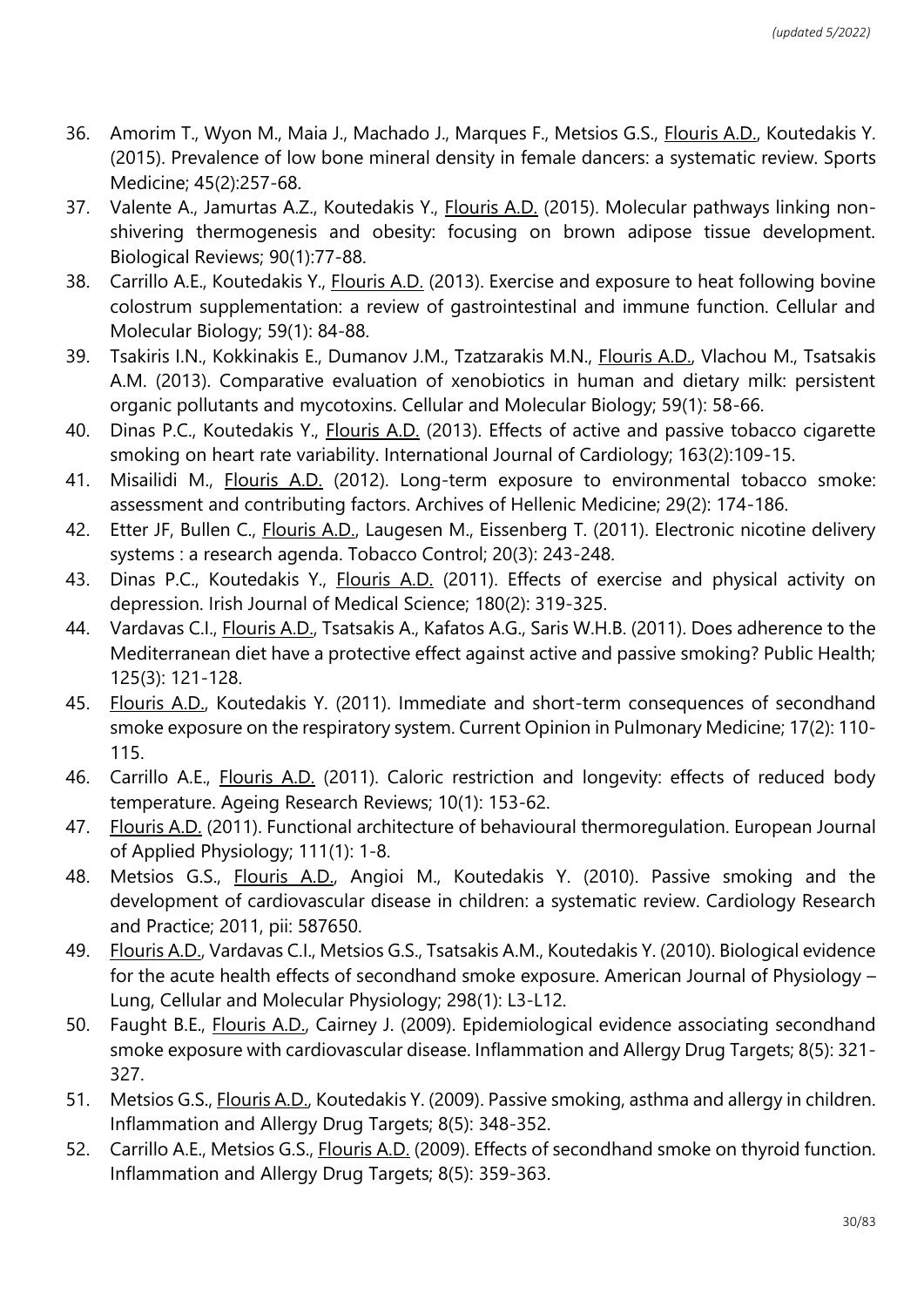- 53. Flouris A.D., Cheung S.S. (2006). Design and control optimization of microclimate cooling systems underneath protective clothing. Annals of Biomedical Engineering; 34(3): 359-372.
- 54. Flouris A.D., Duffy J. (2006) Applications of artificial intelligence systems in the analysis of epidemiological data. European Journal of Epidemiology; 21(3): 167-170.
- 55. Flouris A.D., Klentrou P. (2005). The need for energy equilibrium. Journal of Science and Medicine in Sport; 8(2): 129-133.

## **Opinion Papers, Invited Commentaries and Letters**

- 56. Flouris A.D., Babar Z.R., Ioannou L.G., Onarheim K.H., Phua K.H., Hargreaves S. (2021). Improving the evidence on health inequities in migrant construction workers preparing for big sporting events. British Medical Journal; 374: n1615.
- 57. Onarheim K.H., Phua K.H., Babar Z.R., Flouris A.D., Hargreaves S. (2021). Health and social needs of migrant construction workers for big international sporting events. British Medical Journal; 374: n1591.
- 58. Notley S.R., Flouris A.D., Kenny G.P. (2019). Occupational heat stress management: Does one size fit all? American Journal of Industrial Medicine; 62 (12): 1017-1023.
- 59. Flouris A.D., Kenny G.P. (2017). Heat remains unaccounted for in thermal physiology and climate change research. F1000Research; 6: 221.
- 60. Périard J.D., Jay O., Alonso J.M., Coutts A.J., Flouris A.D., González-Alonso J., Hausswirth C., Lee J.K., Kong L., Nassis G.P., Nybo L., Pluim B.M., Roelands B., Sawka M.N., Wingo J., Racinais S. (2016). Author's Reply to Brocherie and Millet: 'Is the Wet-Bulb Globe Temperature (WGBT) Index Relevant for Exercise in the Heat?'. Sports Medicine; 45:1623-1624.
- 61. Flouris A.D. (2015). Shaping our understanding of endothermic thermoregulation. Temperature; 2(3): 328-329.
- 62. Flouris A.D., Dinas P.C. (2015). Impact of regular exercise on classical brown adipose tissue. Clinical Endocrinology; 83(4):591-3.
- 63. Flouris A.D. (2012). The advantage of using differential data in thermal biology. International Journal of Biometeorology; 56(2): 403-404.
- 64. Flouris A.D., Carrillo A.E. (2011). Evolutionary adaptation to hypoxic environments. Journal of Applied Physiology; 111(5): 1520-1524.
- 65. Carrillo A.E., Flouris A.D. (2011). Emerging trends in estimating energy expenditure. Journal of Applied Physiology; 111(2): 612.
- 66. Flouris A.D., Cheung S.S. (2011). Selective brain cooling as an evolutionary concept. Journal of Applied Physiology; 110(2): 575-580.
- 67. Flouris A.D., Carrillo A.E. (2011). Influence of early life factors on elite performance. Journal of Applied Physiology; 110(1): 278-93.
- 68. Flouris A.D., Cheung S.S. (2009). Authors' response to H. Daanen's 'cold-induced vasodilation' letter. European Journal of Applied Physiology; 106(2): 317-319.
- 69. Cheung S.S., Flouris A.D. (2009). Maximal oxygen uptake regulation as a behavioral mechanism. Journal of Applied Physiology; 106(1): 343-346.

# **Research Papers Published in Extenso**

70. Dinas P.C., Nintou E., Vliora M., Pravednikova A.E., Sakellariou P., Witkowicz A., Kachaev Z.M., Kerchev V.V., Larina S.N., Cotton J., Kowalska A., Gkiata P., Bargiota A., Khachatryan Z.A.,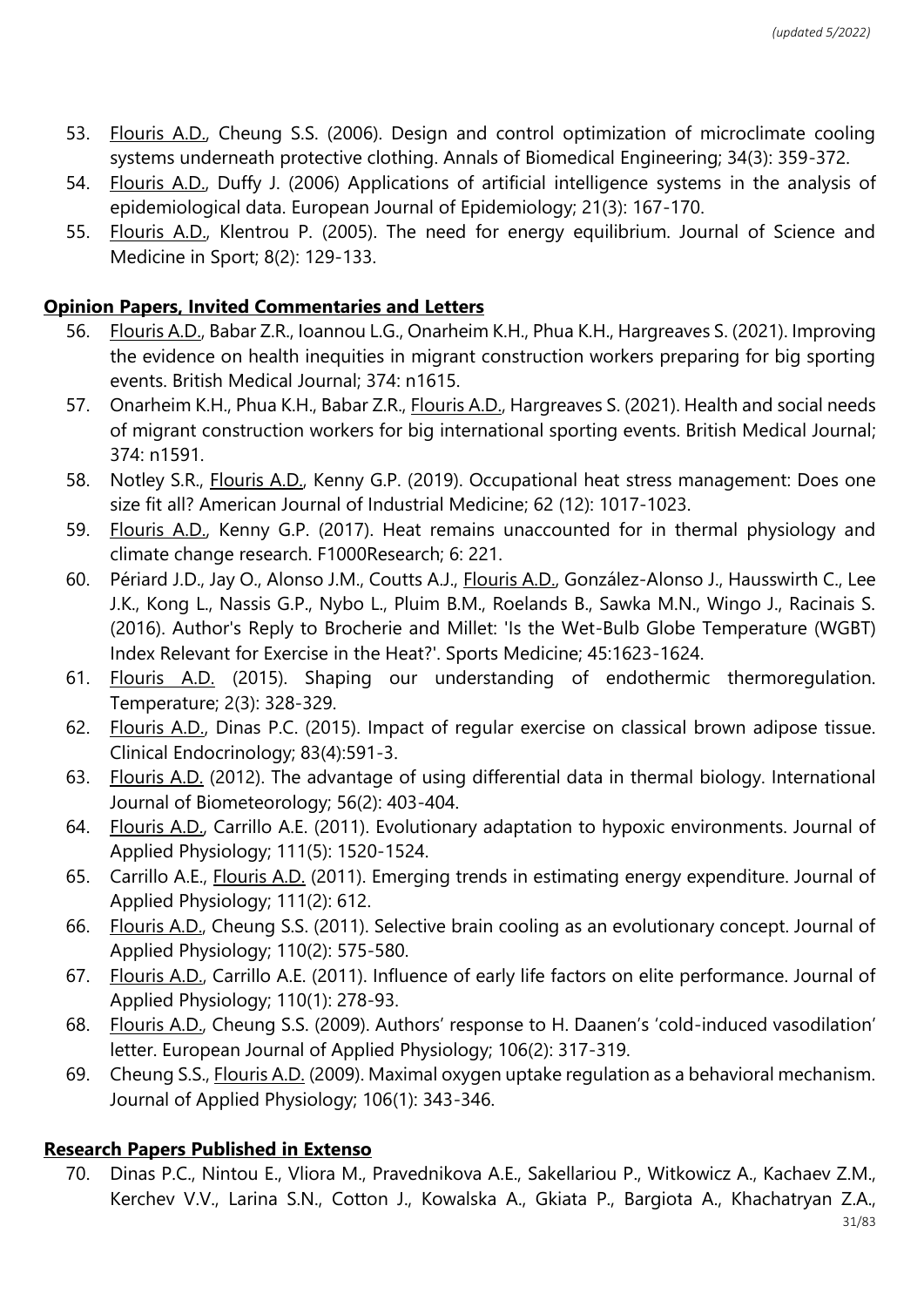Hovhannisyan A.A., Antonosyan M.A., Margaryan S., Partyka A., Bogdanski P., Szulinska M., Kregielska-Narozna M., Czepczyński R., Ruchała M., Tomkiewicz A., Yepiskoposyan L., Karabon L., Shidlovskii Y., Metsios G.S., Flouris A.D. (2022). Prevalence of uncoupling protein one genetic polymorphisms and their relationship with cardiovascular and metabolic health. PLoS One; 17(4): e0266386.

- 71. Notley S.R., Akerman A.P., Friesen B.J., Poirier M.P., McCourt E., Flouris A.D., Kenny G.P. (In Press). Heat tolerance and the validity of occupational heat exposure limits in women during moderate-intensity work. Applied Physiology, Nutrition, and Metabolism.
- 72. Gourzoulidis G.A., Karabetsos E., Bouroussis C.A., Tyrakis C., Vourgidis N., Flouris A.D., Maris T.G., Topalis F.V. (2022). Artificial optical radiation, a substantial occupational hazard of electromagnetic spectrum. Country report of Greece: Risk assessment of the electromagnetic spectrum. La Medicina del Lavoro | Work, Environment and Health; 113(2): e2022016.
- 73. Sevim S., Sorrenti A., Vale J., El-Hachemi Z., Flouris A.D., Pané S., Sotto Mayor T., Puigmarti-Luis J. (2022). Chirality transfer from a 3D macro shape to the molecular level by controlling asymmetric secondary flows. Nature Communications; 13(1): 1766.
- 74. Ioannou L.G., Dinas P.C., Notley S.R., Gofa F., Gourzoulidis G.A., Brearley M., Epstein Y., Havenith G., Sawka M.N., Bröde P., Mekjavic I.B., Kenny G.P., Bernard T.E., Nybo L., Flouris A.D. (In Press). Indicators to assess physiological heat stress – Part 2: Delphi exercise. Temperature.
- 75. Ioannou L.G., Tsoutsoubi L., Mantzios K., Vliora M., Nintou E., Piil J.F., Notley S.R., Dinas P.C., Gourzoulidis G.A., Havenith G., Brearley M., Mekjavic I.B., Kenny G.P., Nybo L., Flouris A.D. (In Press). Indicators to assess physiological heat stress – Part 3: Multi-country field evaluation and consensus recommendations. Temperature.
- 76. Vliora M, Grillo E, Corsini M, Ravelli C, Nintou E, Karligiotou E, Flouris AD, Mitola S. (2022). Irisin regulates thermogenesis and lipolysis in 3T3-L1 adipocytes. Biochimica et Biophysica Acta - General Subjects; 1866(4): 130085.
- 77. Tsoutsoubi L., Ioannou L.G., Cheung S.S., Flouris A.D. (In Press). Influence of core temperature changes during whole-body warming and cooling on cutaneous vascular reactivity. Journal of Human Performance in Extreme Environments.
- 78. Nintou E., Karligiotou E., Vliora M., Fatouros I.G., Jamurtas A.Z., Sakellaridis N., Dimas K., Flouris A.D. (2021). Effects of *in vitro* muscle contraction on thermogenic protein levels in co-cultured adipocytes. Life; 11: 1227.
- 79. Kapnia A.Κ., Dallas C.N., Gerodimos V., Flouris A.D. (In Press). Impact of warm-up on muscle temperature and athletic performance. Research Quarterly for Exercise and Sport.
- 80. Foster J., Smallcombe J.W., Hodder S., Jay O., *Flouris A.D.*, Havenith G. (2022). Quantifying the impact of heat on human physical work capacity; part II: the observed interaction of air velocity with temperature, humidity, sweat rate, and clothing is not captured by most heat stress indices. International Journal of Biometeorology; 66(1): 175-188.
- 81. Flouris A.D., Ioannou L.G., Notley S.R., Kenny G.P. (In Press). Determinants of heat stress and strain in electrical utilities workers across North America as assessed by means of an exploratory questionnaire. Journal of Occupational and Environmental Hygiene; 19(1): 12-22.
- 82. Foster J., Smallcombe J.W., Hodder S., Jay O., Flouris A.D., Nybo L., Havenith G. (2022). Quantifying the impact of heat on human physical work capacity; part III: the impact of solar radiation varies with air temperature, humidity, and clothing coverage. International Journal of Biometeorology; 66: 175-188.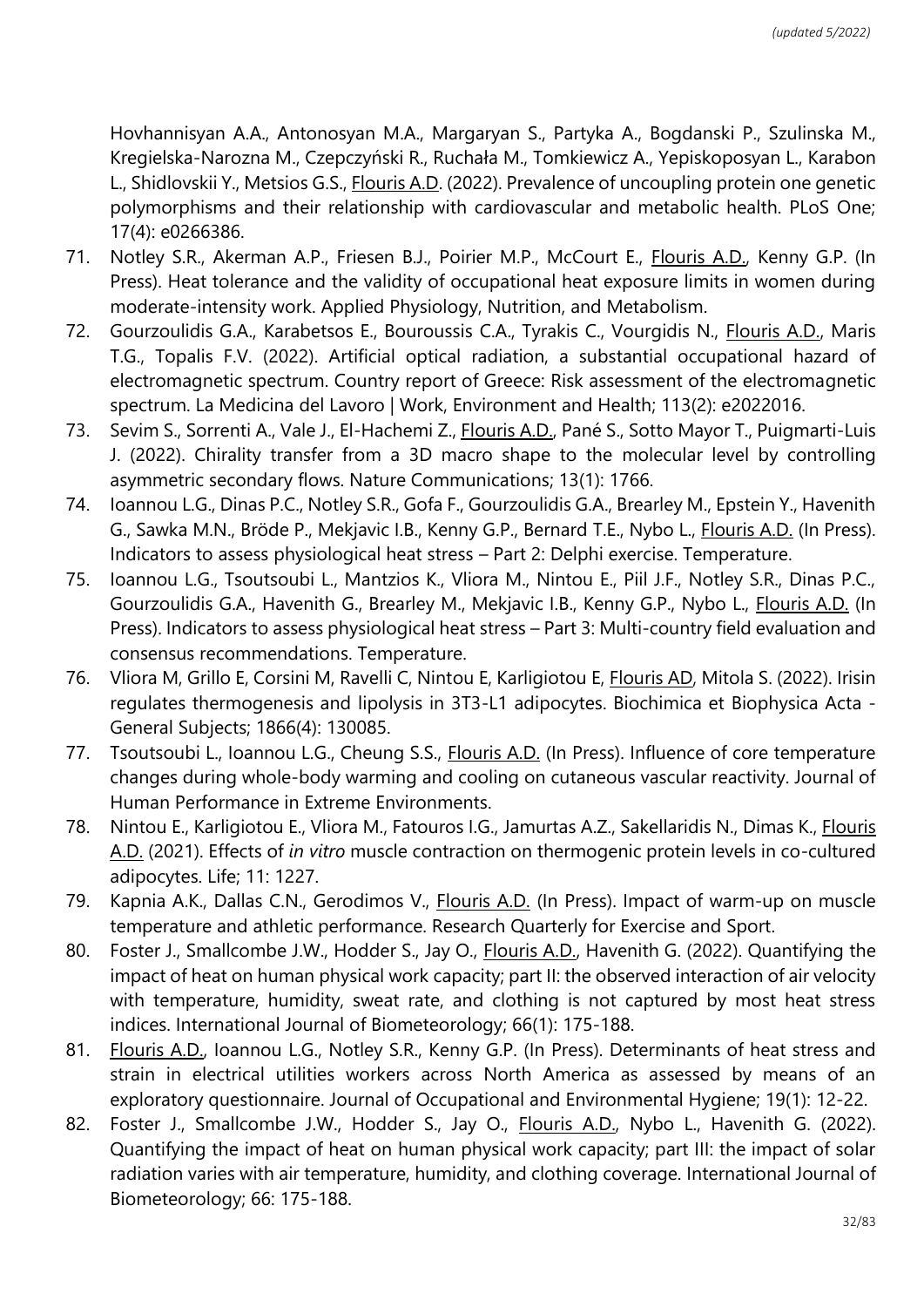- 83. Amorim T., Freitas L., Metsios G.S., Gomes T.N., Wyon M., Flouris A.D., Maia J., Marques F., Nogueira L., Adubeiro N., Koutedakis Y. (2021). Associations between nutrition, energy expenditure and energy availability with bone mass acquisition in dance students: a 3-year longitudinal study. Archives of Osteoporososis; 16(1): 141.
- 84. Tsoutsoubi L., Ioannou L.G., Flouris A.D. (2021). Mortality due to circulatory causes in hot and cold environments in Greece. Scandinavian Cardiovascular Journal; 55(6): 333-335.
- 85. García-León D., Casanueva A., Standardi G., Burgstall A., Flouris A.D., Nybo L. (2021). Current and projected regional economic impacts of heatwaves in Europe. Nature Communications; 12, 5807.
- 86. Mantzios K., Ioannou L.G., Panagiotaki Z., Ziaka S., Périard J.D., Racinais S., Nybo L., Flouris A.D. (2022). Effects of weather parameters on endurance running performance: discipline specific analysis of 1258 races. Medicine and Science in Sports and Exercise; 54(1):153-161.
- 87. Morrissey M.C., Casa D.J., Brewer G.J., Adams W.M., Hosokawa Y., Benjamin C.L., Grundstein A.J., Hostler D., McDermott B.P., McQuerry M.L., Stearns R.L., Filep E.M., DeGroot D.W., Fulcher J., Flouris A.D., Jacklitsch B.L., Jardine J.F., Lopez R.M., McCarthy R.B., Pitisladis Y., Pryor R.R., Schlader Z.J., Smith C.J., Smith D.L., Spector J.T., Vanos J.K., Williams W.J., Vargas N.T., Yeargin S.W. (2021). Heat safety in the workplace: modified Delphi consensus to establish strategies and resources to protect U.S. workers. GeoHealth; 5(8):e2021GH000443.
- 88. Ioannou L.G., Tsoutsoubi L., Mantzios K., Gkikas G., Piil J.F., Dinas P.C., Notley S.R., Kenny G.P., Nybo L., Flouris A.D. (2021). The impacts of sun exposure on worker physiology and cognition: multi-country evidence and interventions. International Journal of Environmental Research and Public Health; 18(14): 7698.
- 89. Piil J.F., Kingma B., Morris N.B., Christiansen L., Ioannou L.G., Flouris A.D., Nybo L. (2021). Proposed framework for forecasting heat-effects on motor-cognitive performance in the Summer Olympics temperature. Temperature; 8(3): 262-283.
- 90. Kaltsatou A., Notley S.R., Flouris A.D., Kenny G.P. (2021). An exploratory survey of heat stress management programs in the electric power industry. Journal of Occupational and Environmental Hygiene; 18(9): 436-445.
- 91. Vale J.P., Alves P.G., Neves S.F., Nybo L., Flouris A.D., Mayor T.S. (In Press). Analysis of the dynamic air conditioning loads, fuel consumption and emissions of heavy-duty trucks with different glazing and paint optical properties. International Journal of Sustainable Transportation.
- 92. Ioannou L.G., Mantzios K., Tsoutsoubi L., Nintou E., Vliora M., Gkiata P., Dallas C.N., Gkikas G., Agaliotis G., Sfakianakis K., Kapnia A.K., Testa D.J., Amorim T., Dinas P.C., Mayor T.S., Gao C., Nybo L., Flouris A.D. (2021). Occupational heat stress: multi-country observations and interventions. International Journal of Environmental Research and Public Health; 18(12): 6303.
- 93. Notley S.R., Akerman A.P., Friesen B.J., Poirier M.P., Sigal R.J., Flouris A.D., Boulay P., McCourt E., Ruzicka M., Kenny G.P. (2021). Heat tolerance and occupational heat exposure limits in older men with and without type 2 diabetes or hypertension. Medicine and Science in Sports and Exercice; 53(10):2196-2206.
- 94. Foster J., Smallcombe J.W., Hodder S., Jay O., *Flouris A.D.*, Morris N.B., Nybo L., Havenith G. (2021). Aerobic fitness as a parameter of importance for labour loss in the heat. Journal of Science and Medicine in Sport; 24(8): 824-830.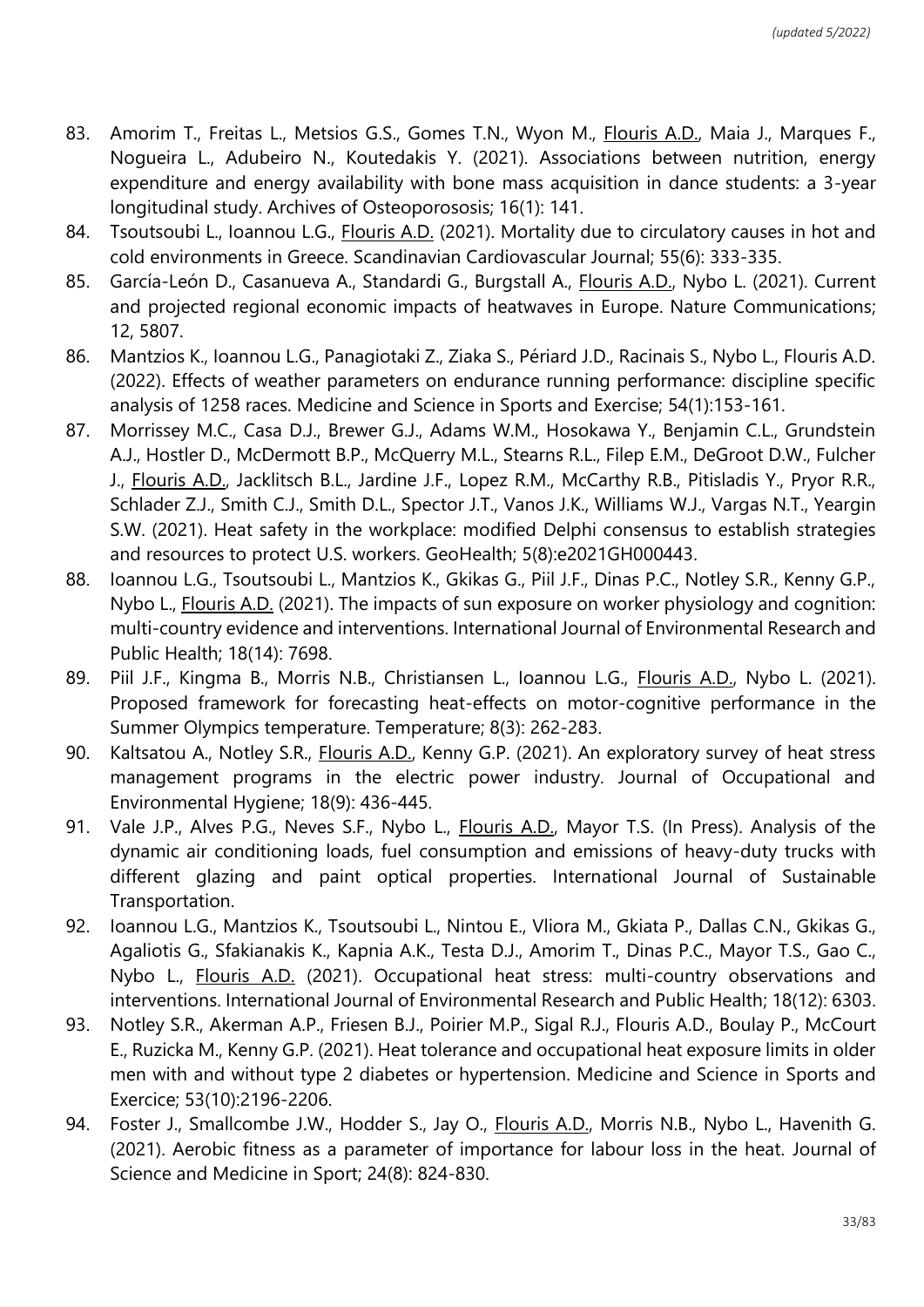- 95. Dinas P.C., Domanovic D., Koutedakis Y., Hadjichristodoulou C., Stefanidis I., Papadopoulou K., Dimas K., Perivoliotis K., Tepetes K., Flouris A.D. (2021). The presence of fungal and parasitic infections in substances of human origin and their transmission via transfusions and transplantations: A protocol of two systematic reviews. JMIR Research Protocols; 10(6): e25674.
- 96. Ioannou L.G., Mantzios K., Tsoutsoubi L., Panagiotaki Z., Kapnia A., Ciuha U., Nybo L., Flouris A.D., Mekjavic I.G. (2021). Effect of a simulated heat wave on physiological strain and labour productivity. International Journal of Environmental Research and Public Health; 18(6): 3011.
- 97. Foster J., Smallcombe J.W., Hodder S., Jay O., Flouris A.D., Nybo L., Havenith G. (2021). An advanced empirical model for quantifying the impact of heat and climate change on human physical work capacity. International Journal of Biometeorology; 65(7): 1215-1229.
- 98. Notley S.R., Akerman A.P., Friesen B.J., Sigal R.J., *Flouris A.D.*, Boulay P., Kenny G.P. (2021). Exercise-heat tolerance in middle-aged-to-older men with type 2 diabetes. Acta Diabetologica; 58(6): 809-812.
- 99. Misailidi M., Mantzios K., Papakostadinou C., Ioannou L.G., Flouris A.D. (2021). Environmental and psychophysical heat stress in adolescent tennis athletes. International Journal of Sports Physiology and Performance; 16(12): 1895-1900.
- 100. Morris N.B., Levi M., Morabito M., Messeri A., Ioannou L.G., Flouris A.D., Samoutis G., Pogačar T., Kajfež Bogataj L., Piil J.F., Nybo L. (2020). Health vs. wealth: Employer, employee and policymaker perspectives on occupational heat stress across multiple European industries. Temperature; 8(3): 284-301.
- 101. Morris N.B., Piil J.F., Christiansen L., Flouris A.D., Nybo L. (2020). Prolonged facemask use in the heat worsens dyspnea without compromising motor-cognitive performance. Temperature; 8(2):160-165.
- 102. Kaltsatou A., Flouris A.D., Herry C.L., Notley S.R., Macartney M.J., Seely A.J.E., Kenny G.P. (2020). Heart rate variability in older workers during work under the Threshold Limit Values® for heat exposure. American Journal of Industrial Medicine; 63(9): 787-795.
- 103. Dinas P.C., Krase A., Nintou E., Georgakopoulos A., Granzotto M., Metaxas M., Karachaliou E., Rossato M., Vettor R., Georgoulias P., Mayor T.S., Koutsikos J., Athanasiou K., Ioannou L.G., Gkiata P., Carrillo A.E., Koutedakis Y., Metsios G.S., Jamurtas A.Z., Chatziioannou S., Flouris A.D. (2020). Human white-fat thermogenesis: Experimental and meta-analytic findings. Temperature; 8(1): 39-52.
- 104. Notley S.R., Meade R.D., Akerman A.P., Poirier M.P., Boulay P., Flouris A.D., Sigal R., Kenny G.P. (2020). Evidence for age-related differences in heat acclimatization responsiveness. Experimental Physiology; 105(9): 1491-1499.
- 105. Piil J., Christiansen L., Morris N., Mikkelsen C., Ioannou L.G., Flouris A.D., Lundbye-Jensen J., Nybo L. (2020). Direct exposure of the head to solar heat radiation impairs motor-cognitive performance. Scientific Reports; 10(1): 7812.
- 106. Volianitis S., Bakas G., Flouris A.D., Famisis K. (2019). Association between speed, repeated sprint ability and aerobic endurance parameters in professional Greek soccer players. Inquiries in Sport and Physical Education; 17(2): 90-96.
- 107. Volianitis S., Bakas G., Manouras N., *Flouris A.D.*, Famisis K. (2019). The effect of pre-season training and early competitive period on haematological, skeletal muscle and physiological markers in starters and non-starters Greek professional soccer players. Inquiries in Sport and Physical Education; 17(3): 157-165.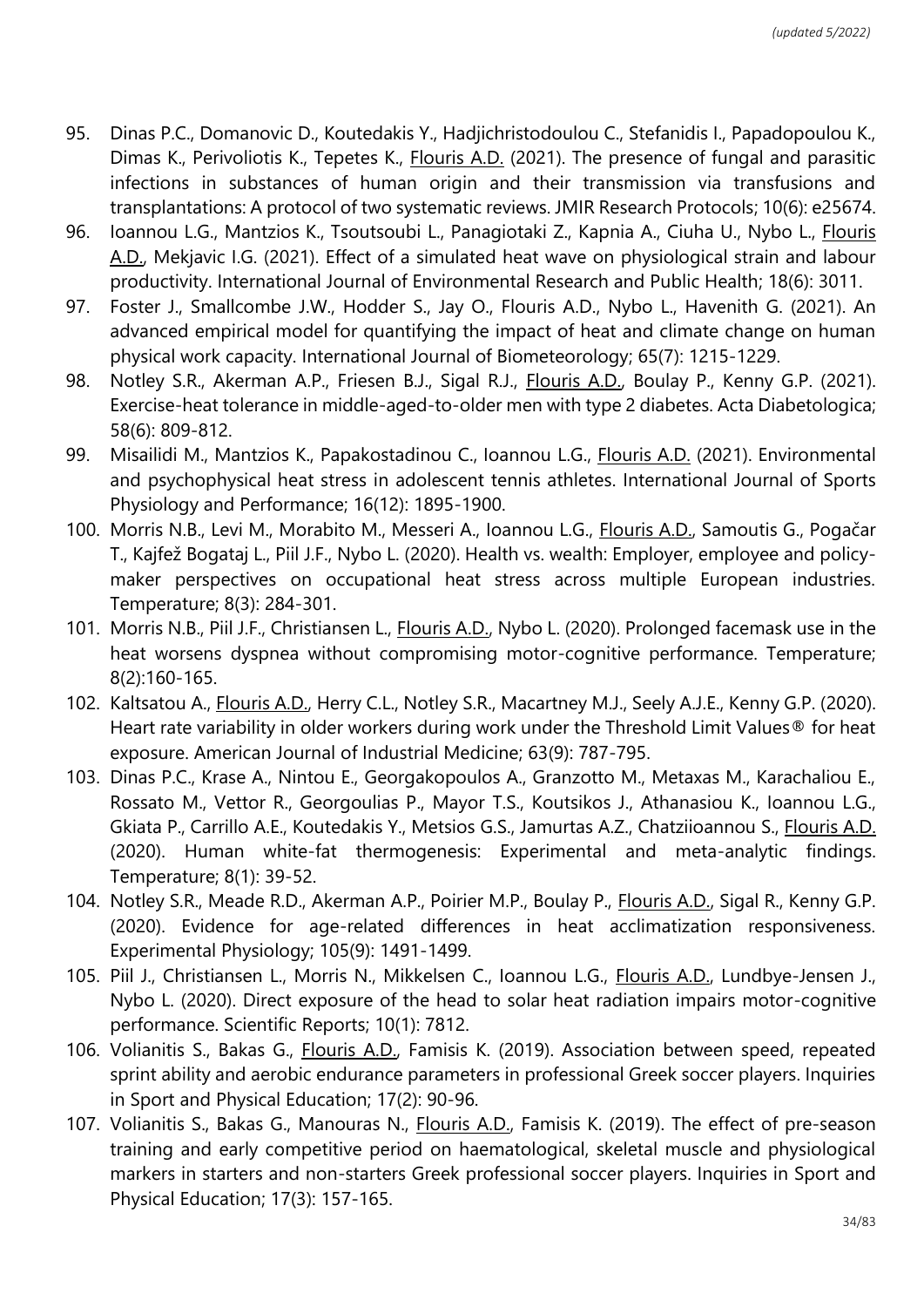- 108. Casanueva A., Kotlarski S., Fischer A.M., Flouris A.D., Kjellstrom T., Lemke B., Nybo L., Schwierz C., Liniger M.A. (2020). Escalating environmental summer heat exposure—a future threat for the European workforce. Regional Environmental Change; 20: 40.
- 109. Poirier M.P., Notley S.R., Boulay P., Sigal R.J., Friesen B.J., Malcolm J., *Flouris A.D., Kenny G.P.* (2020). Type 2 diabetes does not exacerbate body heat storage in older adults during brief, extreme passive heat exposure. Temperature; 7(3): 263-269.
- 110. Kaltsatou A., Flouris A.D., Herry C.L., Notley S.R., Seely A.J.E., Wright Beatty H., Kenny G.P. (2020). Age differences in cardiac autonomic regulation during intermittent exercise. European Journal of Applied Physiology; 120(2): 453-465.
- 111. Carrillo A.E., Flouris A.D., Herry C.L., Notley S.R., Macartney M.J., Seely A.J.E., Wright Beatty H.E., Kenny G.P. (2019). Age-related reductions in heart rate variability do not worsen during exposure to humid compared to dry heat: A secondary analysis. Temperature; 6(4): 341-345.
- 112. Notley S.R., Poirier M.P., Sigal R.J., D'Souza A., Flouris A.D., Fujii N., Kenny G.P. (2019). Exercise heat stress in patients with and without type 2 diabetes. JAMA; 322(14): 1409-1411.
- 113. Morabito M., Messeri A., Noti P., Casanueva A., Crisci A., Kotlarski S., Orlandini S., Schwierz C., Spirig C., Kingma B.R.M., *Flouris A.D.*, Nybo L. (2019). An occupational heat-health warning system for Europe: the HEAT-SHIELD platform. International Journal of Environmental Research and Public Health; 16(16): 2890.
- 114. Youssef A., Colon J., Mantzios K., Gkiata P., Sotto Mayor T., Flouris A.D., De Bruyne G., Aerts J.M. (2019). Towards model-based real-time monitoring of cyclist thermal comfort: smart helmet concept and prototype. Applied Sciences; 9(15): 3170.
- 115. Ciuha U., Pogačar T., Kajfež Bogataj L., Gliha M., Nybo L., Flouris A.D., Mekjavic I.B. (2019). Interaction between indoor occupational heat stress and environmental temperature elevations during heatwaves. Weather, Climate and Society; 11: 755-762.
- 116. Notley S.R., Lamarche D.T., Meade R.D., Flouris A.D., Kenny G.P. (2019). Revisiting the influence of individual factors on heat exchange during exercise in dry heat using direct calorimetry. Experimental Physiology; 104(7): 1038-1050.
- 117. Flouris A.D., Friesen B.J., Herry C.L., Seely A.J.E., Notley S.R., Kenny G.P. (2019). Heart rate variability dynamics during treatment for exertional heat strain when immediate response is not possible. Experimental Physiology; 104(6): 845-854.
- 118. Ioannou L.G., Tsoutsoubi L., Mantzios K., Flouris A.D. (2019). A free software to predict heat strain according to the ISO 7933:2018. Industrial Health; 57(6): 711-720.
- 119. Amorim T., Metsios G.S., Flouris A.D., Nevill A.M., Gomes T.N., Wyon M., Marques F., Nogueira L., Adubeiro N., Jamurtas A.Z., Maia J., Koutedakis Y. (2019). Endocrine parameters in association with bone mineral accrual in young female vocational ballet dancers. Archives of Osteoporosis; 14(1):46.
- 120. Pogačar T., Žnidaršič Z., Kajfež Bogataj L., Flouris A.D., Poulianiti K., Črepinšek Z. (2019). Heat waves occurrence and outdoor workers' self-assessment of heat stress in Slovenia and Greece. Int J Environ Res Public Health; 16(4): E597.
- 121. Freitas L., Amorim T., Humbert L., Fonollá R., Flouris A.D., Metsios G.S., Koutedakis Y. (2019). Cortical and trabecular bone analysis of professional dancers using 3D-DXA: a case-control study. Journal of Sports Sciences; 37(1): 82-89.
- 122. Piil J.F., Lundbye-Jensen J., Christiansen L., Ioannou L., Tsoutsoubi L., Dallas C.N., Mantzios K., Flouris A.D., Nybo L. (2018). High prevalence of hypohydration in occupations with heat stress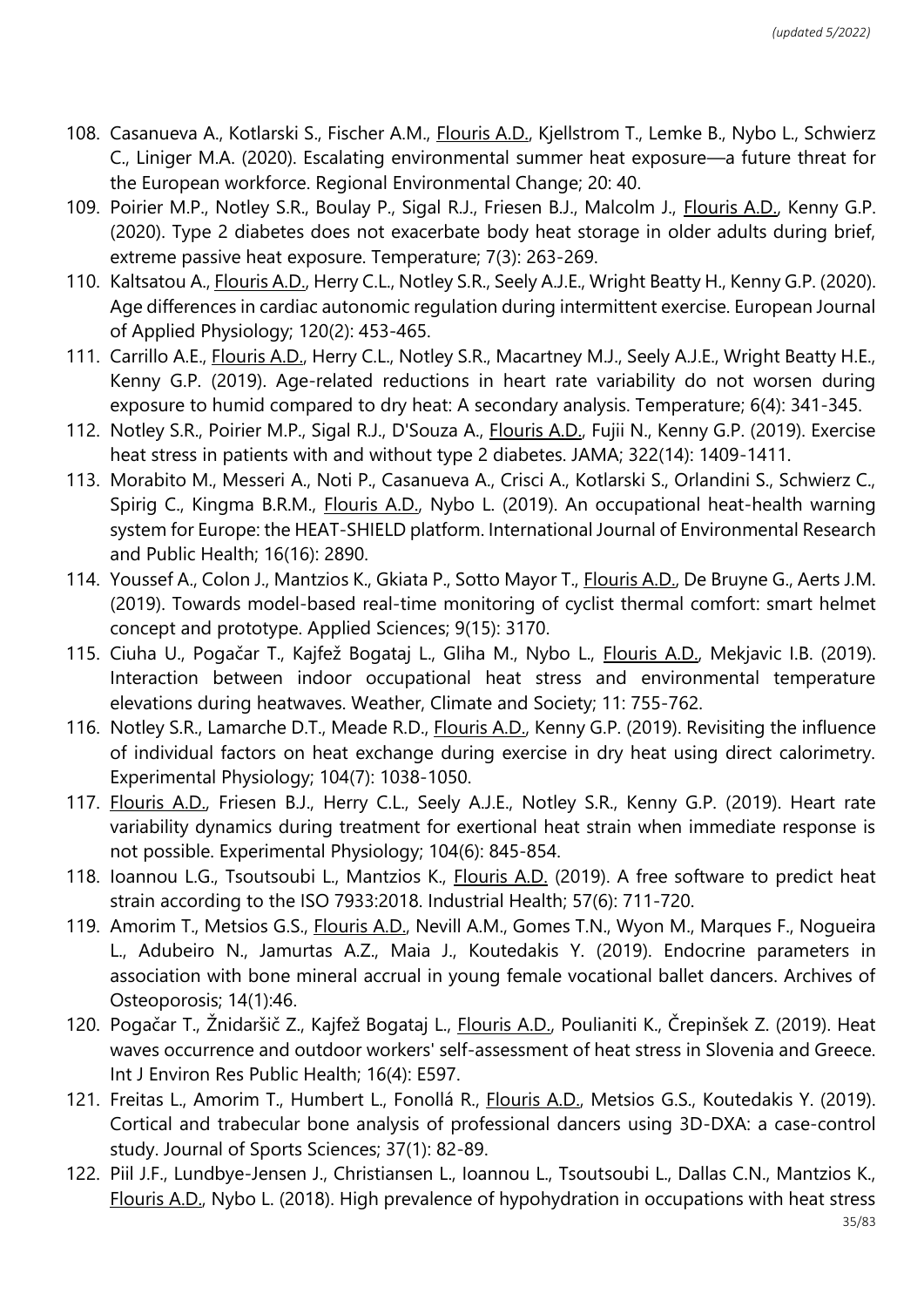– perspectives for performance in combined cognitive and complex motor tasks. PLOS One; 13(10):e0205321.

- 123. Dinas P.C., Nintou E., Psychou D. Granzotto M., Rossato M., Vettor R., Jamurtas A.Z., Koutedakis Y., Metsios G.S., Flouris A.D. (2018). Association of fat mass profile with natriuretic peptide receptor alpha in subcutaneous adipose tissue of medication-free healthy men: A crosssectional study. F1000Research 2018, 7:327.
- 124. Tsoutsoubi L., Ioannou L.G., Amorim T., Tsianos G.I., *Flouris A.D.* (2018). Effects of aging on performance during the Marathon des Sables: focus on athletes aged 53-80 years. Journal of Geriatric Medicine and Gerontology; 4: 045.
- 125. Amorim T., Durães C., Machado J. C., Metsios G. S., Wyon M., Maia J., Flouris A. D., Marques F., Nogueira L., Adubeiro N., Koutedakis Y. (2018). Genetic variation in Wnt/β-catenin and ER signalling pathways in female and male elite dancers and its associations with low bone mineral density: a cross-section and longitudinal study. Osteoporosis International; 29(10):2261-2274.
- 126. Poirier M., Notley S., Flouris A.D., Kenny G. (2018). Physical characteristics cannot be used to predict cooling time using cold-water immersion as a treatment for exertional hyperthermia. Applied Physiology, Nutrition, and Metabolism; 43(8):857-860.
- 127. Ioannou L.G., Tsoutsoubi L., Nybo L., Tsianos G.I., *Flouris A.D.* (2018). Habitual heat exposure and acclimatization associated with athletic performance in the multistage Marathon des Sables. Journal of Human Performance in Extreme Environments; 14(1): 9.
- 128. Leicht A.S., Flouris A.D., Kaltsatou A., Seely A.J., Herry C., Wright Beatty H.E., Kenny G.P. (2018). Age alters cardiac autonomic modulations during and following exercise-induced heat stress in females. Temperature; 5(2): 184-196.
- 129. Ioannou L.G., Tsoutsoubi L., Amorim T., Samoutis G., Flouris A.D. (2018). Links between nighttime thermoneutral zone and mortality from circulatory causes in the elderly population of Cyprus. Journal of Geriatric Medicine and Gerontology; 4(1): 040.
- 130. Hatzigeorgiadis A., Bartura K., Argiropoulos C., Zourbanos N., Flouris A.D. (2017). Beat the heat: effects of a motivational self-talk intervention on endurance performance. Journal of Applied Sport Psychology; 30(4): 388-401.
- 131. Flouris A.D., McGinn R., Poirier M.P., Louie J.C., Ioannou L.G., Tsoutsoubi L., Sigal R.J., Boulay P., Hardcastle S.G., Kenny G.P. (2017). Screening criteria for increased susceptibility to heat stress during work or leisure in hot environments in healthy individuals aged 31-70 years. Temperature; 5(1): 86-99.
- 132. McGinn R., Poirier M.P., Louie J.C., Sigal R.J., Boulay P., Flouris A.D., Kenny G.P. (2017). Increasing age is a major risk factor for susceptibility to heat stress during physical activity. Applied Physiology, Nutrition and Metabolism; 42(11):1232-1235.
- 133. Notley S.R. Poirier M.P., Hardcastle S.G., Flouris A.D., Boulay P., Sigal R.J., Kenny G.P. (2017). Aging impairs whole-body heat loss in women under both dry and humid heat stress. Medicine and Science in Sports and Exercise; 49(11):2324-2332.
- 134. Ioannou L.G., Tsoutsoubi L., Samoutis G., Kajfež-Bogataj L., Kenny G.P., Nybo L., Kjellstrom T., Flouris A.D. (2017). Time-motion analyses as a novel approach for evaluating the impact of environmental heat exposure on labor loss in agriculture workers. Temperature; 4(3): 330-340.
- 135. Pereira M.P., Ferreira L.A.A., da Silva F.H.S., Christoffolete M.A., Metsios G.S., Chaves V.E., de França S.A., Damazo A.S., Flouris A.D., Kawashita N.H. (2017). A low-protein, high-carbohydrate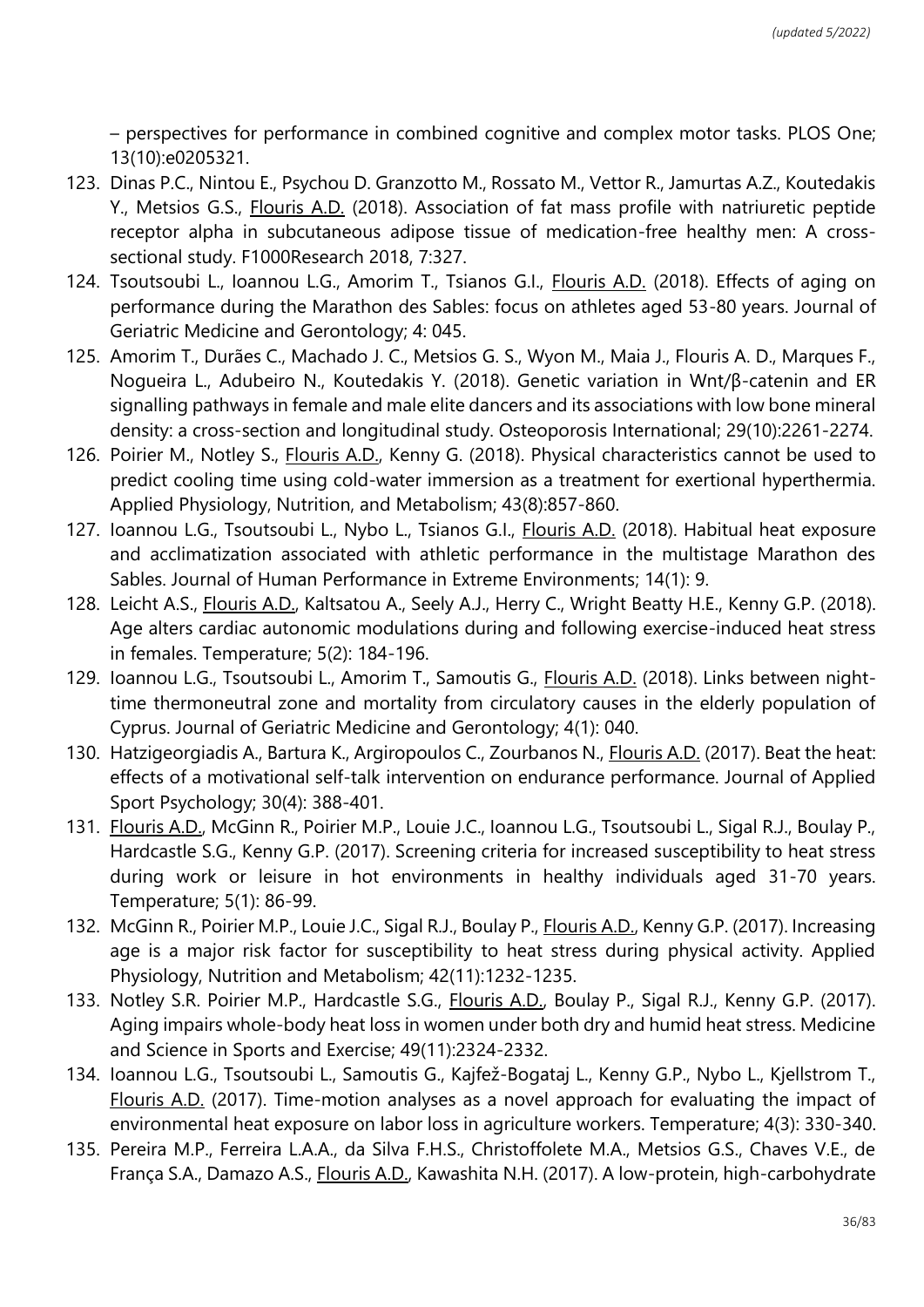diet increases browning in perirenal adipose tissue but not in inguinal adipose tissue. Nutrition; 42:37-45.

- 136. James C.A., Hayes M., Willmott A.G.B., Gibson O.R., Flouris A.D., Schlader Z.J., Maxwell N.S. (2017). Defining the determinants of endurance running performance in the heat. Temperature; 4(3):314-329.
- 137. Chachopoulos V., Dinas P.C., Chasioti M., Jamurtas A.Z., Koutedakis Y., Flouris A.D. (2017). A technique for subcutaneous abdominal adipose tissue biopsy via a non-diathermy method. Journal of Visualized Experiments; (127), e55593.
- 138. Dinas P.C., Valente A., Granzotto M., Rossato M., Vettor R., Zacharopoulou A., Carrillo A.E., Davies N.A., Gkiata P., Jamurtas A.Z., Koutedakis Y., Metsios G.S., Flouris A.D. (2017). Browning formation markers of subcutaneous adipose tissue in relation to resting energy expenditure, physical activity and diet in humans. Hormone Molecular Biology and Clinical Investigation; 31(1): 20170008.
- 139. Lamarche D.T., Meade R.D., D'Souza A.W., Flouris A.D., Sigal R.J., Boulay P., Kenny G.P. (2017). The recommended Threshold Limit Values for heat exposure fail to maintain body core temperature within safe limits in older working adults. Journal of Occupational & Environmental Hygiene; 14(9):703-711.
- 140. Amorim T., Metsios G.S., Wyon M., Nevill A.M., Flouris A.D., Maia J., Teixeira E., Machado J.C., Marques F., Koutedakis Y. (2017). Bone mass of female dance students prior to professional dance training: a cross-sectional study. PLOS ONE; 12(7): e0180639.
- 141. Amorim T., Koutedakis Y., Nevill A.M., Wyon M., Maia J., Machado J.C., Marques F., Metsios G.S., Flouris A.D., Adubeiro N., Nogueira L., Dimitriou L. (2017). Bone mineral density in vocational and professional ballet dancers. Osteoporosis International; 28(10): 2903-2912.
- 142. Amorim T., Ioannou L.G., Spapi F., Flouris A.D. (2017). Association between extreme cold weather temperatures and mortality in Greece. Journal of Geriatric Medicine and Gerontology; 3:029. doi.org/10.23937/24695858/1510029.
- 143. Kenny G.P., Poirier M.P., Metsios G.S., Boulay P., Dervis S., Friesen B.J., Malcolm J., Sigal R.J., Seely A.J.E., **Flouris A.D.** (2017). Hyperthermia and cardiovascular strain during an extreme heat exposure in young versus older adults. Temperature; 4(1):79-88.
- 144. Carrillo A.E., Flouris A.D., Herry C., Poirier M.P., Boulay P., Dervis S., Friesen B.J., Malcolm J., Sigal R.J., Seely A.J.E., Kenny G.P. (2016). Heart rate variability during high heat stress: a comparison between young and older adults with and without type 2 diabetes. American Journal of Physiology-Regulatory, Integrative and Comparative Physiology; 311(4): R669-R675.
- 145. Poulianiti K., Karatzaferi C., Flouris A.D., Fatouros I.G., Koutedakis Y., Jamurtas A.Z. (2016). Antioxidant responses following active and passive smoking of tobacco and electronic cigarettes. Toxicology Mechanisms and Methods; 26(6):455-61.
- 146. Sakellariou P., Valente A., Carrillo A.E., Metsios G.S., Nadolnik L., Jamurtas A.Z., Koutedakis Y., Boguszewski C., Andrade C.M., Svensson P., Kawashita N.H., Flouris A.D. (2016). Chronic Lmenthol-induced browning of white adipose tissue hypothesis: a putative therapeutic regime for combating obesity and improving metabolic health. Medical Hypotheses; 93: 21-26.
- 147. Varveri D., Flouris A.D., Smirnios N., Pollatou E., Karatzaferi C., Sakkas G.K. (2016). Developing and testing an instrument to assess aquaticity in humans. Journal of Bodywork and Movement Therapies; 20(3): 497-503.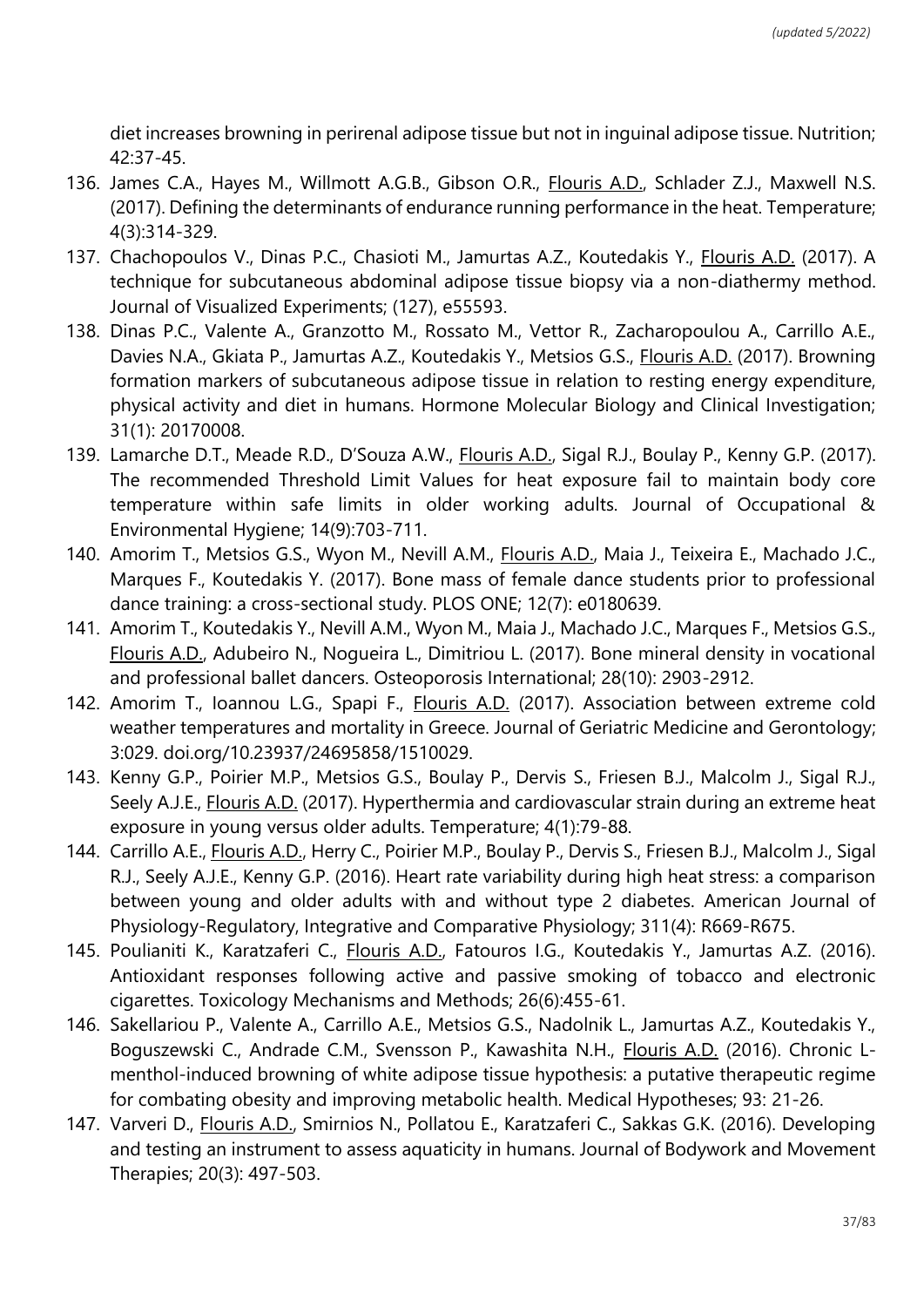- 148. Meade R.D., Poirier M.P., Flouris A.D., Hardcastle S., Kenny G.P. (2016). Do the Threshold Limit Values for work in hot conditions adequately protect workers? Medicine and Science in Sports and Exercise; 48(6):1187-1196.
- 149. de França S.A., Dos Santos M.P., Przygodda F., Garófalo M.A., Kettelhut I.C., Magalhães D.A., Bezerra K.S., Colodel E.M., Flouris A.D., Andrade C.M., Kawashita N.H. (2016). A low-protein, high-carbohydrate diet stimulates thermogenesis in the brown adipose tissue of rats via ATF-2. Lipids; 51(3):303-10.
- 150. Paull G., Dervis S.M., Barrera-Ramirez J., McGinn R., Haqani B., Flouris A.D., Kenny G.P. (2016). The effect of plasma osmolality and baroreceptor loading status on postexercise heat loss responses. American Journal of Physiology, Regulatory, Integrative and Comparative Physiology; 310(6): R522-R531.
- 151. Mohr M., Draganidis D., Chatzinikolaou A., Barbero J., Castagna C., Douroudos I., Avloniti A., Margeli A., Papassotiriou I., Flouris A.D., Jamurtas A.Z., Krustrup P., Fatouros I. (2016). Muscle damage, inflammatory, immune and performance responses to three football games in one week in competitive male players. European Journal of Applied Physiology; 116(1): 179-193.
- 152. Valente A., Carrillo A.E., Tzatzarakis M.N., Vakonaki E., Tsatsakis A.M., Kenny G.P., Koutedakis Y., Jamurtas A.Z., Flouris A.D. (2015). The absorption and metabolism of a single L-menthol oral versus skin administration: effects on thermogenesis and metabolic rate. Food and Chemical Toxicology; 86:262-273.
- 153. Paull G., Dervis S., McGinn R., Haqani B., Flouris A.D., Kondo N., Kenny G.P. (2015). Muscle metaboreceptors modulate postexercise sweating, but not cutaneous blood flow, independent of baroreceptor loading status. American Journal of Physiology - Regulatory, Integrative and Comparative Physiology; 309(11): R1415-R1424.
- 154. Jamurtas A.Z., Douroudos I.I., Deli C.K., Draganidis D., Chatzinikolaou A., Mohr M., Avloniti A., Barbero-Álvarez J.C., Margonis K., Mavropalias G., Stampoulis T., Giannakidou D., Flouris A.D., Koutedakis Y., Fatouros I.G. (2015): Iron status markers are only transiently affected by a football game. Journal of Sports Sciences; 13: 1-12.
- 155. Meade R.D., Fujii N., Alexander L.M., Paull G., Louie J.C., Flouris A.D., Kenny G.P. (2015). Local infusion of ascorbate augments NO-dependent cutaneous vasodilation during intense exercise in the heat. The Journal of Physiology; 593(17): 4055-65.
- 156. Meade R.D., Lauzon M., Poirier M.P., Flouris A.D., Kenny G.P. (2015). The physical demands of electrical utilities work in North America. Journal of Occupational and Environmental Hygiene; 28: 1-31.
- 157. Poirier M.P., Meade R.D., McGinn R., Friesen B.J., Hardcastle S.G., Flouris A.D., Kenny G.P. (2015). The Influence of arc-flash and fire-resistant clothing on thermoregulation during exercise in the heat. Journal of Occupational and Environmental Hygiene; 12(9): 654-667.
- 158. Draganidis D., Chatzinikolaou A., Acloniti A., Barbero-Alvarez J.C., Mohr M., Malliou P., Gourgoulis V., Deli C.K., Douroudos I.I., Margonis K., Gioftsidou A., Flouris A.D., Jamurtas A., Koutedakis Y., Fatouros I. (2015). Recovery kinetics of knee flexor and extensor strength after a football match. PLOS ONE; 10(6): e0128072.
- 159. Flouris A.D., Webb P., Kenny G.P. (2015). Non-invasive assessment of muscle temperature during rest, exercise, and post-exercise recovery in different environments. Journal of Applied Physiology; 118(10): 1310-1320.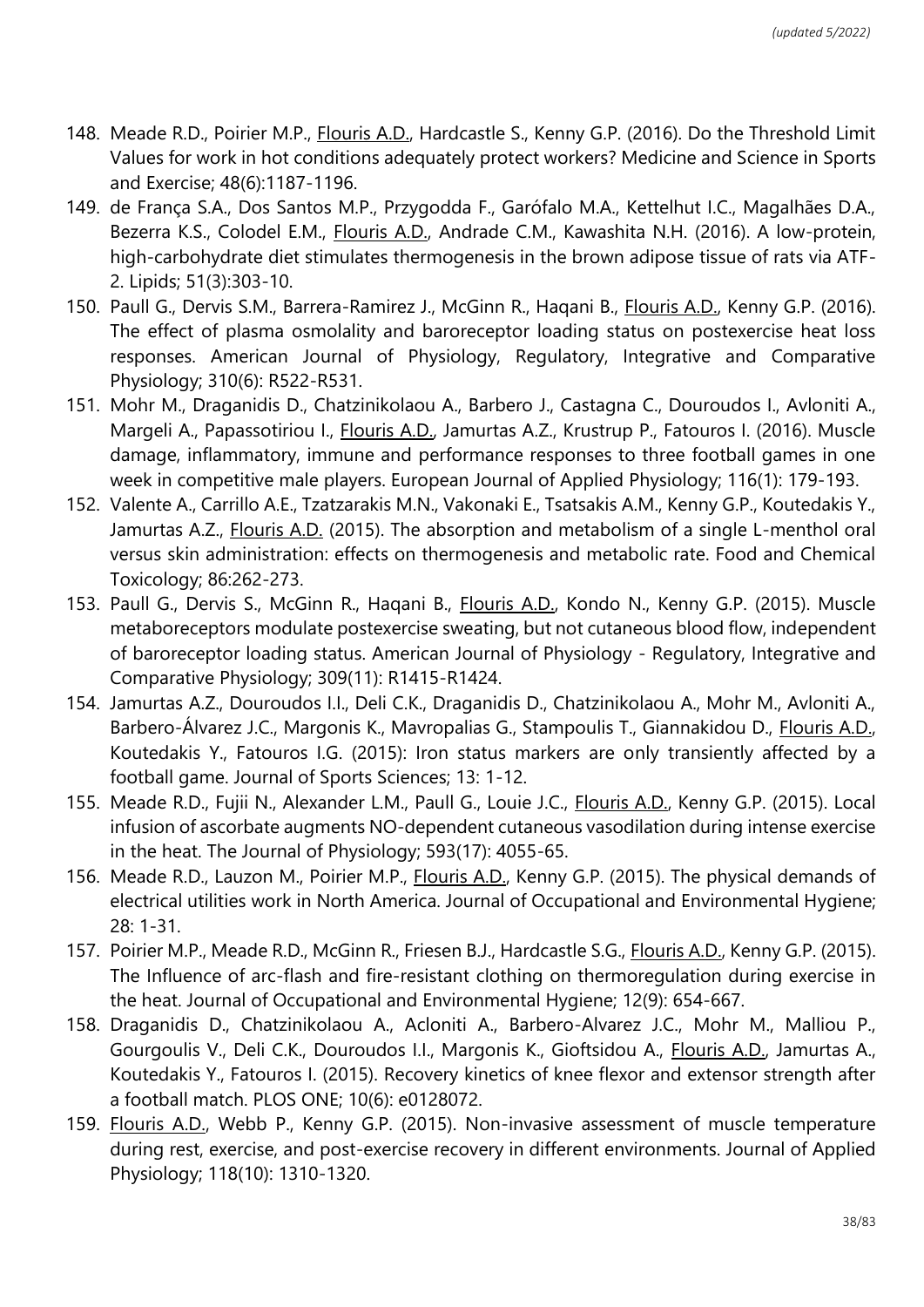- 160. Wright-Beatty H.E., Hardcastle S. G. Boulay P., Flouris A.D., Kenny G.P. (2015). Increased air velocity reduces thermal and cardiovascular strain in young and older males during humid exertional heat stress. Journal of Occupational and Environmental Hygiene; 12(9): 625-634.
- 161. Meade R.D., Lauzon M., Poirier M.P., Flouris A.D., Kenny G.P. (2015). An evaluation of the physiological strain experienced by electrical utility workers in North America. Journal of Occupational and Environmental Hygiene; 12(10): 708-720.
- 162. Flouris A.D., Katrabasas I., Jamurtas A.Z., Koutedakis Y., Fatouros I. (2015). Strength imbalance of knee flexors-extensors in football: recommendations for coaches. Physiotherapy Issues.
- 163. Flouris A.D., Dinas P.C., Tsitoglou K., Patramani I., Koutedakis Y., Kenny G.P. (2015). Non-invasive measurement of tibialis anterior muscle temperature during rest, cycling exercise, and postexercise recovery. Physiological Measurement; 36(7): N103-N113.
- 164. Flouris A.D., Jamurtas A.Z., Fatouros I., Koutedakis Y. (2015). Metabolic profile of football athletes during running incorporating different levels of direction change. Inquiries in Sport & Physical Education; 13(1): 26-31.
- 165. Stapleton J.M., Poirier M.P., *Flouris A.D.*, Boulay P., Sigal R.J., Malcolm J., Kenny G.P. (2015). At what level of heat load are age-related impairments in the ability to dissipate heat evident in females? PLOS ONE; 10(3): e0119079.
- 166. Kenny G.P., Larose J., Wright-Beatty H.E., Boulay P., Sigal R.J., Flouris A.D. (2015). Older firefighters are susceptible to age-related impairments in heat dissipation. Medicine and Science in Sports and Exercise; 47(6): 1281-1290.
- 167. Flouris A.D., Friesen B.J., Carlson M.J., Casa D.J., Kenny G.P. (2015). Effectiveness of cold water immersion for treating exertional heat stress when immediate response is not possible. Scandinavian Journal of Science and Medicine in Sport; Suppl 1: 229-239.
- 168. Stapleton J.M., Poirier M.P., *Flouris A.D., Boulay P.*, Sigal R.J., Malcolm J., Kenny G.P. (2015). Aging impairs heat loss, but when does it matter? Journal of Applied Physiology; 118(3):299- 309.
- 169. McGinn R., Carter M.R., Barrera-Ramirez J., Sigal R.J., Flouris A.D., Kenny G.P. (2015). Does Type 1 Diabetes alter postexercise thermoregulatory and cardiovascular function in young adults? Scandinavian Journal of Science and Medicine in Sport; 25(5): e504-e514.
- 170. Dinas P.C., Nikaki A., Jamurtas A.Z., Prassopoulos V., Efthymiadou R., Koutedakis Y., Georgoulias P., Flouris A.D. (2015). Association between habitual physical activity and brown adipose tissue activity in individuals undergoing PET-CT scan. Clinical Endocrinology; 82(1), 147-154.
- 171. Flouris A.D., Wright-Beatty H.E., Friesen B.J., Casa D.J., Kenny G.P. (2014). Treatment of exertional heat stress developed during low or moderate physical work. European Journal of Applied Physiology; 114(12):2551-60.
- 172. Flouris A.D., Poirier M.P., Bravi A., Wright-Beatty H.E., Herry C., Seely A.J., Kenny G.P. (2014). Changes in heart rate variability during the induction and decay of heat acclimation. European Journal of Applied Physiology; 114(10):2119-28.
- 173. Flouris A.D., Bravi A., Wright-Beatty H.E., Green G., Seely A.J., Kenny G.P. (2014). Heart rate variability during exertional heat stress: effects of heat production and treatment. European Journal of Applied Physiology; 114(4):785-92.
- 174. Misailidi M., Tzatzarakis M.N., Kavvalakis M.P., Koutedakis Y., Tsatsakis A.M., Flouris A.D. (2014). Instruments to assess secondhand smoke exposure in large cohorts of never smokers: the smoke scales. PLOS ONE; 9(1):e85809.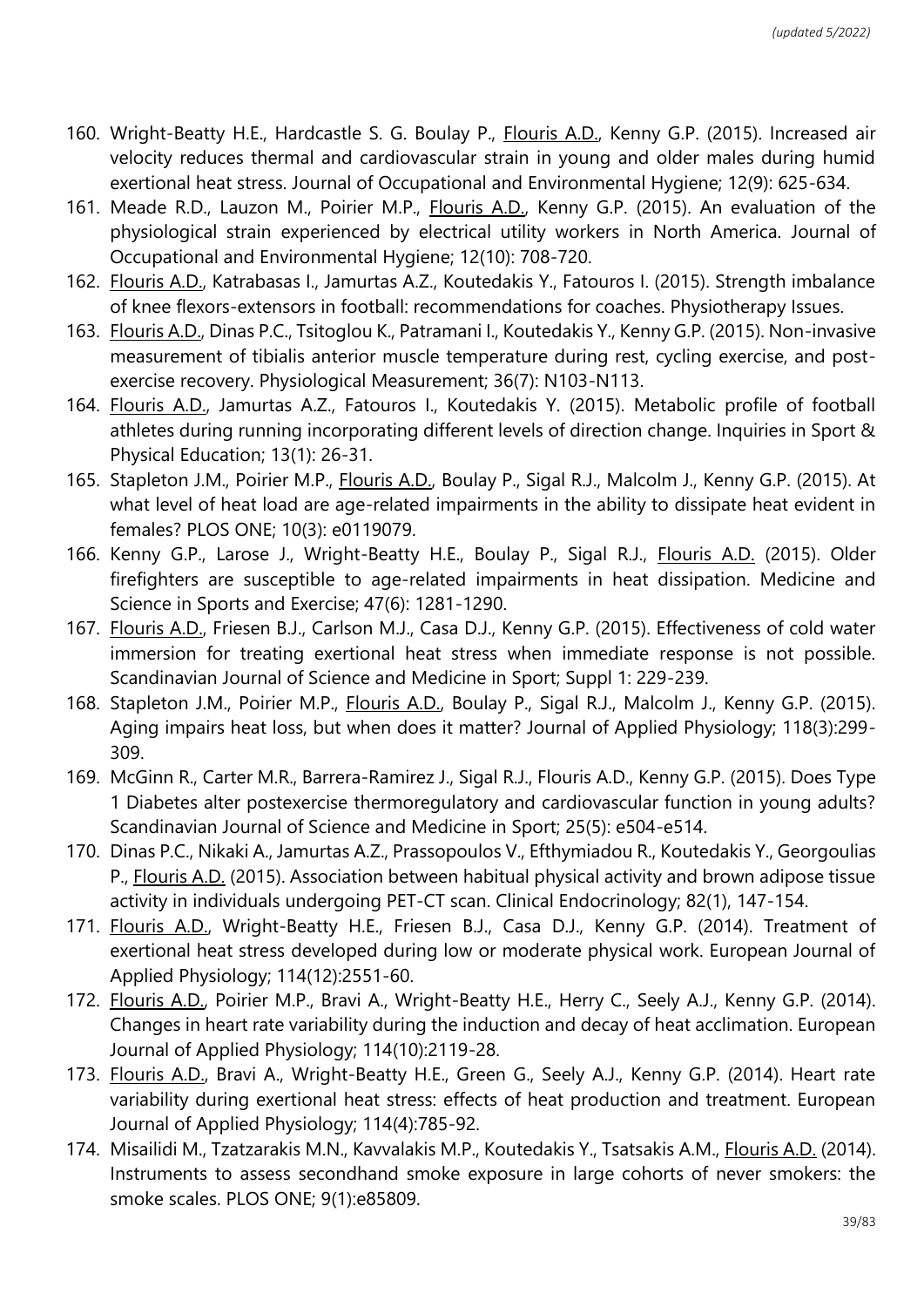- 175. Stapleton J.M., Larose J., Simpson C., Flouris A.D., Sigal R.J., Kenny G.P. (2014). Do older adults experience greater thermal strain during heat waves? Applied Physiology Nutrition and Metabolism; 39(3):292-8.
- 176. Flouris A.D., Dinas P.C., Tzatzarakis M.N., Metsios G.S., Kostikas K., Jamurtas A.Z., Tsatsakis A.M., Koutedakis Y. (2014). Exposure to secondhand smoke promotes sympathetic activity and cardiac muscle cachexia. International Journal of Environmental Health Research;24(3):189-94.
- 177. Dinas P.C., Metsios G.S., Jamurtas A.Z., Koutedakis Y., Flouris A.D. (2014). Acute effects of secondhand smoke on complete blood count. International Journal of Environmental Health Research; 24(1):56-62.
- 178. Carrillo A.E., Cheung S.S., Flouris A.D. (2013). Autonomic nervous system modulation during accidental syncope induced by heat and orthostatic stress. Aviation, Space and Environmental Medicine; 84(7):722-5.
- 179. Flouris A.D., Chorti M.S., Poulianiti K.P., Jamurtas A.Z., Kostikas K., Tzatzarakis M.N., Hayes A.W., Tsatsakis A.M., Koutedakis Y. (2013). Acute impact of active and passive electronic cigarette smoking on serum cotinine and lung function. Inhallation Toxicology; 25(2): 91–101.
- 180. Kostikas K., Minas M., Nikolaou E., Papaioannou A.I., Liakos P., Gougoura S., Gourgoulianis K.I., Dinas P.C., Metsios G.S., Jamurtas A.Z., *Flouris A.D.*, Koutedakis Y. (2013). Secondhand smoke exposure induces acutely airway acidification and oxidative stress. Respiratory Medicine; 107: 172-179.
- 181. Flouris A.D., Poulianiti K.P., Chorti M.S., Jamurtas A.Z., Kouretas D., Owolabi E.O., Tzatzarakis M.N., Tsatsakis A.M., Koutedakis Y. (2012). Acute effects of electronic and tobacco cigarette smoking on complete blood count. Food and Chemical Toxicology; 50: 3600-3603.
- 182. Flouris A.D., Metsios G.S., Carrillo A.E., Jamurtas A.Z., Stivaktakis P.D., Tzatzarakis M.N., Tsatsakis A.M., Koutedakis Y. (2012). Respiratory and immune response to maximal physical exertion following exposure to secondhand smoke in healthy adults. PLoS One; 7(2):e31880.
- 183. Hartley G.L., Flouris A.D., Plyley M.J., Cheung S.S. (2012). The effect of a covert manipulation of ambient temperature on heat storage and voluntary exercise intensity. Physiology and Behaviour; 105(5):1194-201.
- 184. Carrillo A.E., Cheung S.S., Flouris A.D. (2011). A novel model to predict cutaneous finger blood flow via finger and rectal temperatures. Microcirculation; 18(8):670-6.
- 185. Carrillo A.E., Koutedakis Y., Flouris A.D. (2011). Early life mammalian biology and later life physical performance: maximising physiological adaptation. British Journal of Sports Medicine; 45(12): 1000-1.
- 186. Carrillo A.E., Christodoulou V.X., Koutedakis Y. Flouris A.D. (2011). Autonomic nervous system modulation during an archery competition in novice and experienced adolescent archers. Journal of Sports Sciences; 29(9): 913-7.
- 187. Flouris A.D., Cheung S.S. (2011). Thermal basis of finger blood flow adaptations during abrupt perturbations in thermal homeostasis. Microcirculation; 18(1): 56-62.
- 188. Flouris A.D., Metsios GS, Jamurtas AZ, Koutedakis Y. (2010) Cardiorespiratory and immune response to physical activity following exposure to a typical smoking environment. Heart; 96(11): 860-4.
- 189. Flouris A.D., Cheung S.S. (2010). On the origins of cold-induced vasodilation. European Journal of Applied Physiology; 108(6):1281-2.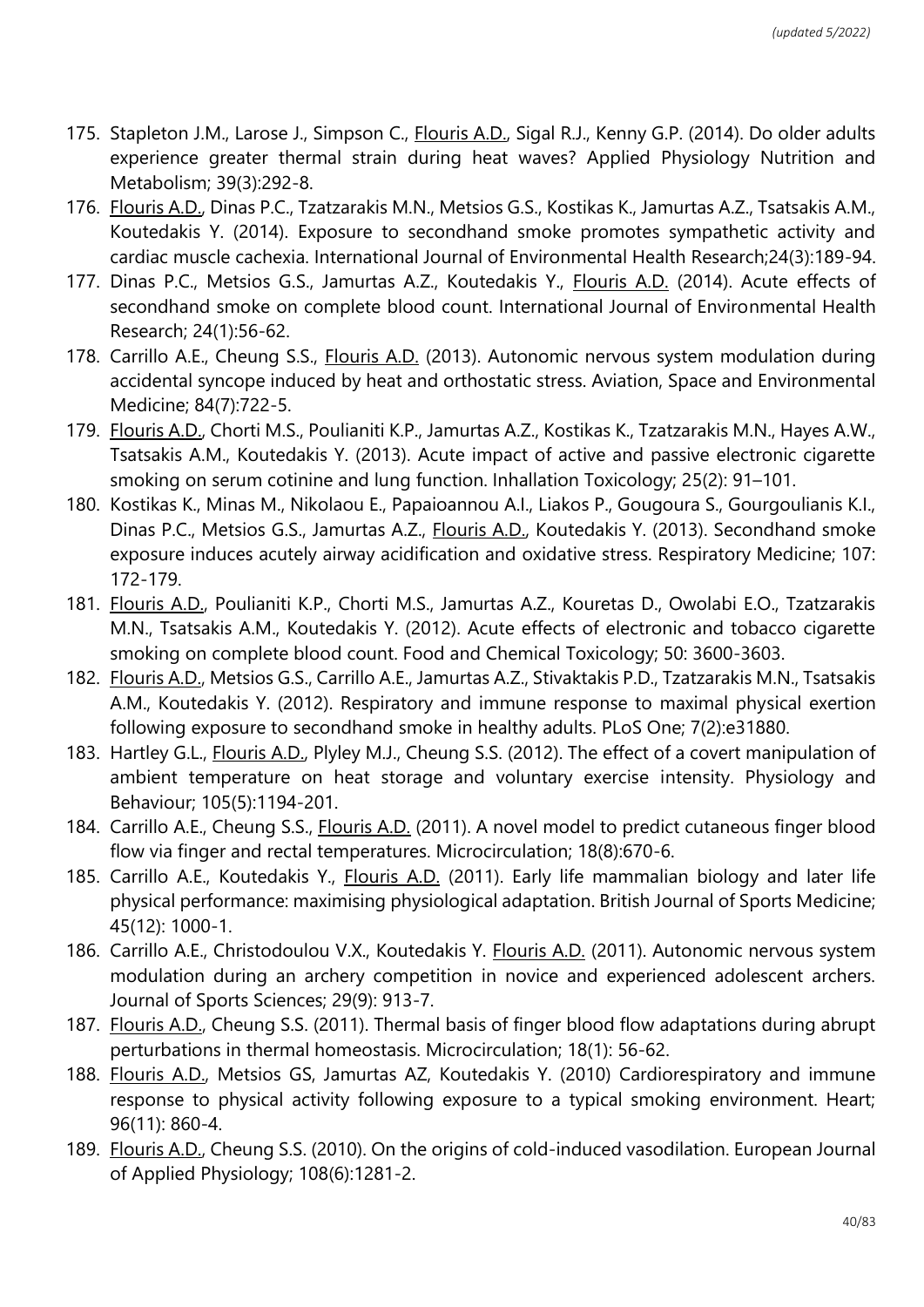- 190. Flouris A.D., Cheung S.S. (2010). The validity of tympanic and exhaled breath temperatures for core temperature measurement. Physiological Measurement; 31(5): N35-N42.
- 191. Flouris A.D., Cheung S.S. (2010). Thermometry and calorimetry assessment of sweat response during exercise in the heat. European Journal of Applied Physiology; 108(5): 905-911.
- 192. Flouris A.D., Oikonomou D.N. (2010). Electronic cigarette: miracle or menace? British Medical Journal; 340(c311): 215.
- 193. Flouris A.D., Metsios G.S., Famisis K., Geladas N., Koutedakis Y. (2010). Validity and reliability of a new proxy assessment for maximal oxygen uptake. Journal of Science and Medicine in Sport; 13(1): 70-73.
- 194. Flouris A.D., Scott J.M. (2009). Heart rate variability responses to a psychologically challenging scuba dive. Journal of Sports Medicine and Physical Fitness; 49(4): 382-6.
- 195. Flouris A.D., Metsios G.S., Carrillo A.E., Jamurtas A.Z., Gourgoulianis K., Kiropoulos T., Tzatzarakis M.N., Tsatsakis A.M., Koutedakis Y. (2009). Acute and short-term effects of secondhand smoke on lung function and cytokine production. American Journal of Respiratory and Critical Care Medicine; 179(11): 1029-1033.
- 196. Flouris A.D., Cheung S.S. (2009). Influence of thermal balance on cold-induced vasodilation. Journal of Applied Physiology; 106(4): 1264-71.
- 197. Flouris A.D., Cheung S.S. (2009). Human conscious response to thermal input is adjusted to changes in mean body temperature. British Journal of Sports Medicine; 43(3): 199-203.
- 198. Flouris A.D., Koutedakis Y., Spiropoulos Y., Sakellariou G.J. (2009). Effect of seasonal programming on fetal development and longevity: Links with environmental temperature. American Journal of Human Biology; 21(2):214-6.
- 199. Flouris A.D., Bouziotas C., Christodoulos A.D., Koutedakis Y. (2008). Longitudinal preventivescreening cutoffs for metabolic syndrome in adolescents. International Journal of Obesity; 32(10): 1506-1512.
- 200. Flouris A.D., Westwood D.A., Mekjavic I.B., Cheung S.S. (2008). Effect of body temperature on cold induced vasodilation. European Journal of Applied Physiology; 104(3): 491-499.
- 201. Flouris A.D., Faught B.E. Klentrou P. (2008). Cardiovascular disease risk in adolescent smokers: Evidence of a 'smoker lifestyle'. Journal of Child Health Care; 12(3): 221-231.
- 202. Metsios G.S., Flouris A.D., Koutedakis Y. (2008). Criterion-related validity and test-retest repeatability of the 20m Square Shuttle Test. Journal of Science and Medicine in Sport;11(2):214-217.
- 203. Flouris A.D., Metsios G.S., Jamurtas T.Z., Koutedakis Y. (2008). Sexual dimorphism in the acute effects of secondhand smoke on thyroid hormone secretion, inflamatory markers and vascular function. American Journal of Physiology – Endocrinology and Metabolism; 294(2):E456-62.
- 204. Flouris A.D., Westwood D.A., Cheung S.S. (2007). Thermal balance effects on vigilance during 2-hour exposures to -20°C. Aviation, Space and Environmental Medicine; 78(7): 673-679.
- 205. Flouris A.D., Canham C.H., Faught B.E, Klentrou P. (2007). Prevalence of cardiovascular disease risk in Ontario adolescents. Archives of Disease in Childhood; 92 (6): 521-523.
- 206. Metsios G.S., Flouris A.D., Jamurtas T.Z., Carrillo A.E., Kouretas D., Germenis A.E., Gourgoulianis K., Kiropoulos T., Tzatzarakis M.N., Tsatsakis A.M., Koutedakis Y. (2007). A brief exposure to moderate passive smoke increases metabolism and thyroid hormone secretion. Journal of Clinical Endocrinology and Metabolism; 92(1): 208-211.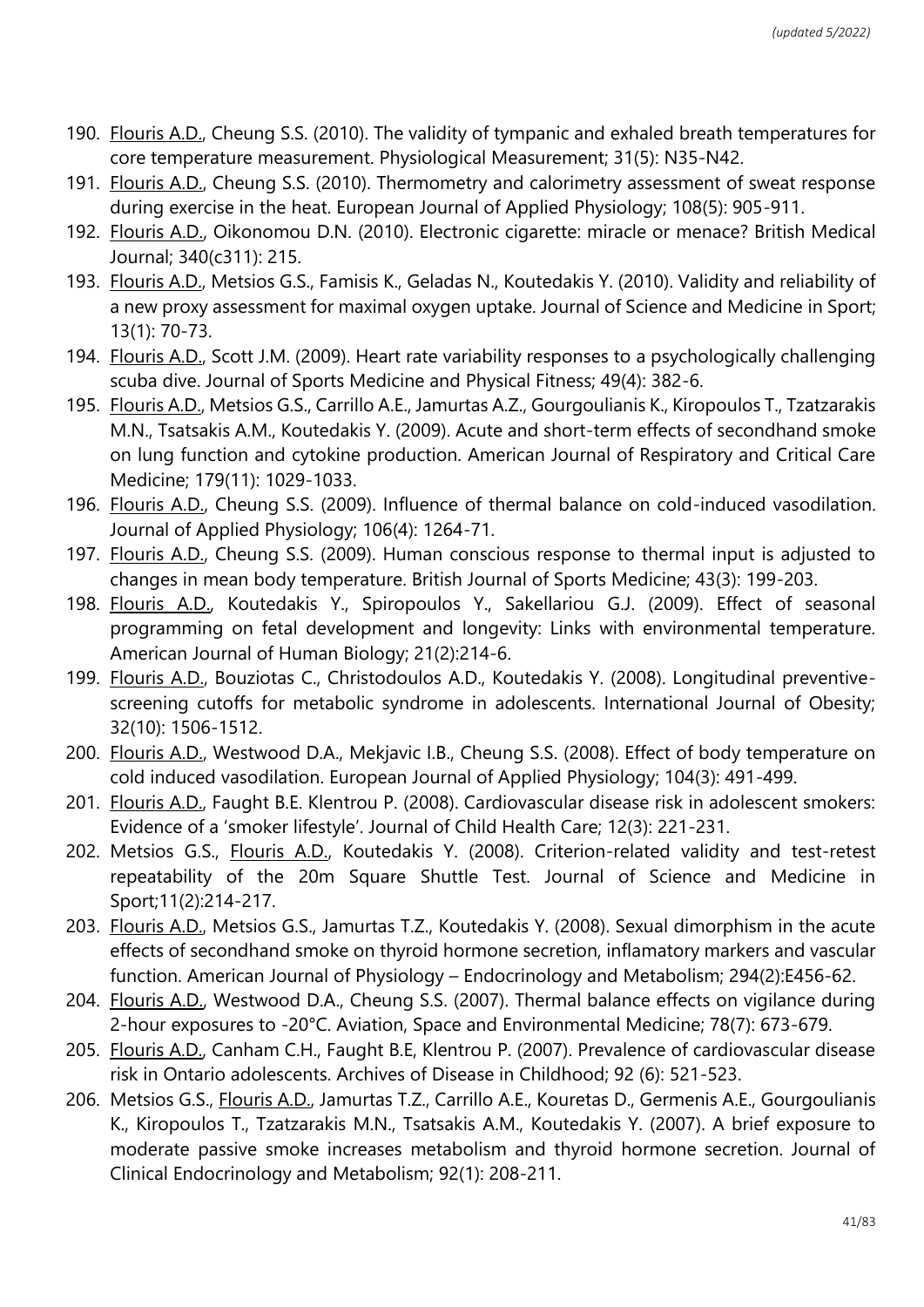- 207. Cairney, J., Hay, J., Faught, B.E., Flouris A., Klentrou, P. (2007). Developmental coordination disorder and cardiorespiratory fitness in children. Pediatric Exercise Science; 19: 20-28.
- 208. Cairney J., Hay J., Mandigo J., Wade T.J., Faught B.E., Flouris A. (2006). Developmental Coordination Disorder and reported enjoyment of physical education in children. European Physical Education Review; 13(1): 81-98.
- 209. Christodoulos A.D., Flouris A.D., Tokmakidis S.P. (2006). Obesity and physical fitness of preadolescent children during the academic year and the summer period: effects of organised physical activity. Journal of Child Health Care; 10(3):199-212.
- 210. Flouris A.D., Cheung S.S., Fowles J.R., Kruisselbrink L.D., Westwood D.A., Carrillo A.E., Murphy R.J.L. (2006). Influence of body heat content on hand function during prolonged cold exposures. Journal of Applied Physiology; 101(3):802-808.
- 211. Flouris A.D., Metsios G.S., Koutedakis Y. (2006). Contribution of muscular strength in cardiorespiratory fitness tests. Journal of Sports Medicine and Physical Fitness; 46(2): 197-201.
- 212. Tsiotra G., Flouris A.D., Koutedakis Y., Faught B.E., Nevill A.M., Lane A.M., Skenteris N. (2006). A comparison of developmental coordination disorder prevalence rates in Canadian and Greek children. Journal of Adolescent Health; 39(1): 125-127.
- 213. Metsios G.S., Flouris A.D., Koutedakis Y. (2006). The effect of performance feedback on cardiorespiratory fitness tests. Journal of Science and Medicine in Sport; 9(3): 263-266.
- 214. Cairney J., Hay J., Faught B.E., Corna L.M., Flouris A.D. (2006). Developmental Coordination Disorder, age and play: A test of the divergence in activity-deficit with age hypothesis. Adapted Physical Activity Quarterly; 23(3): 261-276.
- 215. Flouris A.D. (2006). Modeling atmospheric pollution during the Games of the XXVIII Olympiad: Effects on elite performers. International Journal of Sports Medicine; 27(2): 137-42.
- 216. Cairney J., Hay J.A., Faught B.E., Wade T.J., Flouris A.D. (2006). Developmental Coordination Disorder and aerobic fitness: Is it all in their heads? American Journal of Human Biology; 18(1): 66-70.
- 217. Koutedakis Y., Bouziotas C., Flouris A.D., Nelson P. (2005). Longitudinal modeling of adiposity in periadolescent Greek schoolchildren. Medicine and Science in Sports and Exercise; 37(12): 2070-2074.
- 218. Cairney J., Hay J.A., Faught B.E., Wade T.J., Corna L.M., Flouris A. (2005). Developmental Coordination Disorder, generalized self-efficacy toward physical activity and participation in organized and free play activities. Journal of Pediatrics; 147(4): 515-520.
- 219. Faught B.E., Hay J.A., Cairney J., Flouris A. (2005). Increased risk for coronary vascular disease in children with Developmental Coordination Disorder. Journal of Adolescent Health; 37(5): 376- 380.
- 220. Flouris A.D., Metsios G.S., Koutedakis Y. (2005). Enhancing the efficacy of 20-meter Multistage Shuttle Run Test. British Journal of Sports Medicine; 393(3): 166-170.
- 221. Cairney, J., Hay J.A., Faught B.E., Mandigo J., Flouris A. (2005) Developmental coordination disorder, self-efficacy toward physical activity, and play: Does gender matter? Adapted Physical Activity Quarterly; 22(1): 67-82.
- 222. Flouris A.D., Koutedakis Y., Nevill A., Metsios GS., Tsiotra G., Parasiris Y. (2004). Enhancing specificity in proxy-design for the assessment of bioenergetics. Journal of Science and Medicine in Sport; 7(2): 197-204.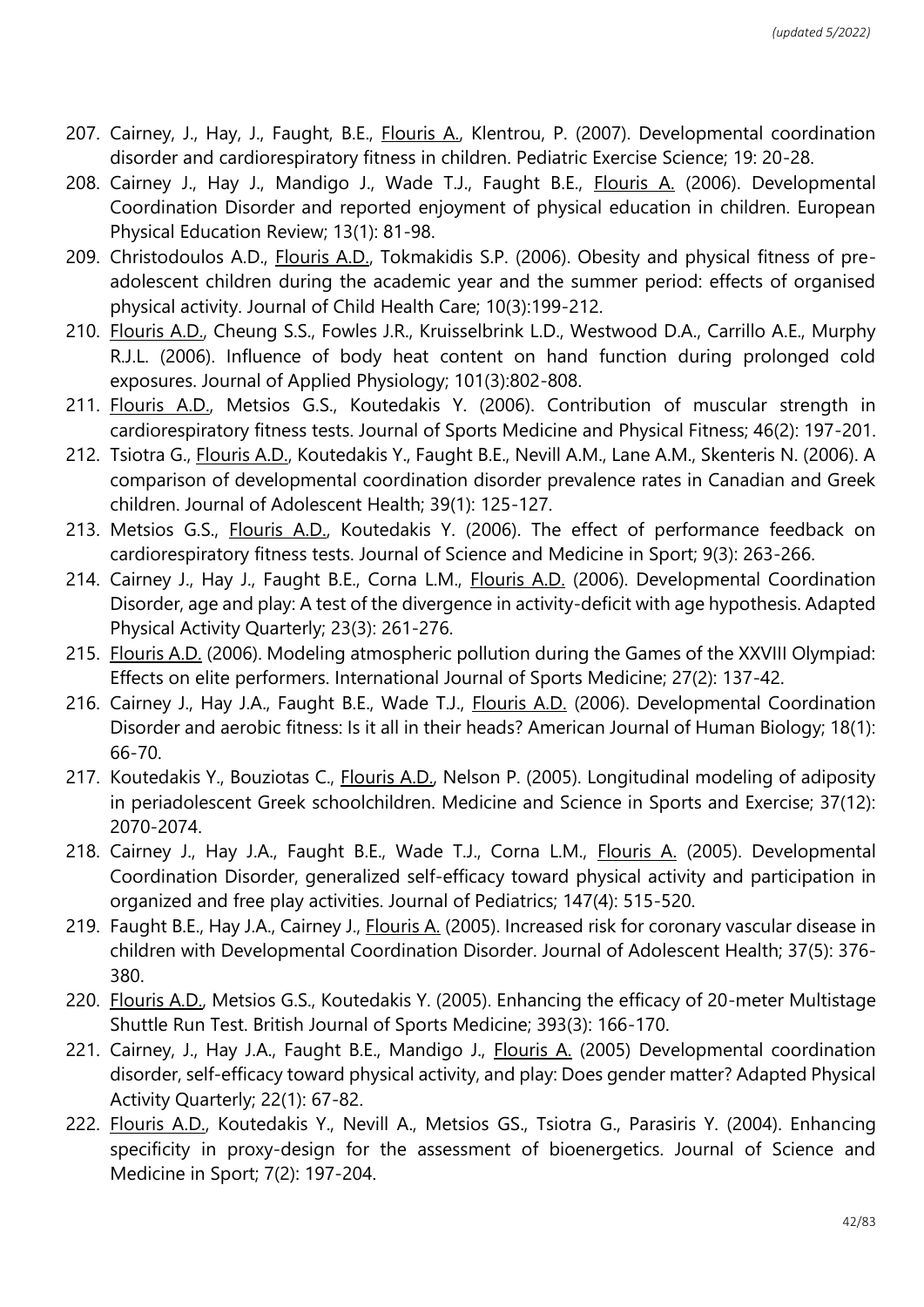223. Hay J.A., Cairney J., Faught B.E., Flouris A.D. (2003). The contribution of clumsiness to risk factors of coronary vascular disease in children. Revista Portuguesa de Ciências do Desporto; 3(2): 127- 129.

#### **Published Journal Abstracts**

- 1. Kenny G.P., Flouris A.D., Brosseau L., Dervis S., Notley S.R. (2018). Characterizing heat stress and strain in electric utility workers by means of a questionnaire. The FASEB Journal; 32(1): 590.21.
- 2. Poirier M.P., Notley S.R., Gagnon D., McGinn R.R., Friesen B.J., Flouris A.D., Kenny G.P. (2018). Defining acceptable cold-water immersion times for the treatment of exertional hyperthermia when rectal temperature measurements are not available. The FASEB Journal; 32(1): 859.4.
- 3. Asimoglou P., Petmezas S., Flouris A.D. (2017). Analysis of the Trojan war combat fighting. Journal of Science and Medicine in Sport; 20S: S61–S71.
- 4. Petmezas S., Asimoglou P., Koutedakis Y., Fatouros I., Giakas G., Jamurtas A.Z., Wardle K., Wardle D., Flouris A.D. (2017). Wearer comfort and performance of the Dendra panoply during simulated Trojan war combat fighting. Journal of Science and Medicine in Sport; 20S: S151– S160.
- 5. Poirier M.P., Dervis S., Flouris A.D., Kenny G.P. (2016). Whole-body heat loss is enhanced in older adults following a summer in a humid continental climate. The FASEB Journal; 30(1): 1290.13.
- 6. Meade R.D., Poirier M.P., Flouris A.D., Hardcastle S., Kenny G.P. (2016). Discrepancies in the change in body heat content and core temperature responses during exercise performed under the threshold limit values exposure guidelines. The FASEB Journal; 30(1): 1290.3.
- 7. Amorim T., Durães C., Maia J., Machado J.C., Nogueira L., Adubeiro N., Flouris A.D., Metsios G.S., Marques F., Wyon M., Koutedakis Y. (2016). Genetic variants at the Wnt/B-catenin and oestrogen receptor signalling pathways are associated with low bone mineral density in dancers. Bone Abstracts; 5: 238.
- 8. Amorim T., Humber L.H., Fonolla F.R., Flouris A.D., Metsios G.S., Maia J., Wyon M., Koutedakis Y. (2016). Cortical and trabecular bone analysis of professional dancers using 3D-DXA: a case control study. Osteoporosis International; 27(1): S1.
- 9. Poirier M.P., Dervis S., Boulay P., Hardcastle S.G., Sigal R.J., *Flouris A.D.*, Kenny G.P. (2015). Older females have a reduced heat loss capacity in dry but no humid heat stress conditions. Applied Physiology Nutrition and Metabolism; 40(9 (Suppl. 1)): S52.
- 10. Paull G., McGinn R., Fujii N., Dervis S., Haqani B., Flouris A.D., Kenny G.P. (2018). The influence of metabo- and baroreceptors on postexercise heat loss. The FASEB Journal; 29(1): 993.6.
- 11. Poirier M.P., Friesen B.J., McGinn R., Meade R., Hardcastle S.G., Flouris A.D., Kenny G.P. (2015) The influence of fire and arc-resistant clothing on heat dissipation during work in the heat. Medicine and Science in Sports and Exercise; 47(5S): S396.
- 12. Meade R.B., Lauzon M., Poirier M.P., Flouris A.D., Kenny G.P. (2015). An evaluation of the physiological strain experienced by North American electrical utility workers. Medicine and Science in Sports and Exercise; 47(5S): S655.
- 13. McGinn R., Flouris A.D., Louie J.C., Hardcastle S.G., Kenny G.P. (2015). Identifying the "danger zone" for individuals performing intermittent work in the heat. Medicine and Science in Sports and Exercise; 47(5S): S367.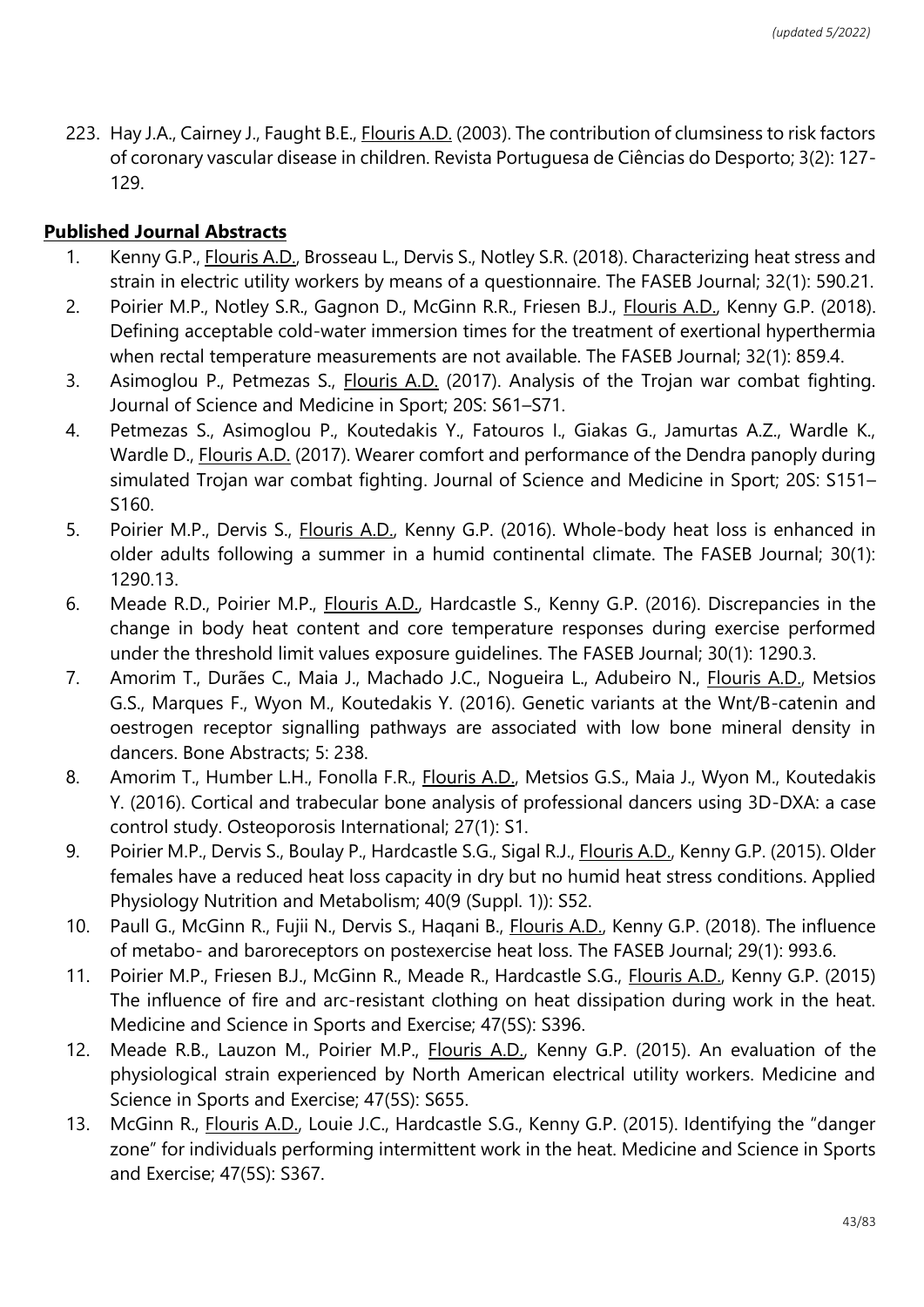- 14. Kenny G.P., Flouris A.D., Dervis S., Friesen B.J., Sigal R.J., Malcolm J., Poirier M.P. (2015) Older adults experience greater levels of thermal and cardiovascular strain during extreme heat exposures. Medicine and Science in Sports and Exercise; 47(5S): S396.
- 15. Davies N.A., Dinas P.C., Valente A., Koutedakis Y., Jamurtas A.Z., Flouris A.D., Ryan E.J., Carrillo A.E. (2015). Analysis of sugar intake and resting energy expenditure in adult males during a 5 week period. Medicine and Science in Sports and Exercise; 47(5S): S642-S645.
- 16. Misailidi M., Papakonstantinou C.I., Tzatzarakis M.N., Kavvalakis M.P., Koutedakis Y., Tsatsakis A.M., Flouris A.D. (2014). Design and implementation of questionnaires to assess chronic exposure to secondhand smoke in children and adults. Tobacco Induced Diseases; 12(Suppl 1): A28.
- 17. Stapleton J.M., Larose J., Simpson C., Flouris A.D., Kenny G.P. (2013). Do older Canadians store more heat during extreme heat events? Applied Physiology, Nutrition and Metabolism; 38(10): 1082.
- 18. Tzatzarakis M.N., Tsitoglou K.I., Chorti M.S., Poulianiti K.P., Jamurtas A.Z., Koutedakis Y., Flouris A.D., Kyriakakis M., Tsatsakis A. (2013). Acute and short term impact of active and passive tobacco and electronic cigarette smoking on inflammatory markers. Toxicology Letters; 221S: S86.
- 19. Valente A., Jamurtas A.Z., Theodoropoulou E., Vakonaki E., Christakis-Hampsas M., Pantelakos S., Tzatzarakis M., Tsatsakis A., Flouris A.D. (2013). Metabolic and thermoregulatory effects of skin versus diet L-menthol treatment. Toxicology Letters; 221S: S179.
- 20. Chorti M.S., Poulianiti K.P., Jamurtas A.Z., Kostikas K., Tzatzarakis M.N., Vinias D., Koutedakis Y., Flouris A.D., Tsatsakis A.M. (2012). Effects of active and passive electronic and tobacco cigarette smoking on lung function. Toxicology Letters; 211S: S64.
- 21. Kouretas D., Poulianiti K.P., Chorti M.S., Jamurtas A.Z., Kostikas K., Tzatzarakis M.N., Koutedakis Y., Flouris A.D., Tsatsakis A.M. (2012). Effects of electronic cigarette and tobacco cigarette smoking on complete blood count. Toxicology Letters; 211S: S64.
- 22. Misailidi M., Tzatzarakis M.N., Stivaktakis P., Koutedakis Y., Tsatsakis A.M., Flouris A.D. (2011). Development of questionnaires for the assessment of environmental tobacco smoke exposure in children and adults: validity against hair nicotine. Toxicology Letters; 205(Suppl. 1): S132.
- 23. Flouris A.D. (2011). Effects of climate change on public health and society in South Europe. Proceedings of the Third International Conference on Environmental Management, Engineering, Planning and Economics (CEMEPE 2011) & SECOTOX Conference. Grafima Publications. Pages 713-719. ISBN: 978-960-6865-43-5.
- 24. Hartley G.L., **Flouris A.D., McGarr G.W., Plyley M.J. Cheung S.S. (2010). The effect of a secret** manipulation of ambient temperature on heat storage and voluntary exercise intensity. Medicine and Science in Sports and Exercise. 42(5):130.
- 25. Cheung S.S., Hartley G.L., McGarr G.W., Smith M.L. Flouris A.D. (2010). Does a sectret manipulation of inspired oxygen content alter voluntary exercise intensity? Medicine and Science in Sports and Exercise. 42(5):141.
- 26. Flouris A.D., Metsios G., Carrillo A., Jamurtas A., Terzi I., Tzatzarakis M., Tsatsakis A., Koutedakis Y. (2010). Effects of passive smoking on active and resting humans 0, 1, and 3 h following exposure. Toxicology Letters; 196(Suppl. 1): S87-S88.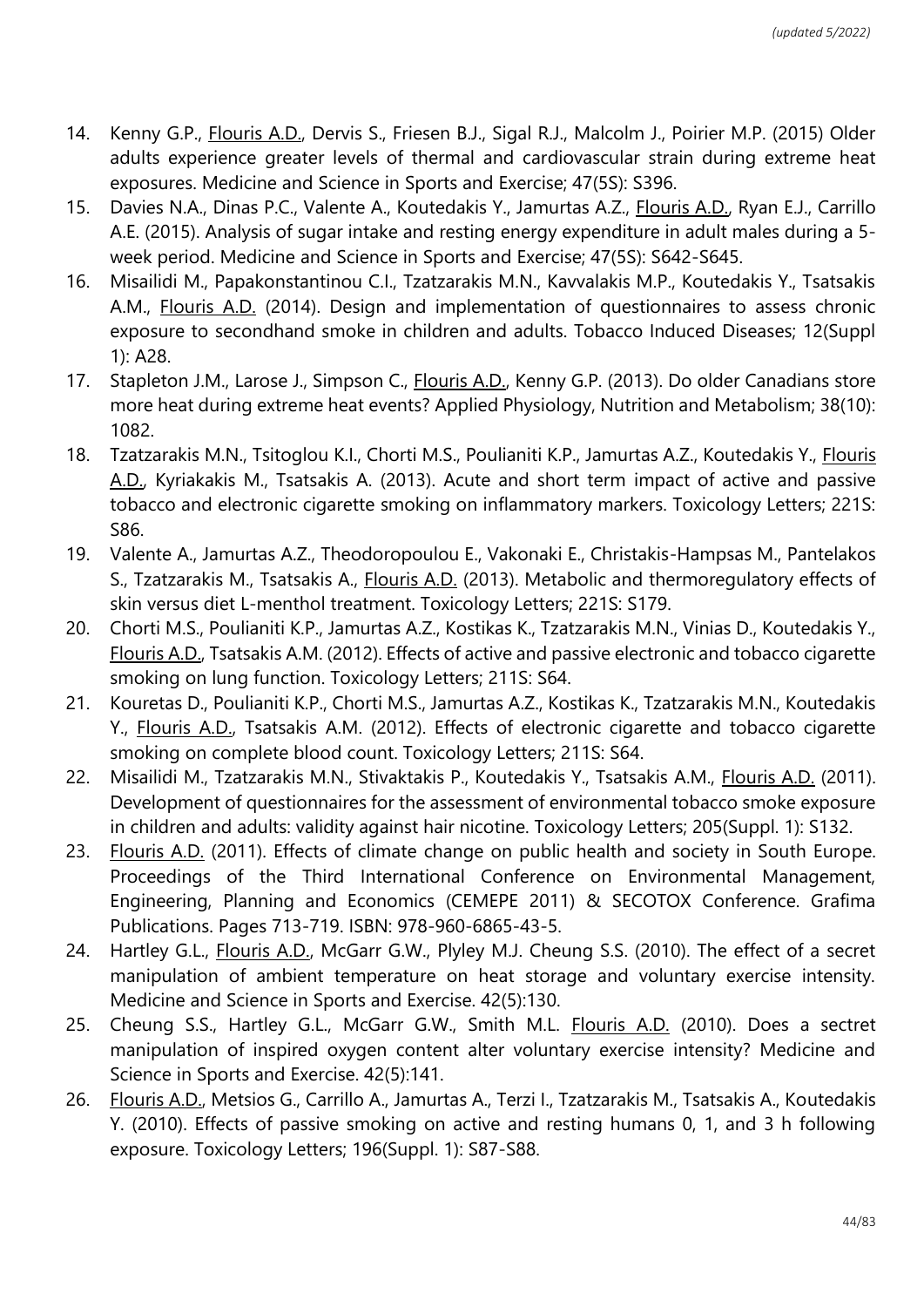- 27. Dinas P., Flouris A.D., Minas M., Kostikas K., Mavromanolaki I., Terzi I., Kavvalakis M., Tzatzarakis M., Tsatsakis A. (2010). Acute exposure to secondhand smoke is associated with endogenous lung acidosis and obstructive pulmonary disorder. Toxicology Letters; 196(Suppl. 1): S88.
- 28. Flouris A.D., Westwood D.A., Cheung S.S. (2006). Influence of thermal body state on vigilance during prolonged cold exposures. Applied Physiology, Nutrition, and Metabolism; 31: S26.
- 29. Metsios G.S., Stavropoulos-Kalinoglou A., Flouris A.D., Koutedakis Y., Nevill A.M., Kitas G.D. (2006). A new resting energy expenditure prediction equation for patients with rheumatoid arthritis. Applied Physiology, Nutrition, and Metabolism; 31: S60.
- 30. Flouris A.D., Scott J.M., Bishop S. (2006). Heart rate variability during simulated space extravehicular activity. Medicine and Science in Sports and Exercise; 38(5): S391-392.
- 31. Sidorkewicz N., Carrillo A.E., Metsios G.S, Flouris A.D., Jamurtas A.Z., Koutedakis Y. (2006). Resting energy expenditure response following environmental tobacco smoke exposure. Medicine and Science in Sports and Exercise; 38(5): S457-458.
- 32. Carrillo A.E., Flouris A.D., Faught B.E., Klentrou P. (2006). Clustering cardiovascular disease risk factors and dietary habits among clinically obese Canadian children. Medicine and Science in Sports and Exercise; 38(5): S466.
- 33. Flouris A.D., Cheung S.S., Fowles J.R., Murphy R.J., Westwood D.A., and Kruisselbrink L.D. (2006). A pre-heating approach to preserve manual dexterity and neuromuscular function of the hands during cold exposures. Habitation; 10(3/4): 142-143.
- 34. Klentrou P., DiGiovanni G., Slack J., Roy B., Flouris A.D. (2005). Weighted vest training and bone turnover in postmenupausal women. Canadian Journal of Applied Physiology; 30 (Suppl.): S43.
- 35. Thompson R., McGrath L., Flouris A.D., Klentrou P. (2005). Effects of two short term training protocols on VO2max in adolescent boys. Canadian Journal of Applied Physiology; 30 (Suppl.): S79.
- 36. Flouris A.D., Metsios G.S., Carrillo A.E., Jamurtas A.Z., Koutedakis Y., Tzatzarakis M.N., Tsatsakis A.M. (2005). Effects of passive smoking on resting and exercising humans. Canadian Journal of Applied Physiology; 30 (Suppl.): S28.
- 37. Flouris A.D., Cheung S.S,, Fowles J.R., Murphy R.J., Westwood D.A., Kruisselbrink L.D. (2005). Effects of pre-heating on manual dexterity and neuromuscular function of the hands during cold exposure. Canadian Journal of Applied Physiology; 30 (Suppl.): S28.
- 38. Flouris A.D., Sakellariou G., Spiropoulos G., Koutedakis Y. (2005). Human Intrauterine Growth and Early Development are Associated with the Seasons of Conception and Birth. European Heart Journal; 26(Suppl.): 682.
- 39. Klentrou P., Flouris A.D., Plyley M. (2005). Pubertal Maturation, Hormonal Levels and Body Composition in Young Gymnasts and Age-matched Controls. Medicine and Science in Sports and Exercise; 37(5) Supplement: S75.
- 40. Metsios G.S., Flouris A.D. (2005). Design and implemenetation of an automated multi-loop liquid conditioning garment system for industrial use. Exercise and Society: Journal of Sports Science; 39: 251.
- 41. Metsios G.S., Klentrou P., Flouris A.D., Inglis J.G., Plyley M. (2005). Effects of dri-water® suits on humans exercising in hot environments. Exercise and Society: Journal of Sports Science; 39: 244.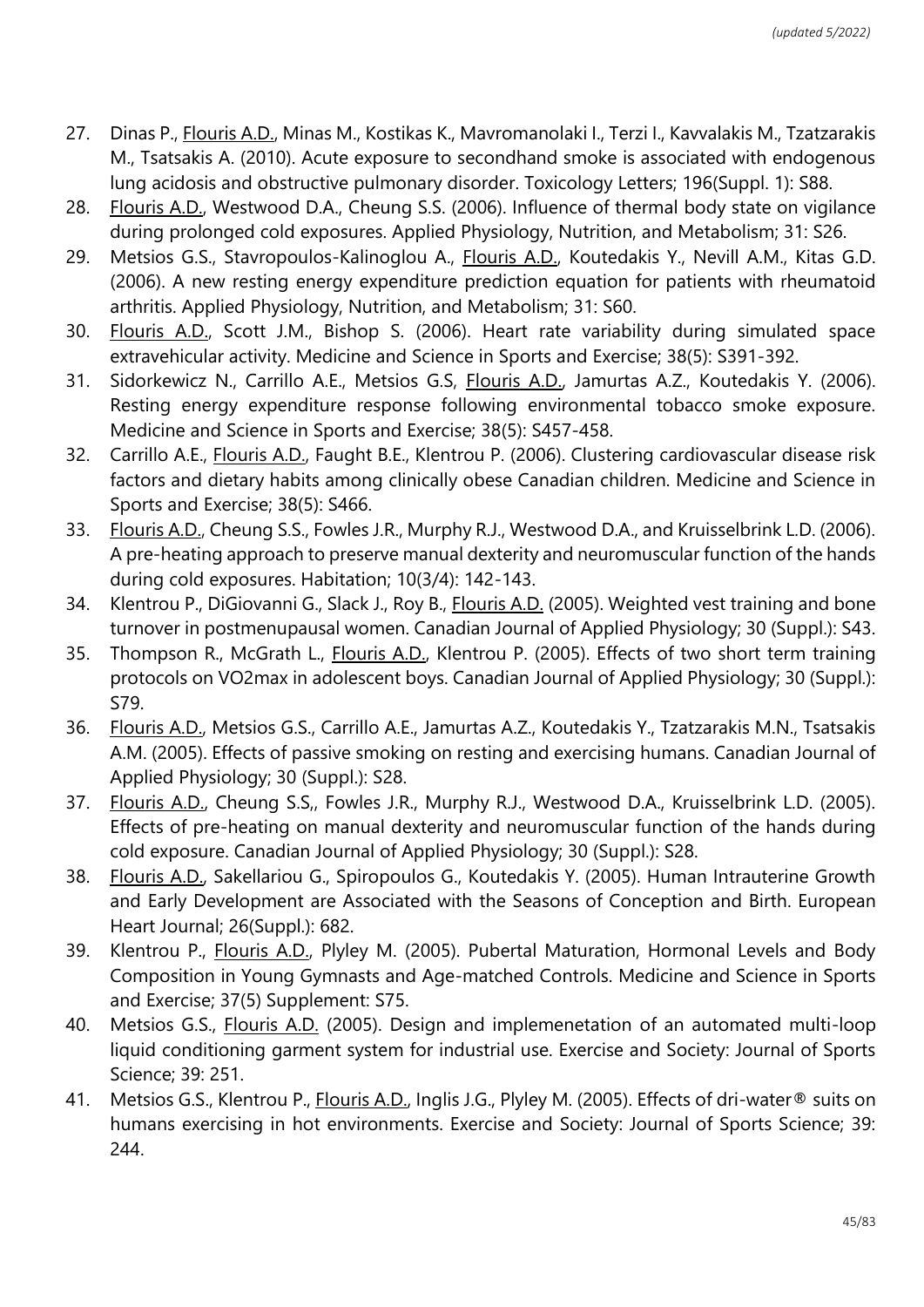- 42. Klentrou P., Metsios G.S., Slack J., Roy B., DiGiovanni G., *Flouris A.D.* (2005). Effects of a weightvest exercise program on strength and bone biomarkers in postmenopausal women. Exercise and Society: Journal of Sports Science; 39: 134.
- 43. Mavroidea P., Metsios G.S., Flouris A.D., Koutedakis Y., Tzamourtas T. (2005). Effects of carbon monoxide exposure on resting energy expenditure. Exercise and Society: Journal of Sports Science; 39: 135.
- 44. Abrazi C.S., Metsios G.S., Flouris A.D., Koutedakis Y., Stayropoulos-Kalinoglou A., Famisis K. (2005). Assessing agreement between proxy and laboratory estimates for the determination of bioenergetics. Exercise and Society: Journal of Sports Science; 39: 298.
- 45. Abrazi C., Metsios G.S., *Flouris A.D.*, Koutedakis Y., Stavropoulos-Kalinoglou A., Nevill A. (2005). Criterion-related validity and test-retest reliability of the 20m Square Shuttle Test. Exercise and Society: Journal of Sports Science; 39: 296.
- 46. Sakellariou G., Spiropoulos G., *Flouris A.D.*, Koutedakis Y. (2005). Effects of birth season on human intrauterine growth. Exercise and Society: Journal of Sports Science; 39: 32.
- 47. Spiropoulos G., Sakellariou G., *Flouris A.D., Koutedakis Y. (2005). Longevity is affected by the* season of birth: Evidence from Greece. Exercise and Society: Journal of Sports Science; 39: 136.
- 48. Flouris A.D., Carrillo A.E., Metsios G.S., Koutedakis Y. (2003). Enhanced proxy design for the assessment of bioenergetics. Journal of Science and Medicine in Sport; 6(4 Suppl): 75.
- 49. Flouris A.D., Aird J., Inglis G., Klentrou P. (2003). Immune function in relation to psychological stress and physical activity. British Journal of Sports Medicine; 37(5): 468.
- 50. Flouris A.D., Carrillo A.E., Metsios G.S., Koutedakis Y. (2003). Probing the energy equilibrium approach for enhanced proxy design in bioenergetics. Canadian Journal of Applied Physiology; 28(5): S53.
- 51. Tsiotra G., Palmer G., Flouris A.D. (2003). Comparing physiological responses and psychological profiles during single and multi-discipline maximal testing in trained triathletes. Canadian Journal of Applied Physiology; 28(5): S110.
- 52. Flouris A.D., Bouziotas C., Faught B.E., Koutedakis Y., Dobbin S. (2003). Risk factor profiles of coronary heart disease in peri-adolescent youth in Canada and Greece. British Journal of Sports Medicine; 37(5): 468.
- 53. Aird J., Flouris A.D., Inglis G., Klentrou P. (2003). Probing the effects of hormonal secretion, psychological stress, and physical activity on immune function. Canadian Journal of Applied Physiology; 28(5): S25.
- 54. Flouris A.D., de Ruiter W., Faught B.E. (2003). Establishing new cut-offs for obesity in Canadian children. Canadian Journal of Applied Physiology; 28(5): S54.
- 55. Flouris A.D., Metsios G.S. (2003). Elite performance in relation to specific cortical stimuli across diverse sporting disciplines. British Journal of Sports Medicine; 37(5): 468.
- 56. Flouris A.D., Faught B.E., Hay J., Vandijk A. (2003). Modeling risk factors for coronary heart disease in children with Developmental Coordination Disorder. Annals of Epidemiology; 13(8): 591.
- 57. Flouris A.D., Metsios G.S., Koutedakis Y. (2003). Attaining energy equilibrium in proxies assessing human bioenergetics. European Heart Journal; 24(Suppl.): 183.
- 58. Flouris A.D., de Ruiter W., Dobbin S., Faught B.E. (2003). Screening for youth obesity: links to premature parental coronary artery disease. European Heart Journal; 24(Suppl.): 234.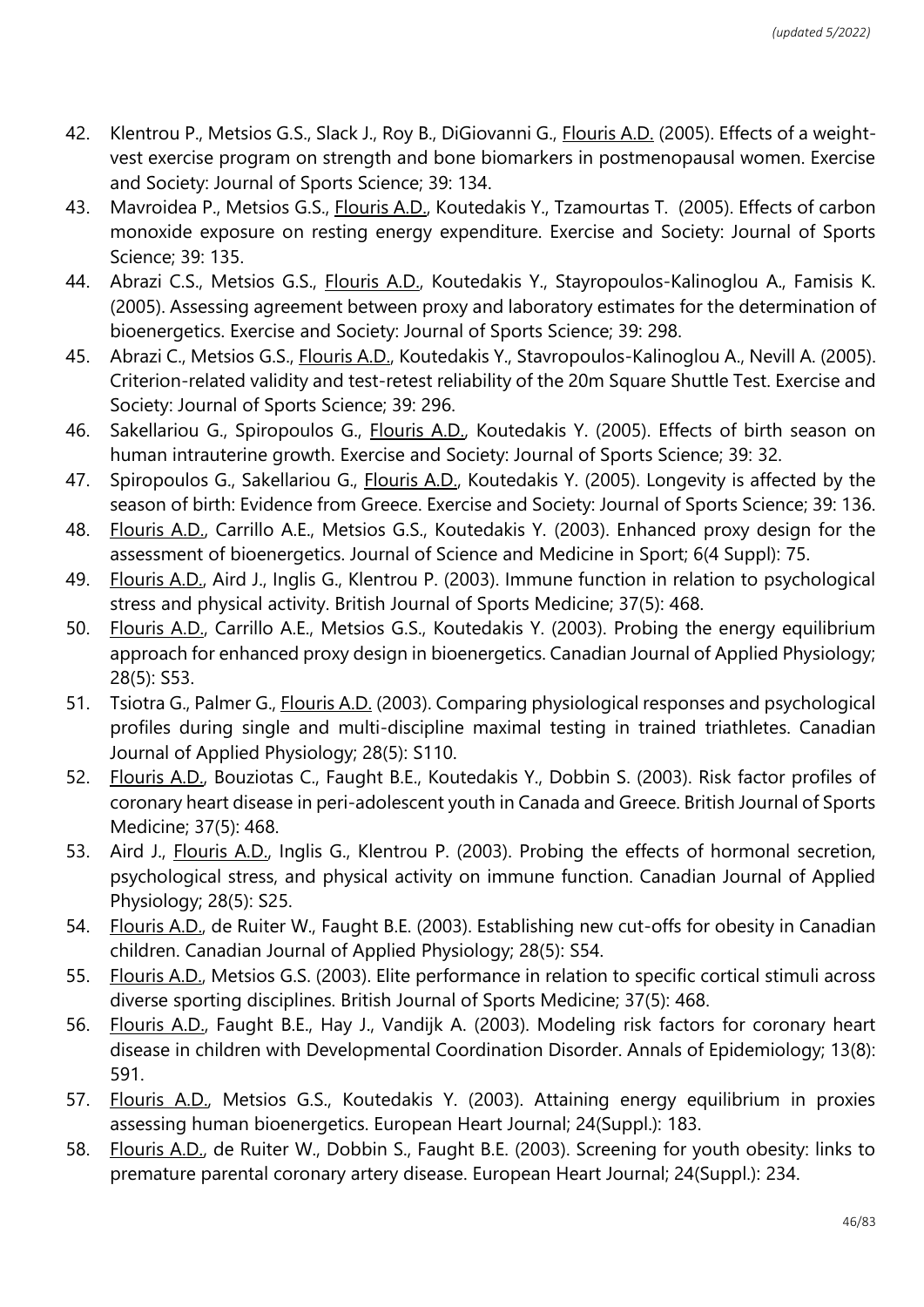- 59. Flouris A.D., Hay J.A., vanDijk A., Tsiotra G., Faught B.E. (2003). Validity of the CSAPPA scale as a diagnostic instrument for Developmental Coordination Disorder: Examining the physical characteristics of clumsy children. Exercise and Society Journal of Sports Science; 34(Suppl.): 237.
- 60. Flouris A.D., Owusu-Ansah M., Faught B.E. (2003). Influence of spatial-temporal neural stimuli on specific performance indices of elite athletes: The Mozart Effect. Exercise and Society Journal of Sports Science; 34(Suppl.): 370.
- 61. Flouris A.D., Koutedakis Y., Tsiotra G. (2003). Design and implementation of a novel field test to predict maximal oxygen intake. Exercise and Society Journal of Sports Science; 34(Suppl.): 230.
- 62. Faught B.E., Hay J.A., Flouris A., Cairney J., Hawes R. (2002). Diagnosing Developmental Coordination Disorder using the CSAPPA Scale. Canadian Journal of Applied Physiology; 27: S17.
- 63. Tsiotra G., Tsimeas P., Flouris A., Tofas T., Theoharis V., Pashalis V., Tsiokanos A., Koutedakis Y. (2001). Physical activity and skinfold thickness as predictors of agility in school-aged children. Exercise and Society Journal of Sports Science; 26 (Suppl.): 234.
- 64. Tofas T., Tsimeas P., Tsiotra G., *Flouris A., Koutedakis Y. (2001). Association between breast*feeding and body mass index in 12-year old Greek children. Exercise and Society Journal of Sports Science; 26(Suppl.): 237.
- 65. Flouris A., Tofas T., Tsimeas P., Tsiotra G., Pashalis V., Panagiotou E., Koutedakis Y. (2000). Strength and skill in right and left hand in 12-year old Greek children. Exercise and Society Journal of Sports Science; 25(Suppl.): 164.
- 66. Tofas T., Flouris A., Tsimeas P., Tsiotra G., Panagiotou E., Pashalis V., Jamurtas A.Z, Tsiokanos A., Koutedakis Y. (2000). Aerobic and anaerobic performance differences in 12-year old Greek children. Exercise and Society Journal of Sports Science; 25(Suppl.): 8.
- 67. Valavani M., Tsimeas P, Zikou T., Tofas T., Tsiotra G., Flouris A., Panagiotou E., Koutedakis Y., Tsiokanos A. (2000). The influence of body fat in the level of dexterity in children of urban and rural areas. Exercise and Society Journal of Sports Science; 25(Suppl.): 80.
- 68. Panagiotou E., Koutedakis Y., Tsimeas P., Tsiotra G., Flouris A., Tofas T., Zikou T., Valavani M., Pashalis V., Theoharis V. (2000). The Influence of Organized extra-curriculum sport activity in specific factors of physical condition in school children in Greece. Exercise and Society Journal of Sports Science; 25(Suppl.): 227.

## **REFEREED SCIENTIFIC CONFERENCE PRESENTATIONS**

A compete list can be found in the Appendix.

## **OTHER REFEREED PUBLICATIONS**

- 1. Shumake-Guillemot J., Amir S., (…), Flouris A.D., (…), Zaitchik B. (2020). Technical Brief. Protecting health from hot weather during the COVID-19 pandemic. Global Heat Health Information Network.
- 2. Flouris A.D. (2009). Biological evidence for the acute health effects of secondhand smoke exposure. Commentary published in Pulmonology secion of MDLinx on 22/9/2009 (https://www.mdlinx.com/PulmonologyLinx/news-article.cfm/2886604).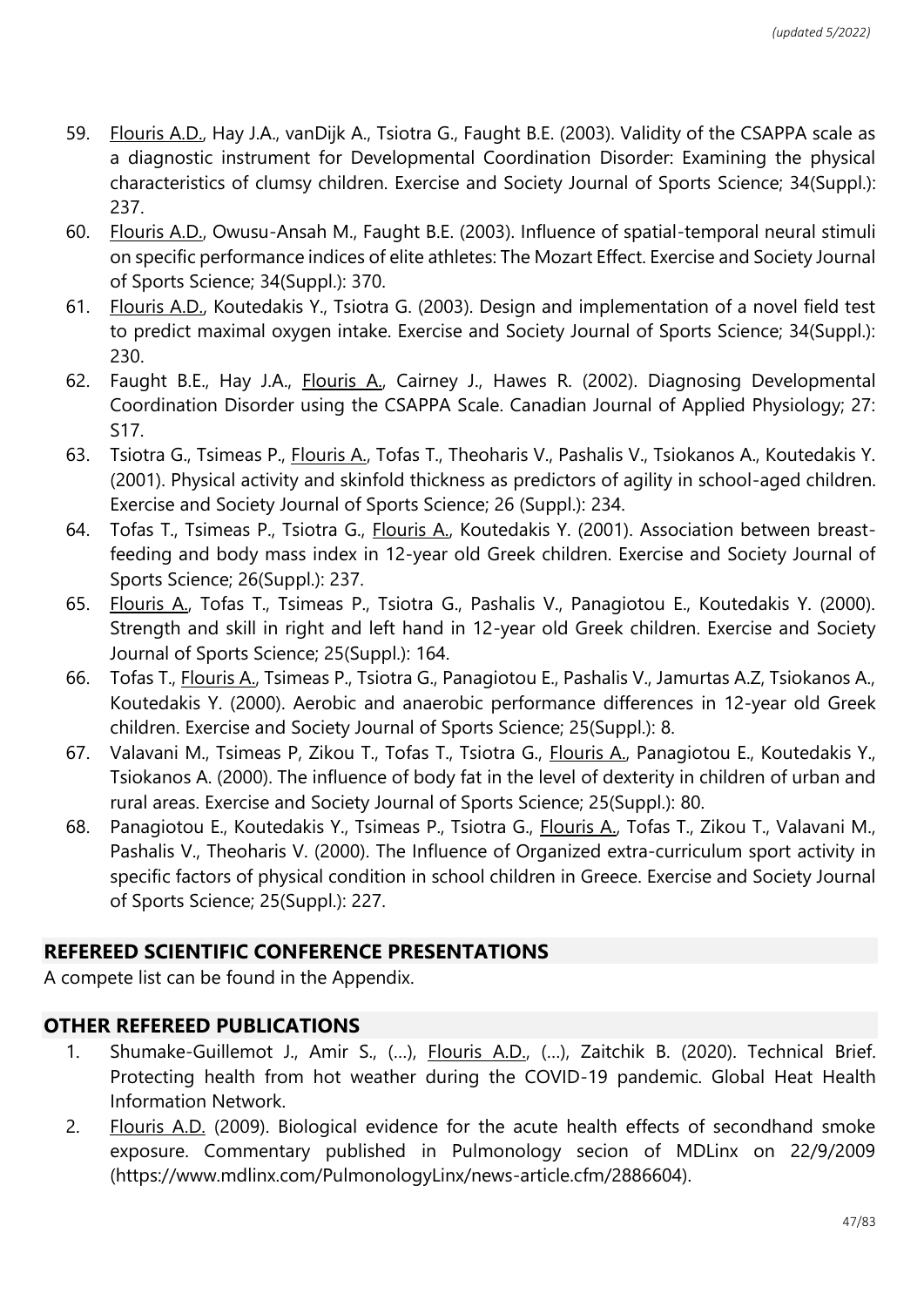3. Flouris A.D. (2009). Developing longitudinal preventive screening cutoffs for metabolic syndrome in children and adolescents. Invited Commentary for the International Atherosclerosis Society. http://www.athero.org/commentaries/comm870.asp.

### **POPULARIZATION PUBLICATIONS**

- 1. Flouris A.D., Harmpas S., Koutedakis Y. (2022). The economic effects of physical inactivity in Greece: results from a nation-wide analysis. Invited commentary published by the Athens News Agency (6/5/2022), appearing subsequently in many newspapers, magazines, and online media.
- 2. Flouris A.D. (2022). How climate change affects our health and…out bottom line. Article in the newspaper "Magnesia" published on February 12, 2022.
- 3. Flouris A.D. (2021). Critical conclusions on climate change and the effects on workers' heat stress. Invited commentary published by the Athens News Agency (5/12/2021), appearing subsequently in many newspapers, magazines, and online media.
- 4. Flouris A.D. (2021). How heat during the World Football Championship in Qatar 2022 will affect athletes. Invited commentary published by the Athens News Agency (26/9/2021), appearing subsequently in many newspapers, magazines, and online media.
- 5. Flouris A.D. (2020). Rising heat undermines productivity. Article appearing in the English version of the Greek national newspaper "Kathimerini", on 1/8/2020.
- 6. Flouris A.D. (2020). FIFA announcement for World Football Championship in Qatar 2022 following research by Greek research team. Invited commentary published by the Athens News Agency (29/2/2020), appearing subsequently in many newspapers, magazines, and online media.
- 7. Flouris A.D. (2019). Greek scientists studied occupational heat stress in Qatar. Invited commentary published by the Athens News Agency (12/9/2019), appearing subsequently in many newspapers, magazines, and online media.
- 8. Flouris A.D. (2019). Guidelines for high temperatures by the European Task Force titled "HEAT-SHIELD". Invited commentary published by the Athens News Agency (3/7/2019), appearing subsequently in many newspapers, magazines, and online media.
- 9. Flouris A.D. (2019). New technologies can stimulate brown adipose tissue activity to facilitate weight loss. Invited commentary for the CORDIS website of the European Commission; 29/3/2019.
- 10. Flouris A.D. (2018). The two facets of human fat. Invited commentary for the Sunday issue of the Greek national newspaper To Vima; 4/2/2018.
- 11. Flouris A.D. (2017). The impact of the Department of Exercise Science on the local economy of Trikala. Invited commentary for the Greek local newspaper Erevna; 20/9/2017.
- 12. Flouris A.D. (2017). Novel non-invasive techniques to assess the activity of human brown fat. Invited commentary for the Cypriot magazine "Life"; 10/6/2017.
- 13. Flouris A.D. (2016). The ICI-THROUGH international project aims to create new technologies for brown fat. Invited commentary for the Greek local newspaper Erevna; 2/6/2016, page 9.
- 14. Flouris A.D. (2016). Pili Highschool organized a seminar on the unfavourable effects of smoking. Invited commentary for the online news portal "Trikala News"; 7/4/2016.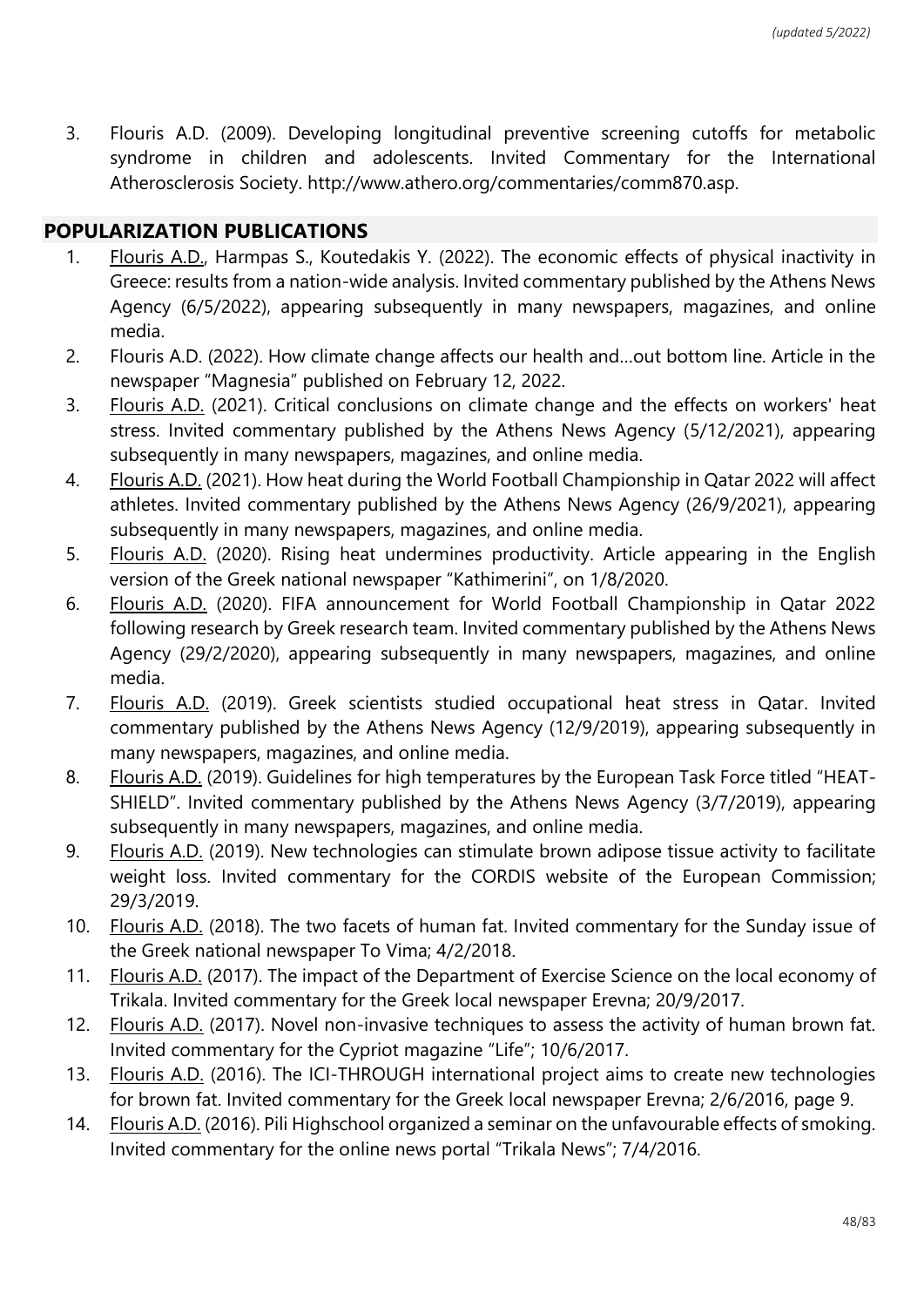- 15. Flouris A.D. (2015). Study on the human "brown fat" in Trikala. Invited commentary published by the Athens News Agency (26/10/2015), appearing subsequently in many newspapers, magazines, and online media.
- 16. Flouris A.D. (2015). Combining archeology and exercise science to address unanswered questions. Invited commentary for the Greek local newspaper Erevna; 24/9/2015, page 12.
- 17. Flouris A.D. (2015). Syncope or orthostatic intolerance and its risk factors. Invited commentary published by the Athens News Agency (23/9/2015), appearing subsequently in many newspapers, magazines, and online media.
- 18. Flouris A.D. (2014). Misconceptions about cold and its effects on the body. Invited commentary published by the Athens News Agency (3/11/2014), appearing subsequently in many newspapers, magazines, and online media.
- 19. Flouris A.D. (2014). The future of Greece in Space Physiology. Invited commentary published by the Athens News Agency (16/10/2014), appearing subsequently in many newspapers, magazines, and online media.
- 20. Flouris A.D. (2013). Effects of exercise on white and brown adipose tissue biology. Invited commentary published by the Athens News Agency (17/9/2013), appearing subsequently in many newspapers, magazines, and online media.
- 21. Flouris A.D. (2013). Effects of increased ambient temperature on the health of high-risk populations. Invited commentary published by the Athens News Agency (16/5/2013), appearing subsequently in many newspapers, magazines, and online media.
- 22. Flouris A.D. (2013). Menthol: a secret to increase your metabolic rate. Invited commentary published by the Athens News Agency (23/3/2013), appearing subsequently in many newspapers, magazines, and online media.
- 23. Flouris A.D. (2012). Collaboration between industry and academia for improving bicycle helmets. Invited commentary for the Greek local newspaper Erevna; 29/11/2012, page 22.
- 24. Flouris A.D. (2011). The effects of heat on the human body. Invited commentary published by the Athens News Agency (22/2/2011), appearing subsequently in many newspapers, magazines, and online media.
- 25. Flouris A.D. (2011). Some people are at high risk for fainting. Invited commentary for the Greek local newspaper Erevna; 10/6/2011, page 12.
- 26. Flouris A.D. (2010). Very limited research conducted in Greece on the impacts of warming. Invited commentary for the Greek local newspaper Erevna; 22/4/2010, page 17.
- 27. Flouris A.D. (2010). How safe are e-cigarettes. Invited commentary published by the Athens News Agency (20/1/2010), appearing subsequently in many newspapers, magazines, and online media.
- 28. Flouris A.D. (2010). Passive smoking reduces physical performance. Invited commentary for the Greek local newspaper Erevna; 16/9/2010, page 4. The article appeared also in several other newspapers and magazines including "Kathimerini" and "Men's Health".
- 29. Flouris A.D. (2010). Increasing doubts for electronic cigarettes. Invited commentary published in the Greek national daily newspaper Proto Thema (22/1/2010).
- 30. Flouris A.D. (2010). Pre-clinical toxicological tests of electronic cigarettes. Invited commentary published in the Greek national daily newspaper Express (20/1/2010).
- 31. Flouris A.D. (2009). The acute health effects of secondhand smoke necessitate the smoke-free law. Invited commentary published in the Greek national daily newspaper Patris (19/6/2010).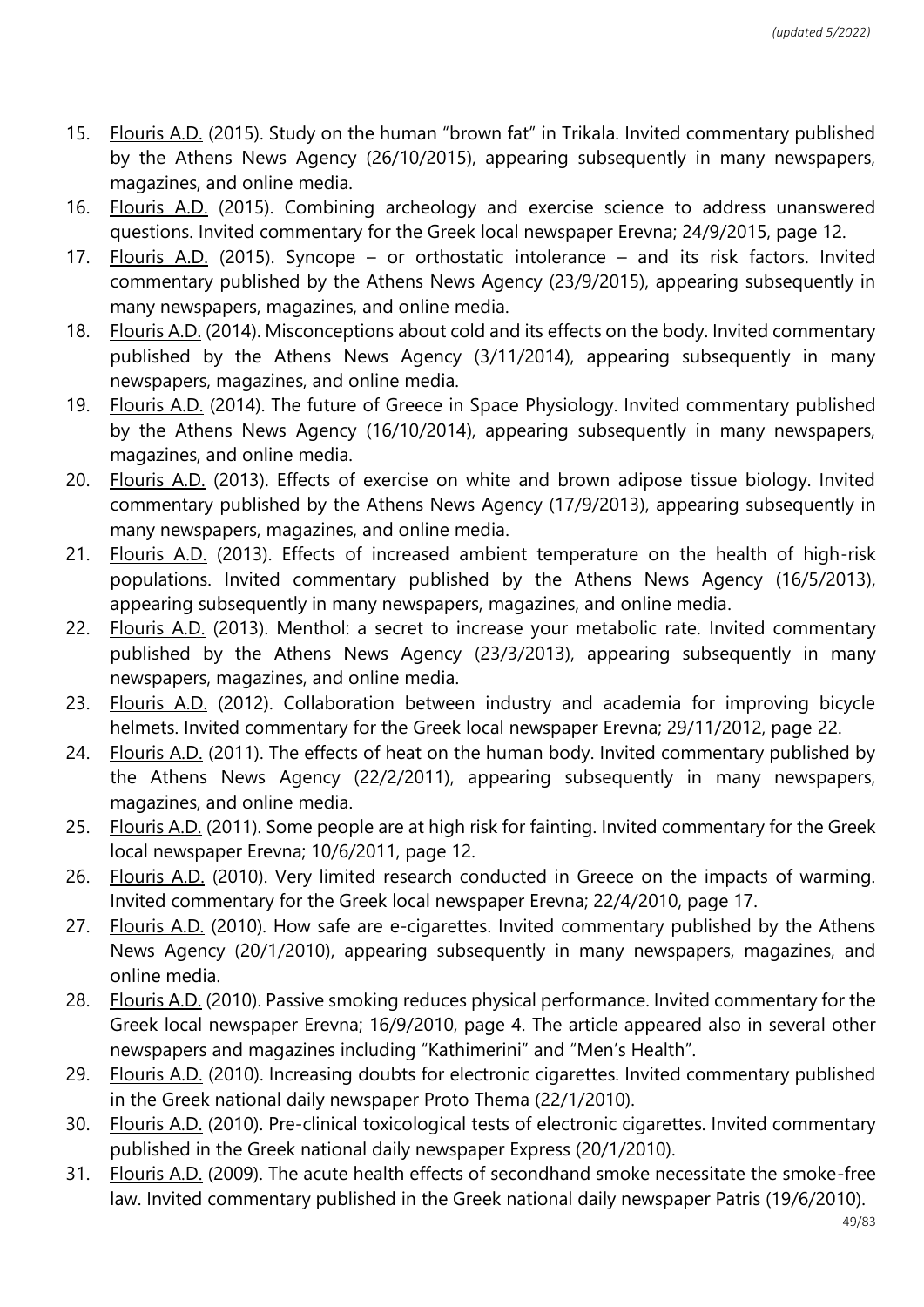- 32. Flouris A.D. (2009). The consequences of passive smoking on health. Invited commentary for the Greek local newspaper Erevna; 12/6/09, page 40. The article appeared also in several other newspapers and magazines including "Kathimerini", "Eleftherotipia", "Men's Health", "Vita", and "Forma".
- 33. Flouris A.D., Koutedakis Y. (2009). One hour of passive smoking causes significant adverse health effects. Invited commentary published in the Greek national daily newspaper Express; 1/6/09.
- 34. Flouris A.D., Koutedakis Y. (2009). Health consequences of passive smoking. Invited commentary for the Athens News Agency. http://www.ana-mpa.gr.
- 35. Flouris A.D. (2003). The deadly addiction to nicotine. Invited commentary published in the Greek newspaper Kathimerini.

#### **RESEARCH RECOGNITION**

- Invited to act as Chair in the session entitled "Operational fitness" held during the Conseil International du Sport Militaire (CISM) International Symposium. November 4-6 2021, Ancient Olympia, Greece.
- Invited to act as Chair in the sessions entitled "Heat waves warning system development", "Additional areas where updated evidence on heat and health is needed", and "Conclusions and next steps" at the World Health Organization "Meeting on updating the evidence of the WHO Heat-Health Action Plans guidance". November 21-22 2018, Bonn, Germany.
- My PhD student Leonidas Ioannou won the 2<sup>nd</sup> Best Poster Presentation Award at the 8<sup>th</sup> Conference of the Greek Society for Biochemistry and Physiology of Exercise for the presentation "Ioannou L.G., Tsoutsoumbi L., Gkiata P., Mantzios K., Flouris A.D. (2018). The science of physics supports exercise physiology: a new software to protect athletes' health and performance".
- Invited to act as Chair in the session entitled "Physiological and biochemical applications in sports training" held during the 7<sup>th</sup> Conference of the Hellenic Society of Biochemistry and Physiology of Exercise. October 20-22, 2017, Athens, Greece.
- My PhD student Leonidas Ioannou won the 1<sup>st</sup> Best Oral Presentation Award at the  $7<sup>th</sup>$  Conference of the Greek Society for Biochemistry and Physiology of Exercise and the 19th International Conference of Physical Education for the presentation "Ioannou L.G., Tsoutsoumbi L., Gkiata P., Flouris A.D. (2017). Effects of sports wear technology during submaximal exercise in a hot environment".
- My PhD student Argyro Krase won the 2<sup>nd</sup> Best Poster Presentation Award at the 7<sup>th</sup> Conference of the Greek Society for Biochemistry and Physiology of Exercise and the 19th International Conference of Physical Education for the presentation "Krase A., Flouris A.D., Tsianas N., Founta P., Patrikalou E., Karatzaferi C.K., Stefanidis I., Sakkas G. (2017). Effects of cold dialysis on insulin resistance in patients with end-stage renal disease".
- My PhD student Lydia Tsoutsoumbi won the 3<sup>rd</sup> Best Poster Presentation Award at the 7<sup>th</sup> Conference of the Greek Society for Biochemistry and Physiology of Exercise and the 19th International Conference of Physical Education for the presentation "Tsoutsoubi L., Ioannou L.G., Nintou E., Gkiata P. Flouris A.D. (2017). Influence of thermal homeostasis on reactive hyperemia".
- My Invited Talks entitled "Heat load limitations under normal and stress conditions" and "Functional architecture of human thermoregulation" at the Workshop on "A closer look at the thresholds of thermal damage" in Istanbul, Turkey, May 26-28 2015, were adopted by the World Health Organization and the International Commission on Non-Ionizing Radiation Protection (ICNIRP) as evidenced in the ICNIRP report entitled "A closer look at the thresholds of thermal damage: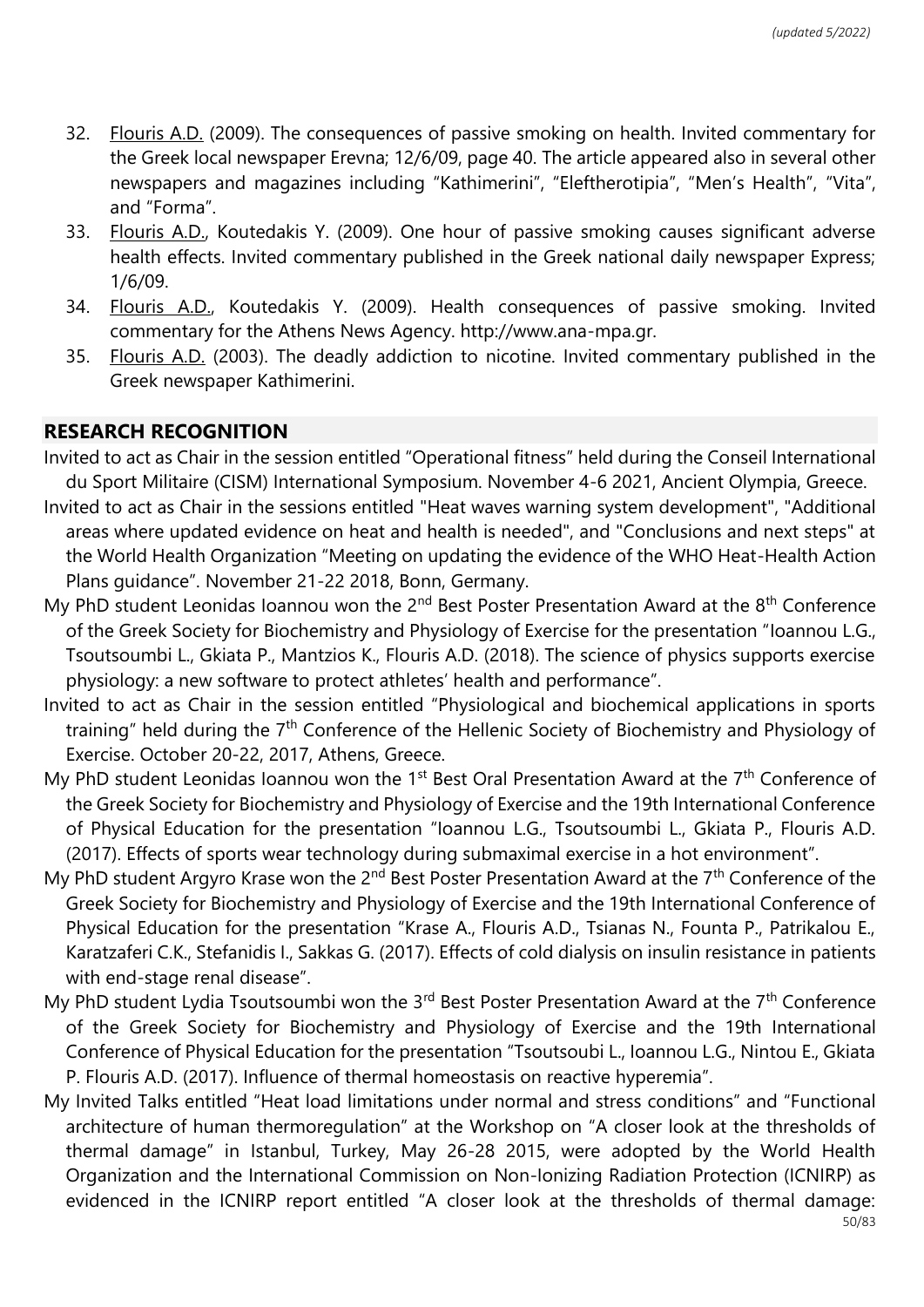workshop report by an ICNIRP task group" [Sienkiewicz et al., Health Physics; 111(3): 300-6] which was published soon after the workshop.

- My Doctoral student Mr. Petros Dinas won the 2nd Best Presentation Award at the 5th Conference of the Greek Society for Biochemistry and Physiology of Exercise for the presentation "The effects of physical activity on PGC-1a and FNDC5 in muscle, circulating irisin, and UCP1 of white adipocytes in humans: a systematic review". November 6-7, 2015, Athens, Greece.
- My Doctoral student Ms. Maria Misailidi won the 3rd Best Presentation Award at the 4th Conference of the Greek Society for Biochemistry and Physiology of Exercise for the presentation "Instruments to assess secondhand smoke exposure in large cohorts of never smokers: the smoke scales". October 24-26, 2014, Trikala, Greece.
- Invited to act as Chair in the session "Nutrition and energy metabolism" during the 19th Annual Congress of the European College of Sport Science. July 2-5 2014, Amsterdam, The Netherlands.
- Invited to act as Chair in the session "Exercise, nutrition and metabolism" during the 19th Annual Congress of the European College of Sport Science. July 2-5 2014, Amsterdam, The Netherlands.
- Invited to act as Chair in the session "Chronobiology and exercise" during the 19th Annual Congress of the European College of Sport Science. July 2-5 2014, Amsterdam, The Netherlands.
- Invited to act as Chair in the session "Monitoring physiological responses" during the "Training and Competing in the Heat Conference". March 23-24 2014, Doha, Qatar.
- Invited to act as Chair in the session "Neurophysiological responses during exercise in the heat" during the "Training and Competing in the Heat Conference". March 23-24 2014, Doha, Qatar.
- My Post Doctoral student Dr. Andres Carrillo won the Young Investigator Award at the 15th International Meeting on Fat Soluble Vitamins for the presentation "Vitamin D physiology: Relevance in muscle function and inflammation". March 22-24 2012, Kalabaka, Greece.
- Invited to act as Chair at the Round Table entitled "Oxydative Stress, Exercise, and Health" held during the 3rd Conference of the Hellenic Society of Biochemistry and Physiology of Exercise. November 8-9 2013, Athens, Greece.
- Invited to act as Chair at the session "Methodological aspects of temperature regulation" during the 14th International Conference on Environmental Ergonomics. July 10-15 2011, Nafplio, Greece.
- Invited to act as Chair at the session "Integrated Resources Management I" during the 3rd International Conference on Environmental Management, Engineering, Planning and Economics (CEMEPE 2011) & SECOTOX Conference. June 19-24 2011, Skiathos, Greece.
- My Post Doctoral researcher Dr. Andres Carrillo won the 2011 Best Presentation Award at the 1st Conference of the Greek Society for Biochemistry and Physiology of Exercise and the 19th International Conference of Physical Education for the presentation "Autonomic nervous system activity during syncope in the heat stressed human" by Carrillo A.E., and Flouris A.D.
- My student Vasilios Christodoulou won the 2011 Entry Scholarship for the Graduate Program of the University of Thessaly Department of Exercise Science, ranking 1st in the applicant list.
- My student Petros Dinas won the 2011 Entry Scholarship for the Graduate Program of the University of Thessaly Department of Exercise Science, ranking 2nd in the applicant list.
- My M.Sc. student Geoff Hartley won the prestigious 2010 American College of Sports Medicine (ACSM) Graduate Student Research Award offered by ACSM's Environmental Physiology Interest Group for the presentation "The effect of a secret manipulation of ambient temperature on heat storage and voluntary exercise intensity" by Hartley G.L., Flouris A.D., McGarr G.W., Plyley M.J., and Cheung S.S.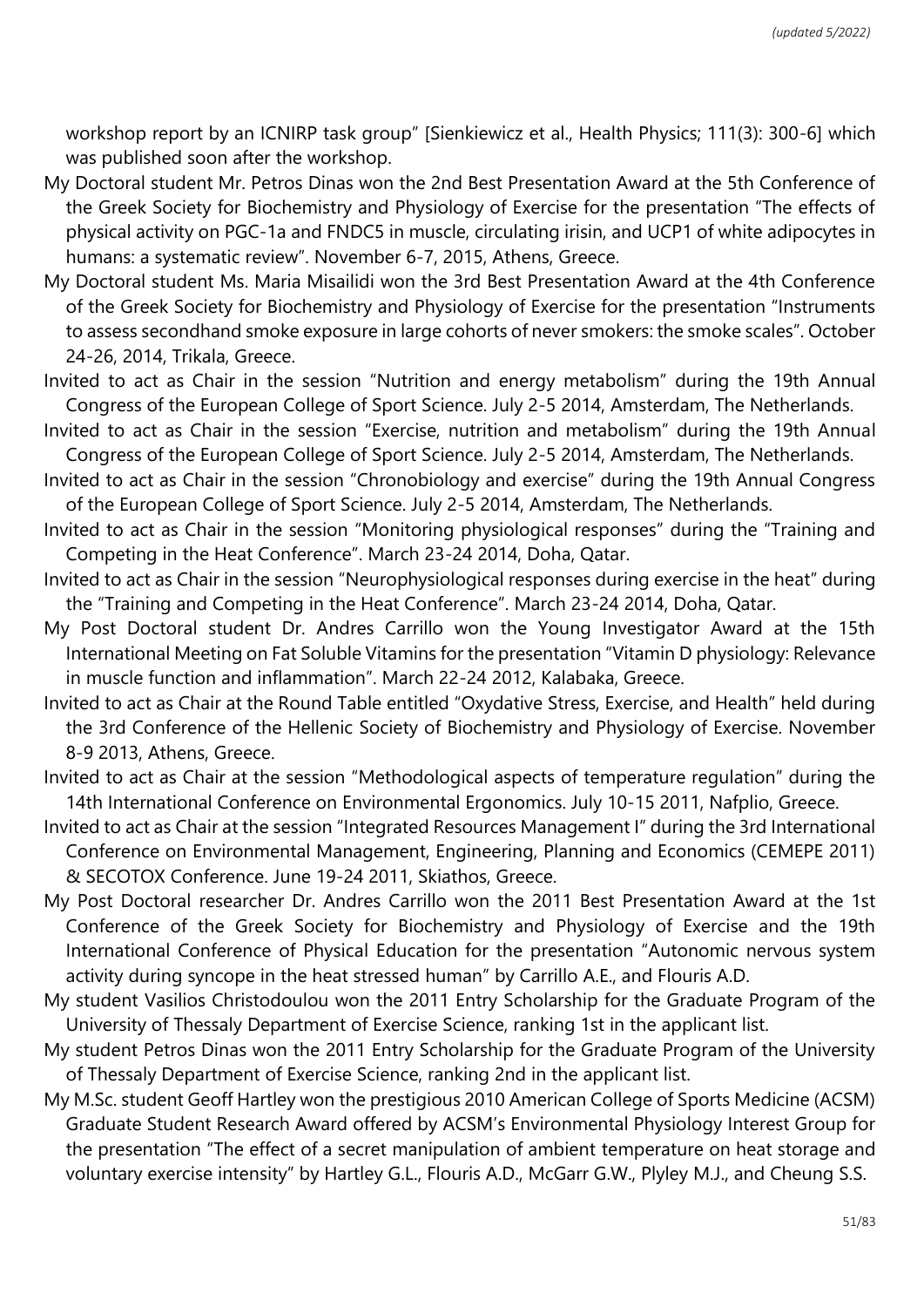#### **PUBLICITY**

- Interviewed by Lazaros Theodorakidis from the Greek radio station "Flash Radio" about my research on the health and economic effects of sedentary lifestyle in Greece. The interview was part of the daily radio show "Blender" and aired on May 10<sup>th</sup> 2022.
- Interviewed by Kostas Pappas from the Greek Newspaper "Political" about my research on the health and economic effects of sedentary lifestyle in Greece. The article entitled "Sedentary lifestyle costs 130 million euros every year for Greece" appeared on May 11<sup>th</sup> 2022.
- Interviewed by Ilias Koutseris on February 8, 2022 from the "Radio One" station in Volos, Greece, about the effects of heat and climate change on working populations and the economy, and the legislative measures that are being considered by the Ministry of Labour with support from FAME Lab.
- Interviewed by Dimitris Rallis from the Greek Newspaper "Thessalia" about my research on the health and economic effects of sedentary lifestyle in Greece. The article entitled "Sedentary lifestyle costs one hospital every year for Greece" appeared on December 5th 2021.
- Interviewed by Ilias Koutseris on August 5, 2021 from the "Radio One" station in Volos, Greece, about the deadly heatwave that scorched Greece that week, and the legislative measures that are being considered by the Ministry of Labour with support from FAME Lab.
- Interviewed by Pilita Clark from the Financial Times the deadly heatwave that scorched several parts of Europe and North America that week, being a wake-up call for workers and bosses alike. The article titled "The future of work is already here and it is seriously hot" appeared on July 4, 2021.
- Interviewed by Dimitris Venieris from the Greek nation-wide broadcasting TV channel "ERT3" regarding the research done and the technologies developed by FAME Lab. The interview took was part of the weekend show "Development Axes" and was aired on January 2<sup>nd</sup>, 2021.
- Interviewed by "Kathimerini" newspaper in Greece about the effects of workplace heat exposure on the health and productivity of workers. The article entitled "Rising heat undermines productivity" appeared on August 1, 2020.
- Interviewed by "The Peninsula" and "Qatar Tribune" about the effects of workplace heat exposure on the health and productivity of workers as well as about the study in Qatar workplaces funded by the International Labour Organization. The articles entitled "Heat stress research to benefit workers and companies in Qatar" and "MADLSA study to assess impact of occupational heat stress on workers" appeared on July 25 2019.
- Interviewed by Theodora Tsoli from the Greek Newspaper "To Vima" about the effects of workplace heat exposure on the health and productivity of workers as well as about the HEAT-SHIELD project. The article entitled "Jobs for...baking!" appeared on July 21<sup>st</sup> 2018.
- Interviewed by Theodora Tsoli from the Greek Newspaper "To Vima" regarding the effects of brown fat on metabolism, health, and obesity as well as the results of the EU-funded ICI-THROUGH project. The article entitled "The battle between the good and bad (fat)" appeared on February 4<sup>th</sup> 2018 (pp. 15-17).
- Interviewed by Mary Mpimpi from the in.gr news network on January 25<sup>th</sup> 2018 regarding the effects of thermoregulation and exercise-induced heat on multiple sclerosis patients. The video interview is available at http://health.in.gr/news/scienceprogress/article/?aid=1500194464.
- Interviewed by Lenia Karatzia from Life magazine published in Cyprus on July 18<sup>th</sup> 2017 regarding the links between obesity, metabolic function, and brown adipose tissue as well as the results of the EUfunded ICI-THROUGH project. Th article entitled "Metabolism and brown fat" appeared on July 30<sup>th</sup> 2017 (pp. 10-11).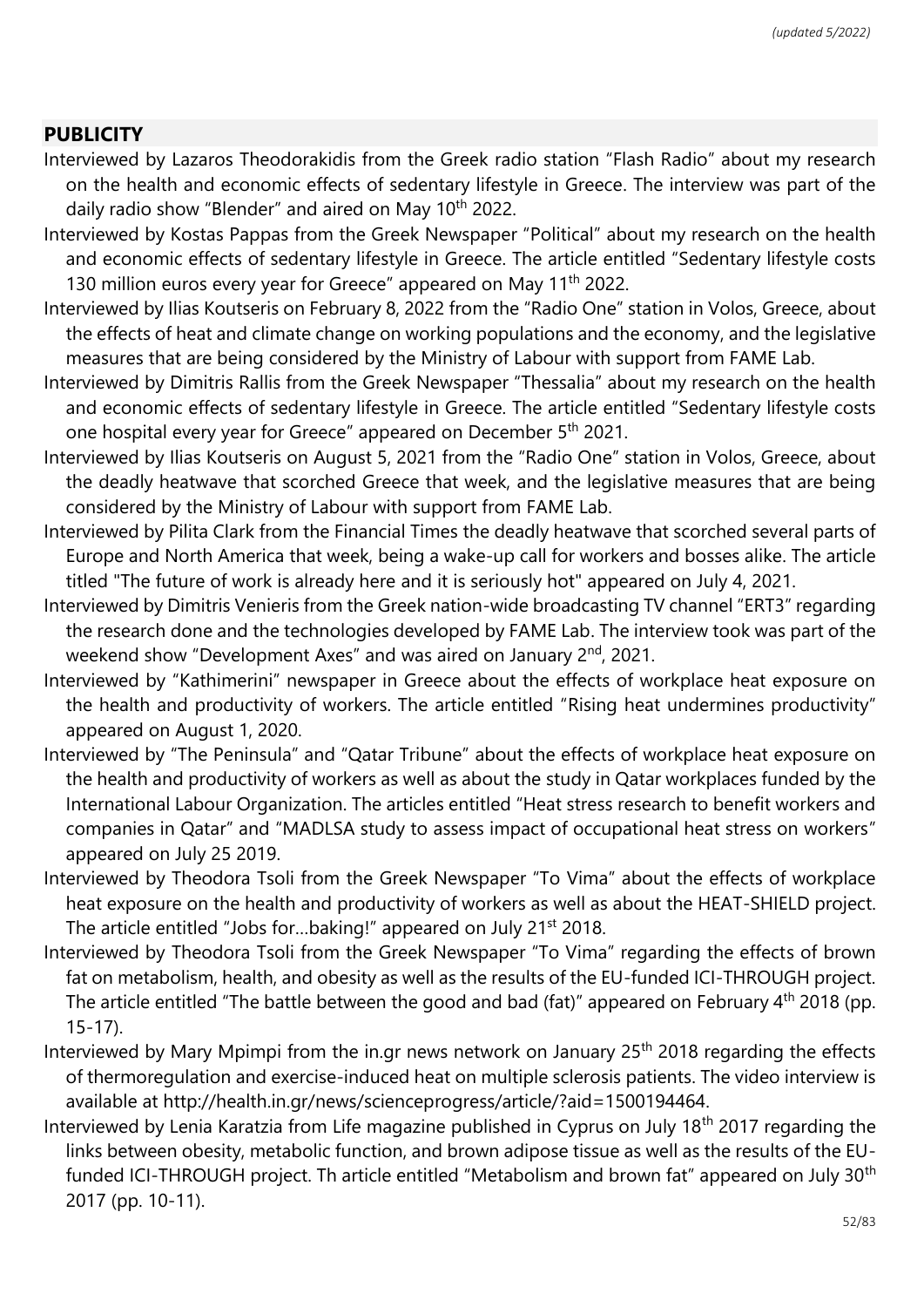- Interviewed by Marni Hatziemmanouil from the Thessaloniki Municipality Radio Station "100.6" on March 27th 2017 regarding space research and the technologies used to sustain life in space. The interview was part of the daily show "With the school bag on our shoulders".
- Interviewed by Marni Hatziemmanouil from the Thessaloniki Municipality Radio Station "100.6" on March 20th 2017 regarding the effects of workplace heat on the health and productivity of workers. The interview was part of the daily show "With the school bag on our shoulders".
- Interviewed by Persa Siasou from the Cyprus nation-wide broadcasting TV channel "MEGA Channel" on July 15, 2016, about the effects of workplace heat exposure on the health and productivity of workers as well as about the HEAT-SHIELD project. The interview took place during the daily show "Update Now".
- Interviewed by Fey Mavragani from the Greek nation-wide broadcasting TV channel "Channel E" on October 18th 2014 regarding space medicine and physiology and the future of Greece in these fields. The interview took place during the weekend show "Now…everything that happens".
- Interviewed by Popi Tsapanidou from the Greek nation-wide broadcasting TV channel "Star Channel" on October 17th 2014 regarding space medicine and physiology and the future of Greece in these fields. The interview took place during the daily show "Live U".
- Interviewed by Lise Brix from the Danish news website Videnskab.dk, the largest popular science news site in Denmark (>400.000 unique readers/month) regarding the health effects of electronic cigarettes. The article entitled "Are e-cigaretets harmful?" appeared on January 14 2014.
- Interviewed by Aspasia Daskalopoulou from the Greek Newspaper "Kathimerini" regarding the effect of cold winter temperatures on mortality and the potential involvement of brown adipose tissue. The article entitled "Cold temperatures increase the incidence of heart attacks" appeared on December 22 2013 (pp. 28).
- Interviewed by Fey Mavragani from the Greek nation-wide broadcasting TV channel "Channel E" on November 29th 2013 regarding brown fat and its importance for metabolism and health. The interview took place during the daily show "Face to Face".
- Interviewed by Theodora Tsoli from the Greek Newspaper "To Vima" regarding the effect of environmental factors on health and performance. The article entitled "Excessive exercise is detrimental for health" appeared on July 1st 2012 (pp. 24-26).
- Alpha TV News Story on May 5th 2011 entitled "Exercise against depression" about my review article "Effects of exercise and physical activity on depression" published in the Irish Journal of Medical Science.
- Interviewed by Apostolos Zois from the Athens News Agency and the newspaper Erevna on May 1st 2011 regarding the beneficial effects of exercise in individuals suffering from depression. The article appeared on May 4th in the Athens News Agency and the Erevna newspaper.
- Interviewed by Apostolos Zois from the Athens News Agency and the newspaper Erevna on February 23rd 2011 regarding the health and performance effects of exercising in hot environments as well as the activities of FAME Lab. The article appeared on February 24th in the Athens News Agency and the Erevna newspaper.
- Interviewed by Ryan Taplin from CBC News regarding the effects of hypothermia on human health. The story, entitled "Hypothermia: a killing cold", was broadcasted by the Canadian Broadcasting Corporation (CBC) News, Canada on on January 18th 2011.
- Interviewed by Douglas Main from the online science website Scienceline (www.scienceline.org) on November 24th 2010 regarding how the human body regulates heat and what causes differences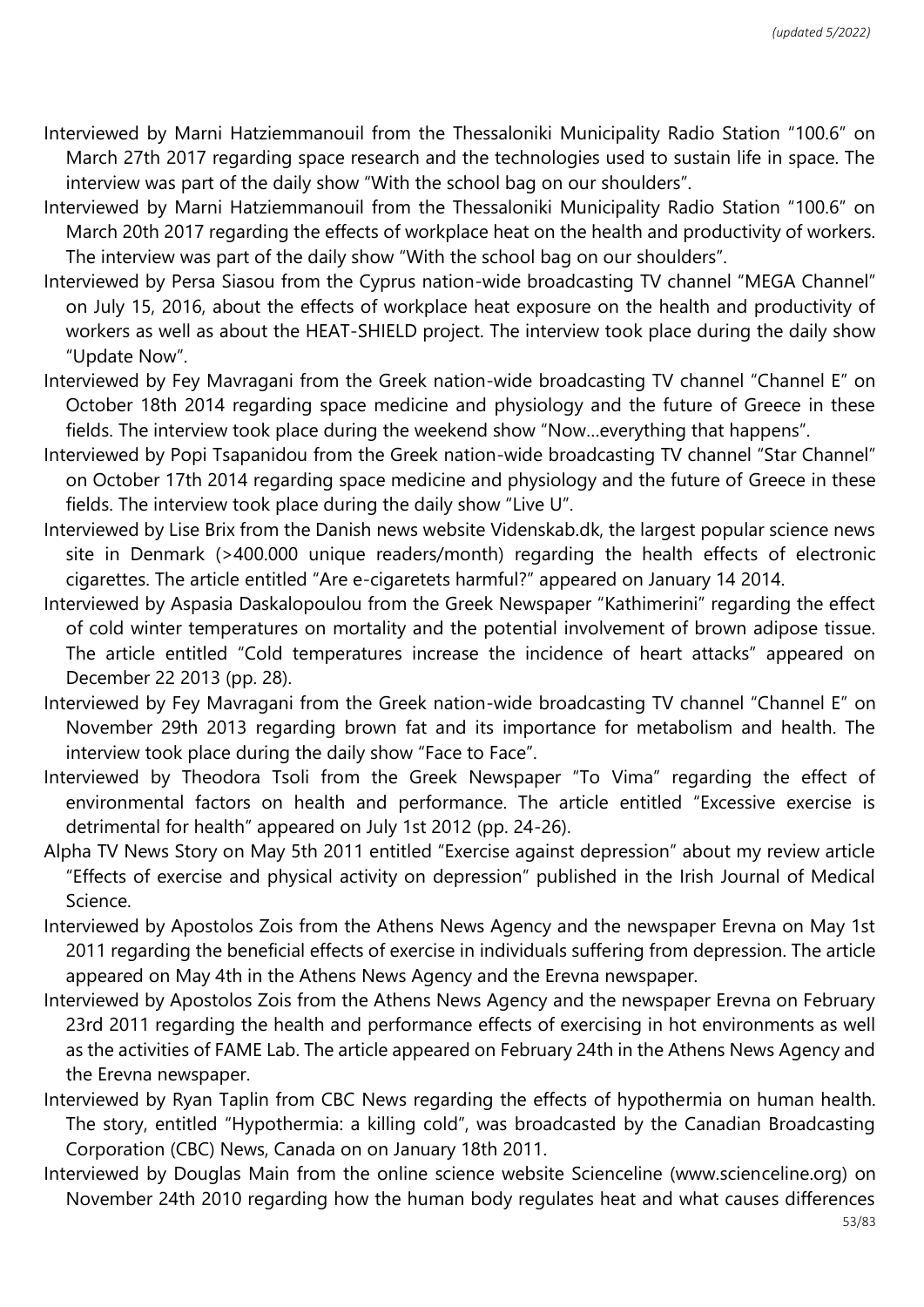between people, with a particular emphasis on new findings. The article was published online in December 2010.

- Interviewed by Apostolos Zois from the Athens News Agency and the newspaper Erevna on September 14th 2010 regarding the effects of passive smoking on human health and performance. The article appeared on Sepbember 16th in Erevna newspaper.
- Inteviewed by Rachel Grice from the US magazine Men's Health on August 4th 2010 regarding the health and exercise performance effects of secondhand smoke exposure. The article appeared on the October issue of the magazine.
- Interviewed by Maria Papadodimitraki from the Greek magazine Vita on June 26th 2010 regarding the health effects of environmental heat. The article appeared in the August 2010 issue of the magazine (pp. 56-59).
- Interviewed by Apostolos Zois from the Athens News Agency on January 19th 2010 regarding the health effects of electronic cigarettes and the policy currently formulated for them.
- Interviewed by Michelle Roberts from BBC News on January 19th 2010 regarding the health effects of electronic cigarette use.
- Interviewed by Melina Tseliou from the Greek nation-wide broadcasting TV channel "SKAI" on January 20th 2010 regarding the safety of electronic cigarettes. The interview was featured in the evening news.
- Interviewed by David Tomchak from BBC News Radio Channel 4 on January 19th 2010 with regards to the health effects of electronic cigarette smoking. The interview was featured in the morning news on January 20th.
- Interviewed by Elena Mpregianni from Athens 984 Radio on January 21st 2010 regarding the safety of electronic cigarettes. The interview was featured in the evening news.
- Interviewed by Apostolos Zois from the Athens News Agency on January 21st 2010 regarding performing exercise in hot environments and the potential of exercise induced heat stress.
- Interviewed by Andrea Six from the Swiss newspaper "NZZ am Sonntag" about the effects of passive smoking. Article title "The ailment of men"published on September 20th 2009.
- Interviewed by Olga Tremi of MEGA Channel on May 28th 2009 during the Sunday evening news regarding the unfavorable acute health effects of passive smoking.
- Interviewed by Constantine Argyrousis from Radio Zygos on June 16th 2009 regarding the unfavorable health effects of passive smoking.
- Interviewed by Ryan Taplin from the Canadian Press on December 5th 2008. Article title: Hypothermia: more than just chilled to the bone. Interview published in Canadian Broadcasting Corporation (CBC) News, Canada on January 13th 2009.
- Interviewed by Gregory Mone from the US magazine Popular Science on May 8th 2007. Article title: Can China clean up its act in time for the Olympics? Interview published in June 2007.
- Interviewed by Anne-Marie Tobin from the Canadian Press on February 2nd 2007. Article title: Hypothermia : How to help someone before the ambulance arrives. The Toronto Star; Page: B02.
- Interviewed by Anne-Marie Tobin from the Canadian Press on January 23rd 2007. Article title: Many myths cloud treatment of cold exposure: Researchers dunk themselves in ice water to discover secrets of hypothermia. Edmonton Journal; Page: A13.
- Interviewed by Tim Bousquet of the newspaper The Coast on November 23rd 2006. Article title: The 2014 Commonwealth Games venue and atmospheric pollution. The Coast; Page: B03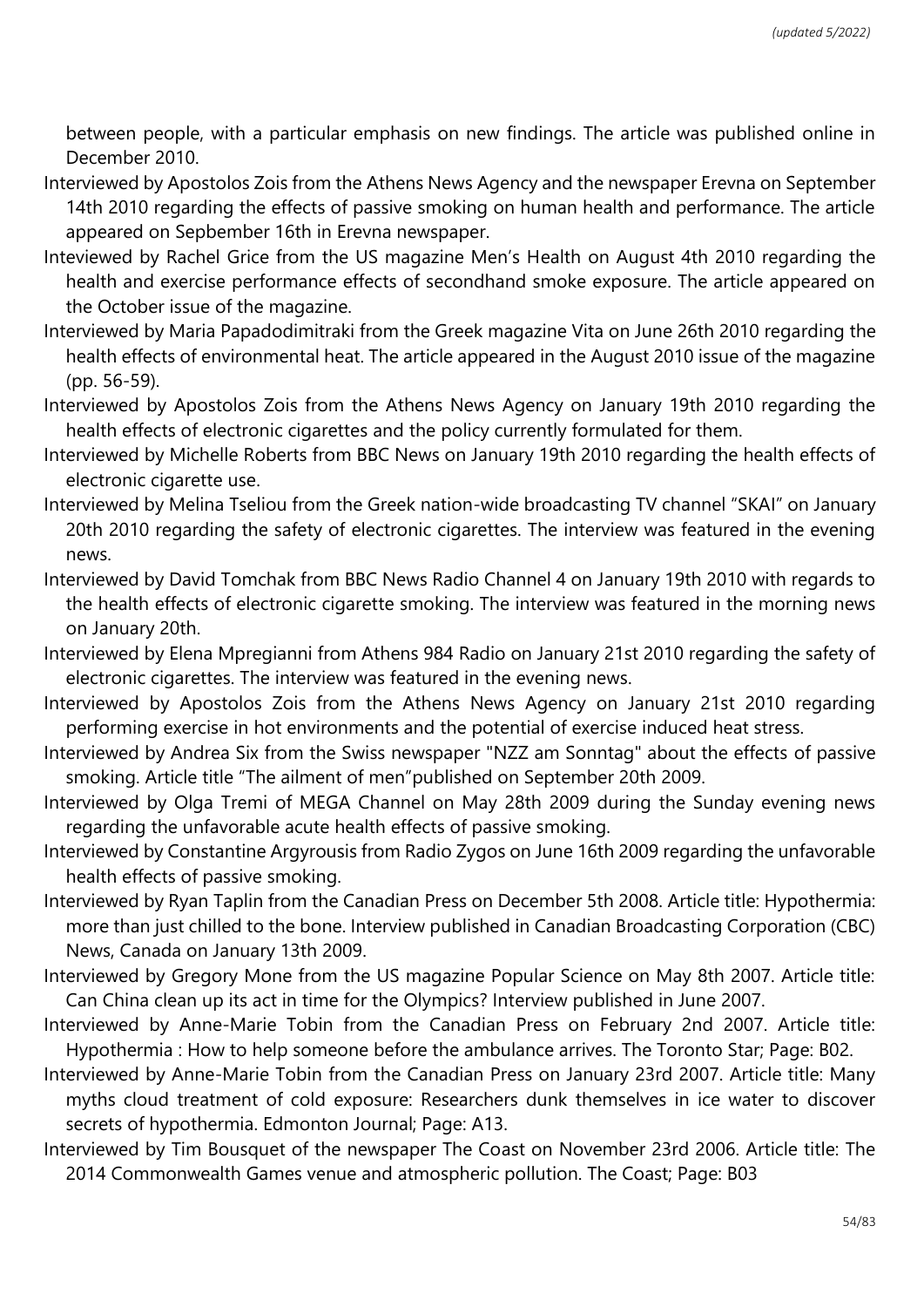# **PERSONAL INFORMATION**

**Citizenships** Greek, Canadian.

Natural Languages Greek (native speaker), English (fluent)

Non-Academic Interests Free diving (Greek National Apnea Team 2014, 2015).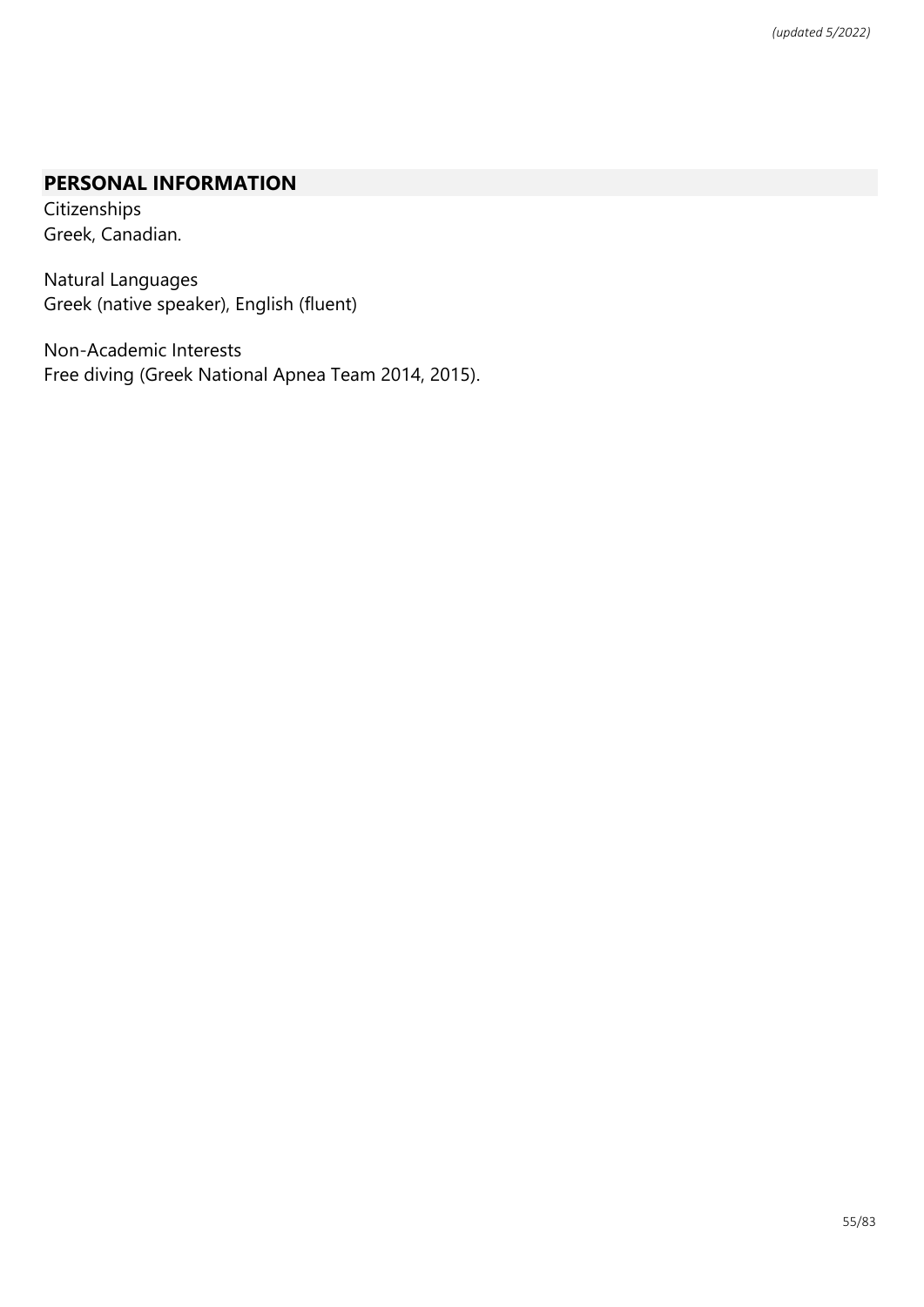## **APPENDIX**

# **Journal Reviewer Service**

| # | <b>Journal</b>                                                                        | <b>Period</b>    | <b>Papers</b><br>reviewed |
|---|---------------------------------------------------------------------------------------|------------------|---------------------------|
|   | 1. African Health Sciences                                                            | $2011$ – present | 3                         |
|   | 2. Ageing Research Reviews                                                            | $2014$ – present | 1                         |
|   | 3. American Journal of Epidemiology                                                   | $2007 - present$ | 2                         |
|   | 4. American Journal of Industrial Medicine                                            | $2018 - present$ | 4                         |
|   | American Journal of Physiology: Regulatory, Integrative and<br>Comparative Physiology | $2007 - present$ | 5                         |
|   | 6. American Journal of Respiratory and Critical Care Medicine                         | $2008 - present$ | 4                         |
|   | 7. Annals of Epidemiology                                                             | $2010$ – present | 1                         |
|   | 8. Applied Ergonomics                                                                 | $2018 - present$ | 1                         |
|   | 9. Applied Physiology, Nutrition and Metabolism                                       | $2009$ – present | 16                        |
|   | 10. Aviation, Space, and Environmental Medicine                                       | $2006$ – present | 17                        |
|   | 11. Biochemistry and Physiology of Exercise                                           | $2017$ – present | $\overline{2}$            |
|   | 12. Biological Reviews                                                                | $2017$ – present | $\overline{2}$            |
|   | 13. BMC Public Health                                                                 | $2010$ – present | 1                         |
|   | 14. BMC Pulmonary Medicine                                                            | $2016$ – present | 1                         |
|   | 15. BMC Research Notes                                                                | $2010$ – present | 1                         |
|   | 16. British Journal of Sports Medicine                                                | $2007$ – present | 2                         |
|   | 17. Canadian Medical Association Journal                                              | $2008 - present$ | 3                         |
|   | 18. Comprehensive Physiology                                                          | $2013$ – present | $\overline{2}$            |
|   | 19. Environmental Health                                                              | $2020$ – present | 2                         |
|   | 20. Environmental Research                                                            | $2010$ – present | 1                         |
|   | 21. Environmental Science and Technology                                              | $2010$ – present | 2                         |
|   | 22. Ergonomics                                                                        | $2008 - present$ | 4                         |
|   | 23. European Journal of Applied Physiology                                            | $2009$ – present | 27                        |
|   | 24. European Journal of Sport Science                                                 | $2013$ – present | 6                         |
|   | 25. European Physical Education Review                                                | $2010$ – present | 1                         |
|   | 26. Experimental Physiology                                                           | $2008 - present$ | 7                         |
|   | 27. Food and Chemical Toxicology                                                      | $2013$ – present | 3                         |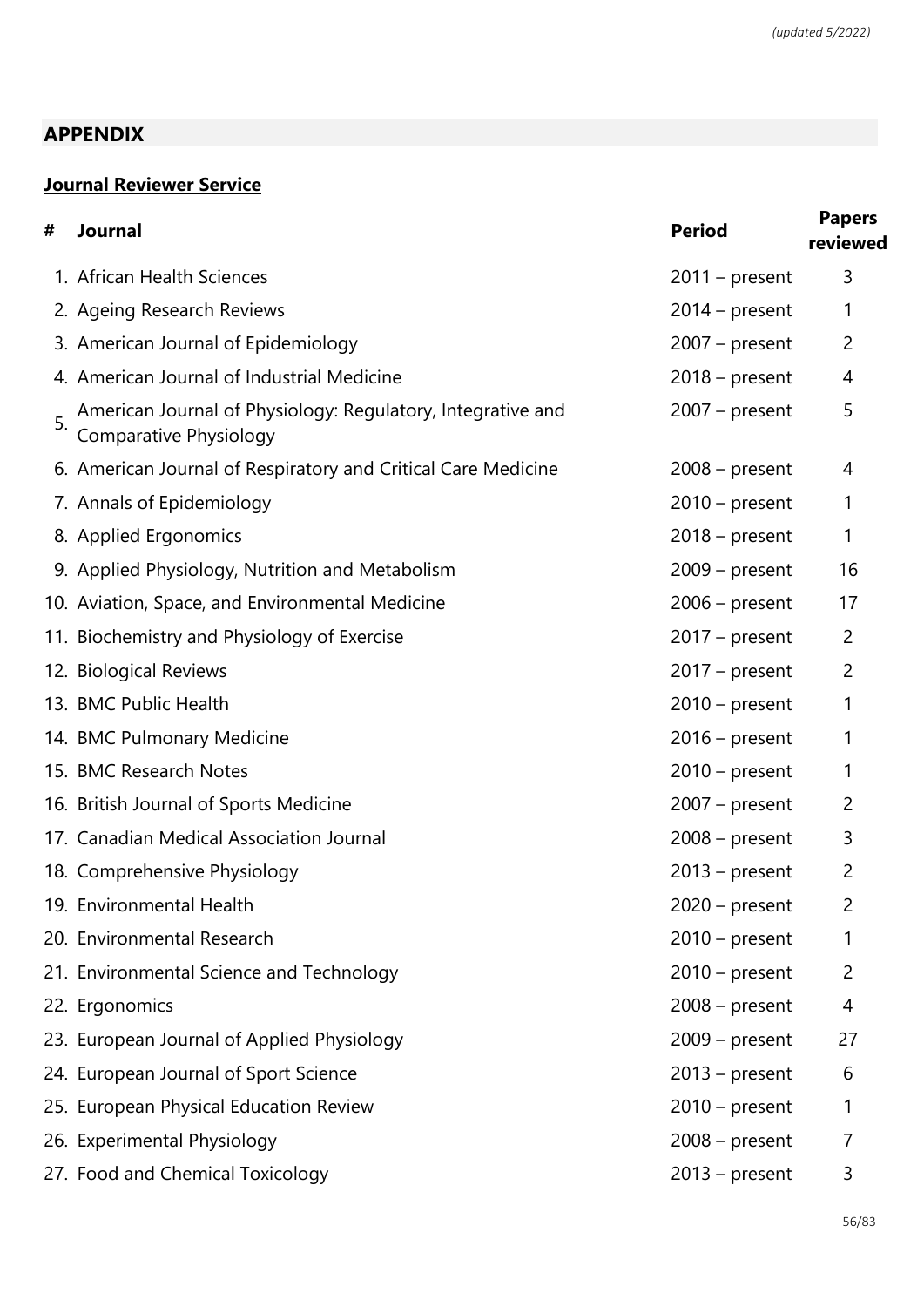| 28. Heart                                                             | $2010$ – present | 1              |
|-----------------------------------------------------------------------|------------------|----------------|
| 29. Indian Journal of Medical Sciences                                | $2008 - present$ | $\overline{c}$ |
| 30. International Journal of Adolescent Medicine and Health           | $2014$ – present | $\overline{c}$ |
| 31. International Journal of Environmental Research and Public Health | $2011$ – present | $\overline{c}$ |
| 32. International Journal of Obesity                                  | $2008 - present$ | $\overline{c}$ |
| 33. International Journal of Sports Medicine                          | $2010$ – present | $\overline{c}$ |
| 34. Journal of Applied Physiology                                     | $2010$ – present | $\mathbf{1}$   |
| 35. Journal of Comparative Physiology B                               | $2014$ – present | $\mathbf{1}$   |
| 36. Journal of Experimental Psychology: Applied                       | $2011$ – present | 1              |
| 37. Journal of Neuroscience Methods                                   | $2010$ – present | $\overline{c}$ |
| 38. Journal of Obesity                                                | $2011$ – present | 1              |
| 39. Journal of Pediatrics                                             | $2010$ – present | $\overline{c}$ |
| 40. Journal of Physical Activity and Health                           | $2011$ – present | $\mathbf{1}$   |
| 41. Journal of Science and Medicine in Sport                          | $2007 - present$ | 3              |
| 42. Journal of Sports Sciences                                        | $2014$ – present | 3              |
| 43. Journal of Strength and Conditioning Research                     | $2016$ – present | 3              |
| 44. Journal of the International Society of Sports Nutrition          | $2014$ – present | $\overline{c}$ |
| 45. Journal of Thermal Biology                                        | $2016$ – present | 3              |
| 46. Jove-Journal of Visualized Experiments                            | $2018 - present$ | 1              |
| 47. Lancet                                                            | $2020$ – present | 1              |
| 48. Life Sciences                                                     | $2010$ – present | $\mathbf{1}$   |
| 49. Medicine and Science in Sports and Exercise                       | $2008 - present$ | 7              |
| 50. Microcirculation                                                  | $2011$ – present | 4              |
| 51. Nature Communications                                             | $2020$ – present | 1              |
| 52. Pediatric Exercise Science                                        | $2013$ – present | $\overline{2}$ |
| 53. Pediatrics                                                        | $2010$ – present | 1              |
| 54. Pflügers Archiv - European Journal of Physiology                  | $2007 - present$ | $\overline{c}$ |
| 55. Physiology and Behavior                                           | $2007 - present$ | 6              |
| 56. Proceedings of the National Academy of Sciences                   | $2020$ – present | 1              |
| 57. Psychopysiology                                                   | $2008 - present$ | 7              |
| 58. Recent Patents on Cardiovascular Drug Discovery                   | $2010$ – present | 1              |
| 59. Research Quarterly for Exercise and Sport                         | $2021 - present$ | 1              |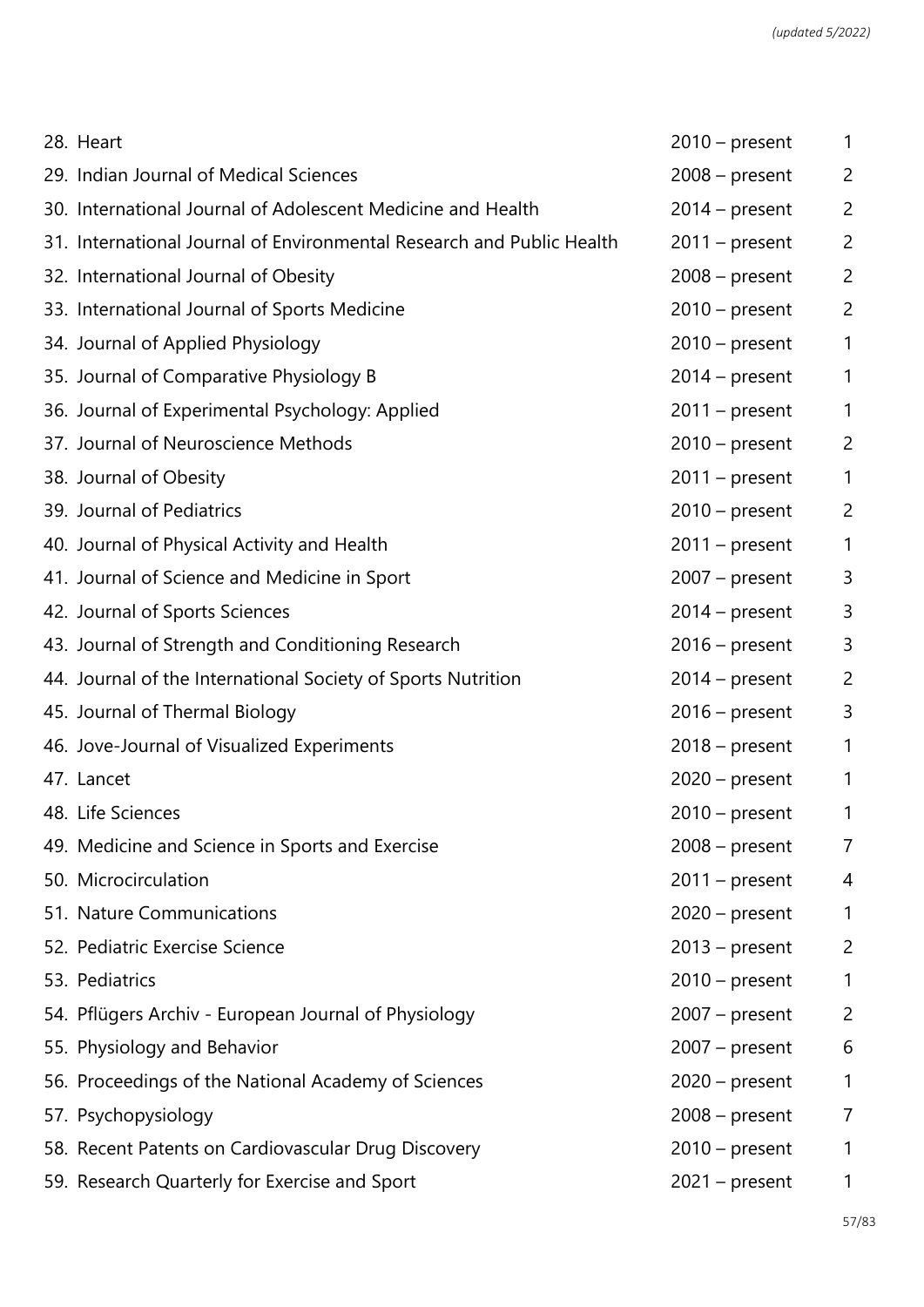|                                                                        | <b>TOTAL</b>     | 220            |
|------------------------------------------------------------------------|------------------|----------------|
| 67. World Health Organisation South-East Asia Journal of Public Health | $2017$ – present | $\mathbf 1$    |
| 66. Toxicology Reports                                                 | $2018 - present$ | 7              |
| 65. Toxicology Letters                                                 | $2012$ – present | 4              |
| 64. Tobacco Control                                                    | $2010$ – present | $\overline{2}$ |
| 63. The Journal of Physiology                                          | $2010$ – present | $\mathbf{2}$   |
| 62. Temperature                                                        | $2014$ – present | 11             |
| 61. Scientific Reports                                                 | $2020$ – present | 1              |
| 60. Scandinavian Journal of Medicine and Science in Sports             | $2014$ – present |                |

### **Refereed Scientific Conference Presentations**

- 1. Kenny G.P., Friesen B.J., Boulay P., Sigal R.J., Flouris A.D., Notley S.R. (2021). Are adjustments to exposure limits for prolonged work in the heat required for older workers? XXII World Congress on Safety and Health at Work. September 20-23, Vancouver, Canada. Refence number P14-05, Abstract number: 716.
- 2. Kenny G.P., Friesen B.J., Boulay P., Sigal R.J., Flouris A.D., Notley S.R. (2021). Heat tolerance in older men with type 2 diabetes or hypertension during prolonged work in the heat. XXII World Congress on Safety and Health at Work. September 20-23, Vancouver, Canada. Reference number P14-06, Abstract number 717.
- 3. Ziaka S., Amorim T., Flouris A.D., Vliora M., Gkiata P., Gkizlis V., Athanasoulas A., Koutedakis Y. (2020). Nutraceutical supplementation based on colostrum for prevention of osteoporosis.  $27<sup>th</sup>$ Conference of the Hellenic Society for the Study of Bone Metabolism. November 6-8, Athens, Greece; p: 02.
- 4. Piil J. F., Morris N.B., Christiansen L., Flouris A.D., Nybo L. (2020). Prolonged facemask use in the heat worsens dyspnea without compromising motor-cognitive performance. 8th International Conference on the Physiology and Pharmacology of Temperature Regulation. October 26-29<sup>th</sup>, Vancouver, Canada.
- 5. Foster J., Smallcombe J.W., Hodder S., Jay O., Flouris A.D., Havenith G. (2020). The impact of solar radiation on human physical work capacity in the heat: Interactions between clothing, air temperature, and humidity. 8th International Conference on the Physiology and Pharmacology of Temperature Regulation. October 26-29th, Vancouver, Canada.
- 6. Foster J., Smallcombe J., Hodder S., Jay O., Flouris A.D., Havenith G. (2019). Impact of solar radiation on physical work capacity during heat stress in humans. Extreme Environmental Physiology: Life at the Limits. 2-4 September, Portsmouth, UK; p 39.
- 7. Apostolou G., Kaltsatou A., Flouris A.D. (2019). Acute effects of cooling therapy on functional ability and quality of life in patients with multiple sclerosis. 18th International Conference on Environmental Ergonomics. July 7 – 12, Amsterdam, The Netherlands; p. 38.
- 8. Kaltsatou A., *Flouris A.D., Herry C., Seely A.J.E., Boulay P., Sigal R.J., Poirier M., Notley S.R., Kenny* G.P. (2019). Older middle-aged men with type 2 diabetes have impaired cardiac autonomic activity during exercise in the heat. 18th International Conference on Environmental Ergonomics. July 7 – 12, Amsterdam, The Netherlands; p. 39.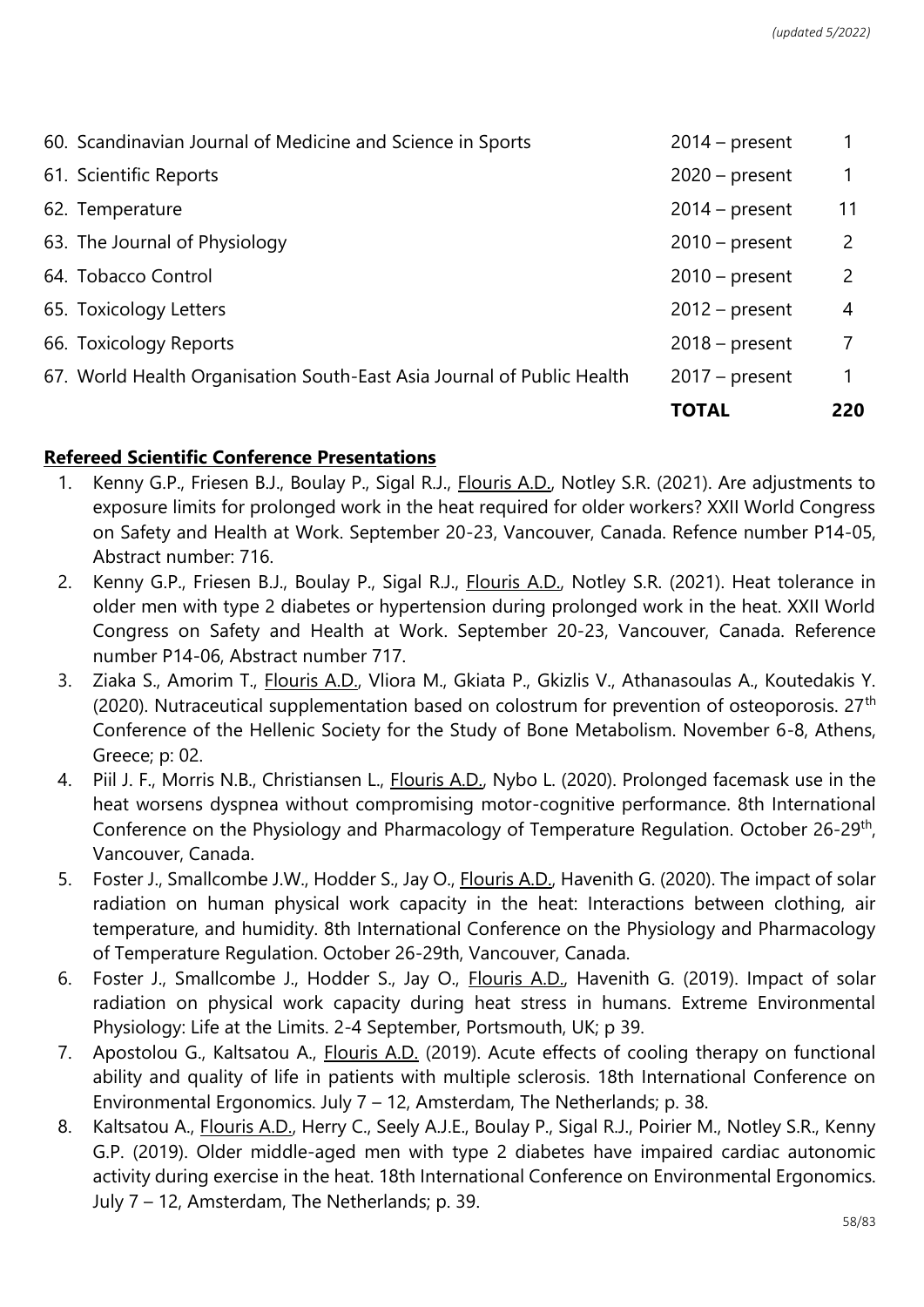- 9. Foster J., Smallcombe J., Hodder S., Jay O., Flouris A.D., Havenith G. (2019). Electric fans and physical work capacity during heat stress: Impact of air temperature, humidity, and clothing. 18th International Conference on Environmental Ergonomics. July 7 – 12, Amsterdam, The Netherlands; p. 51.
- 10. Ioannou L.G., Tsoutsoubi L., Mantzios K., Gkikas G., Agaliotis G., Dallas C.N., Nybo L., Flouris A.D. (2019). Thermophysiological responses and heat-induced labour loss in agriculture. 18th International Conference on Environmental Ergonomics. July 7 – 12, Amsterdam, The Netherlands; p. 67.
- 11. Kaltsatou A., Flouris A.D., Herry C., Notley S.R., Seely A.J.E., Wright Beatty H., Kenny G.P. (2019). Age differences in cardiac autonomic modulation during intermittent exercise in the heat. 18th International Conference on Environmental Ergonomics. July 7 – 12, Amsterdam, The Netherlands; p. 98.
- 12. Poirier M.P., Notley S.R., Friesen B.J., Malcolm J., Sigal R.J., Flouris A.D., Kenny G.P. (2019). Thermal and cardiovascular strain in middle-aged adults with and without type 2 diabetes during a brief exposure to hot-dry heat. 18th International Conference on Environmental Ergonomics. July 7 – 12, Amsterdam, The Netherlands; p. 108.
- 13. Nybo L., Flouris A.D., Morabito M., Messeri A., Casanueva A., Kotlarski S., Spirig C., Schwierz C., Tofttum J., Daanen H., Steenhoff H., Kingma B., Gao C. (2019). Personalized heat warning - alert and advising systems for improved health. 18th International Conference on Environmental Ergonomics. July 7 – 12, Amsterdam, The Netherlands; p. 146.
- 14. Smallcombe J., Foster J., Hodder S., Jay O., Flouris A.D., Havenith G. (2019). Quantifying physical work capacity in the heat: one hour versus full-day heat exposure. 18th International Conference on Environmental Ergonomics. July 7 – 12, Amsterdam, The Netherlands; p. 149.
- 15. Ioannou L.G., Tsoutsoubi L., Mantzios K., Flouris A.D. (2019). A free software to predict heat strain according to the ISO 7933:2018. 18th International Conference on Environmental Ergonomics. July 7 – 12, Amsterdam, The Netherlands; p. 172.
- 16. Dinas P.C., Krase A., Nintou E., Georgakopoulos A., Granzotto M., Metaxas M., Karachaliou E., Rossato M., Vettor R., Georgoulias P., Jamurtas A.Z., Koutsikos J., Athanasiou K., Ioannou L.G., Gkiata P., Carrillo A.E., Koutedakis Y., Metsios G.S., Sotto Mayor T., Chatziioannou S., Flouris A.D. (2019). Human white-fat thermogenic capacity evaluation via experimental and meta-analysis studies. 18th International Conference on Environmental Ergonomics. July 7 – 12, Amsterdam, The Netherlands; p. 177.
- 17. Alves P.G., Vale J.P., Flouris A.D., Sotto Mayor T. (2019). Air conditioning needs of workers in longhaul trucks can be substantially reduced with high-reflectivity paints, enabling important fuel savings in the European transportation sector. 18th International Conference on Environmental Ergonomics. July 7 – 12, Amsterdam, The Netherlands; p. 198.
- 18. Vale J.P., Alves P.G., Flouris A.D., Sotto Mayor T. (2019). High-reflectivity paints reduce air conditioning needs of workers in long-haul trucks during the summer. 18th International Conference on Environmental Ergonomics. July 7 – 12, Amsterdam, The Netherlands; p. 200.
- 19. Morris N.B., Levi M., Morabito M., Messeri A., Ioannou L.G., Flouris A.D., Pogačar T., Kajfež Bogataj L., Nybo L. (2019). Health over wealth: formalised feedback concerning occupational heat stress across multiple European industries. 18th International Conference on Environmental Ergonomics. July 7 – 12, Amsterdam, The Netherlands; p. 263.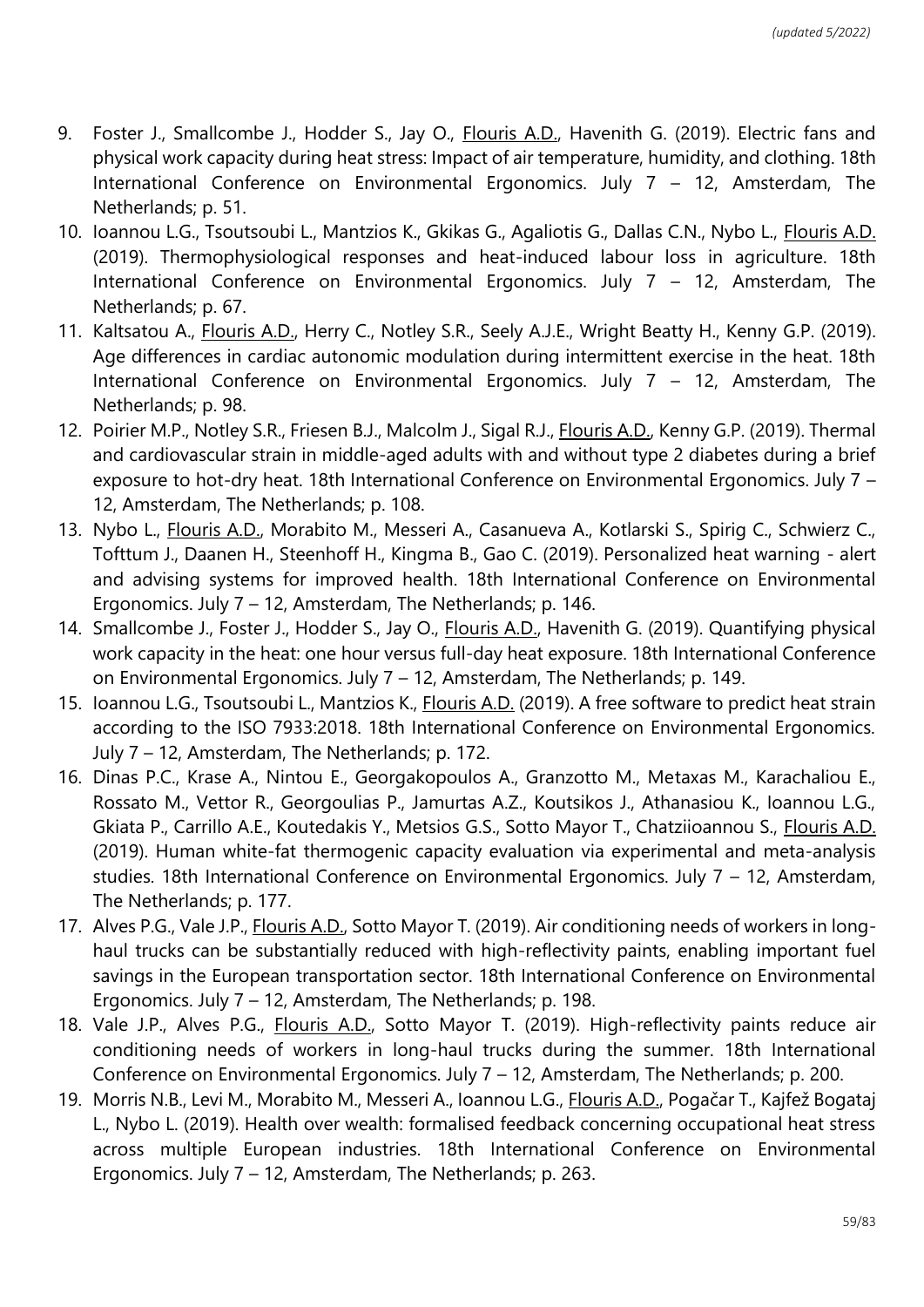- 20. Vliora M., Grillo E., Sakellariou E., Mitola S., Flouris A.D. (2019). Irisin reduces the metabolic rate of beige adipocytes. 9th Conference of the Greek Society for Biochemistry and Physiology of Exercise. October 18-20, Thessaloniki, Greece; p: 11.
- 21. Kapnia A., Tsoutsoubi L., Gkiata P., Ioannou L.G., Koutedakis Y., Gerodimos V., Flouris A.D. (2019). Skin temperature and exercise performance after passive rest in a cool environment. 9th Conference of the Greek Society for Biochemistry and Physiology of Exercise. October 18-20, Thessaloniki, Greece; p: 11.
- 22. Agaliotis G., Ioannou L.G., Tsoutsoubi L., Mantzios K., Gkikas G., Dallas C.N., Nybo L., Flouris A.D. (2019). Loss of productivity and thermophysiological responses in agriculture under the heat. 9th Conference of the Greek Society for Biochemistry and Physiology of Exercise. October 18-20, Thessaloniki, Greece; p: 12.
- 23. Dinas P.C., Krase A., Nintou E., Georgakopoulos A., Granzotto M., Metaxas M., Karachaliou E., Rossato M., Vettor R., Georgoulias P., Jamurtas A.Z., Koutsikos J., Athanasiou K., Ioannou L.G., Gkiata P., Carrillo A.E., Koutedakis Y., Metsios G.S., Sotto Mayor T., Chatziioannou S., Flouris A.D. (2019). Thermogenic capacity of human white fat: the actual picture. 9th Conference of the Greek Society for Biochemistry and Physiology of Exercise. October 18-20, Thessaloniki, Greece; p: 13.
- 24. Pravednikova A. E., Witkowicz A., Vliora M., Nintou E., Sakellariou P., Gkiata P., Barmpa E., Bargiota A., Bell A., Vernail V., Kerchev V. V., Schirtladze M. R., Larina S. N., Bogdanski P., Szulinska M., Ruchała M., Czepczynski R., Kowalska A., Karabon L., Shidlovskii Y. V., Flouris A. D. (2019). Potential role of UCP1 gene variants in cardiometabolic disease development. 44th Congress of the Federation of European Biochemistry Society (FEBS). 6-11 July, Krakow, Poland; p: 02-008.
- 25. Dinas P., Georgakopoulos A., Nintou E., Krase A., Metaxas M., Athanasiou K., Koutsikos J., Georgoulias P., Koutedakis Y., Chatziioannou S., Flouris A.D. (2018). Human white adipose tissue activity assessed via positron emission tomography/computed tomography is positively associated with habitual physical activity. 8th Conference of the Greek Society for Biochemistry and Physiology of Exercise. October 19-21, Thessaloniki, Greece; p: 24.
- 26. Krase A., Terzis G., Sakkas G., Tsianas N., Liakos D., Flouris A.D. (2018). Changes in vastus lateralis muscle architecture after 7 months of intradialytic exercise training in end stage renal disease patients. 8th Conference of the Greek Society for Biochemistry and Physiology of Exercise. October 19-21, Thessaloniki, Greece; p: 90.
- 27. Gkiata P., Friesen B.J., Herry C., Seely A.J.E., Notley S., Kenny G.P., Flouris A.D. (2018). Heart rate variability during treatment delays of 5, 20 and 40 minutes for exertional heat stress when immediate response is impossible. 8th Conference of the Greek Society for Biochemistry and Physiology of Exercise. October 19-21, Thessaloniki, Greece; p: 100.
- 28. Nintou E., Dinas P., Phychou D., Granzotto M., Rossato M., Vettor R., Jamurtas A., Koutedakis Y., Metsios G., Flouris A.D. (2018). Associations of fat mass and physical activity with natriuretic peptide receptor a in subcutaneous adipose tissue in healthy men. 8th Conference of the Greek Society for Biochemistry and Physiology of Exercise. October 19-21, Thessaloniki, Greece; p: 111.
- 29. Vliora M., Nintou E., Sakellariou P., Gkiata P., Ioannou L. Dinas P., Flouris A.D. (2018). Relationship between the A-3826G polymorphism of the UCP1 gene with physical activity in patients with cardio-metabolic disease. 8th Conference of the Greek Society for Biochemistry and Physiology of Exercise. October 19-21, Thessaloniki, Greece; p: 28.
- 30. Ioannou L.G., Tsoutsoumbi L., Gkiata P., Mantzios K., Flouris A.D. (2018). The science of physics supports exercise physiology: a new software to protect athletes' health and performance. 8th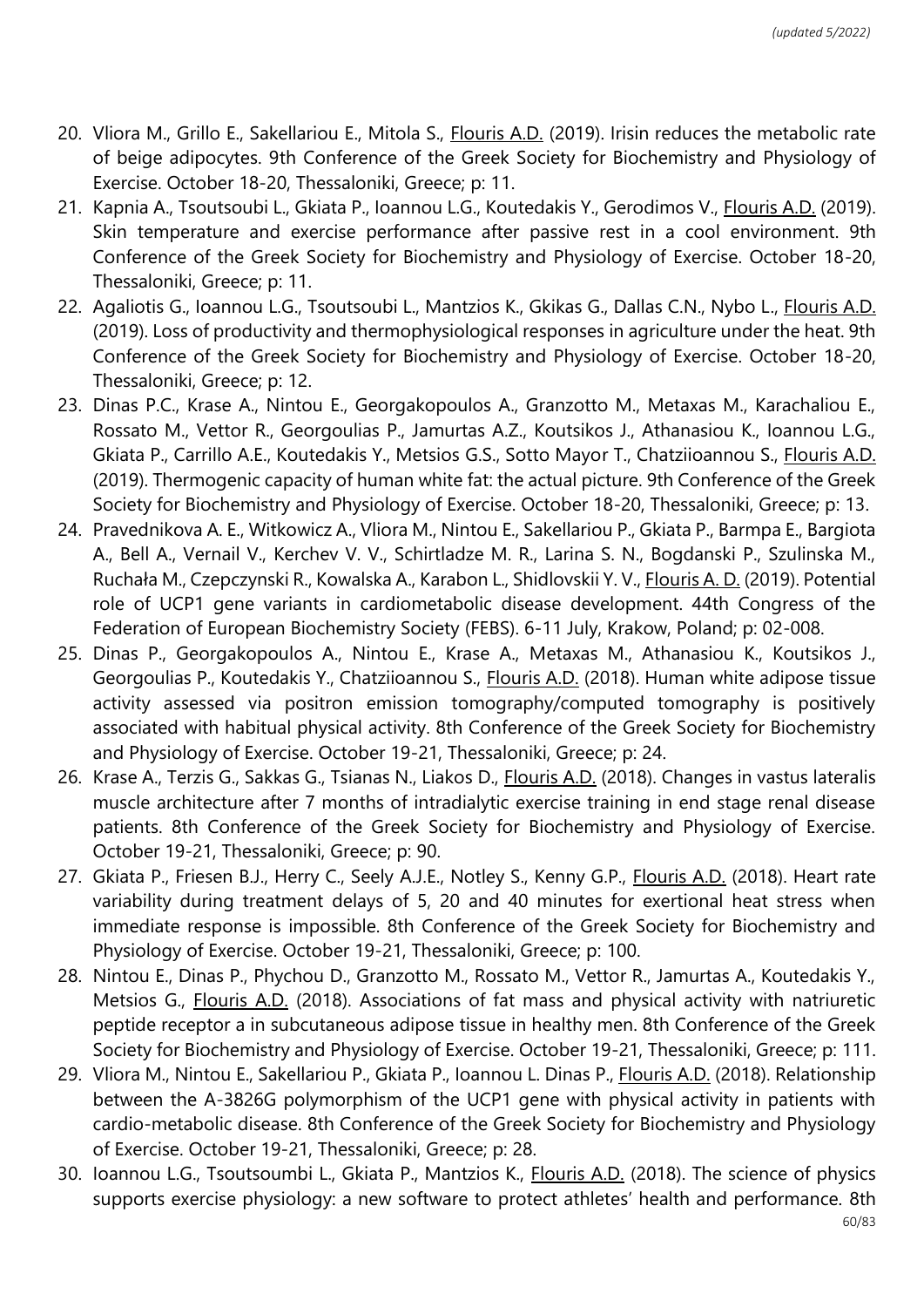Conference of the Greek Society for Biochemistry and Physiology of Exercise. October 19-21, Thessaloniki, Greece; p: 47.

- 31. Mantzios K., Ioannou L.G., Flouris A.D. (2018). Development and reliability of a new system for the evaluation of sweat rate. 8th Conference of the Greek Society for Biochemistry and Physiology of Exercise. October 19-21, Thessaloniki, Greece; p: 40.
- 32. Tsoutsoubi L., Ioannou L.G., Vliora M., Dallas C.N., Mantzios K., Gkiata P., Nintou E., Amorim T., Sfakianakis K., Dolapsaki E., Kidonaki E., *Flouris A.D.* (2018). Occupational heat stress and strain in the tourism industry. 8th Conference of the Greek Society for Biochemistry and Physiology of Exercise. October 19-21, Thessaloniki, Greece; p: 79.
- 33. Dallas K., Ioannou L.G., Nintou E., Dinas P., Koutedakis Y., *Flouris A.D.* (2018). Impact of idleness on esophageal and muscle temperature following a standard warmup protocol. 8th Conference of the Greek Society for Biochemistry and Physiology of Exercise. October 19-21, Thessaloniki, Greece; p: 97.
- 34. Misailidi M., Papakonstantinou C., Koutedakis Y., Flouris A.D. (2018). Impact of precooling on thermoregulatory and performance indices in adolescent tennis athletes under high heat stress conditions. 8th Conference of the Greek Society for Biochemistry and Physiology of Exercise. October 19-21, Thessaloniki, Greece; p: 36.
- 35. Gkiata P., Flouris A.D., Friesen B.J., Herry C., Seely A.J.E., Notley S., Kenny G.P. (2018). Heart rate variability dynamics during treatment for exertional heat stress when immediate response is not possible. 7th International Meeting of Physiology and Pharmacology of Temperature Regulation. October 7-12, Split, Croatia; p: 89.
- 36. Carrillo A.E., Herry C., Poirier M., Friesen B., Notley S., Flouris A.D., Seely A.J.E., Kenny G.P. (2018). Sensitivity of heart rate variability in older adults is improved following a summer in a humid continental climate. 7th International Meeting of Physiology and Pharmacology of Temperature Regulation. October 7-12, Split, Croatia; p: 96.
- 37. Flouris A.D. (2018). Impacts of occupational heat strain on health and productivity. 7th International Meeting of Physiology and Pharmacology of Temperature Regulation. October 7- 12, Split, Croatia; p: 103.
- 38. Foster J., Smallcombe J., Hodder S., Jay O., *Flouris A.D.*, Griggs K., Dorman L. (2018). Assessing physical work capacity and performance loss during heat stress using a cardiovascular strain limit model. 7th International Meeting of Physiology and Pharmacology of Temperature Regulation. October 7-12, Split, Croatia; p: 104.
- 39. Morris N., Jay O., Flouris A.D., Kjellstrom T., Casanueva A., Gao C., Foster J., Havenith G., Nybo L. (2018). Sustainable solutions to mitigate environmental heat stress – occupational and global health perspectives. 7th International Meeting of Physiology and Pharmacology of Temperature Regulation. October 7-12, Split, Croatia; p: 108.
- 40. Tsoutsoubi L., Ioannou L.G., Vliora M., Dallas C.N., Mantzios K., Gkiata P., Flouris A.D. (2018). Occupational heat stress and strain in the tourism industry. 7th International Meeting of Physiology and Pharmacology of Temperature Regulation. October 7-12, Split, Croatia; p: 106.
- 41. Morabito M., Messeri A., Orlandini S., Kjellstrom T., Flouris A.D. (2018). HEAT-SHIELD tools for short-term warnings and long-term planning: heat-stress protection strategies to reduce the impact on different working environments and activities. 7th International Meeting of Physiology and Pharmacology of Temperature Regulation. October 7-12, Split, Croatia; p: 100.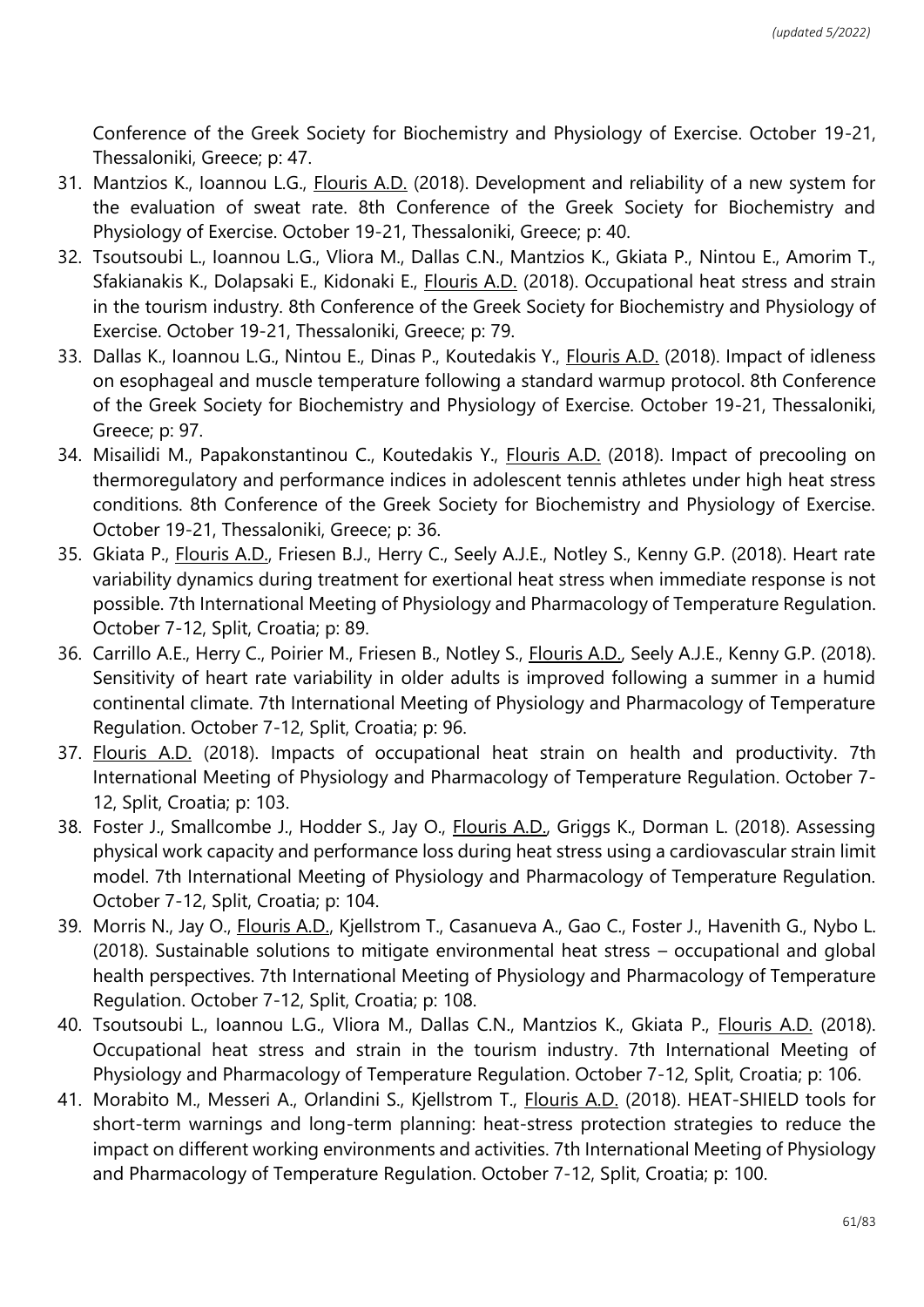- 42. Piil J.F., Lundbye-Jensen J., Christiannsen L., Ioannou L., Tsoutsoubi L., Dallas C., Mantzios K., Flouris A.D., Nybo L. (2018). High prevalence of hypohydration in occupations with heat stress – perspectives for performance in combined cognitive and motor tasks. 7th International Meeting of Physiology and Pharmacology of Temperature Regulation. October 7-12, Split, Croatia; p: 109.
- 43. Ioannou L.G., Tsoutsoubi L., Mantzios K., Gkikas G., Agaliotis G., Koutedakis Y., Samoutis G., Kajfez Bogataj L., Morabito M., Kenny G.K., Havenith G., Gao C., Kjellstrom T., Nybo L., Flouris A.D. (2018). Agricultural heat-induced labour loss: Methodology to quantify and inerventions to mitigate the problem. 7th International Meeting of Physiology and Pharmacology of Temperature Regulation. October 7-12, Split, Croatia; p: 105.
- 44. Mantzios K., Ioannou L.G., Dallas C.N., Flouris A.D. (2018). Thermal strain during sports of prolonged duration. 7th International Meeting of Physiology and Pharmacology of Temperature Regulation. October 7-12, Split, Croatia; p: 122.
- 45. Vliora M., Nintou E., Gkiata P., Barmpa E., Bargiota A., Sakellariou P., Flouris A.D. (2018). The A-3826G polymorphism of the UCP1 gene and the likelihood of cardio-metabolic disease and obesity in Greek individuals. 7th International Meeting of Physiology and Pharmacology of Temperature Regulation. October 7-12, Split, Croatia; p: 154.
- 46. Nintou E., Chatziioannou S., Krase A., Georgakopoulos A., Metaxas M., Koutsikos J., Athanasiou K., Georgoulias P., Vliora M., Gkiata P., Koutedakis Y., Dinas P., Flouris A.D. (2018). Association of human brown and white adipose tissue thermogenic activity with daily environmental temperature exposure. 7th International Meeting of Physiology and Pharmacology of Temperature Regulation. October 7-12, Split, Croatia; p: 158.
- 47. Poirier M.P., Notley S.R., Gagnon D., McGinn R.R., Friesen B.J., Flouris A.D., Kenny G.P. (2018). Defining acceptable cold-water immersion times for the treatment of exertional hyperthermia when rectal temperature measurements are not available. Experimental Biology. 21-25 April, San Diego, California; p: 362.
- 48. Kenny G.P., Flouris A.D., Brosseau L., Dervis S., and Notley S.R. (2018). Characterizing heat stress and strain in electric utility workers by means of a questionnaire. Experimental Biology. 21-25 April, San Diego, California; p: 207.
- 49. Casanueva A., Kotlarski S., Spirig Ch., Fischer A.M., Flouris A.D., Kjellstrom T., Lemke B., Nybo L., Schwierz C., Liniger M.A. (2018). Heat stress in a changing climate: a pan-European perspective. 7th International Conference on the Physiology and Pharmacology of Temperature Regulation. 7-12 October, Split, Croatia.
- 50. Casanueva A., Kotlarski S., Fischer A.M., *Flouris A.D., Kjellstrom T., Lemke B., Nybo L., Schwierz C.,* Liniger M.A. (2018). Climate change projections of heat stress in Europe and impacts on labour productivity. European Conference for Applied Meteorology and Climatology. 3-7 September, Budapest, Hungary.
- 51. Asimoglou P., Petmezas S., Flouris A.D. (2017). Analysis of the Trojan war combat fighting. International Congress on Soldiers' Physical Performance. 28 November - 1 December, Melbourne, Australia; p: 61.
- 52. Petmezas S., Asimoglou P., Koutedakis Y., Fatouros I., Giakas G., Jamurtas A.Z., Wardle K., Wardle D., Flouris A.D. (2017). International Congress on Soldiers' Physical Performance. 28 November - 1 December, Melbourne, Australia; pp: 151–152.
- 53. Ioannou L.G., Tsoutsoubi L., Samoutis G., Bogataj L.K., Kenny G.P., Nybo L., Kjellstrom T., *Flouris* A.D. (2017). Time-motion analyses as a novel approach for evaluating the impact of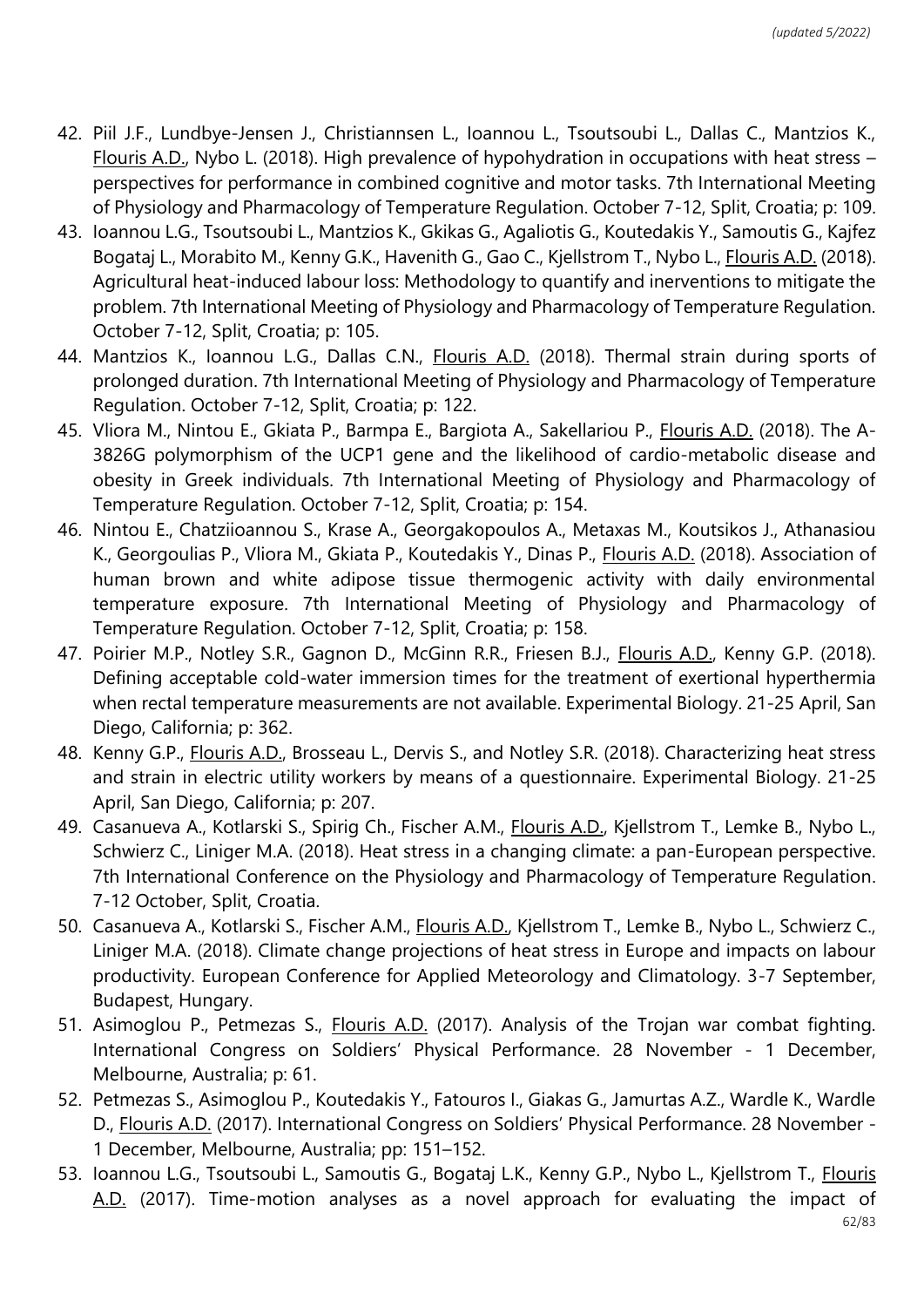environmental heat exposure on labor loss in agriculture workers. 17th International Conference on Environmental Ergonomics. November 12 – 18, Kobe, Japan; p: 184.

- 54. Vliora M., Dinas P.C., Ioannou L.G., Nintou E., Granzotto M., Rossato M., Vettor R., Jamurtas A.Z., Koutedakis Y., Metsios G.S., Flouris A.D. (2017). Seasonal changes in environmental temperature increase UCP1 in subcutaneous white adipocytes. 17th International Conference on Environmental Ergonomics. November 12 – 18, Kobe, Japan; p: 149.
- 55. Ioannou L.G., Tsoutsoubi L., Giorkas V., Spiropoulos G., Nybo L., Flouris A.D. (2017). Physical demands and hydration status of grape-picking workers in Europe. 17th International Conference on Environmental Ergonomics. November 12 – 18, Kobe, Japan; p: 107.
- 56. Amorim T., Ioannou L.G., Samoutis G., Flouris A.D. (2017). Incidence of heat waves in Cyprus and its association with mortality. 17th International Conference on Environmental Ergonomics. November 12 – 18, Kobe, Japan; p: 104.
- 57. Tsoutsoubi L., Ioannou L.G., Nintou E., Gkiata P., Cheung S.S., Flouris A.D. (2017). Influence of thermal balance on reactive hyperaemia. 17th International Conference on Environmental Ergonomics. November 12 – 18, Kobe, Japan; p: 103.
- 58. Ciuha U., Gliha M., Pogačar T., Bogataj L.K., Nybo L., Flouris A.D., Kjellstrom T., Mekjavic I. (2017). Heat shield project: The effect of a summer heat wave on the productivity in an automobile-parts manufacturing plant. 17th International Conference on Environmental Ergonomics. November 12 – 18, Kobe, Japan; p: 26.
- 59. Gkiata P., Cheung S.S., Flouris A.D. (2017). Effects of cryotherapy on diabetic peripheral neuropathy symptoms: a case study. 17th International Conference on Environmental Ergonomics. November 12 – 18, Kobe, Japan; p: 19.
- 60. Nintou E., Krase A., Metaxas M., Pianou N., Georgakopoulos A., Chatziioannou S., Georgoulias P., Koutsikos J., Athanasiou K., Amorim T., Vliora M., Moldovan O., Stasinopoulos Y., Koutedakis Y., Dinas P., Flouris A.D. (2017). Brown adipose tissue activity is associated with the environmental temperature of the last week independently of physical activity levels in healthy men: preliminary evidence. 7th Conference of the Greek Society for Biochemistry and Physiology of Exercise. October 20-22, Athens, Greece; p: 80.
- 61. Amorim T., Ioannou L.G., Samoutis G., Flouris A.D. (2017). Association between heat waves and mortality in Cyprus. 7th Conference of the Greek Society for Biochemistry and Physiology of Exercise. October 20-22, Athens, Greece; p: 24.
- 62. Tsoutsoubi L., Ioannou L.G., Nintou E., Gkiata P. Flouris A.D. (2017). Influence of thermal homeostasis on reactive hyperemia. 7th Conference of the Greek Society for Biochemistry and Physiology of Exercise. October 20-22, Athens, Greece; p: 25.
- 63. Gkiata P.,1 Cheung S.S.,2 Flouris A.D. (2017). Diabetic peripheral neuropathy and cryotherapy: a case study. 7th Conference of the Greek Society for Biochemistry and Physiology of Exercise. October 20-22, Athens, Greece; p: 26.
- 64. Carrillo A.E., Krase A., Nintou E., Georgakopoulos A., Pianou N., Metaxas M., Chatziioannou S., Georgoulias P., Athanasiou K., Koutsikos J., Amorim T., Moldovan O., Stasinopoulos Y., Koutedakis Y., Dinas P., Flouris A.D. (2017). Sympathetic nervous system activation during cold exposure is related to body mass index. 7th Conference of the Greek Society for Biochemistry and Physiology of Exercise. October 20-22, Athens, Greece; p: 27.
- 65. Carrillo A.E., Herry C.L., Poirier M.P., Friesen B.J., Seely A.J.E., Flouris A.D., Wright Beatty H.E., Kenny G.P. (2017). A comparison of heart rate variability between young and older individuals during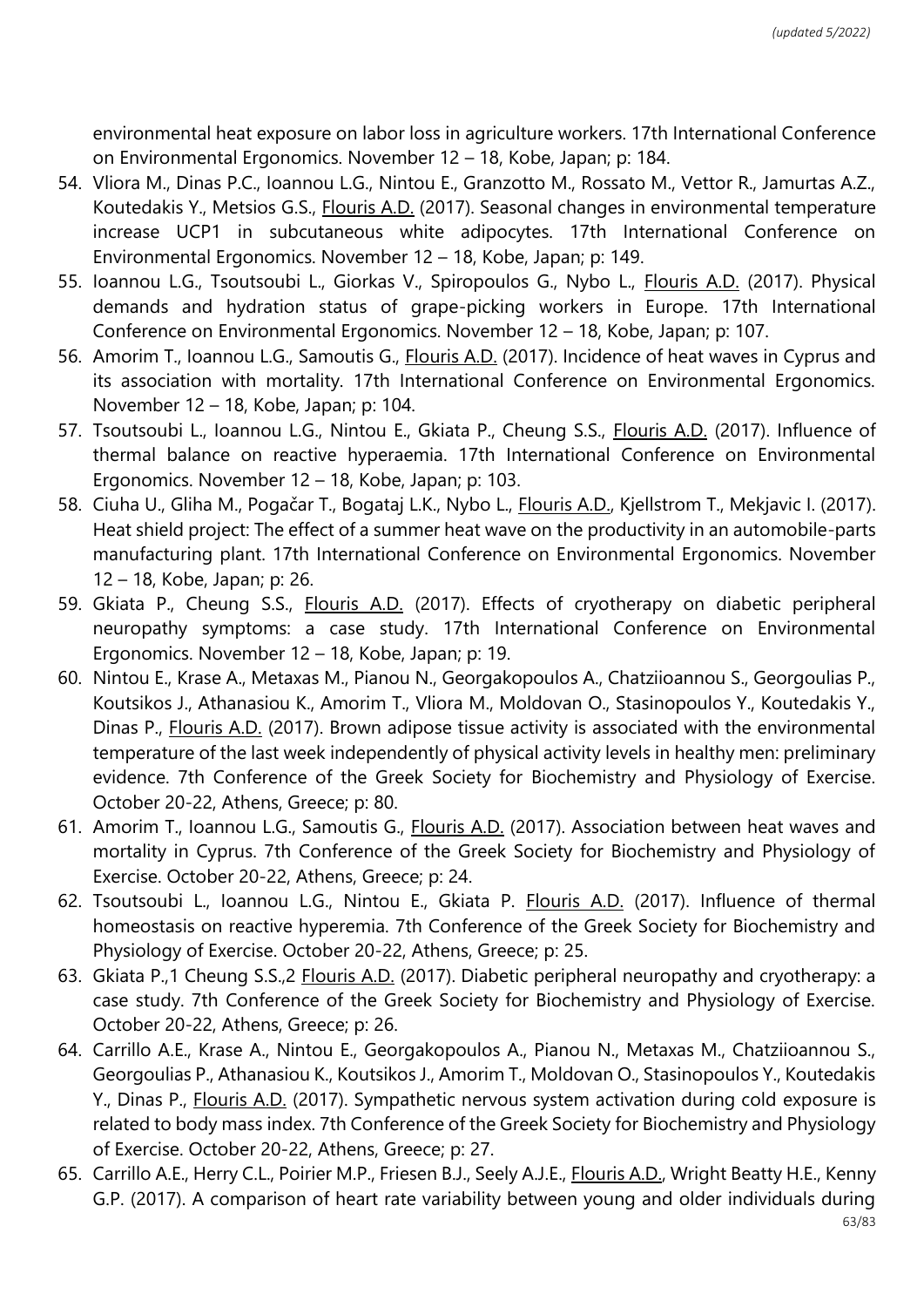dry or humid heat stress. 7th Conference of the Greek Society for Biochemistry and Physiology of Exercise. October 20-22, Athens, Greece; p: 30.

- 66. Krase A., Flouris A.D., Tsianas N., Founta P., Patrikalou E., Karatzaferi C.K., Stefanidis I., Sakkas G. (2017). Effects of cold dialysis on insulin resistance in patients with end-stage renal disease. 7th Conference of the Greek Society for Biochemistry and Physiology of Exercise. October 20-22, Athens, Greece; p: 23.
- 67. Ioannou L.G., Tsoutsoumbi L., Gkiata P., Flouris A.D. (2017). Effects of sports wear technology during submaximal exercise in a hot environment. 7th Conference of the Greek Society for Biochemistry and Physiology of Exercise. October 20-22, Athens, Greece; p: 44.
- 68. Mantzios K., Ioannou L.G., Flouris A.D. (2017). Heat stress during the major athletic events of the last 20 years. Climate Change: local government actions to address a global challenge. June 9- 10, Karditsa, Greece; p: 34.
- 69. Flouris A.D. (2017). Thermal stress in the workplace and its effects on health and productivity. Climate Change: local government actions to address a global challenge. June 9-10, Karditsa, Greece; p: 23.
- 70. Mantzios K., Koutedakis R., Vliora M., Gkiata P., Amorim T., *Flouris A.D.* (2017). Detection of urban heat island in the city of Trikala during a heat wave. Climate Change: local government actions to address a global challenge. June 9-10, Karditsa, Greece; p: 27.
- 71. Mantzios K., Ioannou L.G., *Flouris A.D.* (2017). Environmental heat stress during the major athletic events of the last 20 years: effects of climate change. Climate Change: local government actions to address a global challenge. June 9-10, Karditsa, Greece; p: 33.
- 72. Poirier M.P., Dervis S., Flouris A.D., Kenny G.P. (2016). Whole-body heat loss is enhanced in older adults following a summer in a humid continental climate. Experimental Biology. 2-6 April, San Diego, California; p: 160.
- 73. Meade R.D., Poirier M.P., Flouris A.D., Hardcastle S., Kenny G.P. (2016). Discrepancies in the change in body heat content and core temperature responses during exercise performed under the threshold limit values exposure guidelines. Experimental Biology. 2-6 April, San Diego, California; p: 440.
- 74. Amorim T., Flouris A.D. (2016). Effects of exercise for preventing bone loss during spaceflight. 6th Conference of the Greek Society for Biochemistry and Physiology of Exercise. November 4-7, Athens, Greece; p: 37.
- 75. Tsoutsoubi L., Ioannou L.G., Gkiata P., Kenny G.P., Flouris A.D. (2016). Validity of saliva and sweat specific gravity for the assessment of dehydration during exercise in dry heat. 6th International Meeting of Physiology and Pharmacology of Temperature Regulation. December 5-9, Ljubljana, Slovenia; p: 152.
- 76. Krase A.A., Sakkas G.K., Grigoriou S.S., Tzianas N., Spiropoulos G., Kenny G.P., Flouris A.D. (2016). The effect of cold dialysis on core body temperature and mean skin temperature in hemodialysis patients - correlation with changes in blood pressure. 6th International Meeting of Physiology and Pharmacology of Temperature Regulation. December 5-9, Ljubljana, Slovenia; p: 69.
- 77. Koutedakis R.P., Vliora M., Gkiata P., Amorim T., Flouris A.D. (2016). Urban heat island in the city of Trikala, Greece, during a heat wave: a pilot study. 6th International Meeting of Physiology and Pharmacology of Temperature Regulation. December 5-9, Ljubljana, Slovenia; p: 30.
- 78. Vliora Μ., Dinas P.C., Nintou E., Granzotto M., Rossato M., Vettor R., Valente A., Zacharopoulou A., Carrillo A.E., Davies N.A., Gkiata P., Jamurtas A.Z., Koutedakis Y., Metsios G.S., Flouris A.D.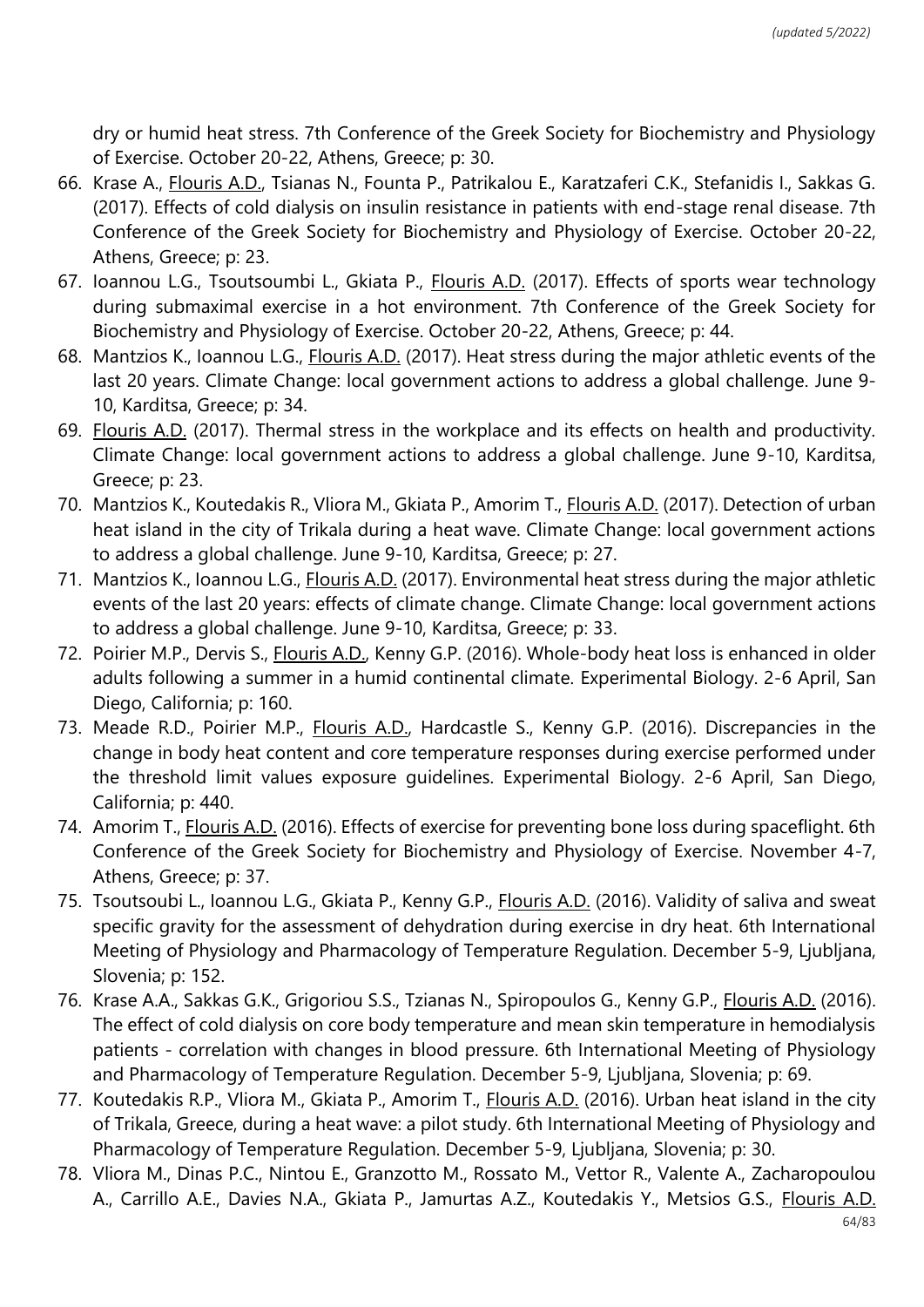(2016). Physical activity levels and browning formation indices of subcutaneous adipose tissue in humans: a cross sectional study. 6th International Meeting of Physiology and Pharmacology of Temperature Regulation. December 5-9, Ljubljana, Slovenia; p: 133.

- 79. Nintou E., Dinas P.C., Vliora Μ., Granzotto M., Rossato M., Vettor R., Valente A., Zacharopoulou A., Carrillo A.E., Davies N.A., Gkiata P., Jamurtas A.Z., Koutedakis Y., Metsios G.S., Flouris A.D. (2016). Chronic exercise and detraining on browning formation of subcutaneous adipose tissue in humans: a randomized controlled trial. 6th International Meeting of Physiology and Pharmacology of Temperature Regulation. December 5-9, Ljubljana, Slovenia; p: 132.
- 80. Amorim T., Ioannou L.G., Spapi F., Flouris A.D. (2016). Association between extreme cold weather temperatures with mortality in Greece. 6th International Meeting of Physiology and Pharmacology of Temperature Regulation. December 5-9, Ljubljana, Slovenia; p: 27.
- 81. Ioannou L.G., Tsoutsoubi L., Havenith G., Tsianos G.I., Flouris A.D. (2016). Psychophysical load during the multistage ultramarathon Marathon des Sables: a case study. 6th International Meeting of Physiology and Pharmacology of Temperature Regulation. December 5-9, Ljubljana, Slovenia; p: 149.
- 82. Ioannou L.G., Tsoutsoubi L., Giorkas V., Samoutis S., Kenny G.P., Nybo L., Kjellstrom T., Flouris A.D. (2016). Heat exposure and irregular work breaks during grape harvesting. 6th International Meeting of Physiology and Pharmacology of Temperature Regulation. December 5-9, Ljubljana, Slovenia; p: 29.
- 83. Gkiata P., Tsoutsoubi L., Ioannou L.G., Koutedakis Y., Flouris A.D. (2016). A non-invasive method to estimate gastrointestinal temperature during exercise in heat. 6th International Meeting of Physiology and Pharmacology of Temperature Regulation. December 5-9, Ljubljana, Slovenia; p: 150.
- 84. Amorim T., Flouris A.D. (2016). Effects of exercise for preventing bone loss during spaceflight. 6th Conference of the Greek Society for Biochemistry and Physiology of Exercise. November 4-7, Athens, Greece; p: 37.
- 85. Amorim T., Ioannou L.G., Spapi F., Flouris A.D. (2016). Extreme weather temperatures and mortality in Greece. 6th Conference of the Greek Society for Biochemistry and Physiology of Exercise. November 4-7, Athens, Greece; p: 66.
- 86. Gkiata P., Tsoutsoubi L., Ioannou L.G., Koutedakis Y., Flouris A.D. (2016). Non-invasive assessement of core temperature during exercise in heat. 6th Conference of the Greek Society for Biochemistry and Physiology of Exercise. November 4-7, Athens, Greece; p: 24.
- 87. Ioannou L.G., Tsoutsoubi L., Giorkas V., Samoutis G., Spiropoulos G., Flouris A.D. (2016). An evaluation of the heat strain experienced by vineyard workers in Cyprus. 6th Conference of the Greek Society for Biochemistry and Physiology of Exercise. November 4-7, Athens, Greece; p: 31.
- 88. Ioannou L.G., Tsoutsoubi L., Giorkas V., Samoutis G., Kenny G.P., Nybo L., Kjellstrom T., Flouris A.D. (2016). Heat exposure and irregular work breaks during vine harvesting. 6th Conference of the Greek Society for Biochemistry and Physiology of Exercise. November 4-7, Athens, Greece; p: 33-34.
- 89. Ioannou L.G., Tsoutsoubi L., Mantzios K., Samoutis G., *Flouris A.D.* (2016). Night-time temperature and mortality from circulatory causes. 6th Conference of the Greek Society for Biochemistry and Physiology of Exercise. November 4-7, Athens, Greece; p: 37-38.
- 90. Krase A.A., Sakkas G.K., Grigoriou S.S., Tzianas N., Spiropoulos S., Kenny G.P., Flouris A.D. (2016). Changes in core body temperature, mean skin temperature, and arterial blood pressure during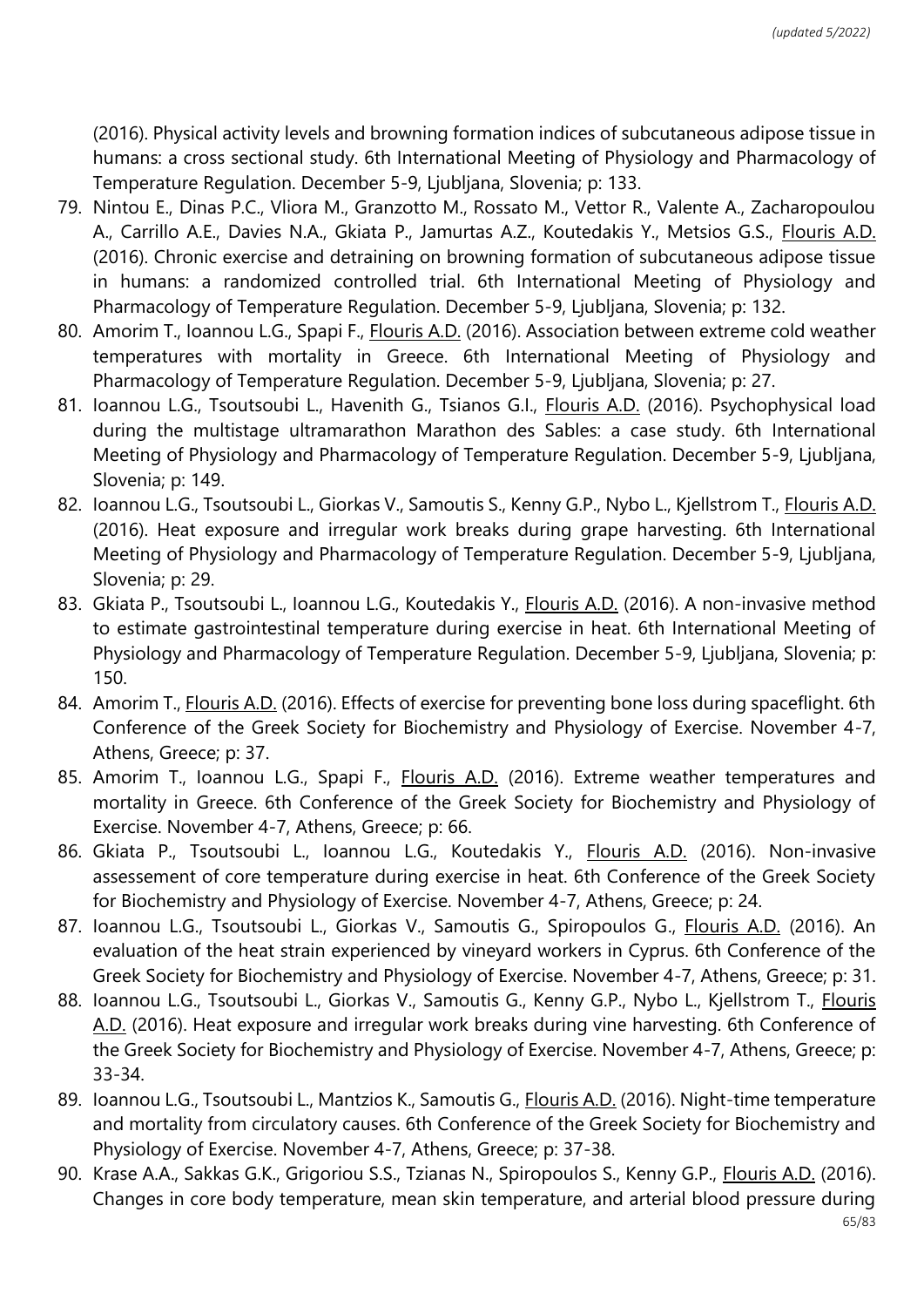hemodialysis with dialysate of varying temperatures. 6th Conference of the Greek Society for Biochemistry and Physiology of Exercise. November 4-7, Athens, Greece; p: 65.

- 91. Mantzios K., Metsios G.S., Kostikas K., Koutedakis Y., Flouris A.D. (2016). Effects of passive smoking on the energy expenditure and behaviour of non-smokers. 6th Conference of the Greek Society for Biochemistry and Physiology of Exercise. November 4-7, Athens, Greece; p: 66-67.
- 92. Mantzios K., Ioannou L.G., Flouris A.D. (2016). Environmental thermal stress during the large athletic events of the past 20 years. 6th Conference of the Greek Society for Biochemistry and Physiology of Exercise. November 4-7, Athens, Greece; p: 29-30.
- 93. Misailidi M., Milona E., Koutedakis Y., Flouris A.D. (2016). Effects of aging on maximum oxygen uptake, energy cost, and sweat rate during aerobic exercise. 6th Conference of the Greek Society for Biochemistry and Physiology of Exercise. November 4-7, Athens, Greece; p: 22-23.
- 94. Tsoutsoubi L., Ioannou L.G., Gkiata P., Kenny G.P., Flouris A.D. (2016). Validity of saliva and sweat specific gravity for the assessment of dehydration during exercise in dry heat. 6th Conference of the Greek Society for Biochemistry and Physiology of Exercise. November 4-7, Athens, Greece; p: 42.
- 95. Tsoutsoubi L., Ioannou L.G., Gkiata P., *Flouris A.D.* (2016). Effects of a short heat acclimation protocol on performance and fatigue during exercise in the heat. 6th Conference of the Greek Society for Biochemistry and Physiology of Exercise. November 4-7, Athens, Greece; p: 25.
- 96. Flouris A.D. (2016). Guidelines for exercise based on environmental conditions for children and adolescents. 28th Meeting of the Hellenic Society for Social Pediatrics and Health Promotion. October 6-9, Trikala, Greece; p95.
- 97. Amorim T., Maia J., Metsios G., *Flouris A.D.*, Wyon M., Machado J., Franklim M., Adubeiro N., Nogueira L., Koutedakis Y. (2016). Bone mineral accrual during puberty and its association with serum levels of growth hormone and insulin-growth factor I in vocational ballet dancers. American Society for Bone and Mineral Research Annual Meeting. October 15-19, Atlanta, USA; p69.
- 98. Kowalska A., Karabon L., Bogdanski P., Czepczynski R., Ruchala M., Frydecka I., Nadolnik L., Yepiskoposyan L., Metsios G., Shidlovskii Y., Flouris A.D. (2016). Multi-national network of excellence for research on genetic predisposition to cardio-metabolic disorders due to UCP1 gene polymorphisms. 5th Polish Congress of Genetics. September 19-22, Września, Poland; p60.
- 99. Amorim T., Durães C., Maia J., Machado J.C., Nogueira L., Adubeiro N., Flouris A.D., Metsios G.S., Marques F., Wyon M., Koutedakis Y. (2016). Genetic variants at the Wnt/B-catenin and oestrogen receptor signalling pathways are associated with low bone mineral density in dancers. European Calcified Tissue Society Conference. 43rd Annual European Calcified Tissue Society Congress. May 14-17, Rome, Italy; P238.
- 100.Amorim T., Humber L.H., Fonolla F.R., Flouris A.D., Metsios G.S., Maia J., Wyon M., Koutedakis Y. (2016). Cortical and trabecular bone analysis of professional dancers using 3D-DXA: a case control study. World Congress on Osteoporosis, Osteoarthritis and Musculoskeletal Diseases. April 14-17, Malaga, Spain; P688.
- 101.Dinas P., Granzotto M., Rossato M., Vettor R., Valente A., Zacharopoulou K., Gkiata P., Phychou D., Jamurtas A., Koutedakis Y., Metsios G., *Flouris A.D.* (2015). The effects of different types of exercise on mRNA expression of UCP1 and PPARa of subcutaneous adipose tisuse in humans: preliminary evidence from a randomized controlled trial. 5th Conference of the Greek Society for Biochemistry and Physiology of Exercise. November 6-7, Athens, Greece; pp: 6-7.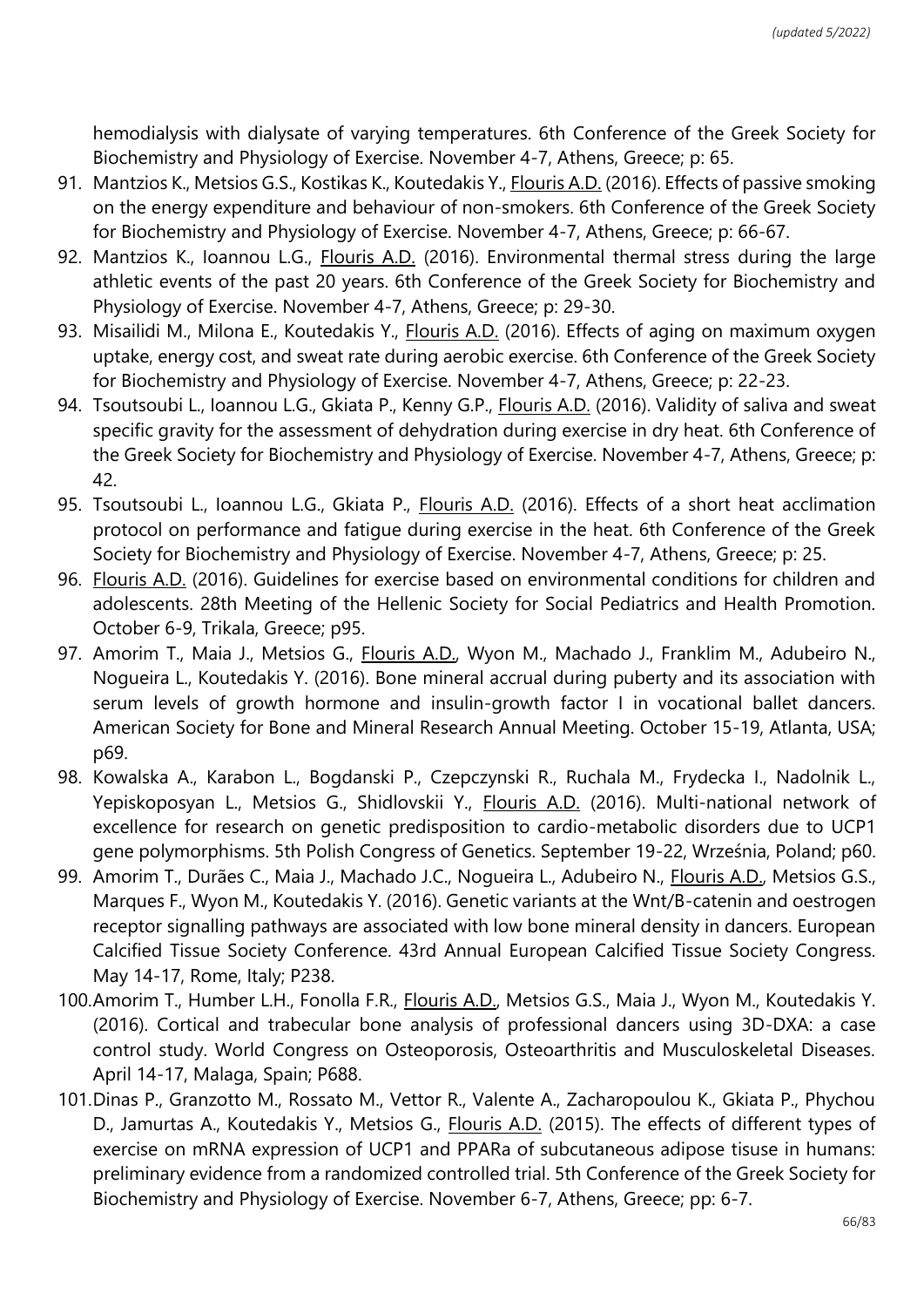- 102.Dinas P., Metsios G., Zacharopoulou K., Gkiata P., Phychou D., Jamurtas A., Koutedakis Y., Flouris A.D. (2015). Equations to predict resting metabolic rate in adult men: sensitivity during exercise programmes and de-training. 5th Conference of the Greek Society for Biochemistry and Physiology of Exercise. November 6-7, Athens, Greece; pp: 1-2.
- 103.Dinas P., Lahart I., Flouris A.D., Koutedakis Y., Svensson P., Boguszewski C., and Metsios G. (2015). The effects of physical activity on PGC-1a and FNDC5 in muscle, circulating irisin, and UCP1 of white adipocytes in humans: a systematic review. 5th Conference of the Greek Society for Biochemistry and Physiology of Exercise. November 6-7, Athens, Greece; p: 21.
- 104.Flouris A.D., Kenny G.P. (2015). Screening criteria for susceptibility to heat stress in individuals aged 31-70 years during exercise in hot environments. 5th Conference of the Greek Society for Biochemistry and Physiology of Exercise. November 6-7, Athens, Greece; p: 4.
- 105.Gkiata P., Dinas P., Carrillo A.E., Jamurtas A.Z., Zacharopoulou K., Psychou D., Metsios G.S., Fatouros I., Koutedakis Y., Flouris A.D. (2015). Effects of different exercise programmes on selected health parameters: a randomized controlled trial. 5th Conference of the Greek Society for Biochemistry and Physiology of Exercise. November 6-7, Athens, Greece; pp: 3-4.
- 106.Ioannou L.G., Tsoutsoumbi L., Tsianos G.I., Jamurtas A.Z., Fatouros I., Flouris A.D. (2015). Effects of aging on mean running velocity during the Marathon des Sables. 5th Conference of the Greek Society for Biochemistry and Physiology of Exercise. November 6-7, Athens, Greece; p: 24.
- 107.Ioannou L.G., Tsoutsoumbi L., Tsianos G.I., Jamurtas A.Z., Fatouros I., Flouris A.D. (2015). Effects of temperature difference between athlete country of origin and race country on mean running velocity during the Marathon des Sables. 5th Conference of the Greek Society for Biochemistry and Physiology of Exercise. November 6-7, Athens, Greece; p: 23.
- 108.Tsoutsoumbi L., Ioannou L.G., Koutedakis Y., *Flouris A.D.* (2015). The need for acclimatization during the World Football Championship 2015 in Brazil. 5th Conference of the Greek Society for Biochemistry and Physiology of Exercise. November 6-7, Athens, Greece; pp: 24-25.
- 109.Ioannou L.G., Tsoutsoumbi L., Koutedakis Y., Tsianos G.I., Flouris A.D. (2015). Psychosomatic stress during the Marathon des Sables. 5th Conference of the Greek Society for Biochemistry and Physiology of Exercise. November 6-7, Athens, Greece; pp: 2-3.
- 110.Tsoutsoumbi L., Ioannou L.G., Jamurtas A.Z., Fatouros I., *Flouris A.D.* (2015). Development and implementation of new methods for evaluation of dehydration. 5th Conference of the Greek Society for Biochemistry and Physiology of Exercise. November 6-7, Athens, Greece; p: 3.
- 111. Poirier M.P., Dervis S., Boulay P., Hardcastle S.G., Sigal R.J., *Flouris A.D., Kenny G.P. (2015). Older* females have a reduced heat loss capacity in dry but no humid heat stress conditions. Canadian Society for Exercise Physiology Annual General Meeting. October 14-17, Hamilton, Ontario, Canada; p: 29.
- 112.Amorim T., Wyon M., Metsios G., Maia J., Machado J., Franklim M., Flouris A.D., Koutedakis Y. (2015). Bone mineral density and nutrition intake in dance students: an international comparison between two vocational dance schools in the UK and Portugal. The 25th International Association of Dance Medicine and Science Annual Conference. October 9-11, Pittsburgh, Pennsylvania, USA; p: 40.
- 113.Amorim T., Wyon M., Metsios G., Maia J., Machado J., Franklim M., Flouris A.D., Koutedakis Y. (2015). Are female dancers at risk of developing low bone mineral density? A systematic review. The 25th International Association of Dance Medicine and Science Annual Conference. October 9-11, Pittsburgh, Pennsylvania, USA; p: 141.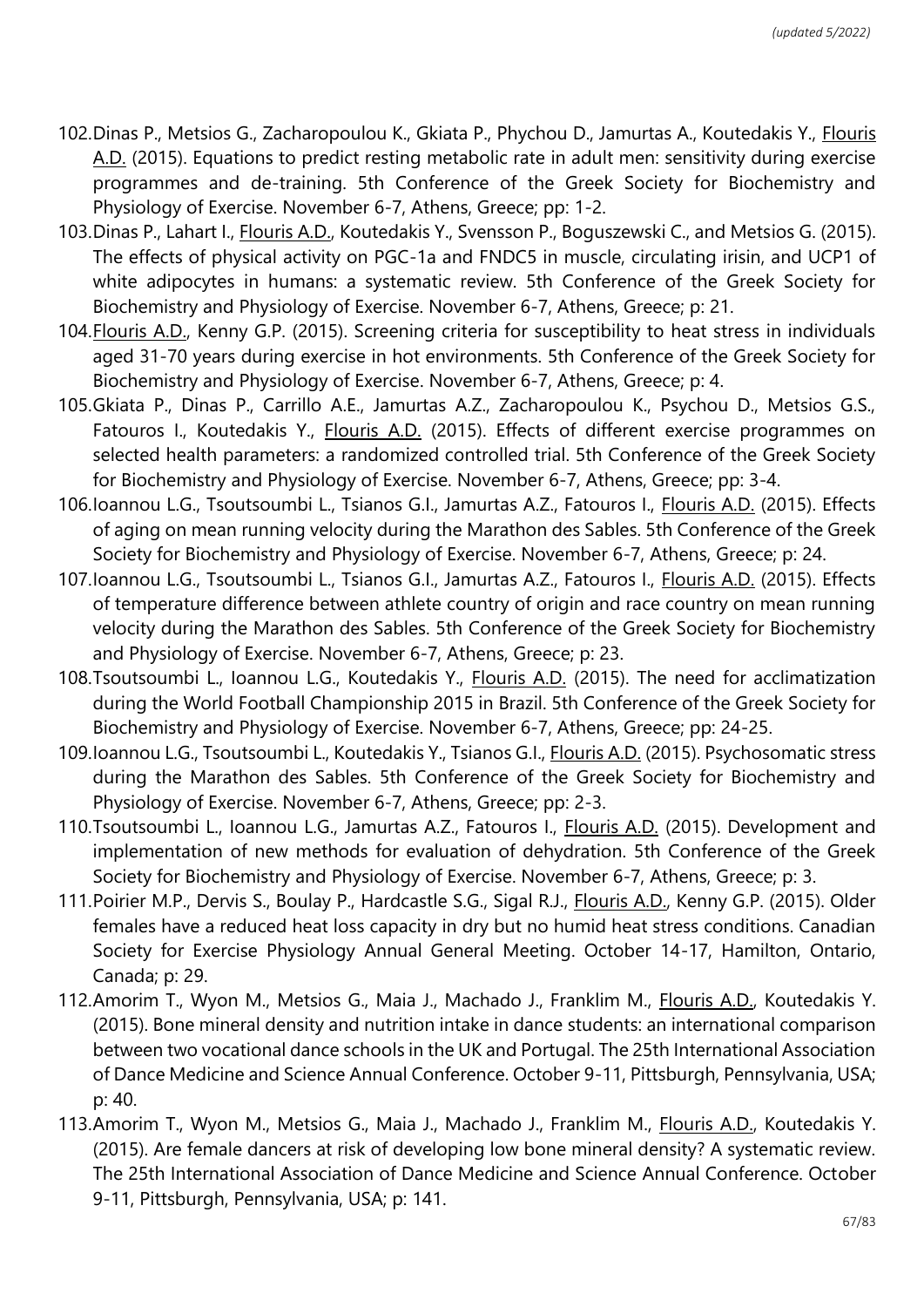- 114.Paull G., McGinn R., Fujii N., Dervis S., Haqani B., Flouris A.D., Kenny G.P. (2015). The influence of metabo- and baroreceptors on postexercise heat loss. Experimental Biology. 28 March - 1 April, Boston, USA; p: 423.
- 115. Nadolnik L.I., Shuriberko A.V., Chumachenko S.S., Andreyev V.P., Flouris A.D. (2015). Effect of dosed physical load on functional activity of brown adipose tissue. 2nd International Scientific Meeting on Metabolic Syndrome: experiments, clinics and therapy. September 30 – October 2, Grodno, the Republic of Belarus; pp: 155-160.
- 116.Metsios G.S., Flouris A.D. (2015). The effects of physical activity on PGC-1a and FNDC5 in muscle, circulating irisin, and UCP1 of white adipocytes. 2nd International Scientific Meeting on Metabolic Syndrome: experiments, clinics and therapy. September 30 – October 2, Grodno, the Republic of Belarus; pp: 113-114.
- 117.Poirier M.P., Friesen B.J., McGinn R., Meade R., Hardcastle S.G., Flouris A.D., Kenny G.P. (2015) The influence of fire and arc-resistant clothing on heat dissipation during work in the heat. American College of Sports Medicine 62nd Annual Meeting, 6th World Congress on Exercise is Medicine® and World Congress on the Basic Science of Exercise Fatigue. May 26-30, San Diego, USA; p: 498.
- 118.Meade R.B., Lauzon M., Poirier M.P., Flouris A.D., Kenny G.P. (2015). An evaluation of the physiological strain experienced by North American electrical utility workers. American College of Sports Medicine 62nd Annual Meeting, 6th World Congress on Exercise is Medicine® and World Congress on the Basic Science of Exercise Fatigue. May 26-30, San Diego, USA; p: 816.
- 119.McGinn R., Flouris A.D., Louie J.C., Hardcastle S.G., Kenny G.P. (2015). Identifying the "danger zone" for individuals performing intermittent work in the heat. American College of Sports Medicine 62nd Annual Meeting, 6th World Congress on Exercise is Medicine® and World Congress on the Basic Science of Exercise Fatigue. May 26-30, San Diego, USA; p: 497-498.
- 120.Kenny G.P., Flouris A.D., Dervis S., Friesen B.J., Sigal R.J., Malcolm J., Poirier M.P. (2015) Older adults experience greater levels of thermal and cardiovascular strain during extreme heat exposures. American College of Sports Medicine 62nd Annual Meeting, 6th World Congress on Exercise is Medicine® and World Congress on the Basic Science of Exercise Fatigue. May 26-30, San Diego, USA; p: 497.
- 121.Davies N.A., Dinas P.C., Valente A., Koutedakis Y., Jamurtas A.Z., Flouris A.D., Ryan E.J., Carrillo A.E. (2015). Analysis of sugar intake and resting energy expenditure in adult males during a 5-week period. American College of Sports Medicine 62nd Annual Meeting, 6th World Congress on Exercise is Medicine® and World Congress on the Basic Science of Exercise Fatigue. May 26-30, San Diego, USA; p: 644.
- 122.Aljaste H., Kuklane K., Heidmets S.S., Aerts J-M., Aljaste H., Annaheim S., Bogerd C.P., Bröde P., de Bruyne G., Flouris A.D., Sotto Mayor T., Rossi R.M. (2015). The effects of air channel construction and design elements on heat transfer characteristics of bicycle helmets for commuters. International Cycling Safety Conference 2015. September 15-16, Hanover, Germany.
- 123.Bröde P., Aerts J.M., De Bruyne G., Mayor T. S., Kuklane K., Fiala D., Annaheim S. A., Bogerd C. P., Flouris A. D., Hursa A., Rossi R. M. (2015). Assessment of thermal discomfort when wearing bicycle helmets – a modelling framework. International Cycling Safety Conference 2015. September 15- 16, Hanover, Germany.
- 124.Kuklane K., Aljaste H., Heidmets S.S., Aerts J-M., Aljaste H., Annaheim S., Bogerd C.P., Bröde P., de Bruyne G., Flouris A.D., Sotto Mayor T., Rossi R.M. (2015). Evaporative resistance of newly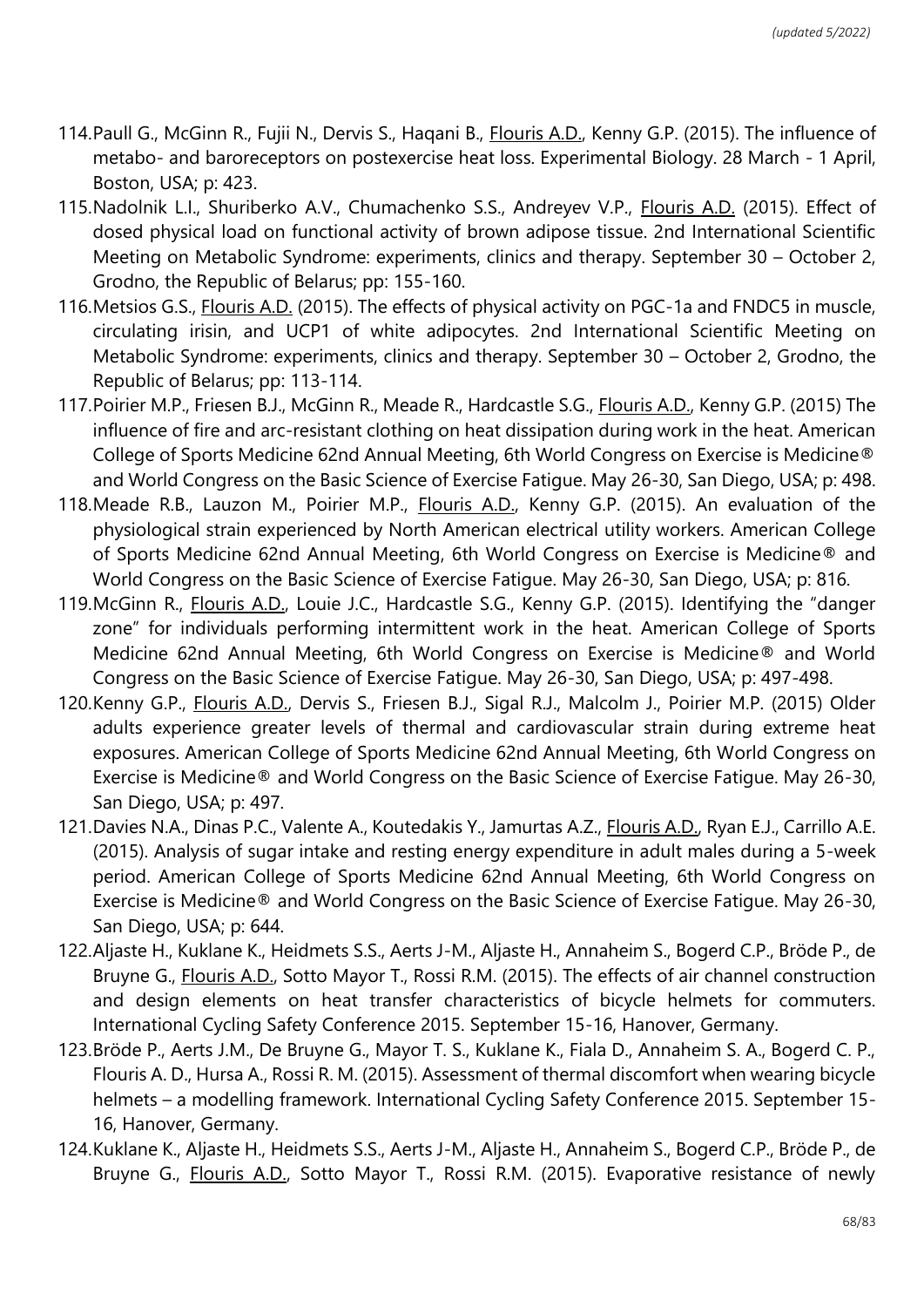designed bicycle helmets. 16th International Conference on Environmental Ergonomics. June 28 – July 3, Portsmouth, United Kingdom.

- 125.Bogerd C.P., Aerts J-M., Annaheim S., Bröde P., de Bruyne G., Flouris A.D., Kuklane K., Sotto Mayor T., Rossi R.M. (2015). Thermal effects of headgear: State-of-the-art and way forward. 16th International Conference on Environmental Ergonomics. June 28 – July 3, Portsmouth, United Kingdom.
- 126.Mitsiadou E., Koutedakis Y., Karatzaferi C.K., Hasandra M., Flouris A.D. (2014). Investigating and coding the perceptions of the Greek population regarding the effect of environmental factors on the symptoms of myalgia. 13th National Conference of Sports Psychology. December 6-7, Trikala, Greece; p: 66.
- 127.Mitsiadou E., Hasandra M., Karatzaferi C.K., Koutedakis Y., Flouris A.D. (2014). Subjective perception of environmental factors as causative agents of myalgia. 15th National Conference of the Panhellenic Federation of Nursing Unions. December 12-14, Kalambaka, Greece; p: 17.
- 128.Spyrou C., Koutedakis Y., Flouris A.D. (2014). Effects of wearing Dri-Fit® fabrics during exercise in a hot environment on performance and physiological indicators: a pilot study. 4th Conference of the Greek Society for Biochemistry and Physiology of Exercise. October 24-26, Trikala, Greece; p: 35.
- 129.Flouris A.D., Webb P., Kenny G.P. (2014). Non-invasive assessment of muscle temperature during rest, exercise, and post-exercise recovery in different environments. 4th Conference of the Greek Society for Biochemistry and Physiology of Exercise. October 24-26, Trikala, Greece; p: 27.
- 130.Mitsiadou E., Koutedakis Y., Karatzaferi C.K., Hasandra M., Flouris A.D. (2014). Subjective perceptions regarding the effects of environmental factors on myalgia symptoms. 4th Conference of the Greek Society for Biochemistry and Physiology of Exercise. October 24-26, Trikala, Greece; pp: 22-23.
- 131.Manthou E., Georgakouli K., Papaspirou K., Gourzi K., Konstantopoulou V., Apostolopoulos A., Zourbanos N., Goudas M., Flouris A.D., Theodorakis Y., Jamurtas A.Z. (2014). Effects of an 8-week exercise programme on somatometric characteristics and energy balance of heavy drinkers. 4th Conference of the Greek Society for Biochemistry and Physiology of Exercise. October 24-26, Trikala, Greece; p: 21.
- 132.Misailidi M., Papakonstantinou C.I., Tzatzarakis M.N., Tsatsakis A.M., Koutedakis Y., Flouris A.D. (2014). Instruments to assess secondhand smoke exposure in large cohorts of never smokers: the smoke scales. 4th Conference of the Greek Society for Biochemistry and Physiology of Exercise. October 24-26, Trikala, Greece; p: 15.
- 133.Varveri D., Smirnios N., Flouris A.D., Karatzaferi C., Sakkas G.S. (2014). Developing and testing an instrument to assess aquaticity in humans. 4th Conference of the Greek Society for Biochemistry and Physiology of Exercise. October 24-26, Trikala, Greece; pp: 42-43.
- 134.Aljaste H., Kuklane K., Heidmets S.S., Aerts J-M., Annaheim S., Bogerd C.P., Bröde P., De Bruyne G., Flouris A.D., Sotto Mayor T., Rossi R.M. (2014). Better bicycle helmets for commuters – evaluation of ventilation. International Cycling Safety Conference. November 18-19, Göteborg, Sweden.
- 135.Dinas P.C., Flouris A.D. (2013). Acute and intermittent effects of secondhand smoke. 11th Conference of the International Society for the Prevention of Tobacco Induced Diseases. December 9-11, Athens, Greece.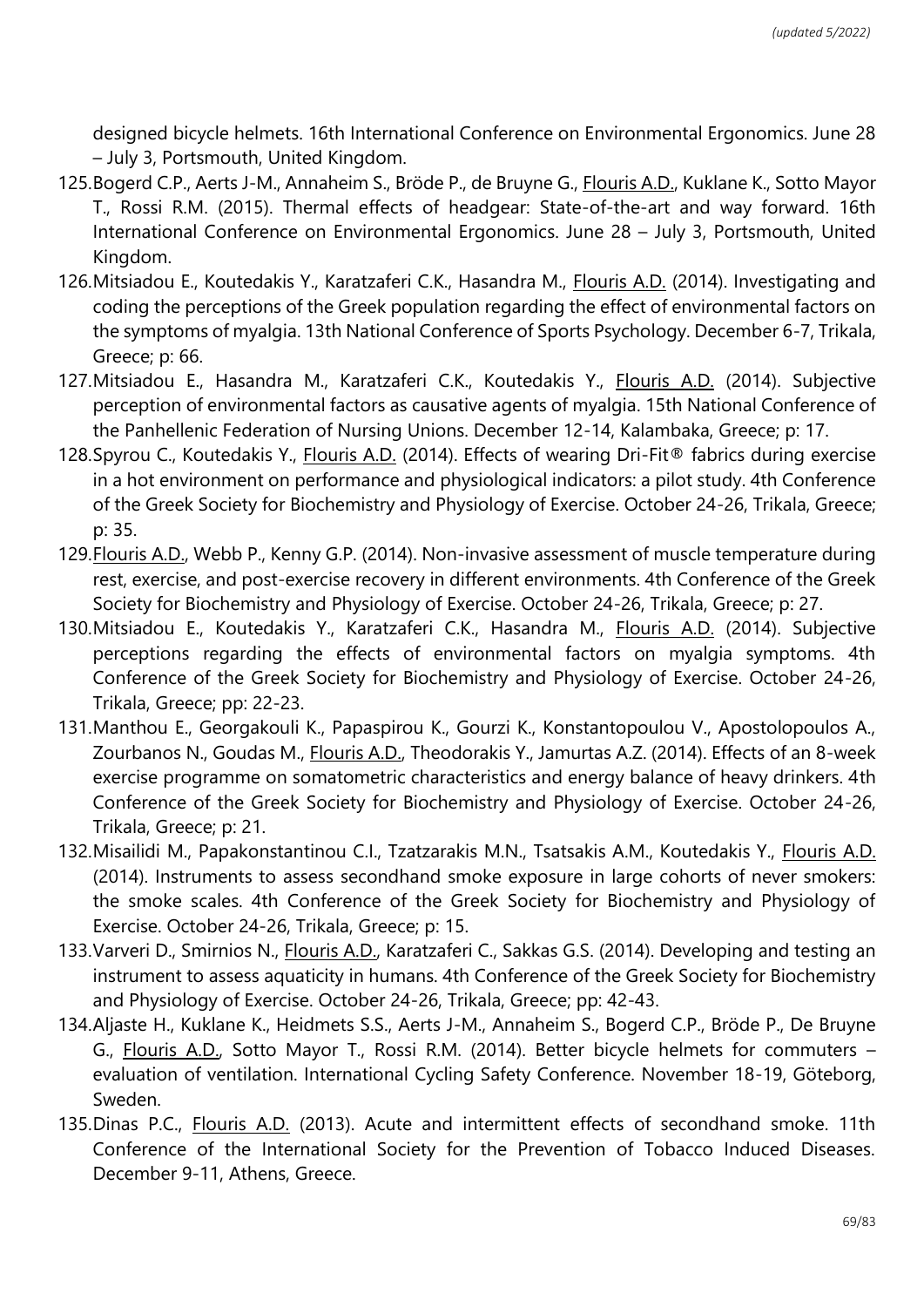- 136.Misailidi M., Papakonstantinou C., Tzatzarakis M.N., Kavvalakis M., Koutedakis Y., Tsatsakis A.M., Flouris A.D. (2013). Design and Implementation of Questionnaires to assess chronic exposure to secondhand smoke in children and adults. 11th Conference of the International Society for the Prevention of Tobacco Induced Diseases. December 9-11, Athens, Greece.
- 137.Hasioti M., Dinas P., Tsitoglou K., Patramani I., Koutedakis Y., Flouris A.D. (2013). Prediction of core temperature during rest, exercise and recovery. 14th Conference of the Northern Greece Physical Education Teachers Association, December 7-8, Thessaloniki, Greece.
- 138.Hasioti M., Dinas P., Jamurtas A.Z., Koutedakis Y., Flouris A.D. (2013). A new prediction of resting metabolic rate. 14th Conference of the Northern Greece Physical Education Teachers Association, December 7-8, Thessaloniki, Greece.
- 139.Hasioti M., Dinas P., Jamurtas A.Z., Koutedakis Y., Georgoulias P., Flouris A.D. (2013). The relationship between physical activity levels and human brown adipose tissue. 14th Conference of the Northern Greece Physical Education Teachers Association, December 7-8, Thessaloniki, Greece.
- 140.Valente A., Jamurtas A.Z., Koutedakis Y., Flouris A.D. (2013). Administration of L-menthol causes increased metabolic heat production in humans. 3rd Conference of the Hellenic Society of Biochemistry and Physiology of Exercise. November 8-9, Athens, Greece. p: 21-22.
- 141.Dinas P., Zacharopoulou K., Vogiatzis E., Dinas E., Gkiata P., Jamurtas A., Koutedakis Y., Flouris A.D. (2013). A new equation to predict resting metabolic rate in adult men. 3rd Conference of the Hellenic Society of Biochemistry and Physiology of Exercise. November 8-9, Athens, Greece. p: 7-8.
- 142.Tsigaras E., Tsitoglou K., Dinas P., Koutedakis Y., Flouris A.D. (2013). Temperature variability: a novel physiological indicator. 3rd Conference of the Hellenic Society of Biochemistry and Physiology of Exercise. November 8-9, Athens, Greece. p: 38.
- 143.Flouris A.D., Poirier M., Bravi A., Wright H.E., Green G., Seely A.J., Kenny G.P. (2013). Autonomic nervous system adaptation to progressive heat acclimation. 3rd Conference of the Hellenic Society of Biochemistry and Physiology of Exercise. November 8-9, Athens, Greece. p: 9.
- 144. Diamanti A., Ramouzi E., Kania E., Misios A., Stafilis C., Sakkas G.K., *Flouris A.D.*, Roka B. (2013). Levels of childhood obesity in elementary school children: a study by the Farkadona Health Centre in collaboration with the University of Thessaly Department of Exercise Science. 3rd Conference of the Hellenic Society of Biochemistry and Physiology of Exercise. November 8-9, Athens, Greece. p: 39.
- 145.Flouris A.D., Dinas P.C., Nikaki A., Jamurtas A.Z., Prassopoulos V., Efthymiadou R., Koutedakis Y., Georgoulias P. (2013). Link between habitual physical activity and brown adipose tissue activity: first human evidence. International Scientific Meeting "Metabolic syndrome: experiment, clinics and therapy". October 23-25, Grodno, the Republic of Belarus, pages: 103-107.
- 146.Valente A., Jamurtas A.Z., Koutedakis Y., Flouris A.D. (2013). Activation of TRPM8 by L-menthol skin and diet treatments: effect on human metabolism and thermoregulation. International Scientific Meeting "Metabolic syndrome: experiment, clinics and therapy". October 23-25, Grodno, the Republic of Belarus, pages: 108-110.
- 147. Nadolnik L.I., Shuriberko A.V., Chumachenko S.S., Flouris A.D. (2013). Brown adipose tissue. Mechanisms of regulation of UCP1 protein function: functions of mitochondria in stress. International Scientific Meeting "Metabolic syndrome: experiment, clinics and therapy". October 23-25, Grodno, the Republic of Belarus, pages: 127-131.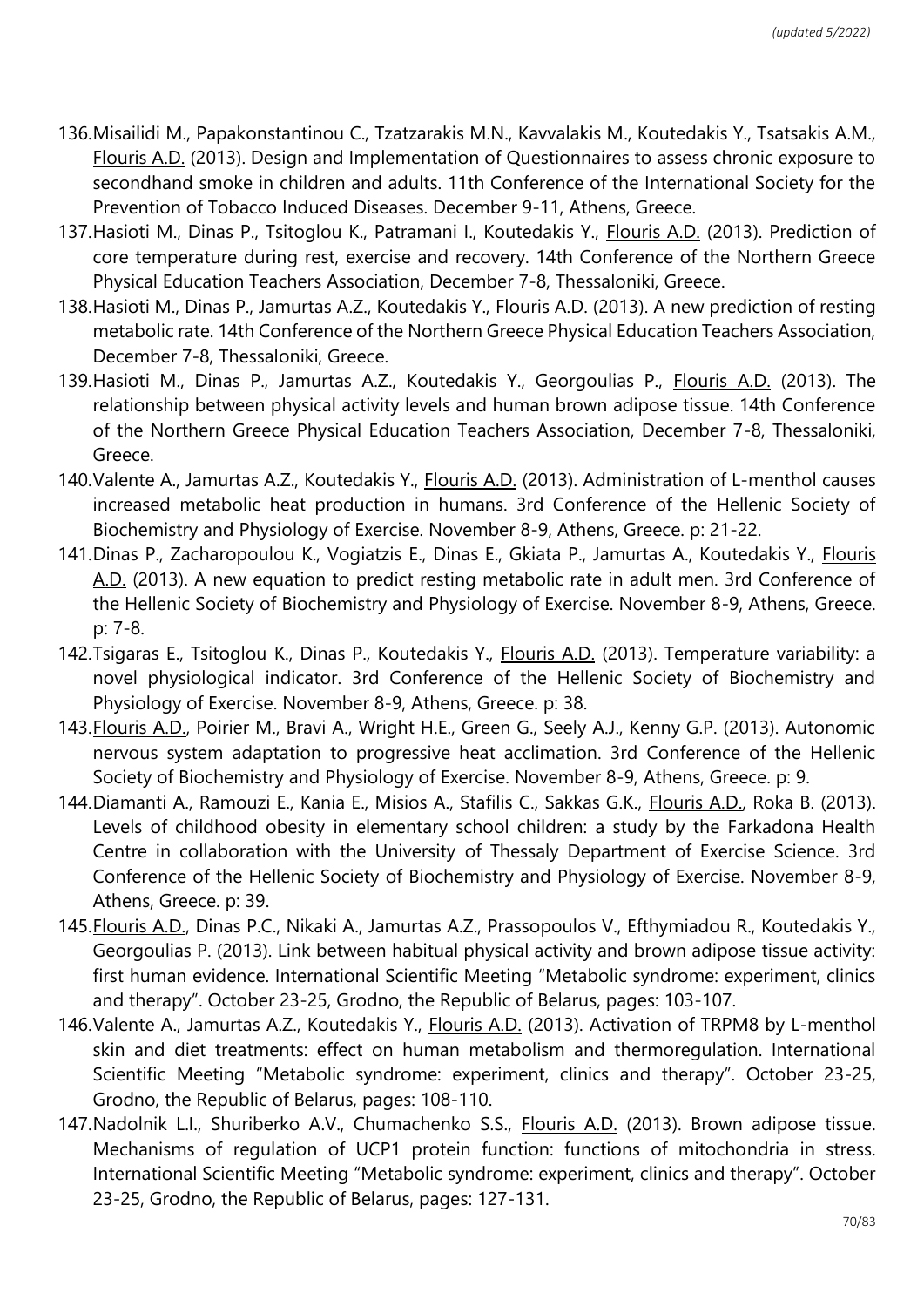- 148.Stapleton J.M., Larose J., Simpson C., Flouris A.D., Kenny G.P. (2013). Do older Canadians store more heat during extreme heat events? Annual Conference of the Canadian Society for Exercise Physiology. October 16-19, Toronto, Canada.
- 149. Chasioti M., Dinas P., Tsitoglou K., Patramani I., Koutedakis Y., *Flouris A.D.* (2013). Prediction of core temperature during rest, exercise and recovery. 14th Hellenic Conference Society of Gymnasts of Northern Greece, December 7-8, Thessaloniki, Greece.
- 150.Chasioti M., Dinas P., Jamurtas A., Koutedakis Y., Flouris A.D. (2013). A new prediction of resting metabolic rate. 14<sup>th</sup> Hellenic Conference Society of Gymnasts of Northern Greece, December 7-8, Thessaloniki, Greece.
- 151. Chasioti M., Dinas P., Jamurtas A., Koutedakis Y., Georgoulias P., Flouris A.D. (2013). The relationship between physical activity levels and human brown adipose tissue.  $14<sup>th</sup>$  Hellenic Conference Society of Gymnasts of Northern Greece, December 7-8, Thessaloniki, Greece.
- 152.Bakosis G., Kavvouras C., Flouris A.D., Rontogiannis G., Jamurtas A., Sideris A., Koutedakis Y. (2013). Evaluation of the Gensini index in middle-aged men with first diagnosis coronary artery disease. Is there a connection with cardiovascular risk factors in the Greek population? 34th Panhellenic Congress of Cardiology. October 10-12, Athens, Greece. p: 151.
- 153.Valente A., Jamurtas A.Z., Theodoropoulou E., Vakonaki E., Christakis-Hampsas M., Pantelakos S., Tzatzarakis M., Tsatsakis A., Flouris A.D. (2013). Metabolic and thermoregulatory effects of skin versus diet L-menthol treatment. 49th Congress of the European Societies of Toxicology. September 1-4, Interlanken, Switzerland, page 416.
- 154.Tzatzarakis M.N., Tsitoglou K.I., Chorti M.S., Poulianiti K.P., Jamurtas A.Z., Koutedakis Y., Flouris A.D., Kyriakakis M., Tsatsakis A. (2013). Acute and short term impact of active and passive tobacco and electronic cigarette smoking on inflammatory markers. 49th Congress of the European Societies of Toxicology. September 1-4, Interlanken, Switzerland, page 417.
- 155.Valente A., Jamurtas A.Z., Koutedakis Y., Flouris A.D. (2013). Acute effect of dietary and skin TRPM8 ion channel stimulation on human thermoregulation and metabolism. International Union of Physiological Societies. July 21-26, Birmingham, UK, p: 617.
- 156.Bröde P., Aerts J.M., Annaheim S., De Bruyne G., Flouris A.D., Kuklane K., Mayor T.S., Otte D., Rossi R.M., Bogerd C.P. (2013). Ergonomische Aspekte bei der Nutzung von Fahrradhelmen - eine Europäische Initiative. In: Gesellschaft für Arbeitswissenschaft (ed.), Chancen durch Arbeits-, Produkt- und Systemgestaltung. 59. Kongress der Gesellschaft für Arbeitswissenschaft (59th Spring Conference of the German Ergonomics Association), FH Niederrhein, Krefeld, 27.02.- 01.03.2013, Dortmund:GfA-Press, ISBN 3-978-3-936804-14-0, pp 685-688.
- 157.Valente A., Jamurtas A.Z., Koutedakis Y., Flouris A.D. (2012). Molecular pathways linking non shivering thermogenesis and obesity. 2nd Annual Conference of the Hellenic Society of Biochemistry and Physiology of Exercise. October 12-13, Athens, Greece, p. 29.
- 158.Dinas P.C., Nikaki A., Georgoulias P., Prassopoulos V., Koutedakis Y., Jamurtas A.Z., Flouris A.D. (2012). The effects of physical activity on brown adipose tissue in humans. 2nd Annual Conference of the Hellenic Society of Biochemistry and Physiology of Exercise. October 12-13, Athens, Greece, p. 22.
- 159.Flouris A.D., Dinas P.C., Tsitoglou K., Patramani I., Koutedakis Y. (2012). Non-invasive prediction of muscle temperature in humans during rest, moderate exercise and recovery. 2nd Annual Conference of the Hellenic Society of Biochemistry and Physiology of Exercise. October 12-13, Athens, Greece, p. 5.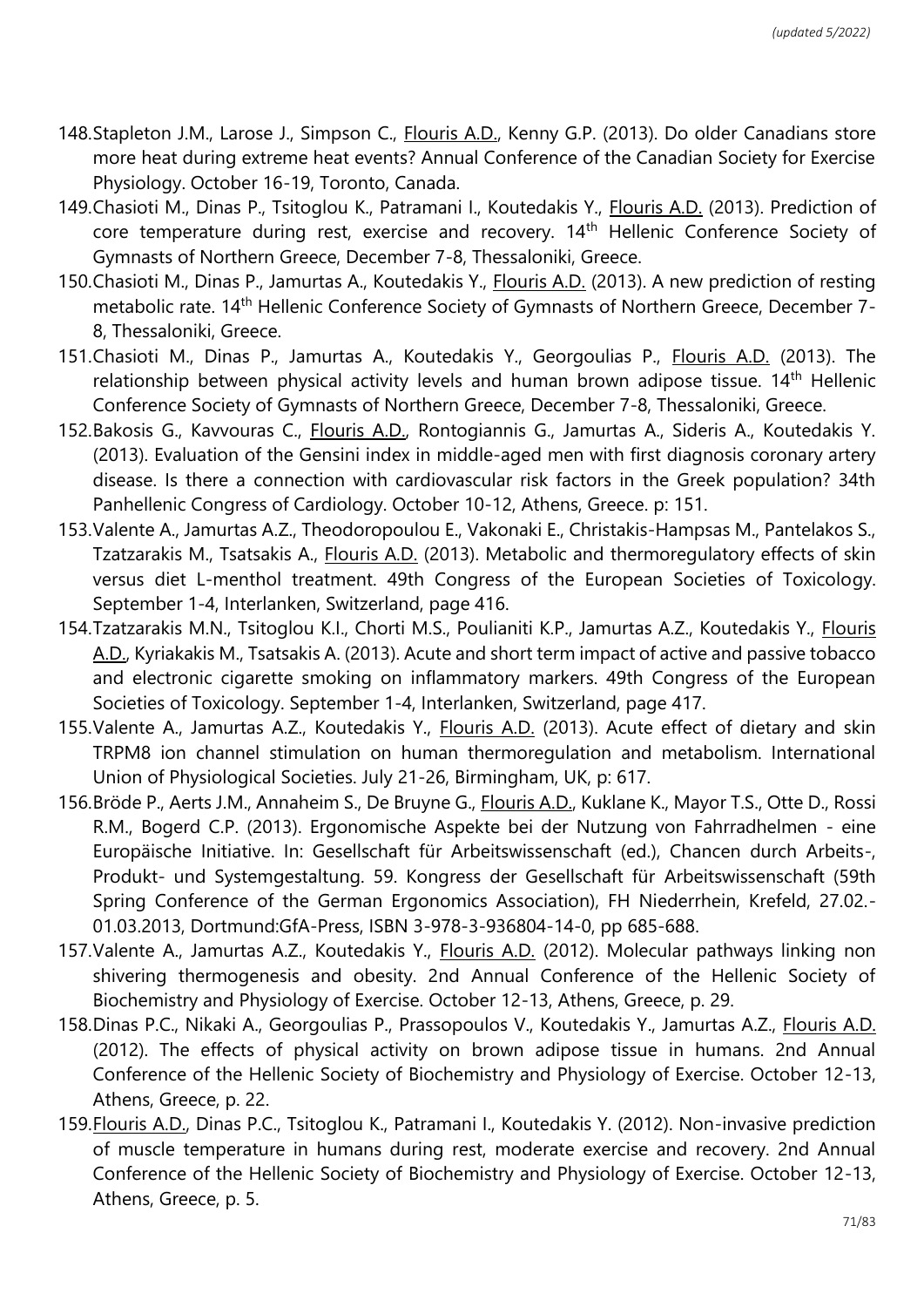- 160.Pachiadakis N., Misailidi M., Zervaki E., Koutedakis Y., Flouris A.D. (2012). Differences in physical activity participation among groups with different aerobic fitness. 2nd Annual Conference of the Hellenic Society of Biochemistry and Physiology of Exercise. October 12-13, Athens, Greece, p. 47.
- 161.Dinas P.C., Tsitoglou K., Patramani I., Koutedakis Y., Flouris A.D. (2012). Non-invasive prediction of core temperature in humans during rest, moderate exercise and recovery. 2nd Annual Conference of the Hellenic Society of Biochemistry and Physiology of Exercise. October 12-13, Athens, Greece, p. 4.
- 162.Pachiadakis N., Misailidi M., Zervaki E., Koutedakis Y., Flouris A.D. (2012). Effects of aerobic fitness on sweat rate during submaximal exercise. 2nd Annual Conference of the Hellenic Society of Biochemistry and Physiology of Exercise. October 12-13, Athens, Greece, p. 18.
- 163.Tsitoglou K., Dinas P.C., Koutedakis Y., Flouris A.D. (2012). Investigation on the validity of the Polar RS800CX for the evaluation of heart rate variability during rest, exercise, and recovery. 2nd Annual Conference of the Hellenic Society of Biochemistry and Physiology of Exercise. October 12-13, Athens, Greece, p. 17.
- 164.Chorti M.S., Poulianiti K.P., Jamurtas A.Z., Kostikas K., Tzatzarakis M.N., Tsatsakis A.M., Koutedakis Y., Flouris A.D. (2012). Electronic cigarette and tobacco cigarette smoking: do they affect lung function? WONCA Europe Conference. July 4-7, Vienna, Austria, p. 253.
- 165.Chorti M.S., Poulianiti K.P., Jamurtas A.Z., Kostikas K., Tzatzarakis M.N., Tsatsakis A.M., Koutedakis Y., Flouris A.D. (2012). Electronic cigarette: is secondhand smoke harmful? WONCA Europe Conference. July 4-7, Vienna, Austria, pp. 58-59.
- 166.Poulianiti K.P., Chorti M.S., Koutedakis Y., Jamurtas A.Z., Flouris A.D. (2012). Active and passive electronic cigarette and tobacco cigarette smoking: effects on complete blood count. WONCA Europe Conference. July 4-7, Vienna, Austria, pp. 221-222.
- 167.Chorti M.S., Poulianiti K.P., Jamurtas A.Z., Kostikas K., Tzatzarakis M.N., Vinias D., Koutedakis Y., Flouris A.D., Tsatsakis A.M. (2012). Effects of active and passive electronic and tobacco cigarette smoking on lung function. 48th Congress of the European Societies of Toxicology. June 17-20, Stockholm, Sweden, p. 211.
- 168.Kouretas D., Poulianiti K.P., Chorti M.S., Jamurtas A.Z., Kostikas K., Tzatzarakis M.N., Koutedakis Y., Flouris A.D., Tsatsakis A.M. (2012). Effects of electronic cigarette and tobacco cigarette smoking on complete blood count. 48th Congress of the European Societies of Toxicology. June 17-20, Stockholm, Sweden, p. 211.
- 169.Misailidi M., Carrillo A.E., Tzatzarakis M.N., Stivaktakis P., Koutedakis Y., Tsatsakis A.M., Flouris A.D. (2011). Validity assessment of questionnaires assessing exposure to secondhand smoke. 3rd International Conference on Environmental Management, Engineering, Planning and Economics (CEMEPE 2011) & SECOTOX Conference. June 19-24, Skiathos, Greece. p. 170.
- 170.Carrillo A.E., Dinas P.C., Oikonomou D.N., Metsios G.S., Jamurtas A.Z., Koutedakis Y., Flouris A.D. (2011). Influence of environmental tobacco smoke exposure on the complete blood count of adult humans. 3rd International Conference on Environmental Management, Engineering, Planning and Economics (CEMEPE 2011) & SECOTOX Conference. June 19-24, Skiathos, Greece. p. 169.
- 171.Flouris A.D. (2011). Effects of climate change on public health and society in South Europe. 3rd International Conference on Environmental Management, Engineering, Planning and Economics (CEMEPE 2011) & SECOTOX Conference. June 19-24, Skiathos, Greece. p. 213.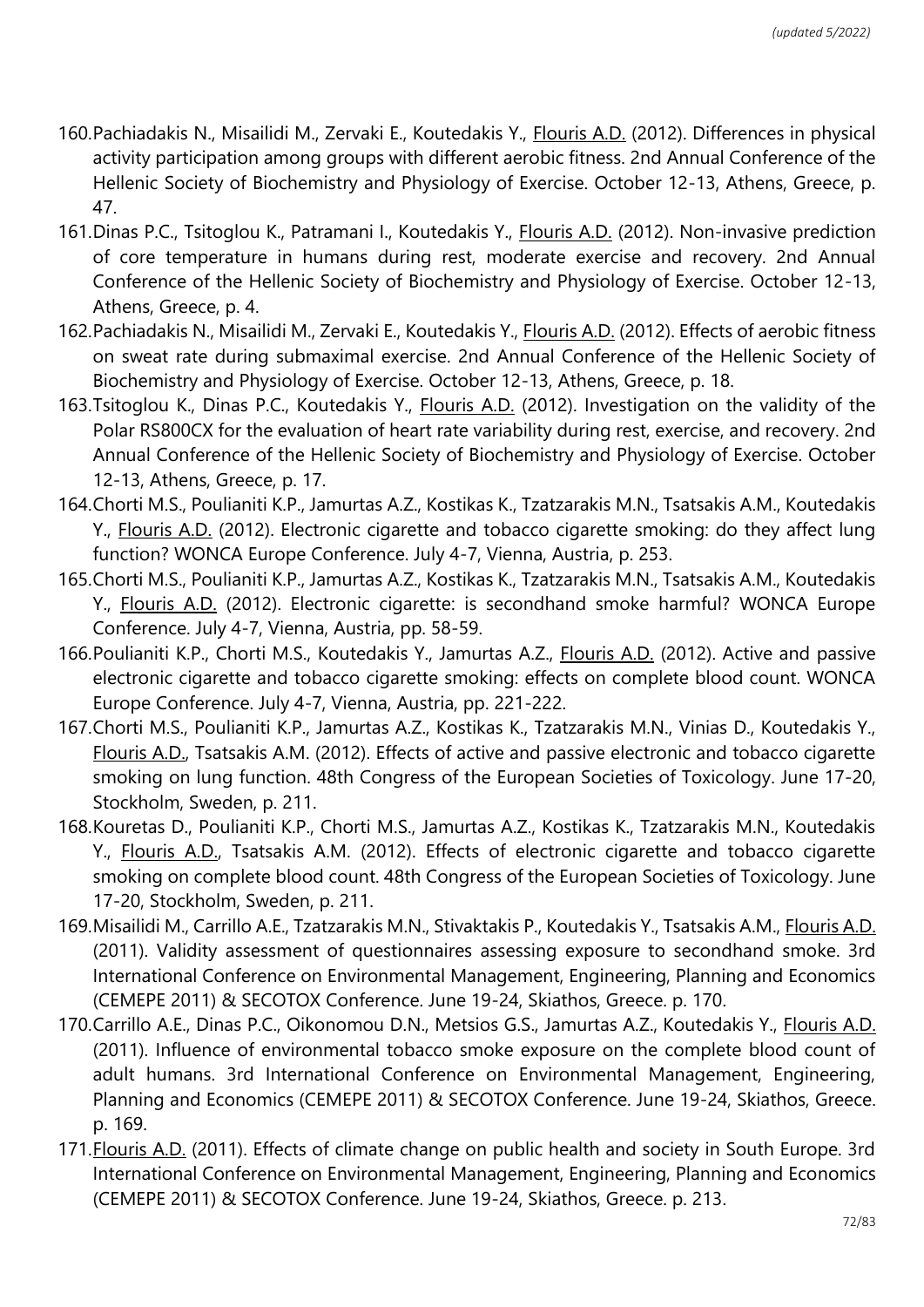- 172. Misailidi M., Koutedakis Y., Flouris A.D. (2011). Novel instruments assessing exposure to environmental tobacco smoke in large populations. 14th International Conference on Environmental Ergonomics. July 10-15, Nafplio, Greece.
- 173.Carrillo A.E., Cheung S.S., Flouris A.D. (2011). Heart rate variability during neurally mediated syncope induced by heat stress. 14th International Conference on Environmental Ergonomics. July 10-15, Nafplio, Greece.
- 174.Carrillo A.E., Cheung S.S., Flouris A.D. (2011). A novel model to predict cutaneous finger blood flow. 14th International Conference on Environmental Ergonomics. July 10-15, Nafplio, Greece.
- 175.Flouris A.D., Dinas P.C., Koutedakis Y., Carrillo A.E. (2011). Effect of environmental temperature on mortality in Greece between 1999 and 2008. 14th International Conference on Environmental Ergonomics. July 10-15, Nafplio, Greece.
- 176.Dinas P.C., Carrillo A.E., Koutedakis Y., Flouris A.D. (2011). Effects of environmental temperature on the occurrence of vehicle accidents in Greece. 14th International Conference on Environmental Ergonomics. July 10-15, Nafplio, Greece.
- 177.Misailidi M., Carrillo A.E., Tzatzarakis M.N., Stivaktakis P., Koutedakis Y., Tsatsakis A.M., Flouris A.D. (2011). Development of questionnaires for the assessment of environmental tobacco smoke exposure in children and adults: validity against hair nicotine. 47th Congress of the European Societies of Toxicology. August 28-31, Paris, France.
- 178.Flouris A.D., Carrillo A.E., Koutedakis Y. (2011). Assessment of core temperature and body heat loss during exercise in the heat. 1st Conference of the Greek Society of Biochemistry and Physiology of Exercise, May 19-22, Komotini, Greece. Proceedings p. 75.
- 179.Carrillo A.E., Flouris A.D. (2011). Autonomic nervous system activity during syncope in the heat stressed human. 1st Conference of the Greek Society of Biochemistry and Physiology of Exercise, May 19-22, Komotini, Greece. Proceedings p. 82.
- 180.Dinas P.C. Carrillo A.E., Oikonomou D.N., Metsios G.S., Jamurtas A.Z., Koutedakis Y., Flouris A.D. (2011). Acute effects of passive smoking on complete blood count. 1st Conference of the Greek Society of Biochemistry and Physiology of Exercise, May 19-22, Komotini, Greece. Proceedings p. 75.
- 181.Misailidi M., Koutedakis Y., Flouris A.D. (2011). Long-term population-based assessment of environmental tobacco smoke exposure. 1st Conference of the Greek Society of Biochemistry and Physiology of Exercise, May 19-22, Komotini, Greece. Proceedings p. 81.
- 182.Minas M., Nikolaou E., Tagtalianidou E., Papaioannou A., Konstantikaki V., Goudouva E., Mystridou P., Tsilioni I., Flouris A.D., Metsios G.S., Koutedakis Y., Gourgoulianis K., Kostikas K. (2010). Acute exposure to second-hand smoke induces endogenous airway acidification and lung function deterioration in healthy controls. 20th Annual Congress of the European Respiratory Society, September 18-22, Barcelona, Spain. Proceedings p. 1189.
- 183.Christodoulou V.Χ. Dinas P.C., Koutedakis Y., Flouris A.D. (2010). Validity of the polar RS800CX for assessing heart rate variability during rest and exercise. 15th Annual Confress of the European College of Sports Science. June 23-26 2010, Antalya, Turkey. Proceedings p. 614-615.
- 184.Flouris A.D., Cheung S.S. (2010). Validity of tympanic and exhaled breath temperatures for core temperature. 15th Annual Confress of the European College of Sports Science. June 23-26 2010, Antalya, Turkey. Proceedings p. 216-217.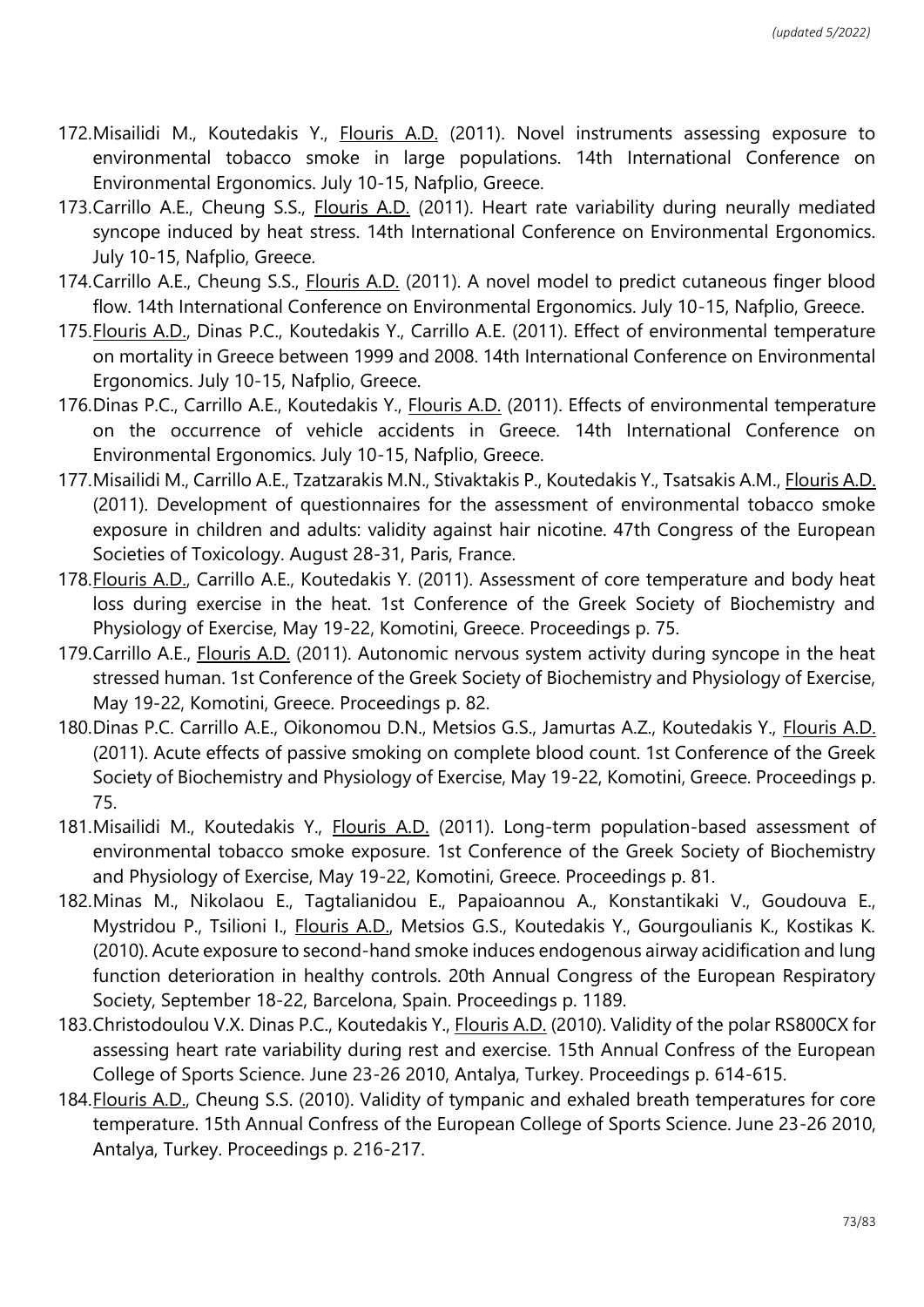- 185.Dinas P.C., Oikonomou D.N., Metsios G.S., Jamurtas A.Z., Koutedakis Y., Flouris A.D. (2010). Effects on heart rate variability during passive smoking exposure. 15th Annual Confress of the European College of Sports Science. June 23-26 2010, Antalya, Turkey. Proceedings p. 582-583.
- 186.Christodoulou V.Χ. Dinas P.C., Baliamis, N., Koutedakis Y., Flouris A.D. (2010). Changes in heart rate variability during an archery competition. 15th Annual Confress of the European College of Sports Science. June 23-26 2010, Antalya, Turkey. Proceedings p. 339.
- 187.Dinas P.C., Christodoulou V.X., Oikonomou D.N., Minas M., Metsios G.S., Kostikas K., Jamurtas A.Z., Koutedakis Y., Flouris A.D. (2010). Passive smoking is accompanied by endogenous lung acidosis and obstructive pulmonary disorder. 15th Annual Confress of the European College of Sports Science. June 23-26 2010, Antalya, Turkey. Proceedings p. 583.
- 188.Hartley G.L., Flouris A.D., McGarr G.W., Plyley M.J., Cheung S.S. (2010). The effect of a secret manipulation of ambient temperature on heat storage and voluntary exercise intensity. 57th Annual Meeting of the American College of Sports Medicine. June 2-5 2010, Baltimore, United States.
- 189.Cheung S.S., Hartley G.L., McGarr G.W., Smith M.L., Flouris A.D. (2010). Does a sectret manipulation of inspired oxygen content alter voluntary exercise intensity? 57th Annual Meeting of the American College of Sports Medicine. June 2-5 2010, Baltimore, United States.
- 190.Flouris A.D., Metsios G.S., Carrillo A.E., Jamurtas A.Z., Terzi I., Tzatzarakis M.N., Tsatsakis A.M., Koutedakis Y. (2010). Effects of passive smoking on active and resting humans 0, 1, and 3 hours following exposure. 46th Congress of the European Societies of Toxicology. 19-23 July 2010, Barcelona, Spain.
- 191.Dinas P.C., Flouris A.D., Minas M., Kostikas K., Mavromanolaki I., Terzi I., Kavvalakis M., Tzatzarakis M.N., Tsatsakis A.M. (2010). Acute exposure to secondhand smoke is associated with endogenous lung acidosis and obstructive pulmonary disorder. 46th Congress of the European Societies of Toxicology. 19-23 July 2010, Barcelona, Spain.
- 192.Christodoulou V.Χ. Dinas P.C., Koutedakis Y., Flouris A.D. (2010). Validity coefficients for the polar RS800CX for heart rate variability measurements. 18th International Congress of Physical Education and Sport. May 21-23 2010, Komotini, Greece.
- 193.Flouris A.D. (2010). Validity of proxy temperature measurements for predicting human core temperature. 18th International Congress of Physical Education and Sport. May 21-23 2010, Komotini, Greece.
- 194.Dinas P.C., Oikonomou D.N., Metsios G.S., Jamurtas A.Z., Koutedakis Y., Flouris A.D. (2010). Effects of passive smoking on heart rate variability. 18th International Congress of Physical Education and Sport. May 21-23 2010, Komotini, Greece.
- 195.Christodoulou V.Χ. Dinas P.C., Baliamis, N., Koutedakis Y., Flouris A.D. (2010). Fluctuations of heart rate variability during an archery competition and links with performance. 18th International Congress of Physical Education and Sport. May 21-23 2010, Komotini, Greece.
- 196.Dinas P.C., Oikonomou D.N., Minas M., Nikolaou E., Tagtalianidou E., Kostikas K., Gourgoulianis K.I., Jamurtas A.Z., Metsios G.S., Koutedakis Y., *Flouris A.D.* (2010). Acute respiratory effects of passive smoking. 18th International Congress of Physical Education and Sport. May 21-23 2010, Komotini, Greece.
- 197.Hartley G.L., Flouris A.D., Cheung S.S. (2010). Does a blinded A-B-A-B manipulation of inspired oxygen alter voluntary pacing strategies? Ontario Exercise Physiology Conference. January 16- 17, Barrie, Ontario, Canada.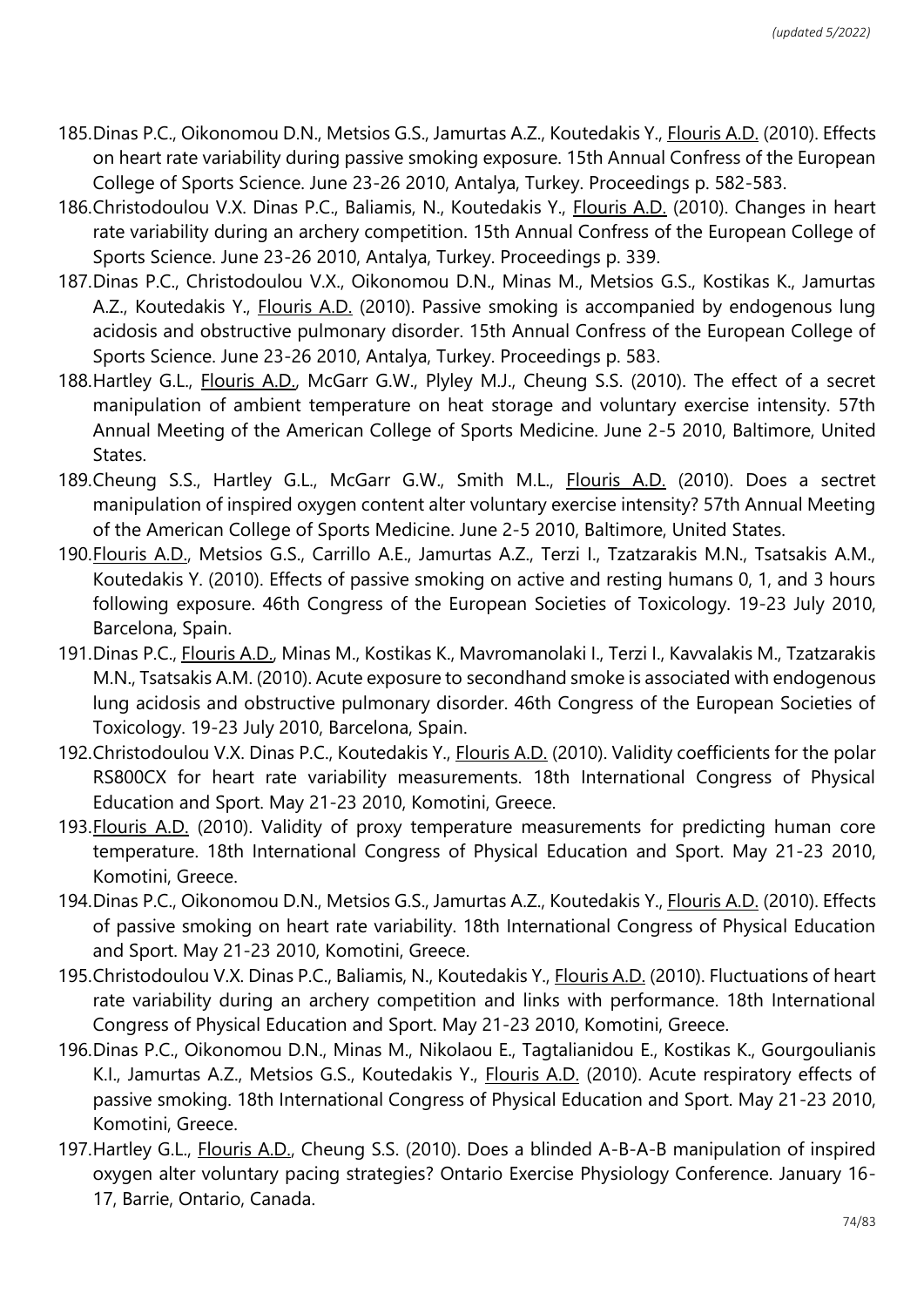- 198.Minas M., Nikolaou E., Tagtalianidou E., Papaioannou A.I., Konstantikaki V., Goudouva E., Mistridou N., Flouris A.D., Metsios G.S., Koutedakis Y., Gourgoulianis K. I., Kostikas K. (2009). Acute exposure to secondhand smoke is associated with endogenous lung acidosis and obstructive pulmonary disorder. 18th Hellenic Conference on Thoracic Diseases; Thessaloniki, Greece. Conference Proceedings, p. 14.
- 199.Hartley, G.L., Flouris, A.D., Cheung, S.S. (2009). The effect of altered heat storage on voluntary pacing strategies during cycling. Bodies of Knowledge Conference. May 23-24, Toronto, Ontario, Canada.
- 200.Flouris A.D., Cheung S.S. (2008). Functional architecture of human thermoregulation under increasing levels of exercise in the heat. Annual Congress of the European College of Sports Science. July 9-12, Estoril, Portugal. Conference Proceedings, pp. 267-8.
- 201.Flouris A.D., Cheung S.S. (2007). Performance of the temperature regulation and the heat regulation models during repetitive water immersion. 12th International Conference on Environmental Ergonomics; Portoroz, Slovenia. Conference Proceedings, p. 46.
- 202.Flouris A.D., Cheung S.S. (2006). Influence of thermal body state on acute oscillations in peripheral blood flow. 5th Annual Conference of the Atlantic Provinces Exercise Scientists; Antigonish, Nova Scotia, Canada. Conference Proceedings, p. 11.
- 203.Flouris AD., Westwood D.A., Cheung S.S. (2006). Influence of thermal body state on vigilance during prolonged cold exposures. Annual Meeting of the Canadian Society of Exercise Physiology. November 1-4, Halifax, Nova Scotia, Canada. Conference Proceedings, p. 39.
- 204.Metsios G.S., Stavropoulos-Kalinoglou A., Flouris A.D., Koutedakis Y., Nevill A.M., Kitas G.D. (2006). A new resting energy expenditure prediction equation for patients with rheumatoid arthritis. Annual Meeting of the Canadian Society of Exercise Physiology. November 1-4, Halifax, Nova Scotia, Canada. Conference Proceedings, p. 26.
- 205.Klentrou P., Flouris A.D. (2006). The prevalence of cardiovascular disease risk factors in adolescent smokers. 2nd International Conference on Physical Education, Coaching and Health Fitness. June 29-30, Athens, Greece.
- 206. Sidorkewicz N., Carrillo A.E., Metsios G.S, Flouris A.D., Jamurtas A.Z., Koutedakis Y. (2006). Resting energy expenditure response following environmental tobacco smoke exposure. 53rd Annual Congress of the American College of Sports Medicine. May 31- June 3, Denver, United States.
- 207.Flouris A.D., Scott J.M., Bishop S. (2006). Heart rate variability during simulated space extravehicular activity. 53rd Annual Congress of the American College of Sports Medicine. May 31- June 3, Denver, United States.
- 208.Carrillo A.E., Flouris A.D., Faught B., Klentrou P. (2006). Clustering cardiovascular disease risk factors and dietary habits among clinically obese Canadian children. 53rd Annual Congress of the American College of Sports Medicine. May 31- June 3, Denver, United States.
- 209.Flouris A.D., Westwood D.A., Cheung S.S. (2006). Endothermic cold-induced vasodilation is a reflex mechanism regulating body heat content. 5th Annual Meeting at the Crossroads. May 6- 7, Halifax, NS, Canada. Conference Proceedings, p. 7.
- 210.Flouris A.D. (2006). Exploring the fundamental mechanisms of human thermoregulation. 4th Annual Conference of the Atlantic Provinces Exercise Scientists; Halifax, Canada.
- 211.Carrillo A., *Flouris A.D.*, Cheung S.S., Fowles J.R., Murphy R.J., Westwood D.A., Kruisselbrink L.D. (2006). Influence of added body heat before or during cold exposure on finger temperature and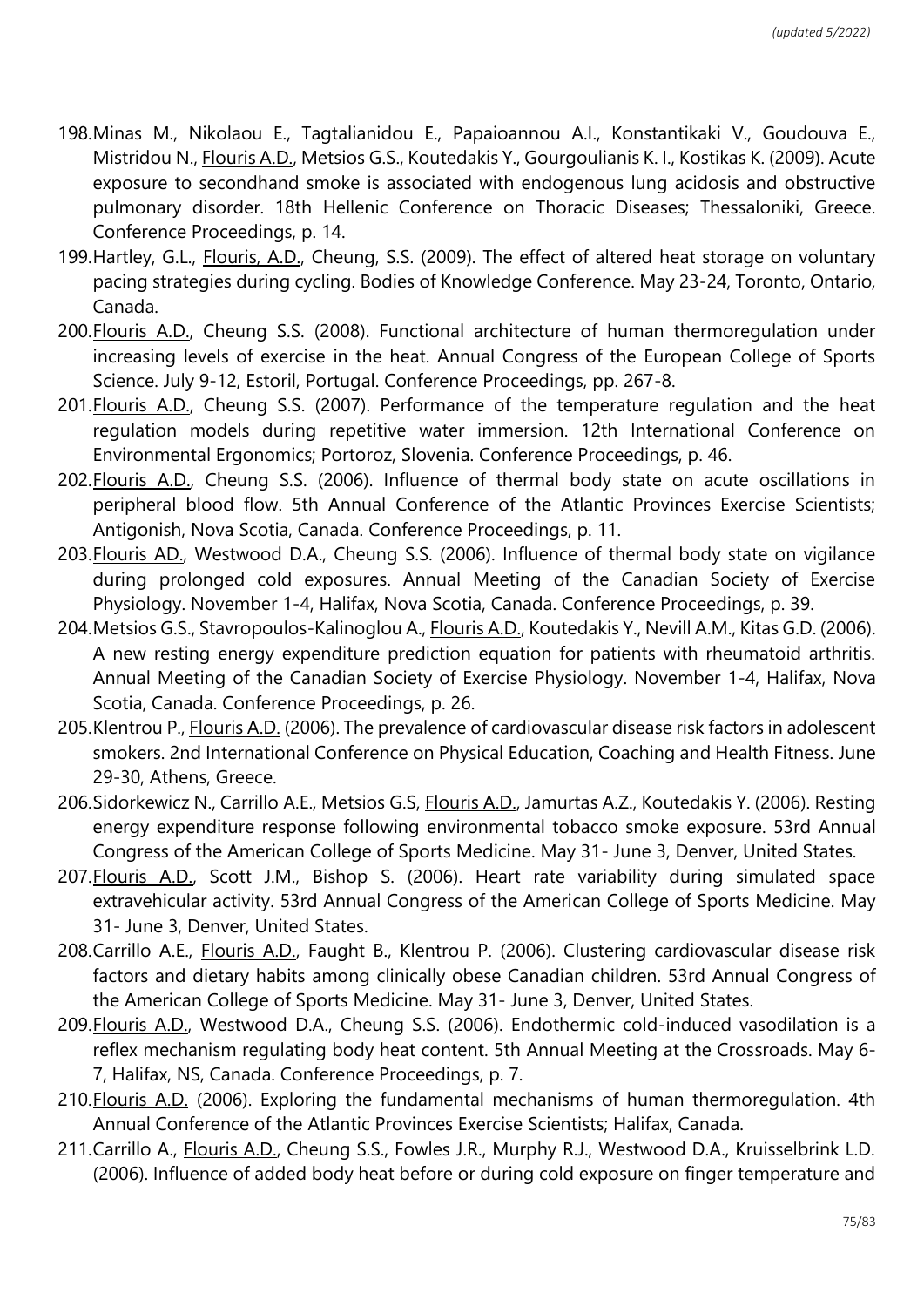manual function. 2nd International Meeting on Physiology and Pharmacology of Temperature Regulation. March 3-6, Phoenix, AZ, USA, Conference Proceedings, p. 67.

- 212.Cheung S.S., Flouris A.D. (2006). Behavioral thermoregulation in cold environments is adjusted to changes in body heat content. 2nd International Meeting on Physiology and Pharmacology of Temperature Regulation. March 3-6, Phoenix, AZZ, USA, Conference Proceedings, p. 68.
- 213.Flouris A.D., Cheung S.S. (2006). Cold-induced vasodilatation may regulate body heat content rather than protect extremity integrity. 2nd International Meeting on Physiology and Pharmacology of Temperature Regulation. March 3-6, Phoenix, AZZ, USA, Conference Proceedings, p. 69.
- 214.Flouris A.D., Cheung S.S., Fowles J.R., Murphy R.J., Westwood D.A., Kruisselbrink L.D. (2006). A pre-heating approach to preserve manual dexterity and neuromuscular function of the hands during cold exposures. NASA Habitation 2006 Conference. February 6-8, Orlando, Florida, USA, Conference Proceedings, p. 8.
- 215.Klentrou P., DiGiovanni G., Slack J., Roy B., Flouris A.D. (2005). Weighted vest training and bone turnover in postmenupausal women. Annual Conference of the Canadian Society of Exercise Physiology. November 9-12, Gatineau, Quebec, Canada. Conference Proceedings, p. 86.
- 216.Thompson R., McGrath L., Flouris A.D., Klentrou P. (2005). Effects of two short term training protocols on VO2max in adolescent boys. Annual Conference of the Canadian Society of Exercise Physiology. November 9-12, Gatineau, Quebec, Canada. Conference Proceedings, p. 112.
- 217.Flouris A.D., Metsios G.S., Carrillo A.E., Jamurtas A.Z., Koutedakis Y., Tzatzarakis M.N., Tsatsakis A.M. (2005). Effects of passive smoking on resting and exercising humans. Annual Conference of the Canadian Society of Exercise Physiology. November 9-12, Gatineau, Quebec, Canada. Conference Proceedings, p. 76.
- 218.Flouris A.D., Cheung S.S., Fowles J.R., Murphy R.J., Westwood D.A., Kruisselbrink L.D. (2005). Effects of pre-heating on manual dexterity and neuromuscular function of the hands during cold exposure. Annual Conference of the Canadian Society of Exercise Physiology. November 9-12, Gatineau, Quebec, Canada. Conference Proceedings, p. 75.
- 219.Cairney, J., Hay, J.A., Faught, B.E., Corna, L., Flouris, A.D. (2005). Developmental coordination disorder age and play: A test of the divergence in activity-deficit with age hypothesis. 8th Annual Research Day, Department of Public Health Sciences - University of Toronto, Toronto, Ontario, Canada. Proceedings, p. 34.
- 220.Klentrou P., Marjerrison A., Flouris A.D. (2005). Bioenergetics of lower versus upper body submaximal steady state exercise in boys and girls. 23rd Pediatric Work Physiology Meeting. September 22-26, Thun, Switzerland. Conference Proceedings, p. 67.
- 221.Klentrou P., Flouris A.D., McGrath L. (2005). Effects of two short term training protocols on VO2max in adolescent boys. 23rd Pediatric Work Physiology Meeting. September 22-26, Thun, Switzerland. Conference Proceedings, p. 68.
- 222.Carrillo A.E., Christodoulos A.D., *Flouris A.D., Klentrou N.*, Tokmakidis S.P. (2005). Obesity and physical fitness of pre-adolescent children during the academic year and the summer period: effects of organised physical activity. 48th Annual Meeting of the Canadian Federation of Biological Societies. June 21-24, Guelph, Ontario, Canada. Conference Proceedings, p. 60.
- 223.DiGiovanni G., Flouris A.D., Klentrou P., Sakellariou G., Spiropoulos G., Koutedakis Y. (2005). Seasons of Conception and Birth are Associated with Intrauterine Growth, Early Development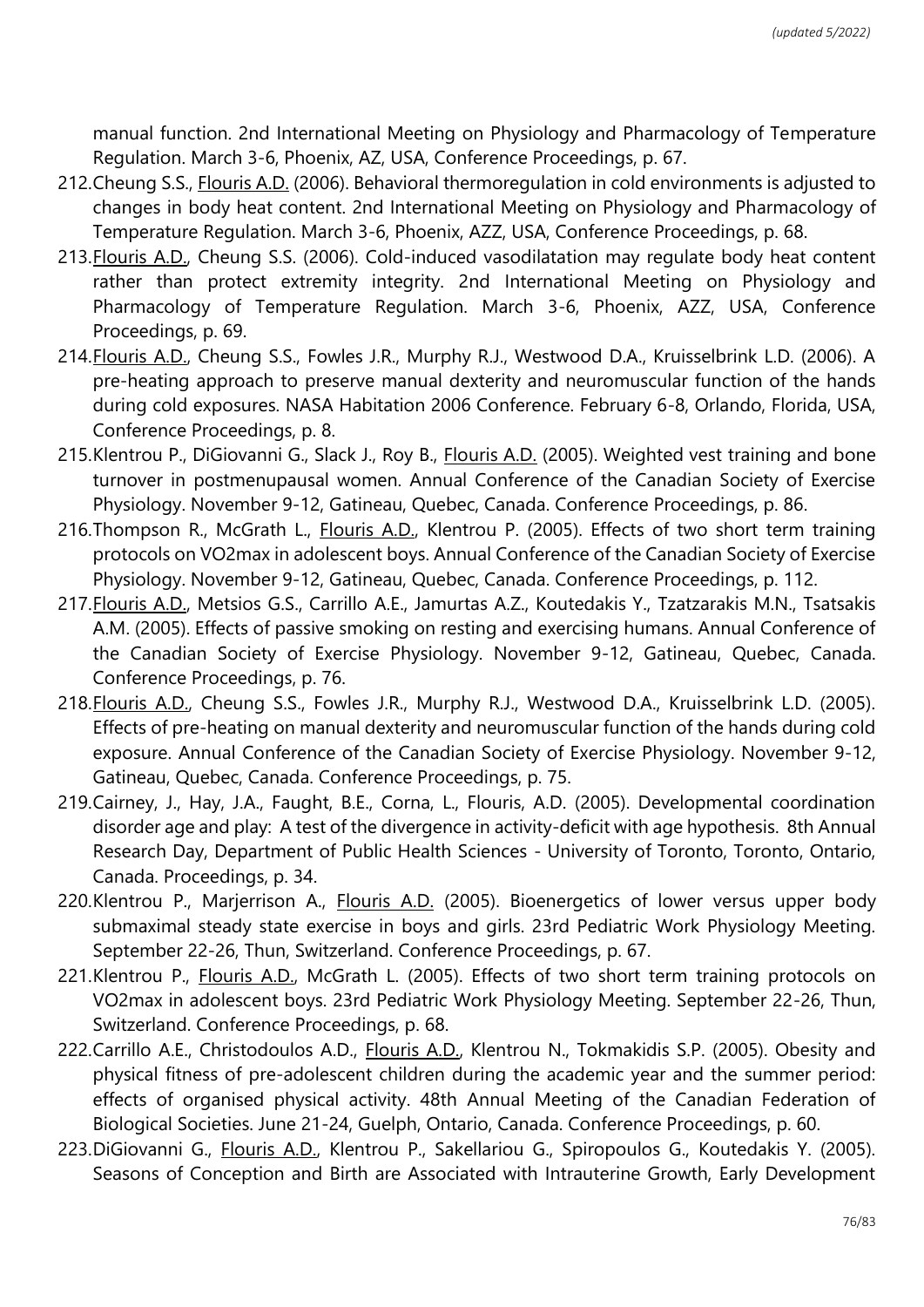and Longevity in Humans. 48th Annual Meeting of the Canadian Federation of Biological Societies. June 21-24, Guelph, Ontario, Canada. Conference Proceedings, p. 74.

- 224.Carrillo A., Metsios G.S., Flouris A.D., Jamurtas A., Koutedakis Y. (2005). Effects of passive smoking on resting energy expenditure. 48th Annual Meeting of the Canadian Federation of Biological Societies. June 21-24, Guelph, Ontario, Canada. Conference Proceedings, p. 110.
- 225.Flouris A.D., Metsios G.S., Carrillo A.E., Jamurtas A.Z., Koutedakis Y. (2005). Effects of passive smoking on active and resting humans 0, 1, and 3 hours following exposure. 48th Annual Meeting of the Canadian Federation of Biological Societies. June 21-24, Guelph, Ontario, Canada. Conference Proceedings, p. 114.
- 226.Flouris A.D., Sakellariou G., Spiropoulos G., Koutedakis Y. (2005). Human Intrauterine Growth and Early Development are Associated with the Seasons of Conception and Birth. 25th Annual Congress of the European Society of Cardiology. September 4-8, Stockholm, Sweden. Conference Proceedings, p. 342.
- 227.Flouris A.D., Metsios G.S., Carrillo A.E., Jamurtas A.Z., Koutedakis Y. (2005). Effects of passive smoking on active and resting humans 0, 1, and 3 hours following exposure. 10th Annual Congress of the European College of Sports Science. July 13-16, Belgrade, Serbia. Conference Proceedings, p. 102.
- 228.DiGiovanni G., Slack J., Roy B., *Flouris A.D., Klentrou P. (2005). Exercise induced changes in bone* biomarkers and strength in postmenopausal women. 10th Annual Congress of the European College of Sports Science. July 13-16, Belgrade, Serbia. Conference Proceedings, p. 94.
- 229.Carrillo A.E., Metsios G.S., Flouris A.D., Athanasios J., and Koutedakis Y. (2005). Changes in Resting Energy Expenditure Following Exposure to Passive Smoke. 4th Annual Meeting at the Crossroads. May 6-7, Halifax, NS, Canada. Conference Proceedings, p. 12.
- 230. Metsios G.S., Flouris A.D., Carrillo A., Athanasios J., Koutedakis Y. (2005). Effects of passive smoking on resting energy expenditure. 10th Annual Congress of the European College of Sports Science. July 13-16, Belgrade, Serbia. Conference Proceedings, p. 104.
- 231.Klentrou P., DiGiovanni G., Nishio M.L., Flouris A.D., Plyley M. (2005). Exercise Responses and Ventilatory Breakpoints in Boys and Men of Similar Cardiorespioratory Fitness. 10th Annual Congress of the European College of Sports Science. July 13-16, Belgrade, Serbia. Conference Proceedings, p. 124.
- 232.Polykratis M., Christodoulos A., Flouris A.D., Bouziotas C., Tokmakidis S. (2005). Fitness and obesity in primary school Greek children during the academic year and the summer period: effects of organised physical activity. 10th Annual Congress of the European College of Sports Science. July 13-16, Belgrade, Serbia. Conference Proceedings, p. 78.
- 233.Tsiotra G.D., Flouris A.D., Nevill A.M., Lane A.M., Koutedakis Y. (2005). Motor deficits in relation to selected fitness parameters in Greek children. 10th Annual Congress of the European College of Sports Science. July 13-16, Belgrade, Serbia. Conference Proceedings, p. 128.
- 234.Metsios G.S., Flouris A.D. (2005). Design and implemenetation of an automated multi-loop liquid conditioning garment system for industrial use. (2005). 13th International Congress on Physical Education & Sport, May 2005, Komotini, Greece. Conference Proceedings, p. 251.
- 235. Metsios G.S., Klentrou P., Flouris A.D., Inglis J.G., Plyley M. (2005). Effects of dri-water® suits on humans exercising in hot environments. 13th International Congress on Physical Education & Sport, May 2005, Komotini, Greece. Conference Proceedings, p. 244.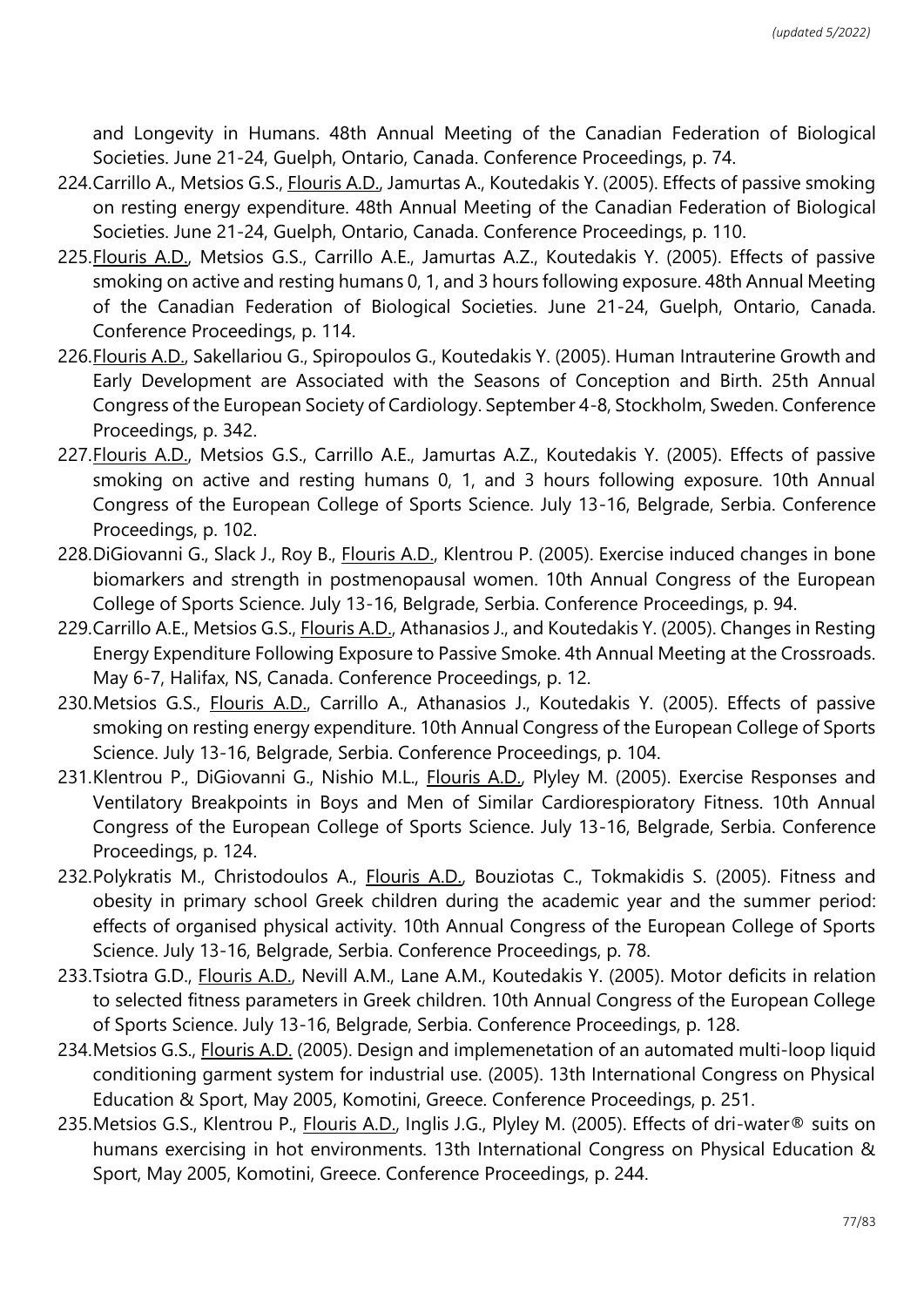- 236.Klentrou P., Metsios G.S., Slack J., Roy B., DiGiovanni G., *Flouris A.D.* (2005). Effects of a weightvest exercise program on strength and bone biomarkers in postmenopausal women. 13th International Congress on Physical Education & Sport, May 2005, Komotini, Greece. Conference Proceedings, p. 134.
- 237. Mavroidea P., Metsios G.S., *Flouris A.D.*, Koutedakis Y., Tzamourtas T. (2005). Effects of carbon monoxide exposure on resting energy expenditure. 13th International Congress on Physical Education & Sport, May 2005, Komotini, Greece. Conference Proceedings, p. 135.
- 238.Abrazi C.S., Metsios G.S., Flouris A.D., Koutedakis Y., Stayropoulos-Kalinoglou A., Famisis K. (2005). Assessing agreement between proxy and laboratory estimates for the determination of bioenergetics. 13th International Congress on Physical Education & Sport, May 2005, Komotini, Greece. Conference Proceedings, p. 298.
- 239.Abrazi C., Metsios G.S., Flouris A.D., Koutedakis Y., Stavropoulos-Kalinoglou A., Nevill A. (2005). Criterion-related validity and test-retest reliability of the 20m Square Shuttle Test. 13th International Congress on Physical Education & Sport, May 2005, Komotini, Greece. Conference Proceedings, p. 296.
- 240.Sakellariou G., Spiropoulos G., Flouris A.D., Koutedakis Y. (2005). Effects of birth season on human intrauterine growth. 13th International Congress on Physical Education & Sport, May 2005, Komotini, Greece. Conference Proceedings, p. 32.
- 241.Spiropoulos G., Sakellariou G., Flouris A.D., Koutedakis Y. (2005). Longevity is affected by the season of birth: Evidence from Greece. 13th International Congress on Physical Education & Sport, May 2005, Komotini, Greece. Conference Proceedings, p. 136.
- 242.Klentrou P., Flouris A.D., Plyley M. (2005). Pubertal maturation, hormonal levels and body composition in young gymnasts and age-matched controls. Annual Congress of the American College of Sports Medicine. June 1-4, Nashville, TN, United States.
- 243.Carrillo A.E., Flouris A.D., Cheung S.S. (2005). Acute and chronic vitamin C supplementation effects on cortisol secretion and immune system functioning during hyperthermia. Annual Conference of the Atlantic Provinces Exercise Scientists; New Brunswick, Canada.
- 244.Flouris A.D., Carrillo A.E., Cheung S.S. (2005). Preserving hand function during extravehicular activities in space. Annual Conference of the Atlantic Provinces Exercise Scientists; New Brunswick, Canada.
- 245.Hay J., Cairney J., Flouris A.D., Faught B. (2005). The effect of diagnosis on self-efficacy and physical activity among children with motor incoordination. 6th International Conference on Children with Developmental Coordination Disorder; Trieste, Italy.
- 246.Cairney J., Faught B., Flouris A.D., Hay J. (2005). Gender and the impact of Developmental Coordination Disorder on physical activity in children. 6th International Conference on Children with Developmental Coordination Disorder; Trieste, Italy.
- 247. Faught B.E., Hay J., Flouris A.D., Cairney J. (2005). Screening for Developmental Coordination Disorder in a cohort of Canadian children. 6th International Conference on Children with Developmental Coordination Disorder; Trieste, Italy.
- 248.Faught B.E., Hay J. Cairney J., Flouris A.D. (2004). Coronary vascular disease in children with developmental coordination disorder. 7th Annual Meeting of the North American Federation of Adapted Physical Activity; Thunder Bay, Ontario, Canada.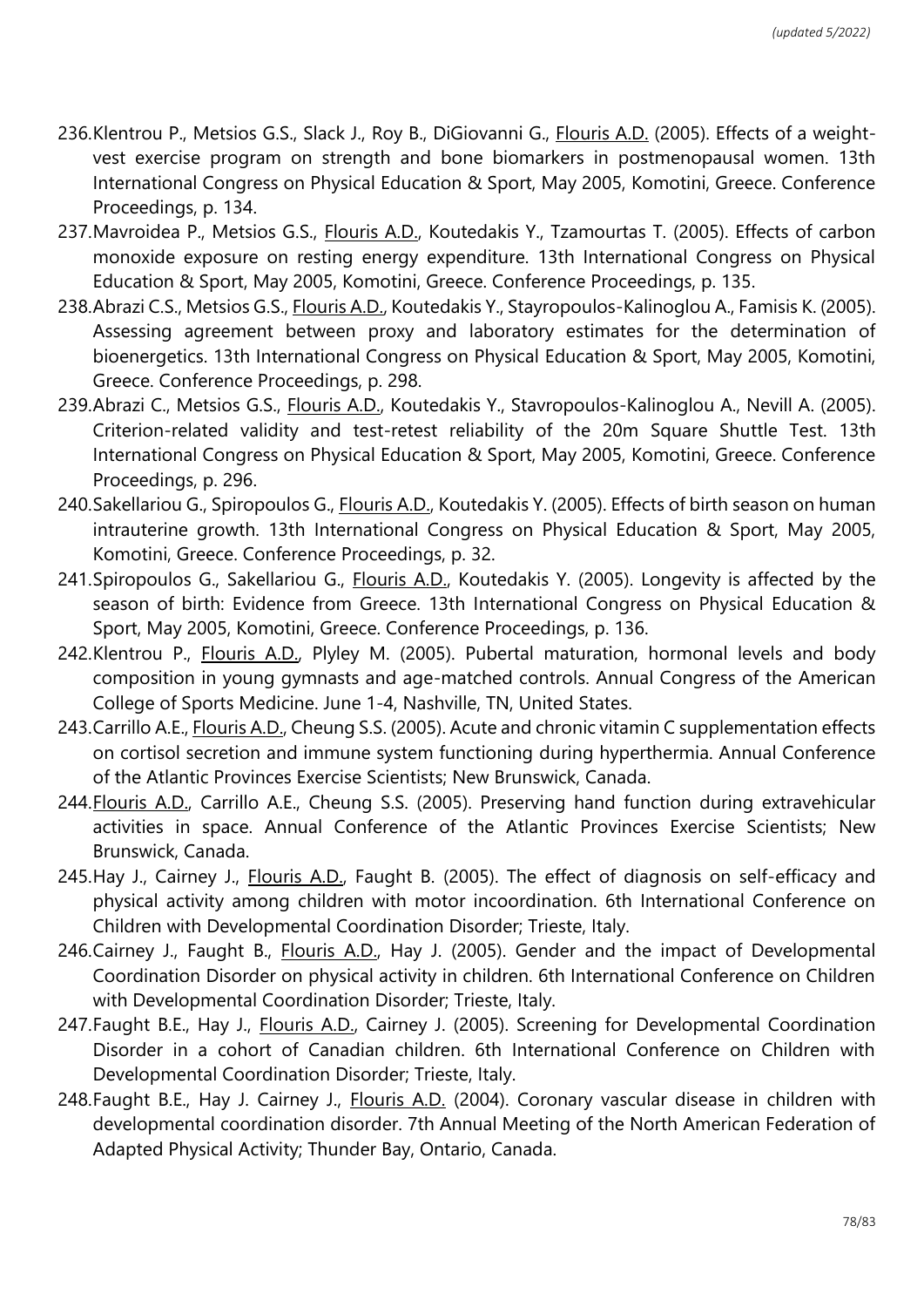- 249.Flouris A.D., Mandilas N., Liontou D. (2004). Atmospheric pollution during the Games of the 28th Olympiad: Effects on exercise performance. Meeting of the Working Group on Epidemiology and Prevention; Elsinore, Denmark.
- 250.Faught B.E., MacPherson L.L., Hay J.A., Flouris A.D. (2004). Screening for Obesity in Children using Body Mass Index: ROC Curve Analysis. Meeting of the North American Society for Pediatric Medicine; New Brunswick, Canada.
- 251.Klentrou P., Flouris A.D., Michael Plyley. (2004). Pubertal maturation, hormonal levels, and body composition in Canadian male and female gymnasts. Pre-Olympic Congress of the International Olympic Committee; Thessaloniki, Greece. Conference Proceedings: p.531.
- 252.Carrillo A.E., Flouris A.D. (2004). The effect of cortical neural stimulation on elite performers. Pre-Olympic Congress of the International Olympic Committee; Thessaloniki, Greece. Conference Proceedings: p.200.
- 253.Carrillo A.E., Flouris A.D., Metsios G.S., Koutedakis Y. (2004). Examining the relationship between lower limb muscular strength and endurance performance. Pre-Olympic Congress of the International Olympic Committee; Thessaloniki, Greece. Conference Proceedings: pp.469-470.
- 254.Metsios G.S., Carrillo A.E., Flouris A.D., Koutedakis Y., Stayropoulos A. Famisis K. (2004). Assessing agreement between proxy and laboratory estimates for the determination of bioenergetics. Pre-Olympic Congress of the International Olympic Committee; Thessaloniki, Greece. Conference Proceedings: p.468.
- 255.Carrillo A.E., Metsios G.S., Flouris A.D., Koutedakis Y., Theodorakis Y. (2004). The effect of performance feedback on predicting maximal oxygen uptake during field testing. Pre-Olympic Congress of the International Olympic Committee; Thessaloniki, Greece. Conference Proceedings: pp. 359-360.
- 256.Flouris A.D. (2004). Modeling atmospheric pollution during the Games of the XXVIII Olympiad: Effects on elite performers. 9th Annual Congress of the European College of Sports Science; Clermont-Ferrand, France. Conference Proceedings: p. 227.
- 257.MacPherson, L.L., Faught, B.E., Hay, J., Flouris A. (2004). Screening for obesity in children using body mass index: ROC Curve Analysis. Annual Meeting of the Canadian Society for Epidemiology and Biostatistics; Ottawa, Canada.
- 258.Metsios G.S., Flouris A.D., Koutedakis Y., Abrazi C., Stayropoulos A. (2004). Effects of simulation of mechanical motion on the predictive efficacy of selected cardiorespiratory fitness field tests. 9th Annual Congress of the European College of Sports Science; Clermont-Ferrand, France. Conference Proceedings: p. 313.
- 259.Carrillo A., Flouris A.D., Metsios Giorgos S., Koutedakis Y., Klentrou P. (2004). Effects of increased muscular strength on performance during cardiorespiratory fitness tests in laboratory and field settings. 9th Annual Congress of the European College of Sports Science; Clermont-Ferrand, France. Conference Proceedings: p. 24.
- 260.Bouziotas C., Koutedakis Y., Flouris A.D., Panakakis Y., Christodoulos A. (2004). Activity, aerobic fitness, energy intake, and adiposity changes in a longitudinal study of adolescent children. 9th Annual Congress of the European College of Sports Science; Clermont-Ferrand, France. Conference Proceedings: p. 266.
- 261.Metsios G.S., Flouris A.D., Koutedakis Y,, Theodorakis Y. (2004). The impact of performance feedback in predicting maximal oxygen uptake. 9th Annual Congress of the European College of Sports Science; Clermont-Ferrand, France. Conference Proceedings: p. 312.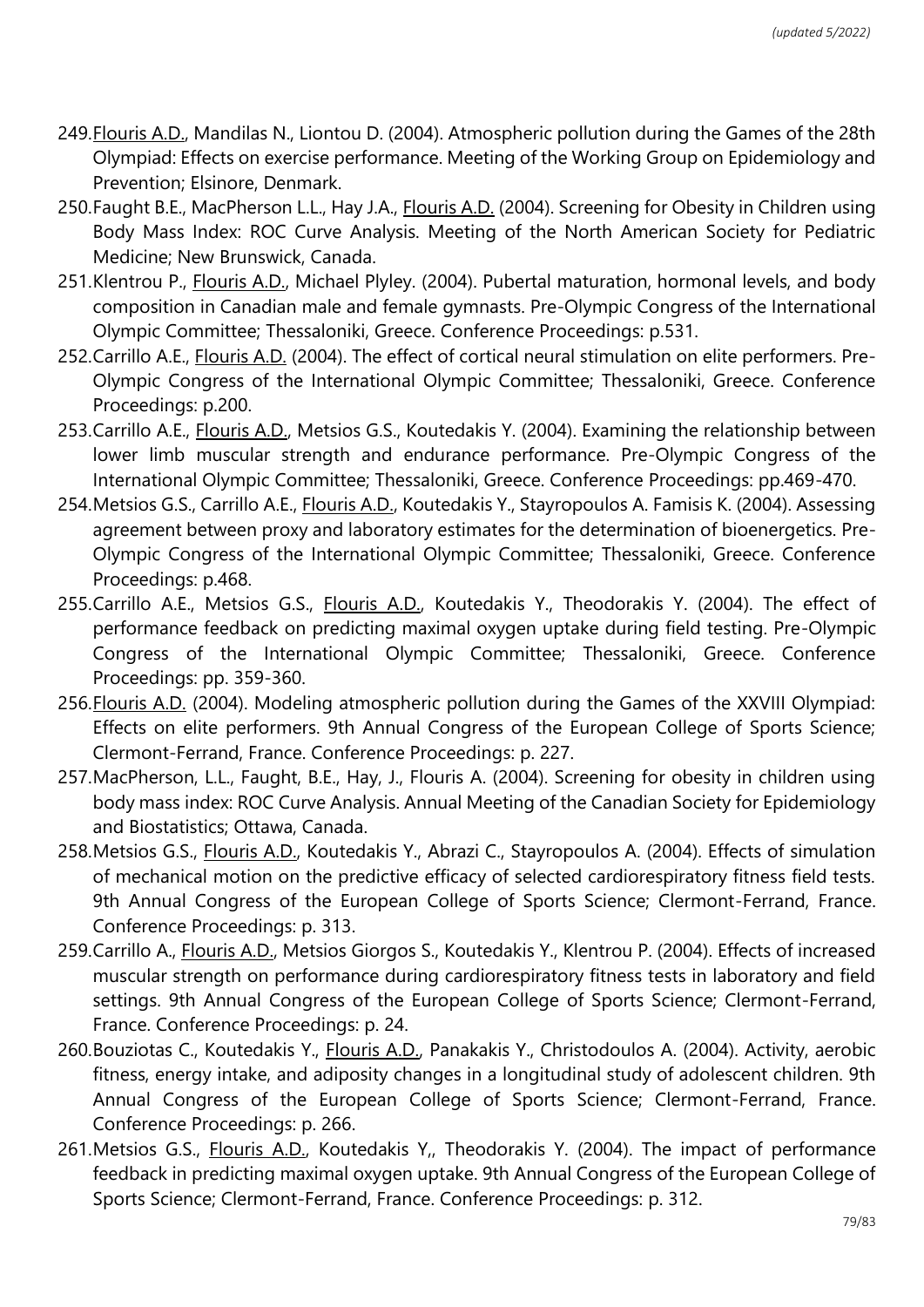- 262.Carrillo A.E., Flouris A.D., Metsios G.S., Koutedakis Y. (2004). Impact of muscular strength on endurance performance. Conference of the Sports Medicine Section of the Ontario Medical Association; Toronto, Ontario, Canada. Conference Proceedings: pp.15-16.
- 263.Flouris A.D., Carrillo A.E., Metsios G.S., Koutedakis Y. (2003). Probing the energy equilibrium approach for enhanced proxy design in bioenergetics. Annual Conference of the Canadian Society of Exercise Physiology; St. Catharines, Ontario, Canada.
- 264.Tsiotra G., Palmer G., Flouris A.D. (2003). Comparing physiological responses and psychological profiles during single and multi-discipline maximal testing in trained triathletes. Annual Conference of the Canadian Society of Exercise Physiology; St. Catharines, Ontario, Canada.
- 265.Aird J., Flouris A.D., Inglis G., Klentrou P. (2003). Probing the effects of hormonal secretion, psychological stress, and physical activity on immune function. Annual Conference of the Canadian Society of Exercise Physiology; St. Catharines, Ontario, Canada.
- 266.Flouris A.D., de Ruiter W., Faught B.E. (2003). Establishing new cut-offs for obesity in Canadian children. Annual Conference of the Canadian Society of Exercise Physiology; St. Catharines, Ontario, Canada.
- 267.Flouris A.D., Carrillo A.E., Metsios G.S., Koutedakis Y. (2003). Enhanced proxy design for the assessment of bioenergetics. Australian Conference of Science and Medicine in Sport; Canberra, Australia.
- 268.Flouris A.D., Metsios G.S. (2003). Elite performance in relation to specific cortical stimuli across diverse sporting disciplines. Joint Conference of the British Association of Sport and Exercise Sciences and the British Association of Sport and Exercise Medicine; Sheffield, UK.
- 269.Flouris A.D., Bouziotas C., Faught B.E., Koutedakis Y., Dobbin S. (2003). Risk factor profiles of coronary heart disease in peri-adolescent youth in Canada and Greece. Joint Conference of the British Association of Sport and Exercise Sciences and the British Association of Sport and Exercise Medicine; Sheffield, UK.
- 270.Flouris A.D., Aird J., Inglis G., Klentrou P. (2003). Immune function in relation to psychological stress and physical activity. Joint Conference of the British Association of Sport and Exercise Sciences and the British Association of Sport and Exercise Medicine; Sheffield, UK.
- 271.Flouris A.D., Faught B.E., Hay J., vanDijk A. (2003). Modeling risk factors for coronary heart disease in children with Developmental Coordination Disorder. Annual Meeting of the American College of Epidemiology; Chicago, Illinois, USA.
- 272.Flouris A.D., Metsios G.S., Koutedakis Y. (2003). Attaining energy equilibrium in proxies assessing human bioenergetics. 25th Annual Congress of the European Society of Cardiology; Vienna, Austria.
- 273.Flouris A.D., de Ruiter W., Dobbin S., Faught B.E. (2003). Screening for youth obesity: links to premature parental coronary artery disease. 25th Annual Congress of the European Society of Cardiology; Vienna, Austria.
- 274.Flouris A.D., Owusu-Ansah M. (2003). Cortical neural stimuli and elite performance across diverse sporting disciplines. 8th Annual Congress of the European College of Sports Science; Salzburg, Austria. Conference Proceedings: p. 474.
- 275. Flouris A.D., Cieslak T., Frost G., Hay J., Klentrou P. (2003). Immune function and physical activity in children. 8th Annual Congress of the European College of Sports Science; Salzburg, Austria. Conference Proceedings: pp. 99-100.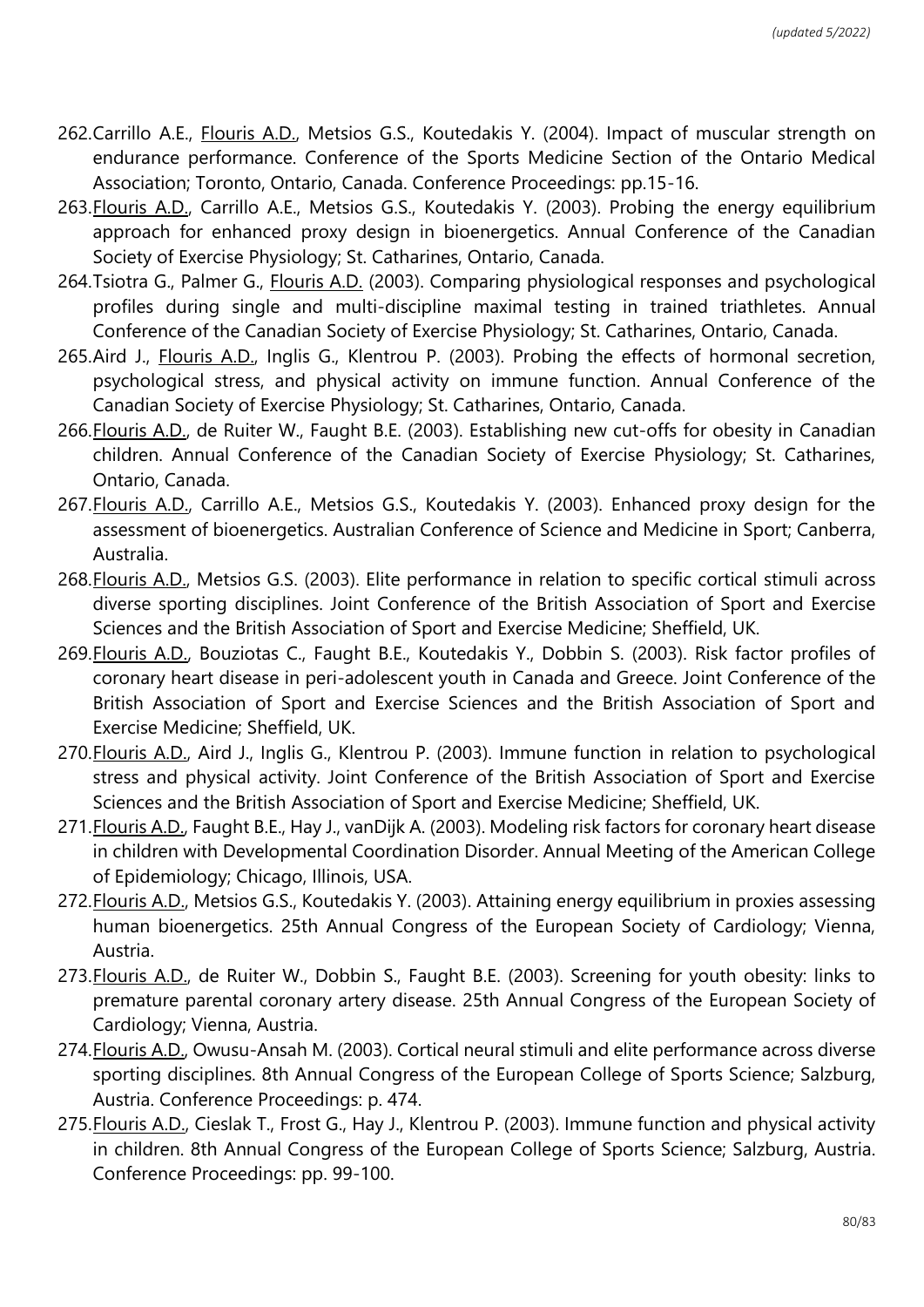- 276.Flouris A.D., Metsios G.S., Koutedakis Y., Famisis K., Geladas N. (2003). Evaluation of human bioenergetics during different exercise protocols. A new approach towards designing proxies. 8th Annual Congress of the European College of Sports Science; Salzburg, Austria. Conference Proceedings: p. 177.
- 277.Flouris A.D., Gurd B., Klentrou P. (2003). The impact of intense training on physical and hormonal maturation of elite male athletes. 8th Annual Congress of the European College of Sports Science; Salzburg, Austria. Conference Proceedings: p. 261.
- 278.Aird J., Flouris A.D., Inglis G., Klentrou P. (2003). Impact of physical activity and psychological stress on resting secretory immunity. 8th Annual Congress of the European College of Sports Science; Salzburg, Austria. Conference Proceedings: p. 433.
- 279.Flouris A.D., Owusu-Ansah M., Faught B.E. (2003). Influence of spatial-temporal neural stimuli on specific performance indices of elite athletes: the Mozart effect. 11th International Congress on Physical Education and Sport; Komotini, Greece
- 280.Flouris A.D., Hay J.A., vanDijk A., Tsiotra G., Faught B.E. (2003). Validity of the CSAPPA Scale as a diagnostic instrument for Developmental Coordination Disorder: examining the physical characteristics of clumsy children. 11th International Congress on Physical Education and Sport; Komotini, Greece.
- 281.Flouris A.D., Koutedakis Y., Tsiotra G. (2003). Design and implementation of a novel field test to predict maximal oxygen uptake. 11th International Congress on Physical Education and Sport; Komotini, Greece.
- 282.Hay J.A., Cairney J., Faught B.E., Flouris A.D. (2003). The contribution of clumsiness to risk factors of coronary vascular disease in children. 22nd Pediatric Work Physiology Meeting; Porto, Portugal.
- 283.Flouris A.D., Owusu-Ansah M. (2003). Effects of a spatial-temporal neural stimulus on specific aspects of performance in soccer. Meeting of the European Federation of Sport Psychology; Copenhagen, Denmark. Conference Proceedings: p. 59.
- 284.Faught, B.E., Hay, J.A., Flouris, A., Cairney, J. and Hawes, R. (2002). Diagnosing Developmental Coordination Disorder using the CSAPPA Scale. Annual Conference of the Canadian Society of Exercise Physiology; St. John's, Newfoundland, Canada.
- 285.Parasiris G., Flouris A.D., Tsiotra G., Soulas D., Koutedakis Y. (2001) Variation of the 20m Shuttle Run Test; the effects in performance and the estimation of maximal oxygen uptake. 2nd International Conference for Sport during Childhood and Peri – adolescence; Thessaloniki, Greece.
- 286.Tsiotra G., Tsimeas P., Flouris A.D., Tofas T., Theoharis V., Pashalis V., Tsiokanos A., Koutedakis Y. (2001). The physical activity and the skinfold thickness as predictors of agility in school-aged children. 9th International Congress on Physical Education and Sport; Komotini, Greece.
- 287.Tofas T., Tsimeas P., Tsiotra G., *Flouris A.D.*, Koutedakis Y. (2001). Association between breastfeeding and body mass index in 12-year old Greek children. 9th International Congress on Physical Education and Sport; Komotini, Greece.
- 288.Flouris A.D., Tofas T., Tsimeas P., Tsiotra G., Pashalis V., Panagiotou E., Koutedakis Y. (2000). Strength and skill in right and left hand in 12-year old Greek children. 8th International Congress on Physical Education and Sport; Komotini, Greece.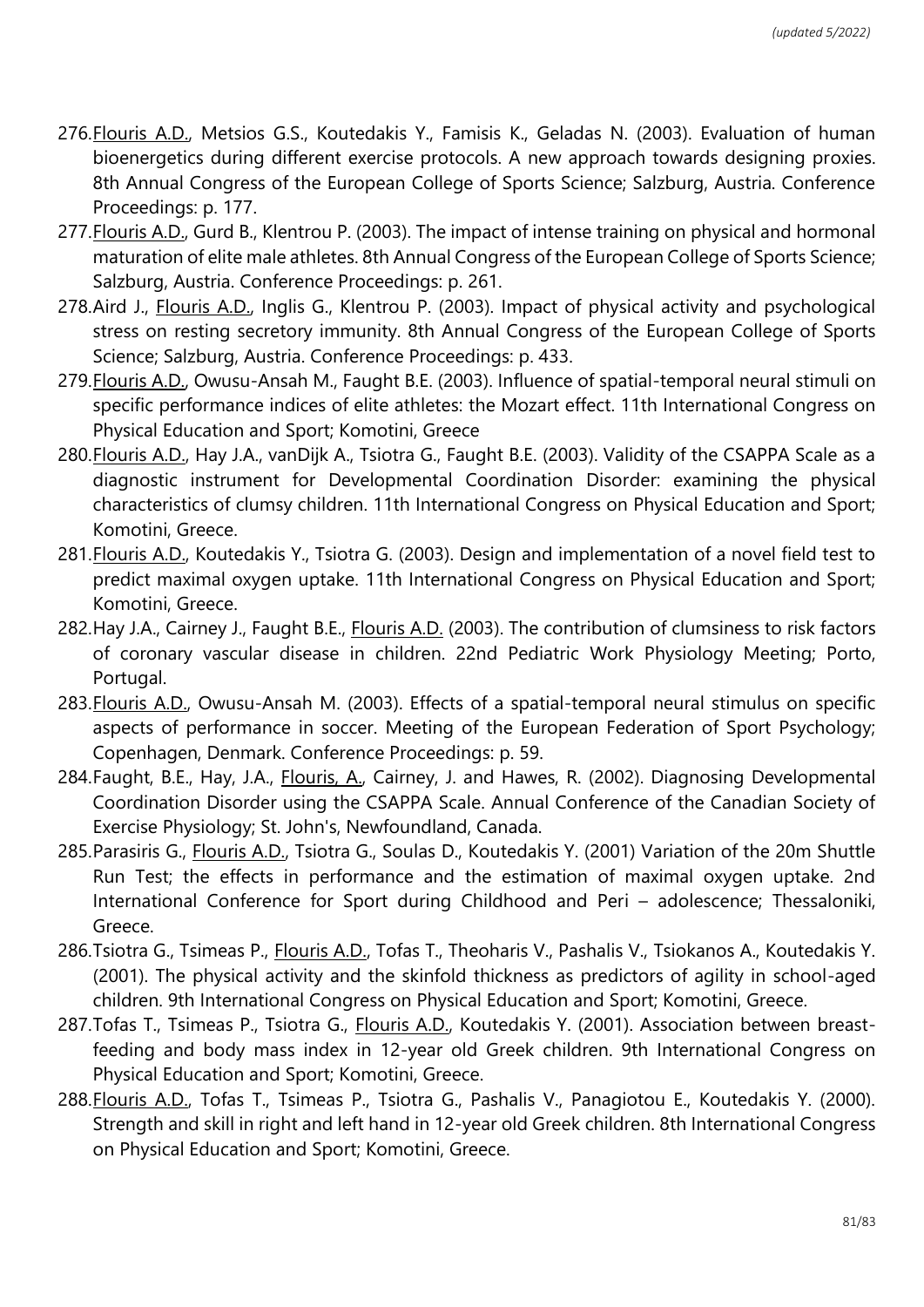- 289.Tofas T., Flouris A.D., Tsimeas P., Tsiotra G., Panagiotou E., Pashalis V., Jamurtas A.Z, Tsiokanos A., Koutedakis Y. (2000). Aerobic and anaerobic performance differences in 12-year old Greek children. 8th International Congress on Physical Education and Sport; Komotini, Greece.
- 290.Valavani M., Tsimeas P., Zikou T., Tofas T., Tsiotra G., Flouris A.D., Panagiotou E., Koutedakis Y., Tsiokanos A. (2000). The influence of body fat in the level of dexterity in children of urban and rural areas. 8th International Congress on Physical Education and Sport; Komotini, Greece.
- 291.Panagiotou E., Koutedakis Y., Tsimeas P., Tsiotra G., Flouris A.D., Tofas T., Zikou T., Valavani M., Pashalis V., Theoharis V. (2000). The influence of organized extra-curriculum sport activity in specific factors of physical condition in school children in Greece. 8th International Congress on Physical Education and Sport; Komotini, Greece.
- 292.Zikou T., Tsimeas P., Valavani M., Tofas T., Tsiotra G., Flouris A.D., Panagiotou E., Koutedakis Y. (2000). The influence of body fat in the level of agility in children of urban and rural Areas. 8th International Congress on Physical Education and Sport; Komotini, Greece.

## **Awards/Fellowships/Scholarships (total: €142,626)**

- <sup>2014</sup> Distinguished Visiting Researcher by the Office of International Research at the University of Ottawa, Canada.
- 2007- 2009 PDF Fellowship for Post-Doctoral Fellows by the Natural Science and Engineering Research Council (NSERC) of Canada.
- Exploring the fundamental mechanisms of human thermoregulation. Internal research award. Dalhousie University.

2007 Best Graduate Student Presentation Award of the 5th Annual Conference of the Atlantic Provinces Exercise Scientists held in Antigonish, Nova Scotia, Canada, for the presentation entitled "Influence of thermal body state on acute oscillations in peripheral blood flow".

2006 Best Presentation Award of the 5th Annual Meeting at the Crossroads held in Halifax, NS, Canada, for the presentation entitled "Endothermic cold-induced vasodilation is a reflex mechanism regulating body heat content".

2006 Graduate Scholarship offered by the School of Health and Human Performance at Dalhousie University in support of Interdisciplinary PhD students with outstanding academic achievements.

2006 Research Capacity Award offered by the Nova Scotia Health Research Foundation to researchers who demonstrate outstanding contributions to research for the project entitled: "Endothermic cold-induced vasodilation is a reflex mechanism regulating body heat content".

- <sup>2005</sup> Development Scholarship by the Canadian Space Agency to attend the 2005 Summer Session Program of the International Space University held in Vancouver, B.C., Canada.
- 2005- 2008 Post Graduate Supplement Scholarship to NSERC PGS D3 scholarships for doctoral students from the Canadian Space Agency.

2005- 2008 Post Graduate Scholarship (PGS D3) for doctoral students by the Natural Science and Engineering Research Council (NSERC) of Canada.

2004- 2005 Dalhousie University Post Graduate Scholarship designed to encourage Dalhousie's excellent doctoral students.